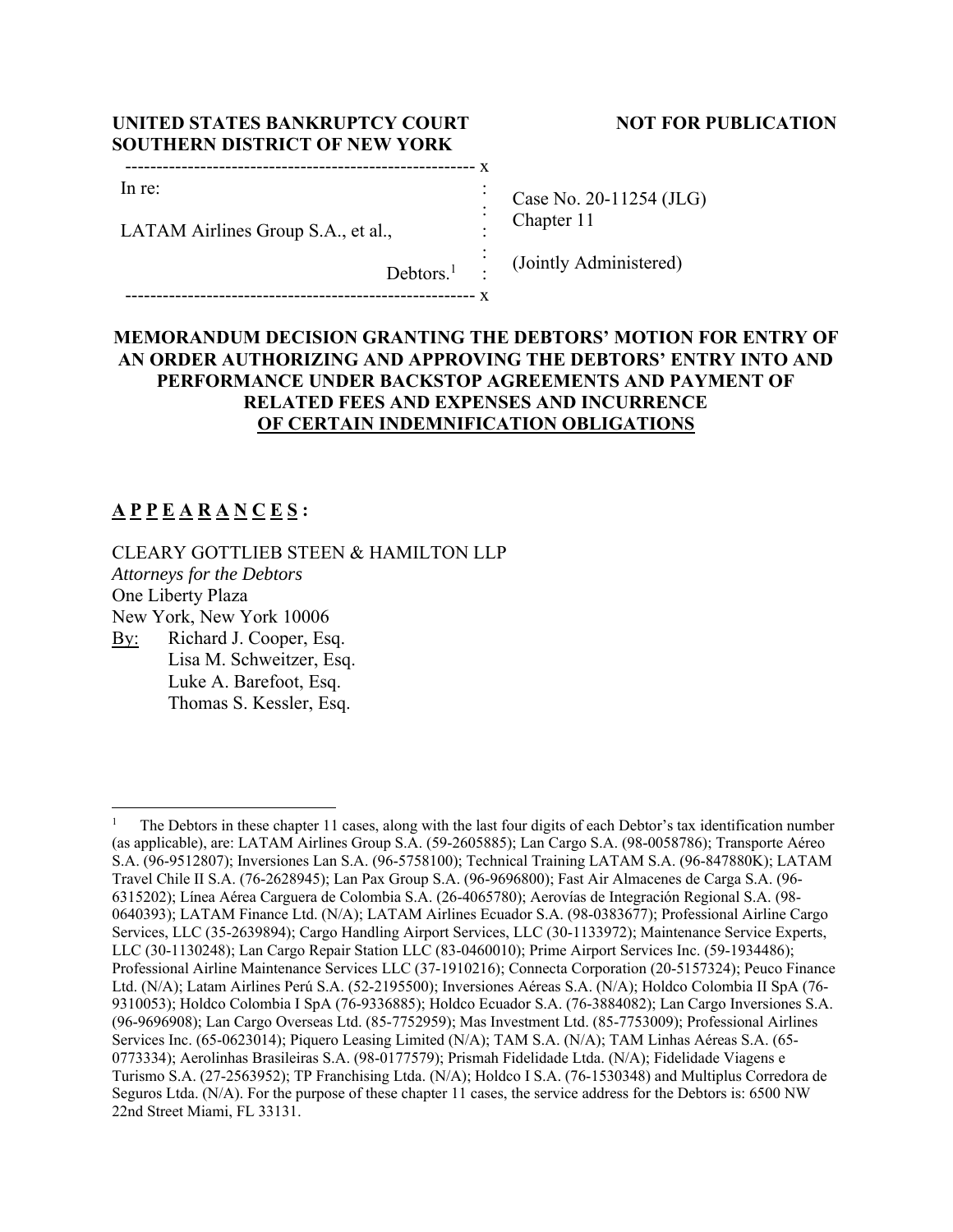#### DECHERT LLP

*Counsel to the Official Committee of Unsecured Creditors*  1095 Avenue of the Americas New York, NY 10036 By: Allan S. Brilliant, Esq. David A. Kotler, Esq. Stephen M. Wolpert, Esq.

### PAUL HASTINGS LLP

*Counsel to Banco del Estado de Chile, in its capacity as indenture trustee under the Chilean Local Bonds Series A through D and Series E issued by LATAM Airlines Group S.A.*  200 Park Avenue New York, New York 10166 By: Pedro A. Jimenez, Esq. Andrew Tenzer, Esq.

Nicholas Bassett, Esq. Shlomo Maza, Esq.

## ARNOLD & PORTER KAYE SCHOLER LLP

*Counsel to the Ad Hoc Group of Unsecured Claimants*  250 West 55th Street New York, New York 10019

By: Michael D. Messersmith, Esq. Sarah Gryll, Esq. Jeffrey A. Fuisz, Esq. Robert T. Franciscovich, Esq.

### HUNTON ANDREWS KURTH LLP

*Counsel to Columbus Hill Capital Management, L.P.*  200 Park Avenue New York, NY 10166 By: Paul N. Silverstein, Esq. Brian Clarke, Esq. Philip M. Guffy, Esq.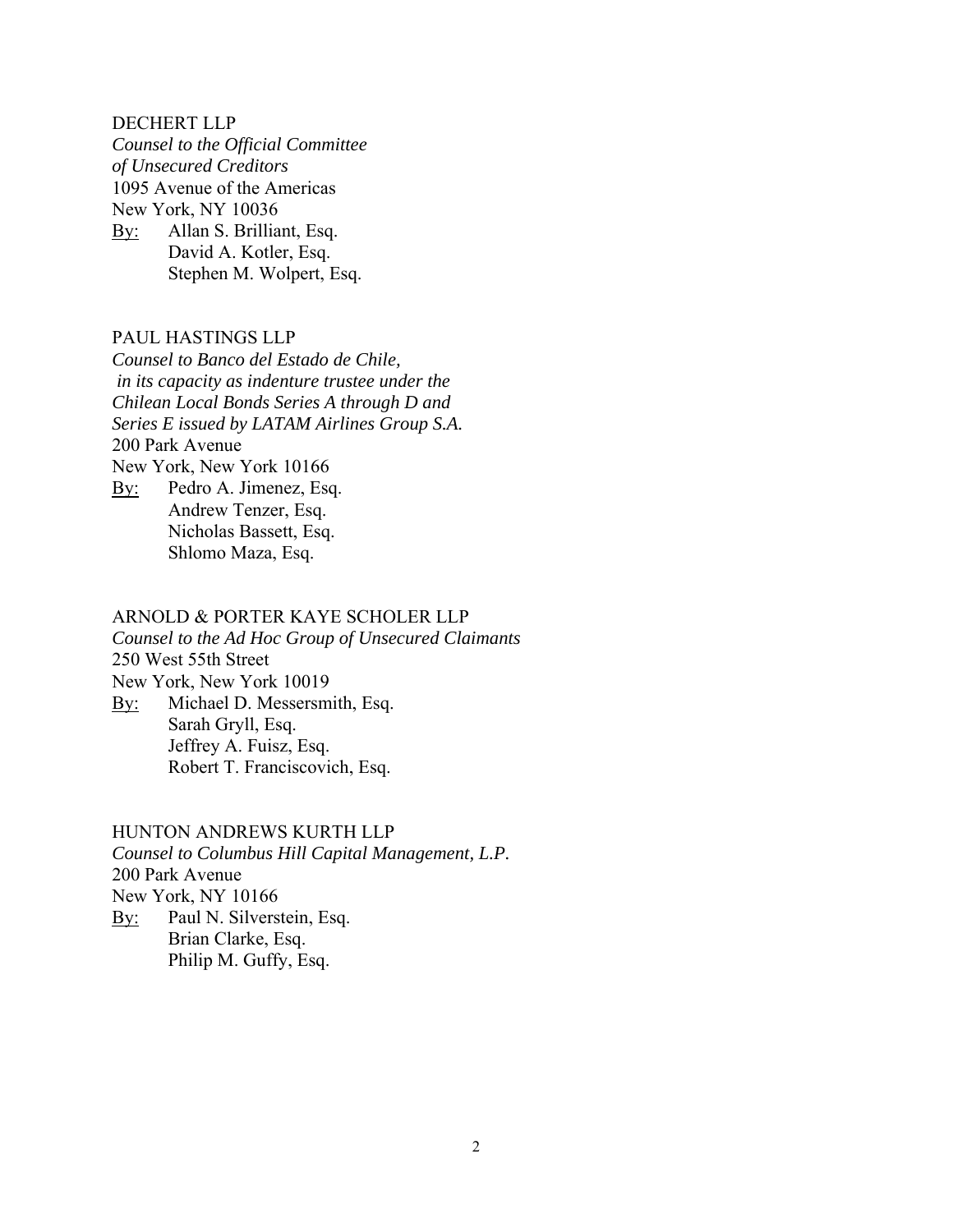WACHTELL, LIPTON, ROSEN & KATZ *Counsel for Costa Verde Aeronáutica S.A.*  51 West 52nd Street New York, New York 10019 By: Richard G. Mason, Esq.

John R. Sobolewski, Esq. Angela K. Herring, Esq.

## DAVIS POLK & WARDWELL LLP

*Counsel for Delta Air Lines, Inc.* 

450 Lexington Avenue

New York, New York 10017

By: Marshall S. Huebner, Esq. Lara Samet Buchwald, Esq. Adam L. Shpeen, Esq.

#### ALSTON & BIRD LLP

*Attorneys for Qatar Airways Investments (UK) Ltd.*  90 Park Avenue New York, NY 10016

By: Gerard S. Catalanello, Esq. James J. Vincequerra, Esq. Geoffrey C. Williams, Esq.

### KRAMER LEVIN NAFTALIS & FRANKEL LLP

*Counsel to the Parent Ad Hoc Claimant Group* 

1177 Avenue of the Americas

New York, New York 10036

By: Kenneth H. Eckstein, Esq. Rachael L. Ringer, Esq. David E. Blabey Jr., Esq. Douglas Buckley, Esq.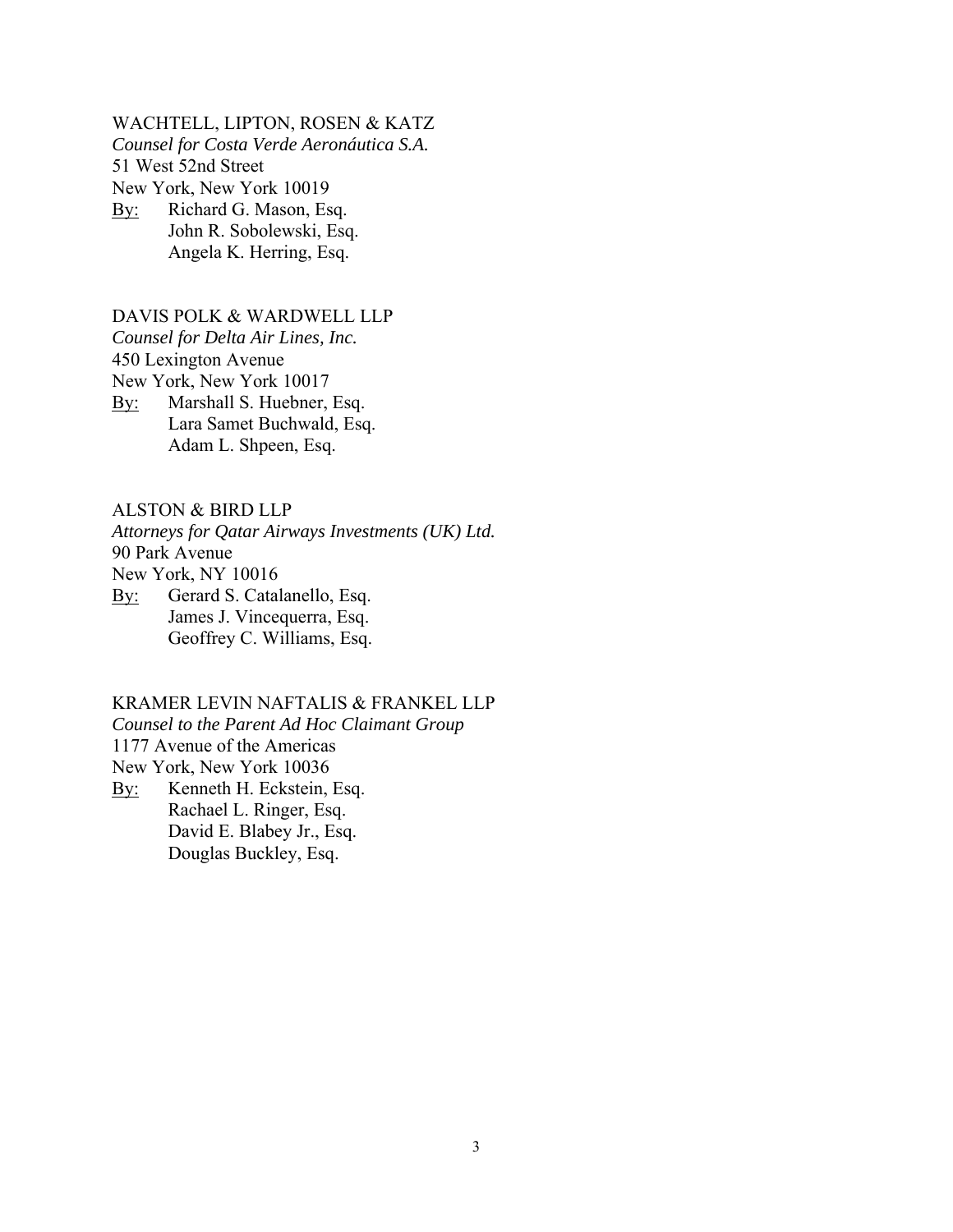## **Introduction**<sup>2</sup>

 LATAM Airlines Group S.A. ("LATAM Parent") and its affiliated debtors and debtorsin-possession (collectively, the "Debtors") together with certain non-debtor affiliates ("LATAM") is Latin America's leading airline group. LATAM is the largest passenger airline group in South America and one of the largest airlines in the world in terms of network connections. LATAM Parent is a publicly traded company incorporated in Chile. After eighteen months of effort by the Debtors and their advisors to stabilize their business and right-size their operations, and in the wake of a mediation conducted by the Honorable Allan L. Gropper (Ret.) the Debtors entered into a Restructuring Support Agreement (the "RSA")<sup>3</sup> with (i) an ad hoc group of LATAM Parent creditors (the "Parent GUC Ad Hoc Group," and as signatories along with other creditors to the RSA, the "Commitment Creditors") who together controls more than 70% in amount of the general unsecured claims asserted against LATAM Parent, and (ii) a group of shareholders (the "RSA Shareholders") who together control more than 51% of LATAM Parent's common stock. The restructuring contemplated under the RSA is reflected in the Debtors' Plan and provides that LATAM will continue to operate as an integrated group (the "Reorganized Debtors") under LATAM Parent or any successor thereto, on or after the Effective Date (the "Reorganized LATAM Parent"). It calls for the Debtors to raise more than \$8 billion in

<sup>2</sup> Capitalized terms used but otherwise not defined shall have the meanings ascribed herein or, as applicable, in the Restructuring Support Agreement, the Plan, Disclosure Statement and Backstop Agreements (all as defined below).

<sup>3</sup> On November 26, 2021, the Debtors filed the Disclosure Statement with Respect to the Joint Plan of Reorganization of LATAM Airlines Group S.A., et al., Under Chapter 11 of the Bankruptcy Code [ECF No. 3667] (the "Disclosure Statement"). Attached to the Disclosure Statement as Exhibit E was the first draft of the Restructuring Support Agreement (the "Original Restructuring Support Agreement" together with amendments and exhibits thereto, and as may be modified amended or supplemented from time to time, the "Restructuring Support Agreement"). On January 25, 2022, the Debtors filed a revised Restructuring Agreement and the First Amendment to the Restructuring Support Agreement. *See* Notice of Filing of (I) Revised Restructuring Support Agreement and (II) First Amendment to Restructuring Support Agreement [ECF No. 4165].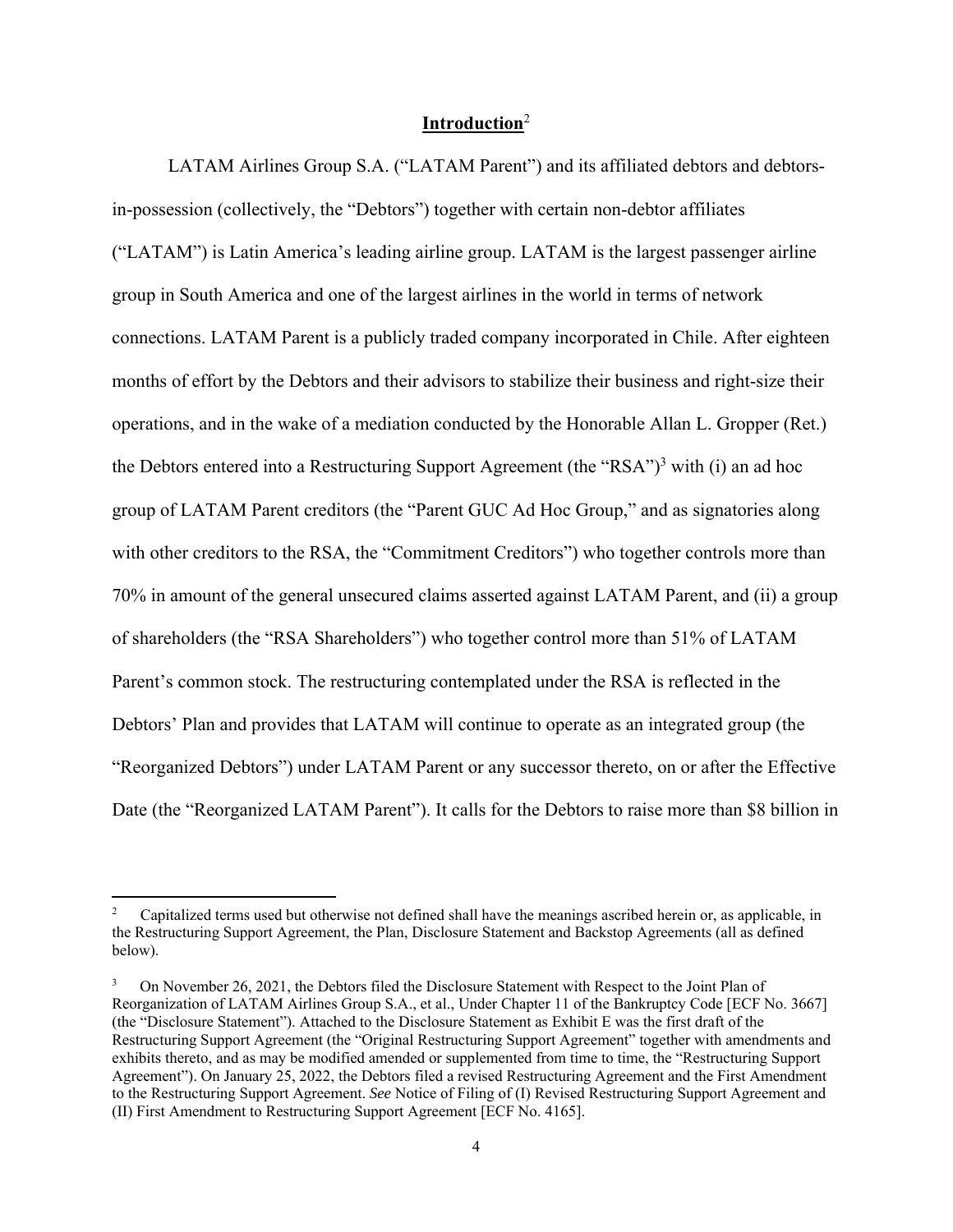new money to pay in full in cash under the Plan allowed administrative and priority claims, the DIP Facility, LATAM 2024 Bond Claims, LATAM 2026 Bond Claims, and general unsecured claims against all Debtors other than LATAM Parent, Piquero Leasing Limited, and LATAM Finance, and to finance the Reorganized Debtors' ongoing operations and capital needs following their emergence from the Chapter 11 Cases.

 The Debtors intend to raise most of those funds through certain New Capital Notes Offerings and ERO Rights Offerings in the Chilean capital markets and in accordance with Chilean law. That means LATAM Parent must obtain the consent of a majority of its shareholders before it can launch the rights and notes offerings, and that those offerings will be subject to the preemptive rights of its shareholders to subscribe for and purchase their pro rata shares of the Plan Securities. Key aspects of the RSA are (i) the agreements of the RSA Shareholders to consent to the Plan Securities offerings, and (ii) the agreements of the Commitment Creditors and a subset of the RSA Shareholders to backstop a total of \$5.4 billion of those offerings. The Commitment Creditors will act as a backstop to the ERO Rights Offering and New Convertible Notes Class C Offering and, as necessary, will purchase up to \$400 million of the Unsubscribed ERO New Common Stock, and subscribe for and purchase up to \$3.269 billion of the Unsubscribed New Convertible Notes Class C. As consideration for those commitments, the Debtors will pay the Commitment Creditors a cash payment (the "Backstop Payment") equal to 20% of the \$3.669 billion backstop commitment, or approximately \$734 million, and will hold back and offer 50% of the New Convertible Notes Class C Offering to the Commitment Creditors, for their subscription and purchase under the Plan. A subset of the RSA Shareholders consisting of Costa Verde Aeronáutica S.A. and Inversiones Costa Verde Ltda y Cia. En Comandita por Acciones (together, "Costa Verde"), Delta Air Lines, Inc. ("Delta"), and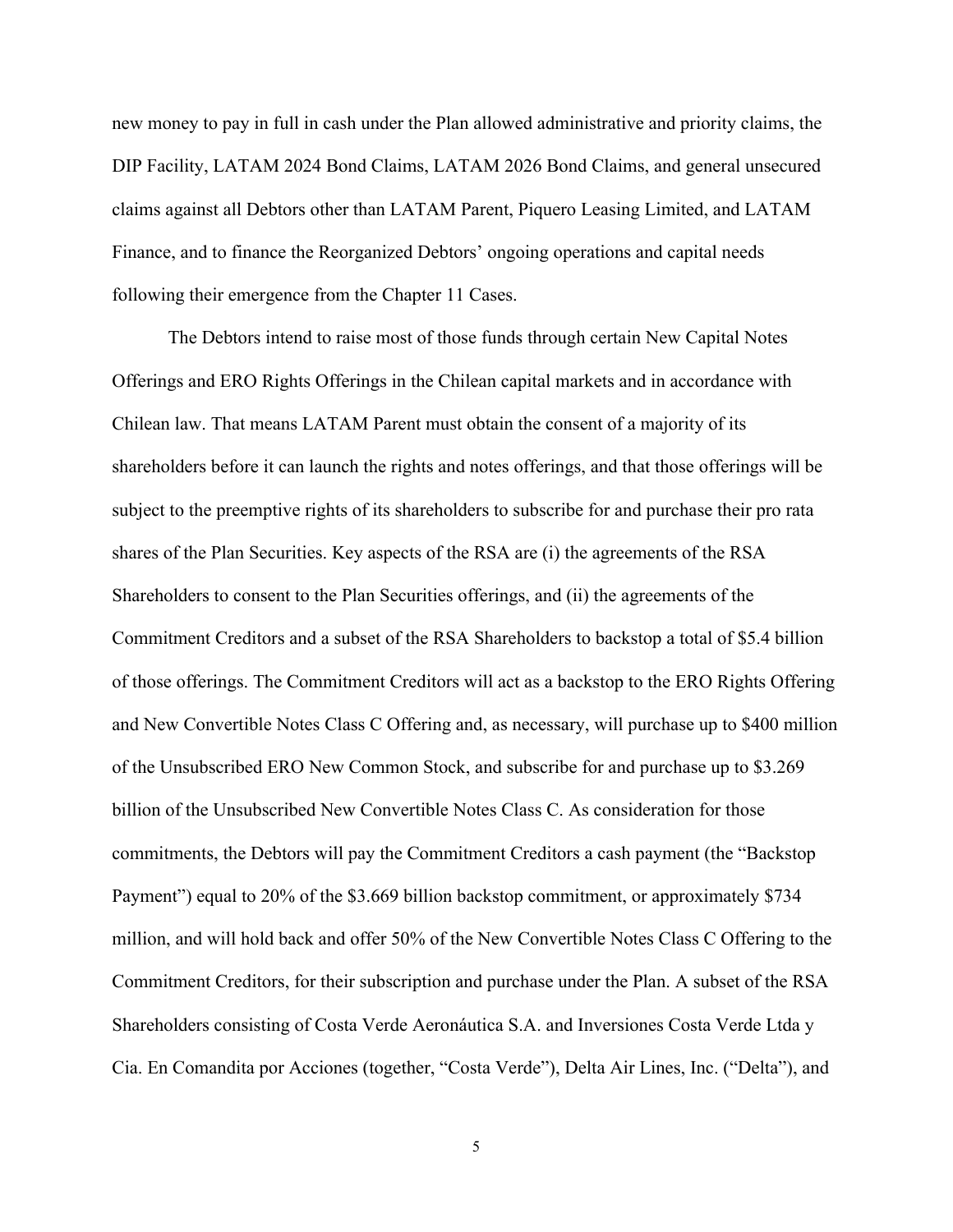Qatar Airways Investment (UK) Ltd. ("Qatar", together with Costa Verde and Delta, the "Backstop Shareholders" and with the Commitment Creditors, the "Backstop Parties") will backstop up to \$400 million of the Unsubscribed ERO New Common Stock, and up to \$1.373 billion of the New Convertible Notes Class B Offering, subject to the "Backstop Shareholders Cap."<sup>4</sup> They will not be paid a fee for that commitment, but, like the Commitment Creditors under their backstop agreement, they are entitled to Expense Reimbursement and Indemnification Benefits from the Debtors. Those agreements are reflected in the "Commitment Creditors Backstop Agreement" and the "Backstop Shareholders Backstop Agreement" (collectively, the "Backstop Agreements").5

The matter before the Court is the Debtors' motion (the "Motion") $<sup>6</sup>$  for entry of an order</sup> pursuant to sections 105(a), 363(b), 503(b)(1), and 507(a)(2) of title 11 of the United States Code (the "Bankruptcy Code"), Rules 2002 and 6004 of the Federal Rules of Bankruptcy Procedure (the "Bankruptcy Rules"), and Rule 9013-1 of the Local Bankruptcy Rules of the Southern District of New York (the "Local Bankruptcy Rules"), (i) authorizing and approving the Debtors' (a) entry into and performance under the Commitment Creditors Backstop Agreement, and the Backstop Shareholders Backstop Agreement, and (b) payment of the Backstop Payment and Expense Reimbursement and incurrence of the Backstop Indemnification Obligations; and (ii)

<sup>4</sup> The term "Backstop Shareholders Cap" means the total number of shares of Reorganized LATAM Parent Stock issued to Backstop Shareholders pursuant to this Plan (inclusive of the Backstop Shareholders' equity ownership in Reorganized LATAM Parent on an as-converted basis with respect to the New Convertible Notes Class B and exclusive of any Existing Equity Interests) which shall be no greater than 27% of the total amount of such Reorganized LATAM Parent Stock (exclusive of any Existing Equity Interests) the apportionment of which among the Backstop Shareholders shall be determined by the Backstop Shareholders in their sole discretion. *See* Initial RSA, Ex. E, Equity Rights Offering of New Common Stock at 2–3 (definition of "Backstop Shareholders Cap").

<sup>5</sup> Copies of the Commitment Creditors Backstop Agreement and the Backstop Shareholders Backstop Agreement are annexed as Exhibits A and B, respectively, to the Motion.

<sup>6</sup> *See* Debtors' Motion for Entry of an Order (I) Authorizing and Approving the Debtors' (A) Entry Into and Performance Under Backstop Agreements and (B) Payment of Related Fees and Expenses and Incurrence of Certain Indemnification Obligations, and (II) Granting Related Relief [ECF No. 4056].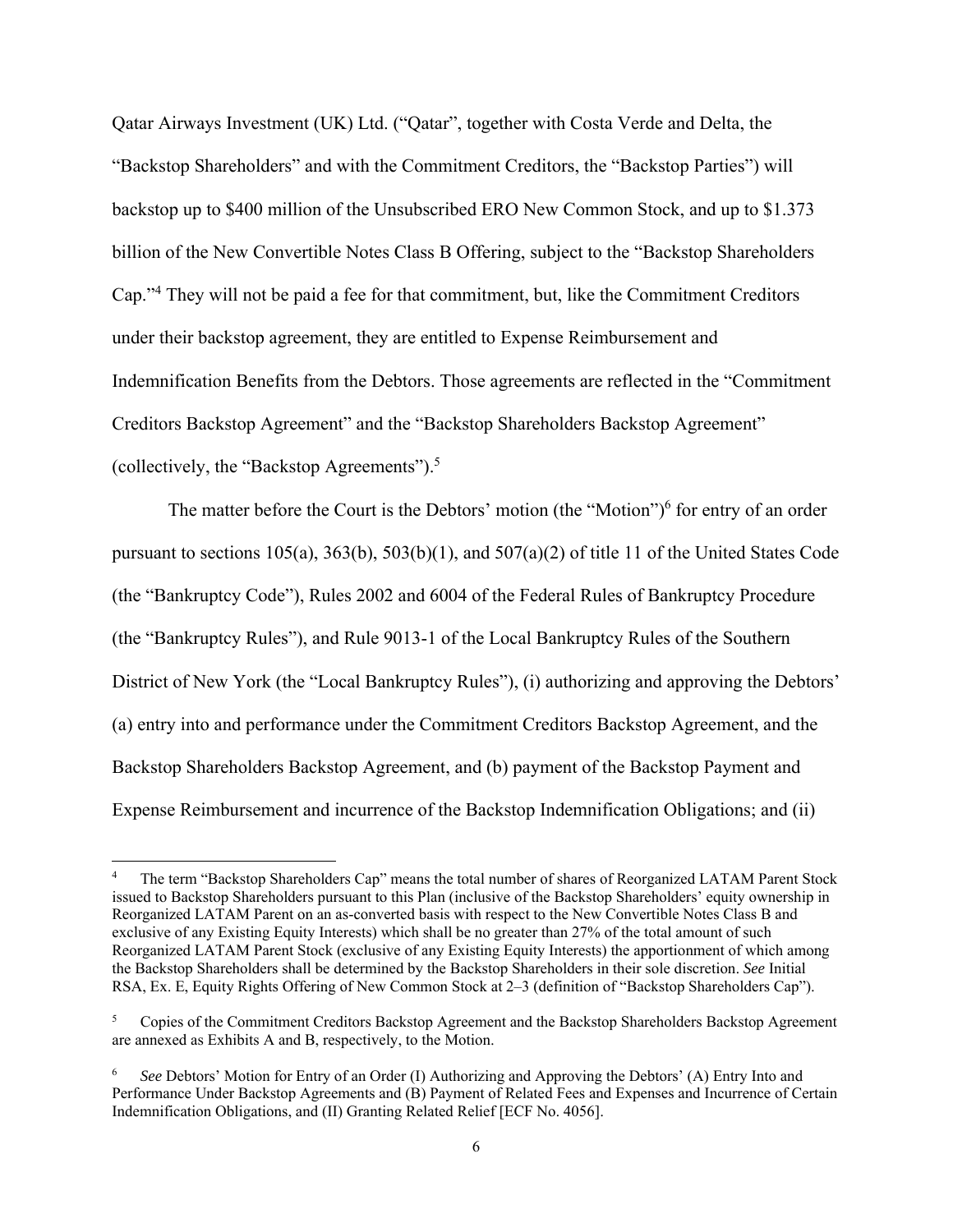granting related relief. In short, in support of the Motion, the Debtors assert that their entry into and performance under the Backstop Agreements is an exercise of their sound business judgment and is in their best interests, as well as the best interests of their estates, and all parties in interest.

The Official Committee of Unsecured Creditors (the "Committee"),<sup>7</sup> Banco del Estado de Chile ("BancoEstado"),<sup>8</sup> an Ad Hoc Group of Unsecured Claimants (the "A&P Ad Hoc Group")<sup>9</sup> and Columbus Hill Capital Management, L.P. ("Columbus Hill")<sup>10</sup> (together, the "Objectors") filed objections to the Motion (the "Objections"). They contend that the Court should not defer to the Debtors' business judgment and should deny the Motion because the Backstop Payment and other fees and expenses that the Debtor will incur under the agreements are unreasonably high and significantly above market. The Debtors filed a Reply to the Objections.<sup>11</sup> Costa Verde,<sup>12</sup>

<sup>7</sup> *See* Objection of the Official Committee of Unsecured Creditors to the Debtor's Motion for Entry of An Order (I) Authorizing and Approving the Debtors' (A) Entry Into And Performance Under Backstop Agreements And (B) Payment of Related Fees and Expenses and Incurrence of Certain Indemnification Obligations, And (II) Granting Related Relief [ECF No. 4289] (the "Committee Obj.").

<sup>8</sup> *See* Objection of Banco del Estado de Chile, in Its Capacity as Indenture Trustee Under the Chilean Local Bonds Series A Through D and Series E, to the Debtors' Motion for Entry of an Order (I) Authorizing and Approving the Debtors' (A) Entry Into and Performance Under Backstop Agreements and (B) Payment of Related Fees and Expenses and Incurrence of Certain Indemnification Obligations, and (II) Granting Related Relief [ECF No. 4293] (the "BancoEstado Obj.").

<sup>9</sup> *See* Objection of the Ad Hoc Group of Unsecured Claimants to the Debtors' Motion for Entry of an Order (I) Authorizing and Approving the Debtors' (A) Entry into and Performance Under Backstop Agreements and (B) Payment of Related Fees and Expenses and Incurrence of Certain Indemnification Obligations, and (II) Granting Related Relief [ECF No. 4291] (the "A&P Ad Hoc Group Obj.").

<sup>10</sup> *See* Columbus Hill Capital Management's Objection to the Debtors' Motion for Entry of an Order (I) Authorizing and Approving the Debtors' (A) Entry into and Performance Under Backstop Agreements and (B) Payment of Related Fees and Expenses and Incurrence of Certain Indemnification Obligations, and (II) Granting Related Relief [ECF No. 4184].

<sup>11</sup> *See* Debtors' Omnibus Brief in Further Support of Their Motion for Entry of an Order (I) Authorizing and Approving the Debtors' (A) Entry into and Performance Under Backstop Agreements and (B) Payment of Related Fees and Expenses and Incurrence of Certain Indemnification Obligations, and (II) Granting Related Relief [ECF No. 4311] (the "Reply").

<sup>&</sup>lt;sup>12</sup> *See* Statement of Costa Verde Aeronautica S.A. in Support of Debtors Motion for Entry of an Order (I) Authorizing and Approving the Debtors (A) Entry Into and Performance Under Backstop Agreements and (B) Payment of Related Fees and Expenses and Incurrence of Certain Indemnification Obligations, and (II) Granting Related Relief [ECF No. 4309].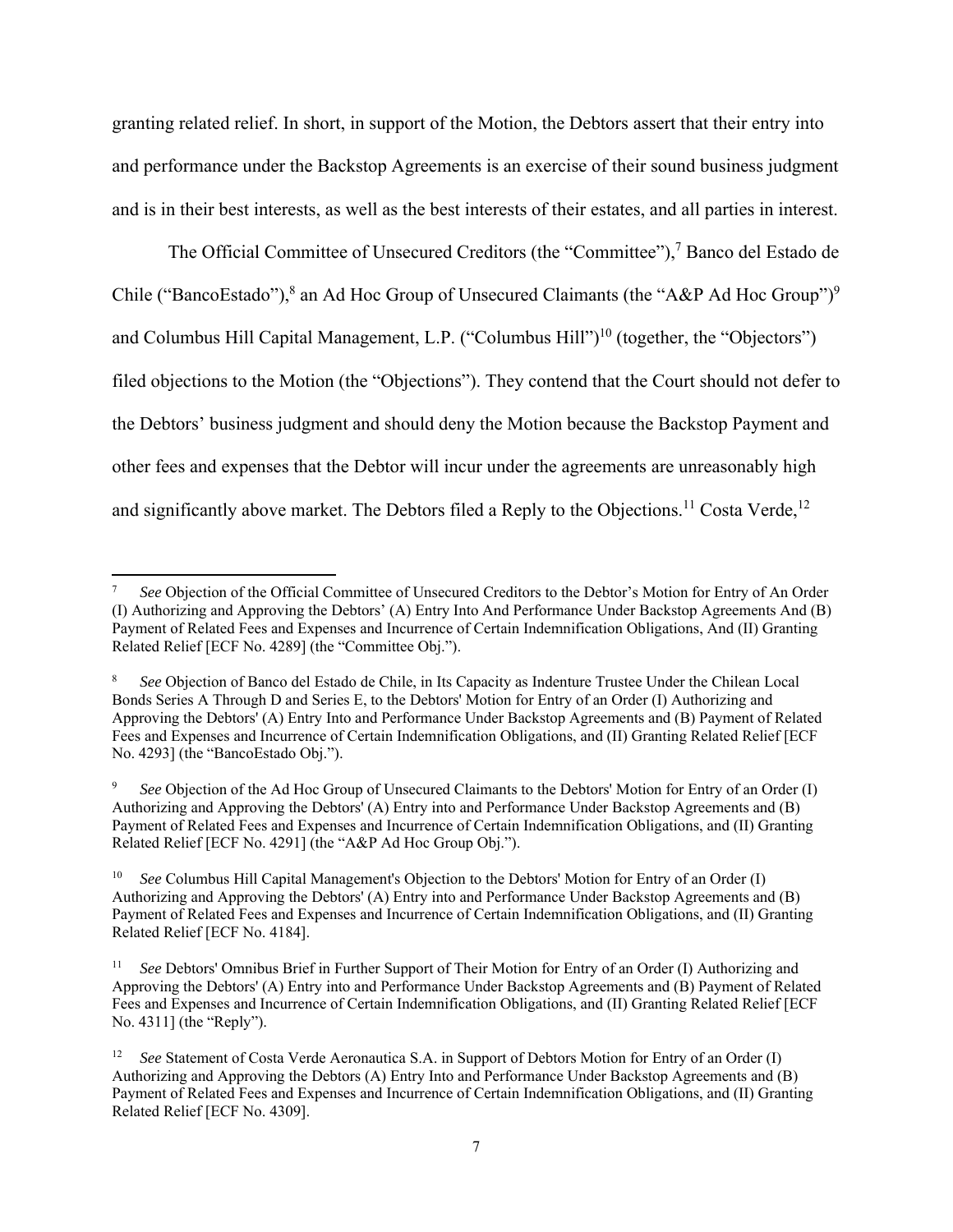Qatar,<sup>13</sup> Delta<sup>14</sup> and the Parent Ad Hoc Claimant Group<sup>15</sup> filed statements in support of the Motion that urge the Court to grant the Motion, approve the Backstop Agreements and authorize the Debtors to make the payments and incur the liabilities called for under the agreements.

 The Court conducted an evidentiary hearing on the Motion. As discussed below, the Court finds that the Backstop Parties are providing necessary funding to the Debtors on terms that are fair and reasonable in the particular circumstances of these cases. The authorization of the Debtors to enter into and perform under the Backstop Agreements is integral to the Debtors' pursuit of the Plan. For the reasons set forth below, the Court overrules the Objections and grants the Motion.

#### **Jurisdiction**

The Court has jurisdiction to consider this contested matter pursuant to 28 U.S.C. §§ 157

and 1334 and the Amended Standing Order of Reference, dated January 31, 2012 (Preska, C.J.).

This is a core proceeding pursuant to 28 U.S.C. § 157(b).

#### **Background**

On May 26, 2020 (the "Initial Petition Date"), certain of the Debtors (the "Initial

Debtors") filed voluntary petitions under chapter 11 of the Bankruptcy Code (the "Initial Chapter

11 Cases"). On July 7 and 9, 2020 (the "Subsequent Petition Date" and, together with the Initial

<sup>&</sup>lt;sup>13</sup> *See* Statement of Qatar Airways Investments (UK) Ltd. (I) in Support of the Debtors' Motion for Entry of an Order (1) Authorizing and Approving the Debtors (A) Entry into and Performance under Backstop Agreements and (B) Payment of Related Fees and Expenses and Incurrence of Certain Indemnification Obligations, and (II) Response to the Limited Objections Raised to the Backstop Shareholder Backstop Agreement [ECF No. 4310].

<sup>14</sup> *See* Statement of Delta Air Lines, Inc. in Support of the Debtors' Motion for Entry of an Order (I) Authorizing and Approving the Debtors (A) Entry into and Performance under Backstop Agreements and (B) Payment of Related Fees and Expenses and Incurrence of Certain Indemnification Obligations, and (II) Granting Related Relief [ECF No. 4308].

<sup>15</sup> *See* Statement of the Parent Ad Hoc Claimant Group in Support of Debtors' Motion for Entry of an Order (I) Authorizing and Approving the Debtors' (A) Entry Into and Performance Under Backstop Agreements and (B) Payment of Related Fees and Expenses and Incurrence of Certain Indemnification Obligations, and (II) Granting Related Relief [ECF No. 4312] (the "Parent GUC Ad Hoc Group Statement").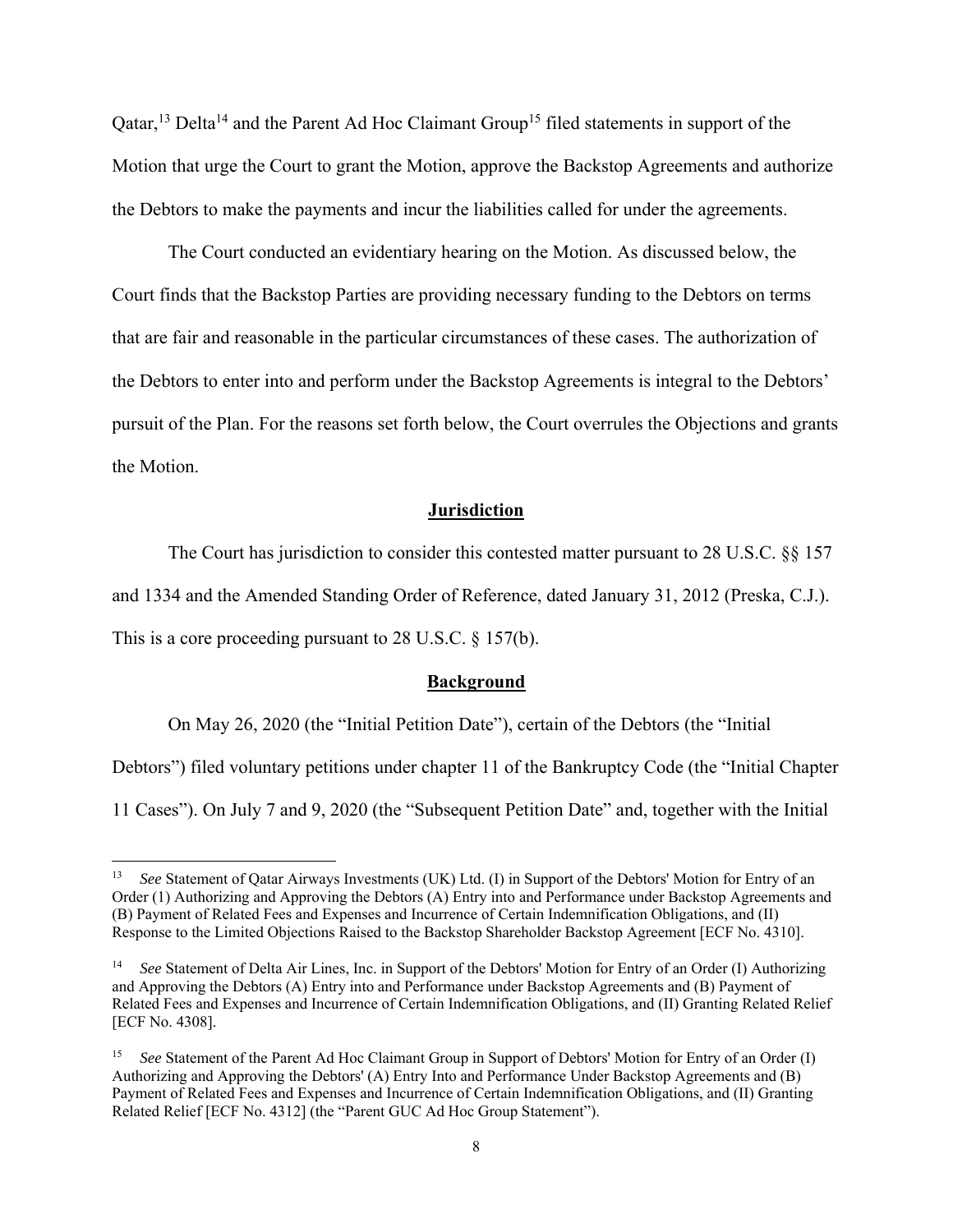Petition Date, as applicable to each Debtor, the "Petition Date"), additional LATAM affiliates (the "Subsequent Debtors") filed voluntary petitions under chapter 11 of the Bankruptcy Code (the "Subsequent Chapter 11 Cases" and together with the Initial Chapter 11 Cases, the "Chapter 11 Cases"). The Debtors continue to operate their businesses and manage their properties as debtors-in-possession pursuant to sections 1107(a) and 1108 of the Bankruptcy Code. The Chapter 11 Cases are jointly administered for procedural purposes only. On June 5, 2020, the United States Trustee for Region 2 (the "U.S. Trustee") appointed the Committee and on May 26, 2021, the U.S. Trustee amended the appointment of the Committee.<sup>16</sup> No trustee or examiner has been appointed in any of these Chapter 11 Cases.

 On May 27, 2020, the Grand Court of the Cayman Islands granted the applications of certain of the Debtors for the appointment of provisional liquidators pursuant to section 104(3) of the Companies Law (2020 Revision). On June 4, 2020, the 2nd Civil Court of Santiago, Chile issued an order recognizing the Chapter 11 Cases with respect to LATAM Parent., Lan Cargo S.A., Fast Air Almacenes de Carga S.A., Latam Travel Chile II S.A., Lan Cargo Inversiones S.A., Transporte Aéreo S.A., Inversiones Lan S.A., Lan Pax Group S.A. and Technical Training LATAM S.A. On June 12, 2020, the Superintendence of Companies of Colombia granted recognition to the Chapter 11 Cases.

#### The Mediation Process

 On June 16, 2021, the Committee filed two motions seeking derivative standing to assert certain purported avoidance claims, principally under section 548 of the Bankruptcy Code, held by the Debtors against (i) Qatar and certain of its affiliates and (ii) Delta and certain of its affiliates. *See* Motion of the Official Committee of Unsecured Creditors for (I)

<sup>16</sup> The U.S. Trustee has not solicited additional members for the Committee on the basis of the Subsequent Chapter 11 Cases.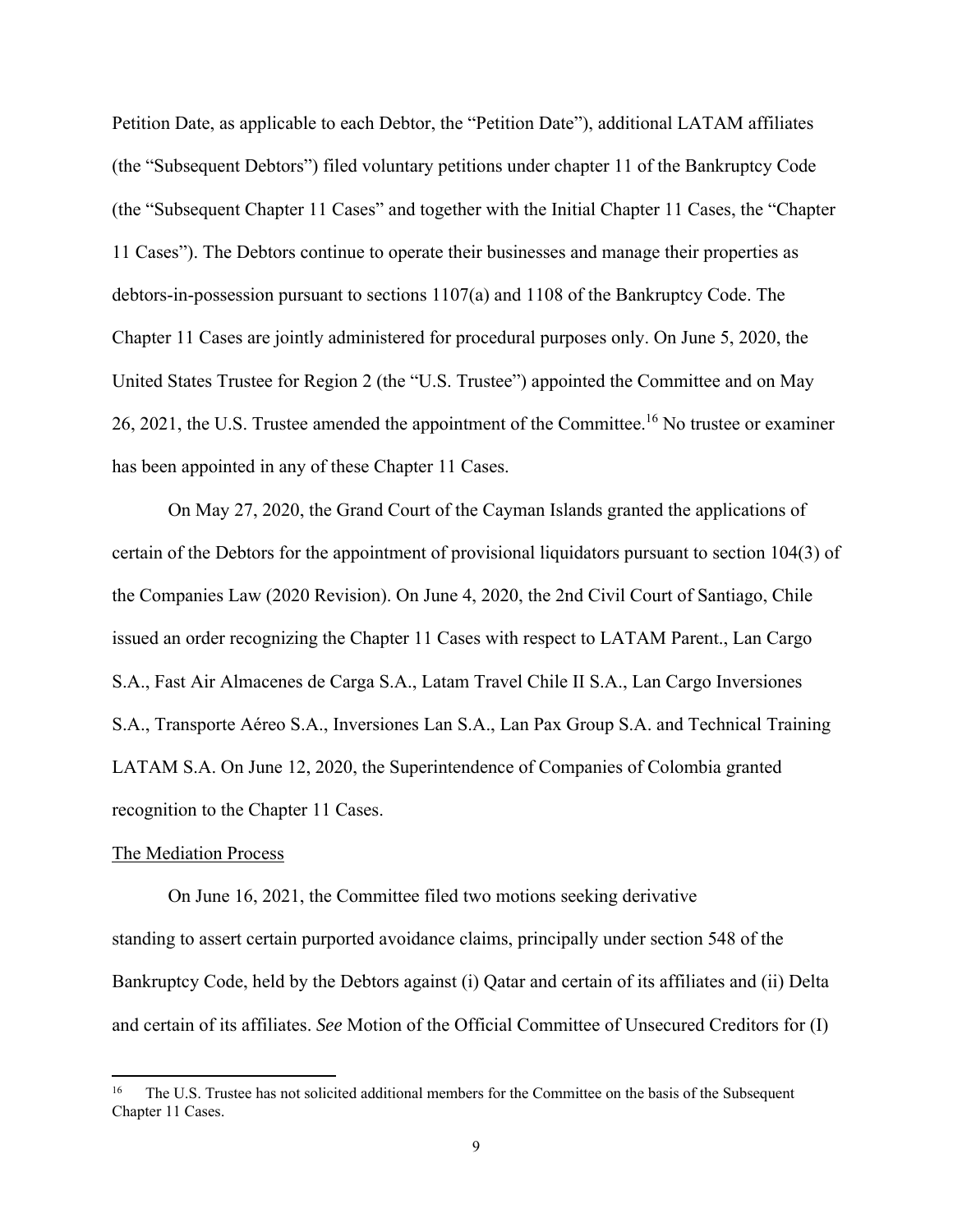Leave, Standing, and Authority to Commence and Prosecute Certain Claims and Causes of Action On Behalf of the Debtors' Estates Against Qatar Airways Q.C.S.C. and Its Affiliates and (II) Non-Exclusive Settlement Authority Regarding Such Claims [ECF No. 2532] (the "Qatar Standing Motion"); Motion of the Official Committee of Unsecured Creditors for (I) Leave, Standing, and Authority to Commence and Prosecute Certain Claims and Causes of Action On Behalf of the Debtors' Estates Against Delta Air Lines, Inc. and Its Affiliates and (II) Non-Exclusive Settlement Authority Regarding Such Claims [ECF No. 2531] (the "Delta Standing Motion" and, together with the Qatar Standing Motion, the "Standing Motions").

 Upon the Court's suggestion that a mediator might facilitate resolution of the issues raised with respect to the Standing Motions, including shareholder-related issues in connection with the plan process. After negotiating a form of mediation order with various stakeholders and parties in interest, on August 17, 2021, the Debtors filed a proposed order appointing the Honorable Allan L. Gropper (Ret.) (the "Mediator" or "Judge Gropper") as mediator and establishing procedures for a mediation regarding the Standing Motions. Notice of Presentment of Proposed Order Appointing Mediator and Establishing Procedures for Mediation [ECF No. 2962].

 On August 31, 2021, the Court issued an order directing certain parties to conduct a mediation regarding the Standing Motions before the Mediator. *See* Order Appointing Hon. Allan L. Gropper (Ret.) as Mediator [ECF No. 3060] (the "Mediation Order"). The Mediation Order also contemplated that certain parties may seek to mediate "other shareholder matters that were raised at the July 30, 2021 hearing, if and when the Designated Parties agree that such issues are ripe for mediation or as directed by the Court; and (c) such other matters as the

10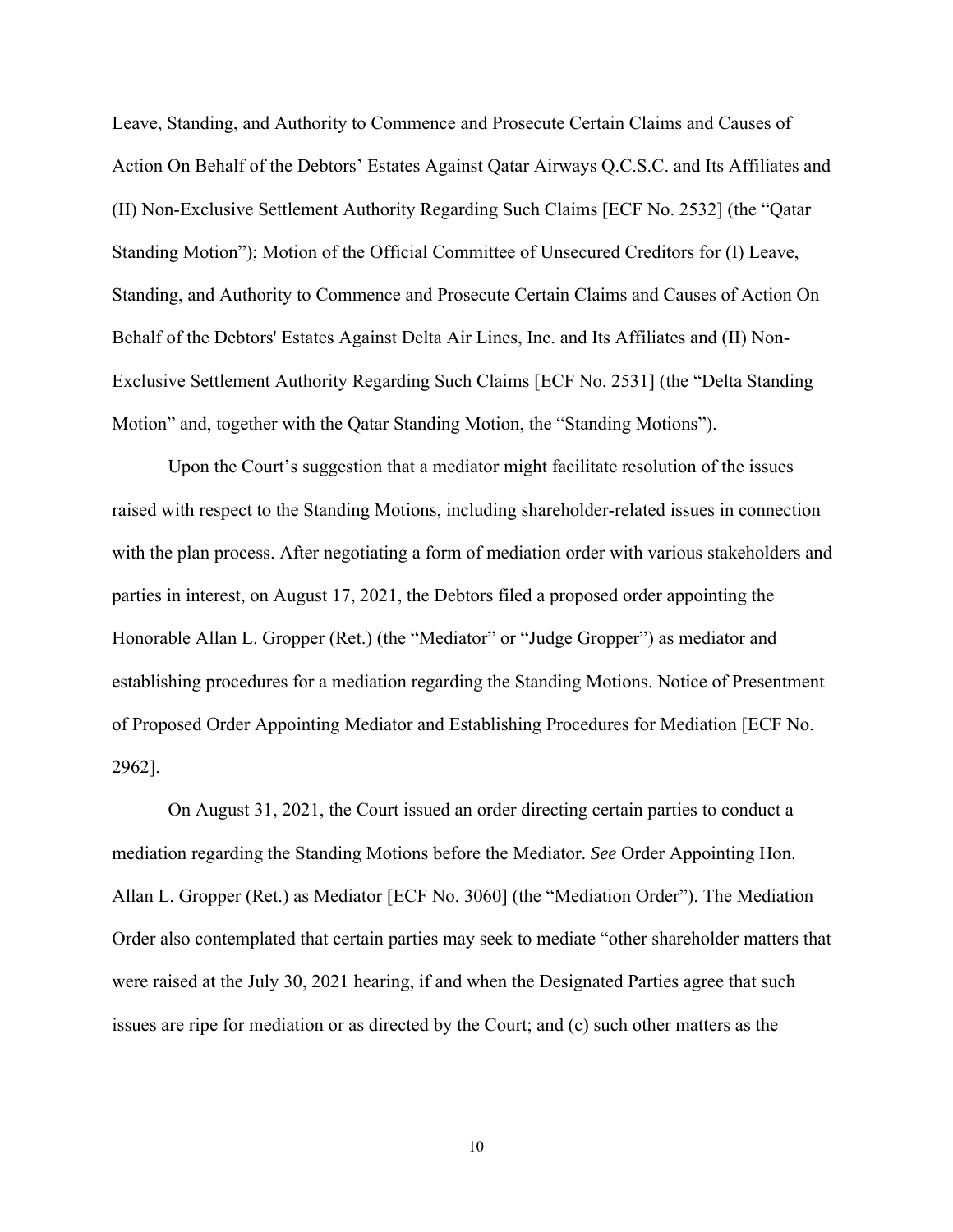Designated Parties may agree upon or the Court may direct." *Id.* at ¶ 1.17 The mediation on the Standing Motions was conducted between September and October 2021. On October 15, 2021, the Mediator filed a report informing the Bankruptcy Court that the mediation on the Standing Motions was not successful. *See* Mediator's Final Report [ECF No. 3371].

 The Debtors sought and received numerous extensions of the periods during which the Debtors have the exclusive right to file a plan and the periods during which the Debtors have the exclusive right to solicit acceptance thereof (together, the "Exclusivity Periods"). On October 14, 2021, the Debtors sought to further extend the Exclusivity Periods. *See* Fifth Motion to Extend Exclusivity Period for Filing a Chapter 11 Plan and Disclosure Statement [ECF No. 3363] (the "Fifth Exclusivity Motion"). Various parties in interest filed statements in support of the exclusivity period extensions. *See* Statement of Delta Air Lines, Inc. with Respect to the Debtors' Fifth Motion for Entry of an Order Extending the Debtors' Exclusive Periods in Which to File a Chapter 11 Plan and Solicit Acceptances Thereof [ECF No. 3411]; Statement of Costa Verde Aeronautica S.A. and Lozuy S.A. Regarding Debtors Fifth Motion for Entry of an Order Extending the Debtors Exclusive Periods in Which to File a Chapter 11 Plan and Solicit Acceptances Thereof and Certain Responses Thereto [ECF No. 3413]; *See* Statement of Qatar Airways Investment (UK) Ltd. Concerning Debtors' Fifth Motion for Entry of an Order Extending the Debtors' Exclusive Periods in Which to File a Chapter 11 Plan and Solicit Acceptances Thereof [ECF Nos. 3414]. Although the Committee and the Parent GUC Ad Hoc Group did not oppose the requested exclusivity extension, they filed responses expressing concerns related to a potential plan of reorganization. In particular, the Parent GUC Ad Hoc

<sup>&</sup>lt;sup>17</sup> As defined in the Mediation Order, the Designated Parties consist of: (a) the Debtors; (b) the Committee; and some or all of the following parties as applicable to the relevant Mediation Matters: (c) Delta; (d) Qatar; (e) the Parent GUC Ad Hoc Group; (f) the Moelis Ad Hoc Creditor Group represented by White & Case LLP; and (g) Costa Verde. *See* Mediation Order ¶ 2.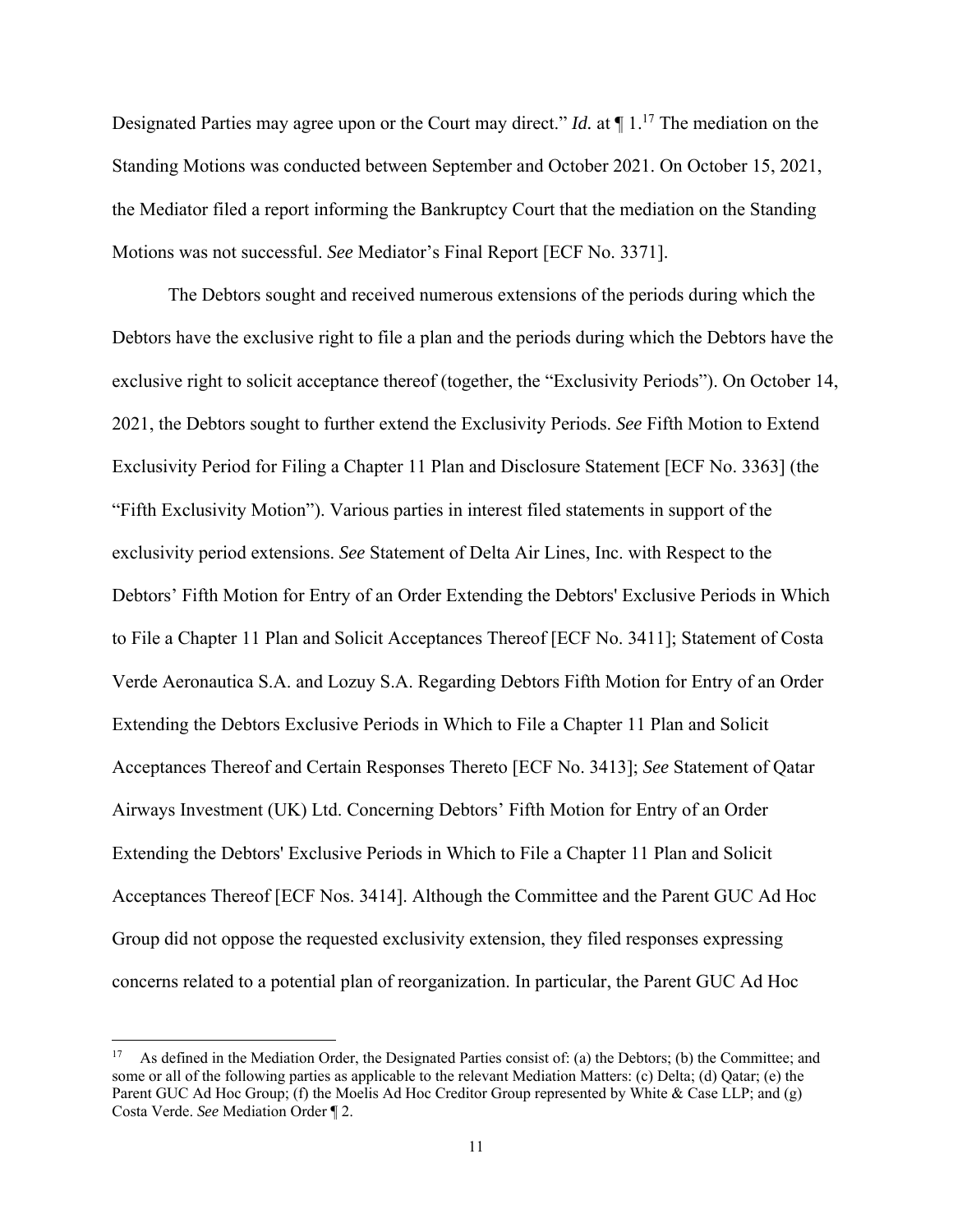Group requested that the Court condition a further extension of the Exclusivity Periods on further mediation with the Mediator regarding potential plan, exit and shareholder related issues. *See*  Parent Ad Hoc Claimant Group's Limited Objection to Debtors' Fifth Motion for Entry of an Order Extending the Debtors' Exclusive Periods in Which to File a Chapter 11 Plan and Solicit Acceptances Thereof [ECF No. 3394]. On October 25, 2021, the Debtors filed a reply in further support of their request to further extend the Exclusivity Periods, indicating their willingness to engage in further mediation. *See* Debtors' Reply in Further Support of Debtors' Fifth Exclusivity Extension Motion [ECF No. 3419]. The Debtors also began discussions with various parties on the form and structure of such mediation. At the October 28, 2021 hearing, the Debtors announced that the Debtors and certain interested parties, including the Committee, the Parent GUC Ad Hoc Group, Delta, Qatar, Costa Verde and BancoEstado, had reached an agreement on a construct to mediate certain shareholder and Chilean law issues and that the Fifth Exclusivity Motion was therefore proceeding on an uncontested basis. The Court granted the Debtors' requested extension of the Exclusivity Periods, which extended the period of time to file a plan of reorganization to November 26, 2021, and the period of time to solicit acceptances to that plan to January 26, 2022. *See* Order Extending the Debtors' Exclusive Periods in Which to File a Chapter 11 Plan and Solicit Acceptance Thereof [ECF No. 3485].<sup>18</sup>

Pursuant to the Mediation Order and as discussed at the October 28, 2021 hearing before the Court, the Designated Parties, together with Lozuy S.A. and BancoEstado (the "Mediation Parties") agreed to mediate certain shareholder issues, Chilean law issues, and other

<sup>18</sup> The Court has since extended the Subsequent Debtors' exclusivity to file a Plan and solicitation period to January 7, 2022 and March 7, 2022, respectively. *See* Order Granting Motion to Extend/Limit Exclusivity Period for Filing a Chapter 11 Plan and Disclosure Statement and Denying Motion to Terminate the Debtors' Exclusive Periods [ECF No. 4355].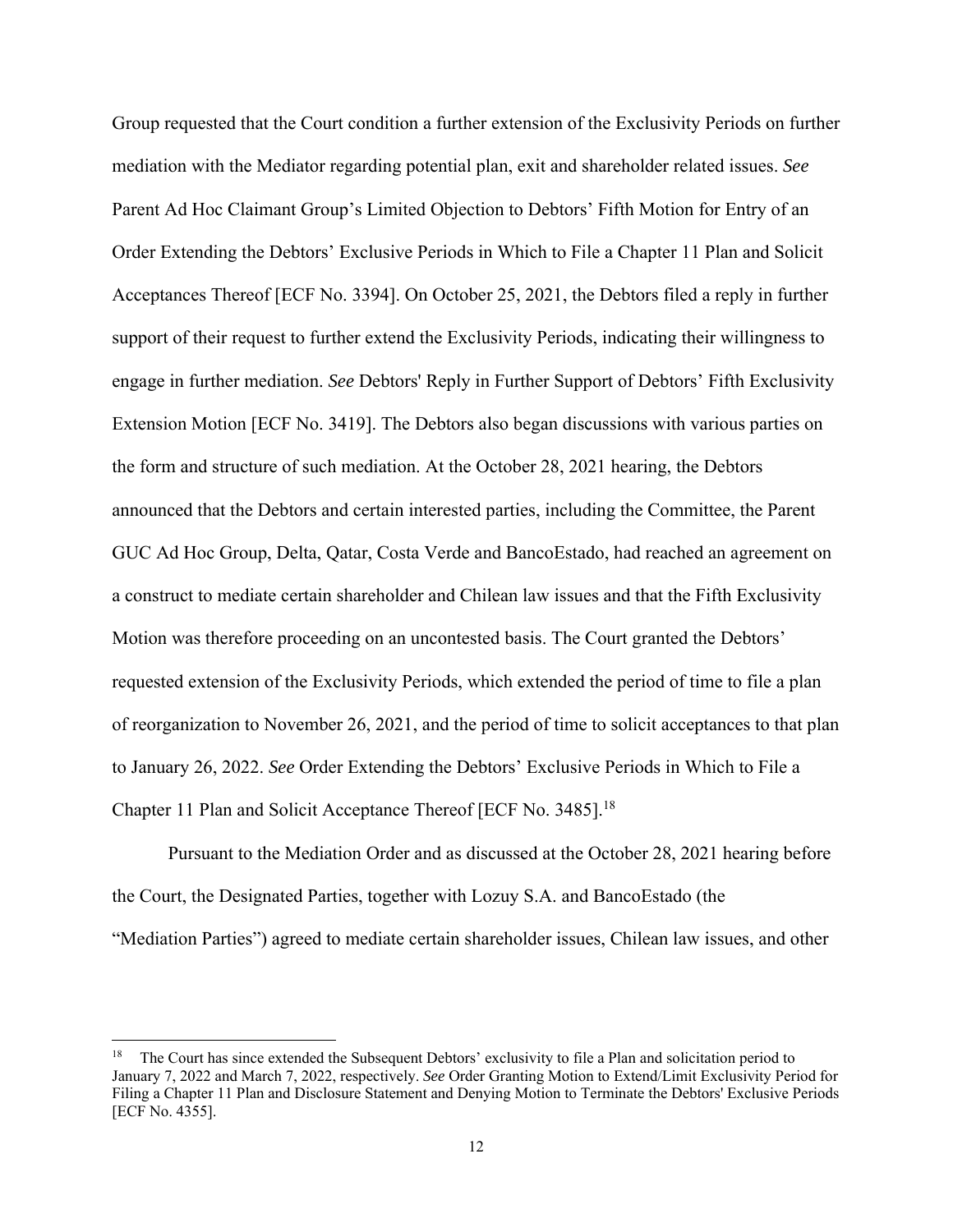issues related thereto (the "Mediation"). The Debtors also notified the Mediator that Columbus Hill, the Ad Hoc Committee of Shareholders and a syndicate of lenders wished to participate in the Mediation. The Debtors filed a notice of mediation regarding the subjects identified in paragraph 1(b) of the Mediation Order. *See* Notice of Mediation With Respect to Additional Mediation Matters [ECF No. 3457]. This notice further indicated that the Mediator had the discretion to invite any additional parties that were not otherwise Designated Parties to participate. *See id*. The Mediation Parties commenced the Mediation on November 1, 2021 before the Mediator. The Mediation spanned several weeks and included numerous in-person meetings in New York among key stakeholders' advisors and principals from around the globe. The RSA and Plan

 On November 26, 2021, the Debtors entered into the RSA with the Commitment Creditors and the RSA Shareholders. Together, the Commitment Creditors hold approximately 70.74% of the General Unsecured Claims asserted against LATAM Parent. The RSA Shareholders are comprised of: Andes Aerea SpA, Inversiones Pia SpA and Comercial Las Vertientes, Costa Verde, Delta, and Qatar. *See* RSA at 1; *See also* Plan § 5.10. Together, they control more than 51% of LATAM Parent's common stock. On November 26, 2021, the Debtors filed their Joint Plan of Reorganization of LATAM Airlines Group, S.A., et al, Under Chapter 11 of the Bankruptcy Code [ECF No. 3666] (as amended or supplemented, the "Plan") and the related disclosure statement [ECF No. 3667] (as amended or supplemented, the "Disclosure Statement").<sup>19</sup> Thereafter, the parties engaged in more than six weeks of additional negotiations

<sup>19</sup> The Debtors filed a revised version of the Plan and Disclosure Statement on December 17, 2021. *See* ECF No. 3837. For administrative reasons, the revised documents were separately re-filed on December 20, 2021. *See* ECF Nos. 3844, 3845. The Debtors filed the Fourth Revised Joint Plan and Fourth Revised Disclosure Statement, respectively, on February 28, 2022. *See* ECF Nos. 4449, 4452. References to the "Plan" and "Disclosure Statement" will be to those versions of the documents.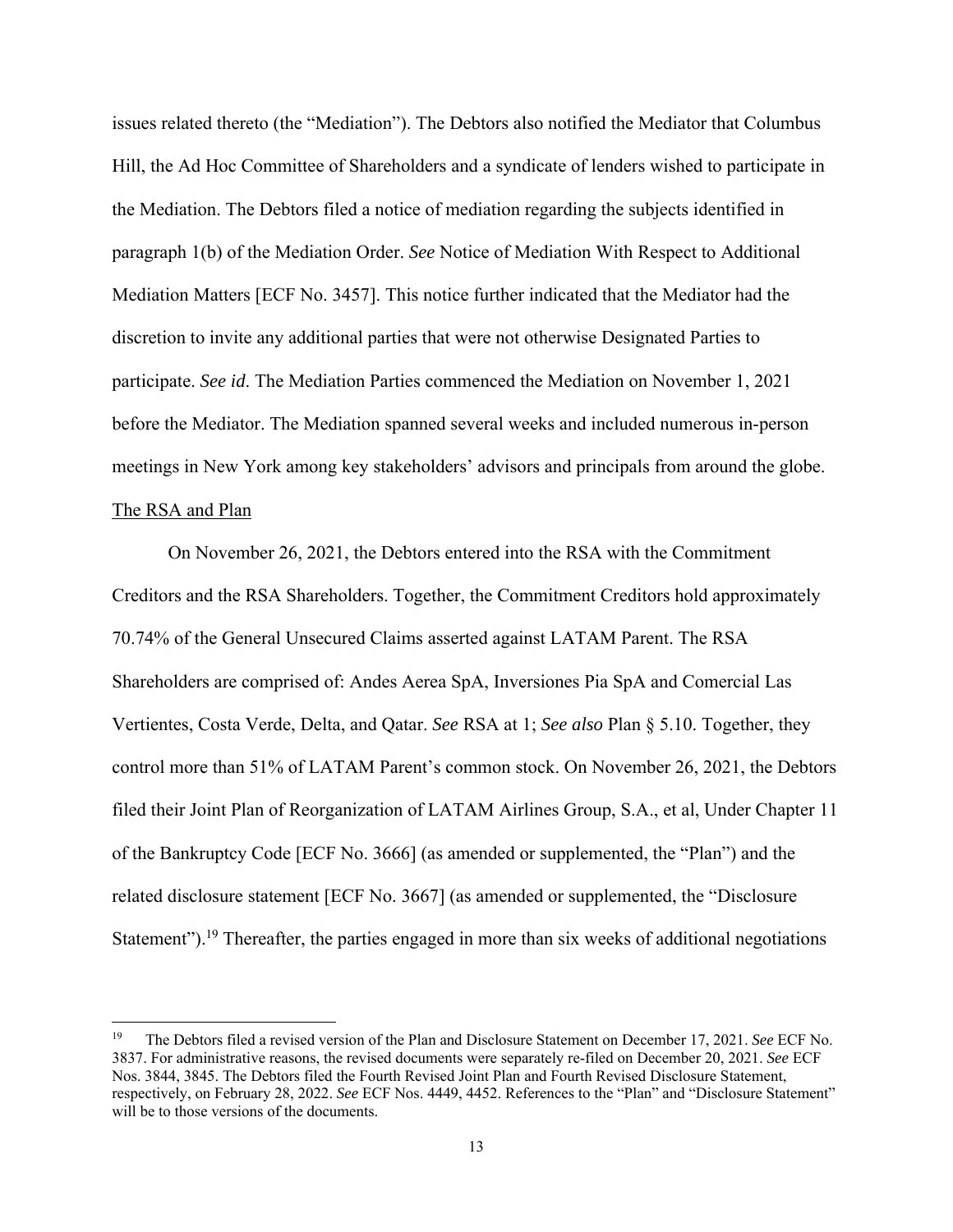before finalizing the Backstop Agreements on January 12, 2022. *See* Parent GUC Ad Hoc Group Statement ¶ 15.

The Plan calls for a multi-billion-dollar capital infusion in the form of exit financing,  $2^0$ and through a combination of transactions (the "Restructuring Transactions"), including rights offerings and convertible notes offerings, which the Debtors will conduct in the Chilean capital markets and in accordance with applicable Chilean law. Under Chilean law, a Chilean company can issue new shares of stock only with shareholder approval, and subject to the preemptive rights of eligible shareholders to subscribe for and purchase their pro rata shares of any newly issued equity and convertible debt. The Debtors assert that their proposed equity rights offering and convertible notes offerings will comply with Chilean law because the Plan contemplates that in all cases, the offering and allocation of new shares or new convertible notes will include a preemptive rights offering to Eligible Equity Holders with only the unsubscribed shares after the preemptive rights offering, if any, being distributed, offered or sold to other parties. Moreover, the Plan calls for LATAM Parent to obtain the requisite shareholder approvals for such capital raises from its shareholders at a shareholders' meeting prior to the Effective Date. *See* Plan §§ 6.1, 6.2, 10.2. As noted, the RSA Shareholders collectively hold approximately 51% of the outstanding equity of LATAM Parent. *See* RSA, Schedule II – Commitment Parties, Eblen Group, Participating Claims and Equity Interests. Pursuant to the RSA, they have agreed to vote in favor of approving all capital increases, stock issuances and convertible debt issuances and/or bylaw amendments as may be contemplated as part of the Restructuring Transactions, including the issuance of all Plan Securities. *Id.* § 4.03.

<sup>&</sup>lt;sup>20</sup> The Plan contemplates the inclusion of (i) \$2.25 billion of new Exit Notes/Loan, (ii) a \$500 million revolving credit facility, which shall be undrawn at emergence and (iii) the refinancing or amendment and extension of the Debtors' existing revolving credit facility, and (iv) the refinancing or amendment and extension of the Revised Spare Engine Facility. *See* Plan § 5.8; *See also id.* § 1.1 (defining terms and amounts).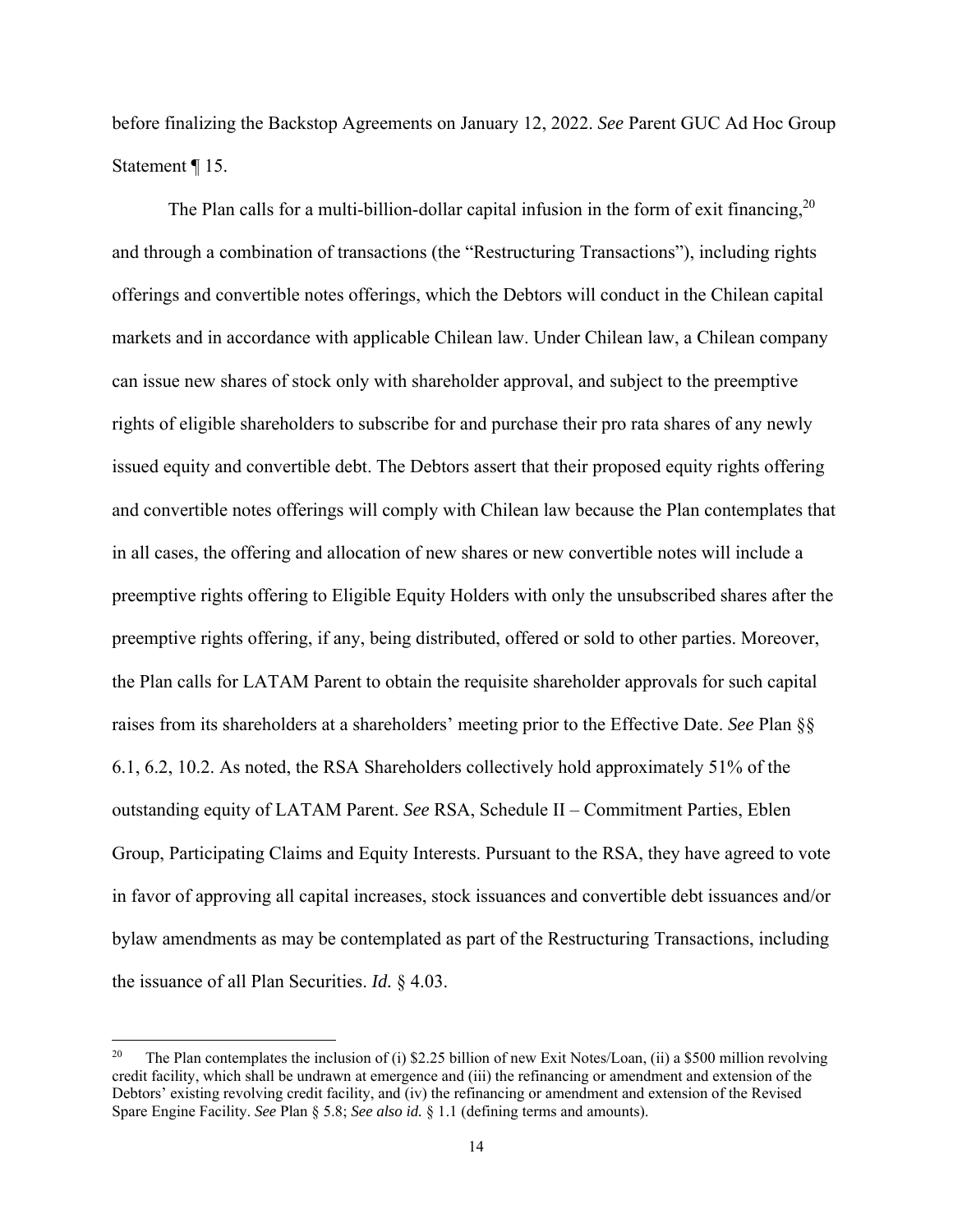The Plan construct contemplates a rights offering (the "ERO Rights Offering") in an amount of \$800 million of new common stock of Reorganized LATAM Parent (the "ERO New Common Stock"). *See* RSA at 3. In exchange for, among other things, an aggregate 20% Backstop Payment, the Commitment Creditors will provide a backstop commitment to acquire up to \$400 million in ERO New Common Stock that is not purchased by the Eligible Equity Holders to the extent they exercise their preemptive rights under the ERO Rights Offering (the "Unsubscribed ERO New Common Stock"). *See* RSA, Ex. E, Equity Rights Offering of New Common Stock. The Backstop Shareholders will backstop the remaining \$400 million of the offering, without a fee, but subject to the Backstop Shareholders Cap. *Id*. Thus, the ERO Rights Offering will include: (i) Eligible Equity Holders (other than the Backstop Shareholders) to the extent they are exercising their preemptive rights under the ERO Rights Offering, (ii) the Backstop Shareholders, and (iii) the Commitment Creditors, as backstop providers. *See id*. The cash proceeds from the rights offering will be used as necessary under the Plan and otherwise for working capital purposes. *See id*.

 The Plan construct also calls for Reorganized LATAM Parent to issue three series of convertible notes (the "New Convertible Notes Offerings") consisting of New Convertible Notes Class A, B and C (collectively, the "New Convertible Notes" and, together with the ERO New Common Stock, the "Plan Securities"). *See* RSA at 2–5; *see also* RSA at Exs. B–D. In each case, the offering is subject to the rights of Eligible Equity Holders to exercise their preemptive rights under Chilean law to purchase the New Convertible Notes. Thus, the offering of each class of the New Convertible Notes will include a preemptive rights offering to Eligible Equity Holders. *See id.* at Exs. B–D.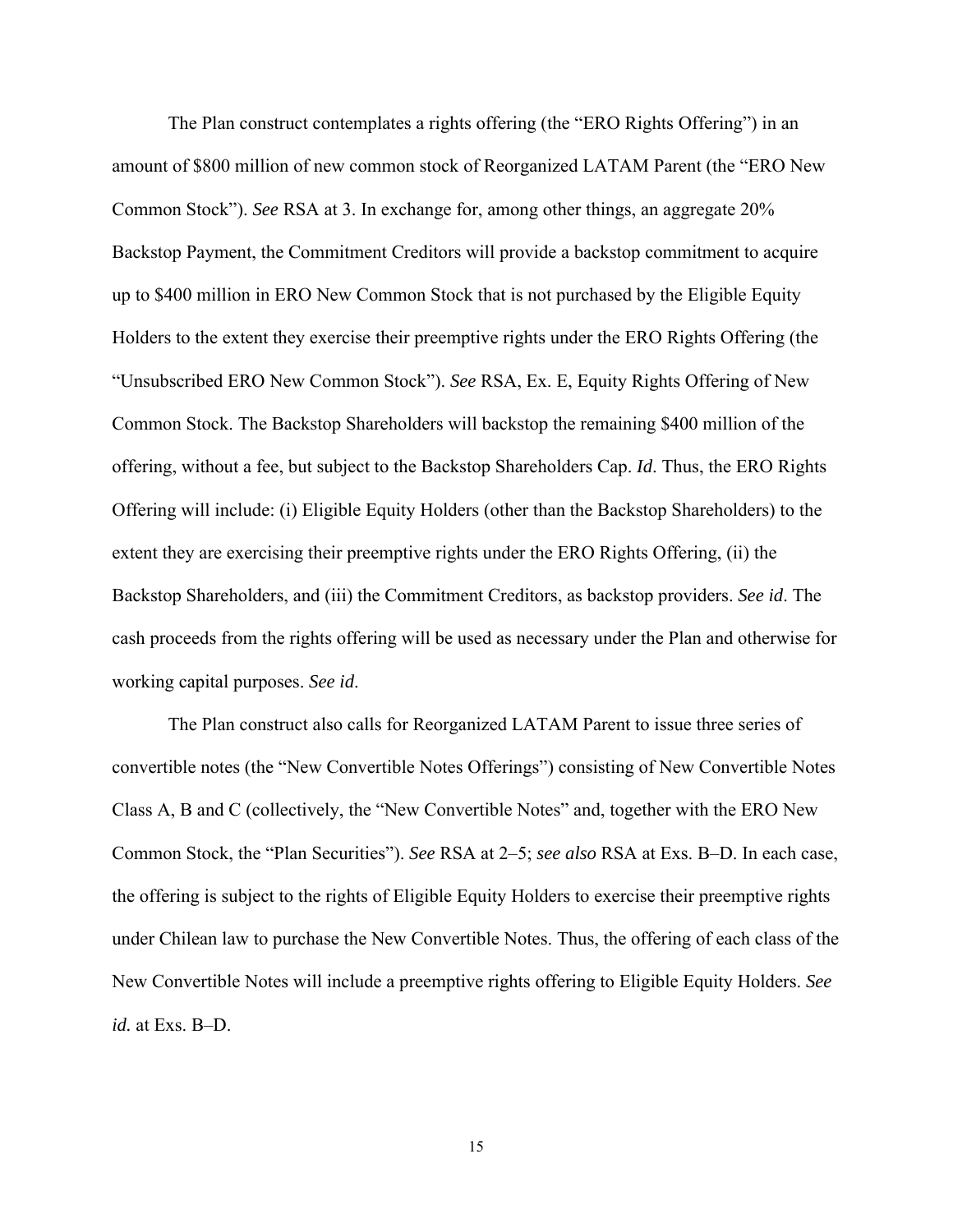The aggregate principal amount of the New Convertible Class B Notes (the "Class B Notes") is approximately \$1.372 billion. *See* RSA at 2; *see also id.,* Ex. A, Offering of New Convertible Notes Class B Due December 31, 2121 at 1. The Backstop Shareholders will agree to exercise all their preemptive rights to subscribe for and purchase the Class B Notes, and backstop (the "New Convertible Notes Class B Backstop Commitment") the remainder of the Class B Notes not subscribed for and purchased by the Eligible Equity Holders in the New Convertible Notes Class B Preemptive Rights Offering, subject to the Backstop Shareholders Cap. *Id*. The Backstop Shareholders will not be paid a fee on account of the New Convertible Notes Class B Backstop Commitment. *See id.* at 2. The offering of Class B Notes will include (i) a preemptive rights offering to Eligible Equity Holders, and (ii) the allocation on the Effective Date of Class B Notes not subscribed for and purchased by Eligible Equity Holders (the "New Convertible Notes Class B Subsequent Notes Allocation") to the New Convertible Notes Class B Backstop Parties. *Id.* Any cash proceeds generated by the New Convertible Notes Class B Preemptive Rights Offering and the New Convertible Notes Class B Subsequent Notes Allocation will be used by LATAM Parent for payments as necessary under the Plan and otherwise for working capital purposes. *Id*.

The New Convertible Notes Class A and Class C Notes will be distributed/offered for purchase under the Plan. The aggregate principal amount of the New Convertible Notes Class A (the "Class A Notes") is approximately \$1.467 billion. Those notes are not backstopped. *See* RSA, Ex. B, Offering of New Convertible Notes Class A Due December 31, 2121 at 1–2. The aggregate principal amount of the New Convertible Notes Class C (the "Class C Notes") is approximately, \$6.816 billion–consisting of allowed claims and new money. *See id.*, Ex. D,

16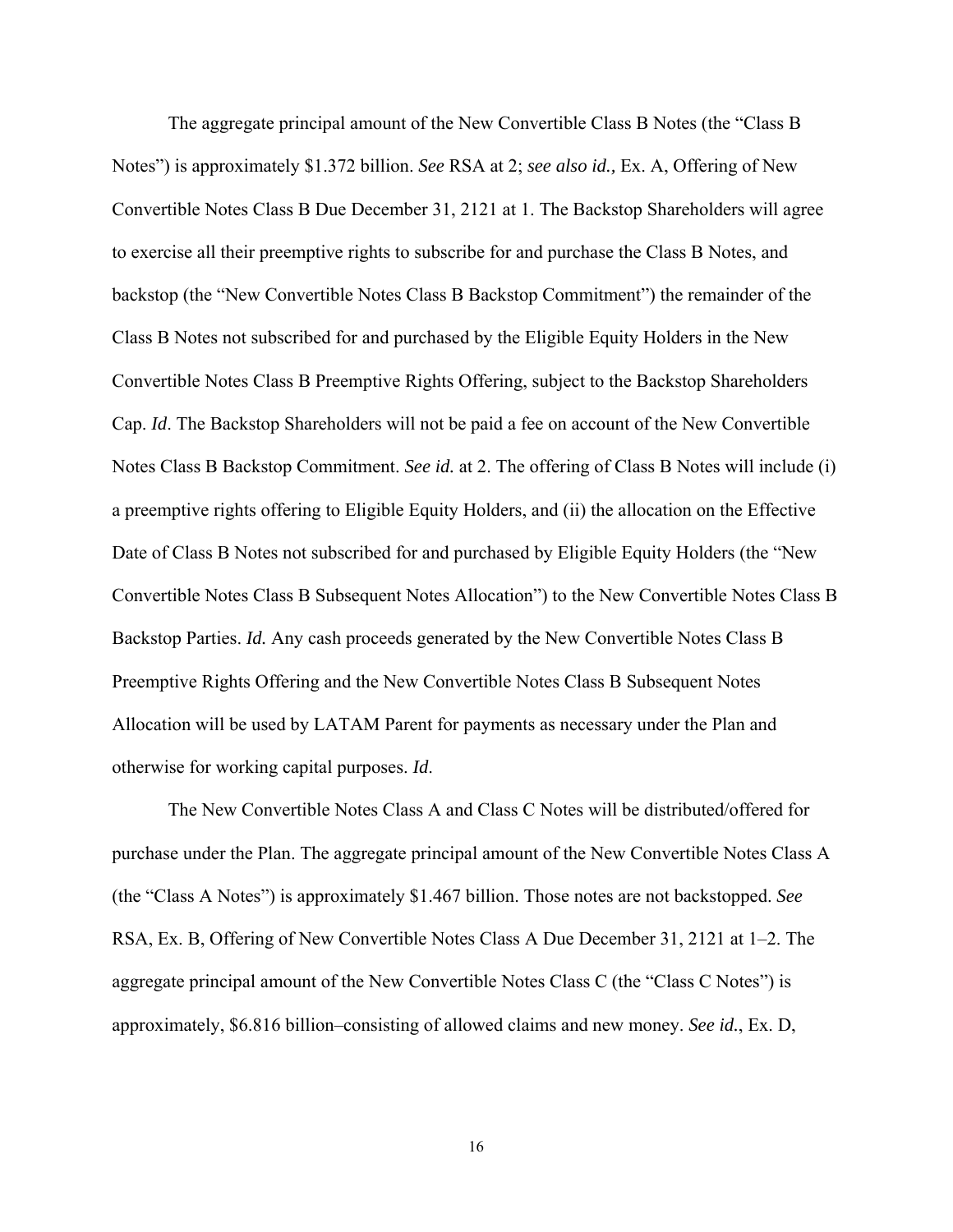Offering of New Convertible Notes Class C Due December 31, 2121 at 1–2. Those notes are backstopped by the Commitment Creditors. *Id*.

 The Plan classifies Holders of Claims and Equity Interests in eleven classes. *See* Plan § 2.2. Class 5 of the Plan consists of General Unsecured Claims against LATAM Parent. *Id*. This class is impaired and is entitled to vote to accept or reject the Plan. *Id*. The Commitment Creditors are among the Holders of General Unsecured Claims holding Allowed Class 5 Claims. The Plan calls for each Holder of Allowed General Unsecured Claims against LATAM Parent to receive in full satisfaction, settlement, discharge and release of its Allowed Class 5 Claim, a distribution pursuant to the Plan's Class 5a Treatment, unless such Holder opts into Class 5b Treatment. *See id.* § 3.2(e)(ii). The Plan contemplates that in accordance with Chilean law, the Class A Notes and Class C Notes will be offered to Eligible Equity Holders during the 30-day New Convertible Notes Preemptive Rights Offering Period. *Id*. § 6.2(b); *See also id.* § 1.1 (defining terms). It provides that to the extent not subscribed for and purchased by Eligible Equity Holders during such preemptive rights offering period, (i) the Class A Notes will be distributed to the Holders of Allowed Class 5 Claims who do not opt into Class 5b Treatment; (ii) and subject to allocation of the Direct Allocation Amount to the Commitment Creditors, the Class C Notes will be offered for subscription to, and purchase by, Holders of Allowed Class who opt into Class 5b Treatment in accordance with the terms of the Plan. *See id*  $\S$  6.2(b).<sup>21</sup>

<sup>21</sup> The Backstop Shareholders will waive their preemptive rights to Class A and C Notes. *See* RSA, Ex. B, Offering of New Convertible Notes Class A Due December 31, 2121 at 3 ("The Backstop Shareholders shall waive their preemptive rights with respect to such offering, and the related New Convertible Notes Class A shall be retained by the Issuer for allocation in the New Convertible Notes Class A Subsequent Notes Allocation. . . ."); RSA, Ex. D, Offering of New Convertible Notes Class C Due December 31, 2121 at 2. ("The offering and allocation of New Convertible Notes Class C will include (i) a preemptive rights offering (the "New Convertible Notes Class C Preemptive Rights Offering") to Eligible Equity Holders, provided, however, that the Backstop Shareholders will waive their preemptive rights with respect to such offering, . . .").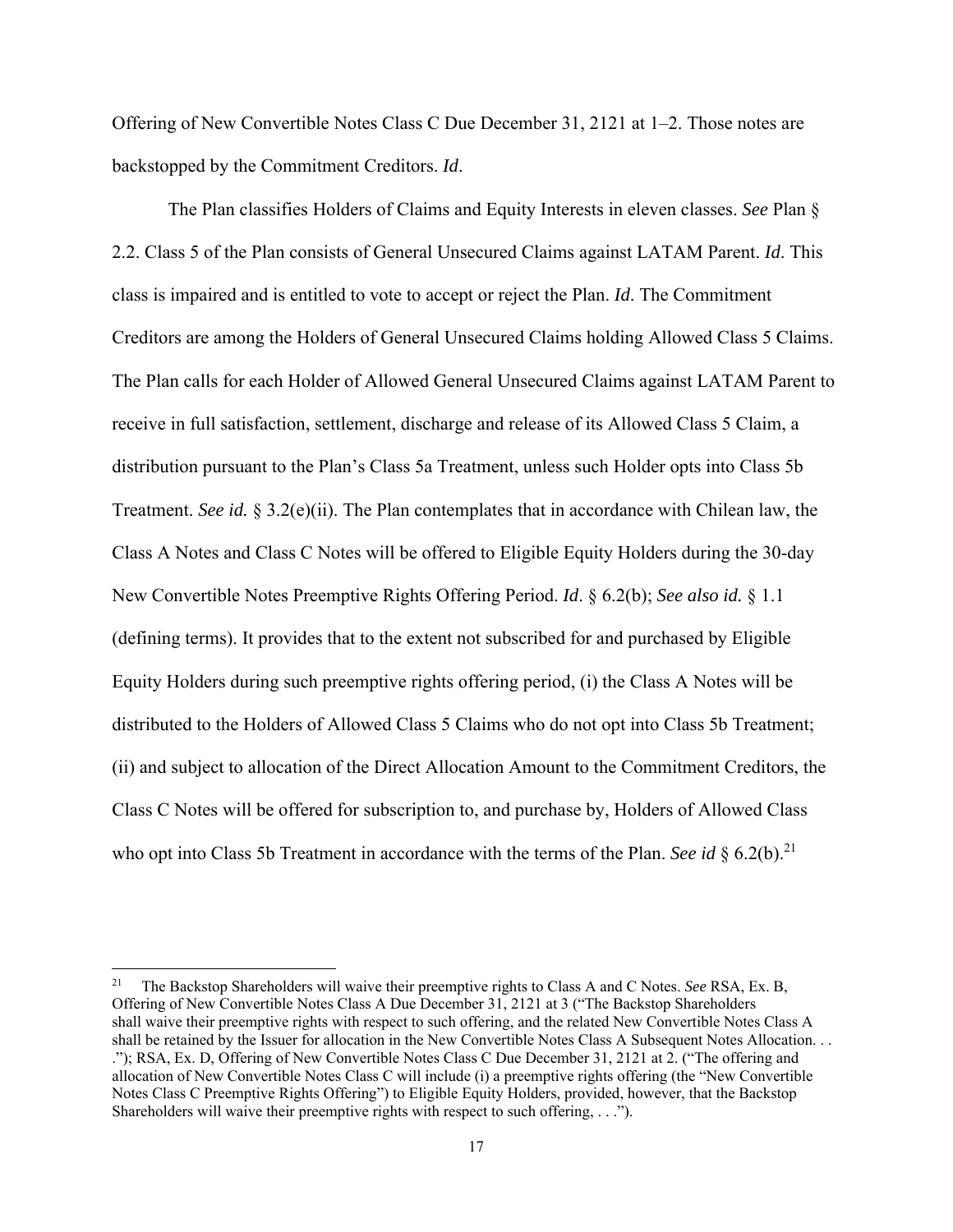Class 5a Treatment calls for Holders of Allowed Class 5 Claims to receive their pro rata shares of the issuance of the \$1.467 billion of the Class A Notes in full satisfaction, settlement, discharge and release of their Allowed Class 5 claims. *See* Plan § 3.2(e). The Class A Notes will convert into equity at a conversion rate of 0.19333x. *See* RSA, Ex. B, Offering of New Convertible Notes Class A Due December 31, 2121 at 3. Class 5b Treatment provides for Holders of Allowed Class 5 Claims (the "Class 5 Opt In Creditors") to receive Class C Notes in satisfaction of their claims, conditioned on such Holders subscribing to and purchasing \$0.921692 of new money Class C Notes for each \$1 of Allowed General Unsecured Claims receiving Class 5b Treatment. *See id*., Ex. D, Offering of New Convertible Notes Class C Due December 31, 2121 at 4; Plan § 5.10. The Class C Notes, inclusive of new money (\$3.269 billion), are capped at \$6.816 billion. *See id*., Ex. D, Offering of New Convertible Notes Class C Due December 31, 2121 at 1; s*ee also* RSA at 2; Plan §§ 5.10, 6.2. The Class C Notes would convert into equity at a conversion ratio of 0.705506x, inclusive of the new money investment obligation. *See* RSA, Ex. D, Offering of New Convertible Notes Class C Due December 31, 2121 at 4. To the extent that Class C Notes are oversubscribed, the Class 5 Opt In Creditors will receive Class A Notes in full satisfaction, settlement, discharge and release of their claims. *See* Plan § 6.2(c).

 The distribution of Class C Notes under the Plan is subject to the Debtors' obligation under the Commitment Creditors Backstop Agreement to hold back 50% of the Class C Notes (the "Direct Allocation Amount") and offer them for subscription and purchase by the Commitment Creditors. *See* Plan § 6.2; *see also id.* § 1.1 (definition of "Direct Allocation Amount"). The Commitment Creditors shall subscribe to the Direct Allocation Amount with new money (as with the other Class C Notes) and an amount of Allowed Claims equal to 50% of the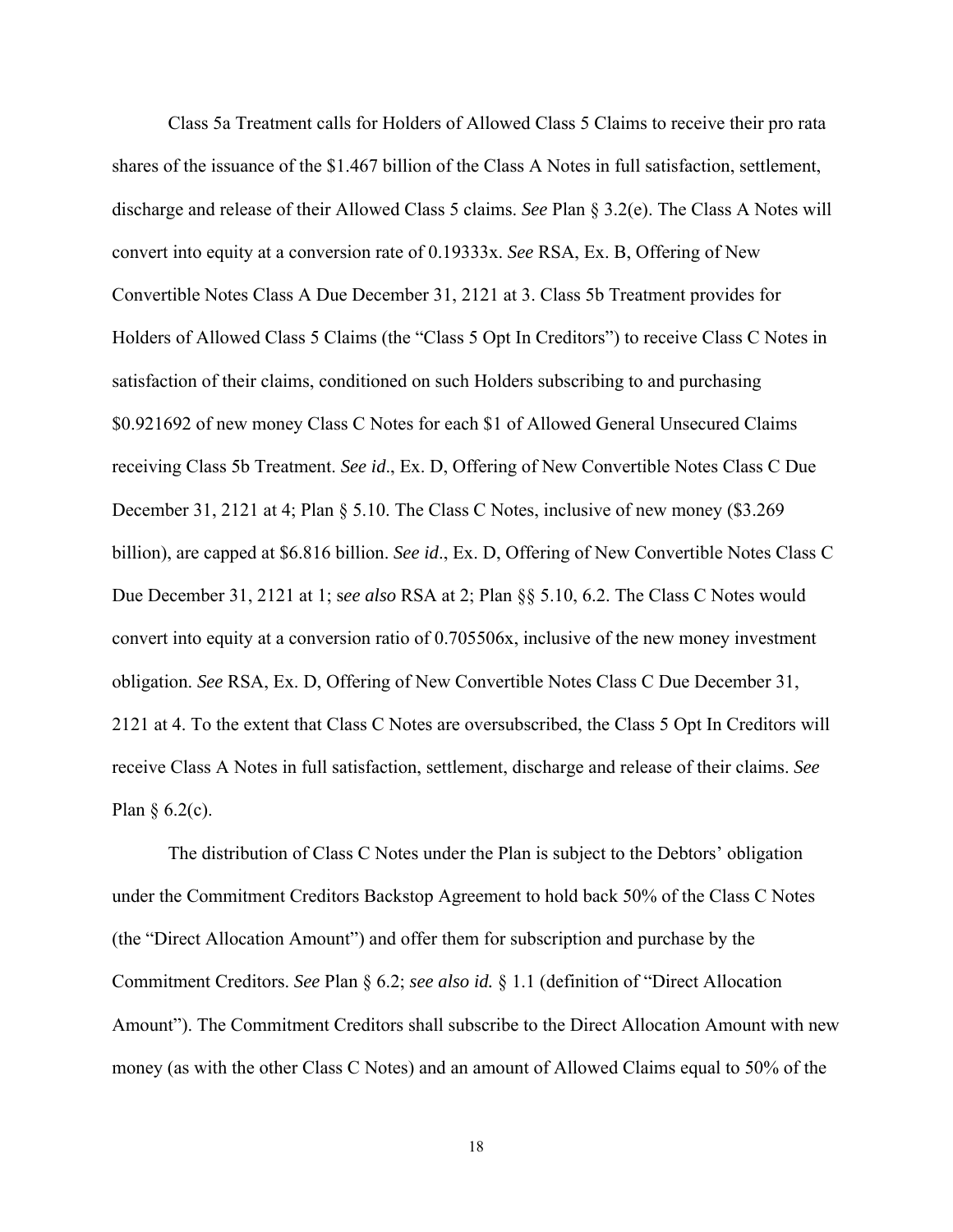Allowed Claims held by the Commitment Creditors. *See id* § 3.2(e). The new money

requirement totals approximately \$1.635 billion. Under the Class 5b Treatment, the Class C

Notes available (if any) after the conclusion of the New Convertible Notes Preemptive Rights

Offering Period and the distribution of the Direct Allocation Amount (i.e. the "GUC New

Convertible Notes Class C Distribution") will be allocated as follows:

The Class 5 Opt In Creditors (excluding the Commitment Creditors) (collectively, the "Other Class 5 Opt In Creditors") shall receive in full satisfaction, settlement, discharge and release of their Allowed Class 5 Claims, their respective Pro Rata shares of the GUC New Convertible Notes Class C Distribution in settlement of an amount of such Allowed Claims (and related new money) equal in the aggregate to approximately 35.37% of the Allowed Class 5 Claims that are held by the New Convertible Notes Class C Unsecured Creditors. Those creditors have the opportunity to subscribe to and purchase approximately 14.6% of the Class C Notes at an aggregate new money commitment of \$477 million.

The Commitment Creditors shall receive in full satisfaction, settlement, discharge and release of their Allowed Class 5 Claims, their respective Pro Rata shares of the GUC New Convertible Notes Class C Distribution in settlement of an amount of such Allowed Claims (and related new money) equal in the aggregate to approximately 70.74% of the Allowed Claims held by the New Convertible Notes Class C Backstop Parties that remain after reduction by Allowed Class 5 Claims used in the Direct Allocation Amount. Those creditors have the opportunity to subscribe to and purchase approximately 35.4% of the Class C Notes at an aggregate new money commitment of \$1.157 billion.

Any GUC New Convertible Notes Class C Distribution that remains unallocated after such applications shall be allocated to the Commitment Creditors in accordance with their New Convertible Notes Class C pursuant to the Commitment Creditors Backstop Agreement.

*See* Plan § 5.10. Thus, under the Plan, the Commitment Creditors will have the opportunity to

subscribe for and purchase approximately 85.4% of the Class C Notes not purchased by Eligible

Equity Holders during the New Convertible Notes Preemptive Rights Offering Period, at a new

money cost of approximately \$2.762 billion. The Commitment Creditors shall backstop the Class

C Notes (i) that are not purchased by the Eligible Equity Holders during the New Convertible

Notes Preemptive Rights Period; (ii) that are held back and allocated to the Commitment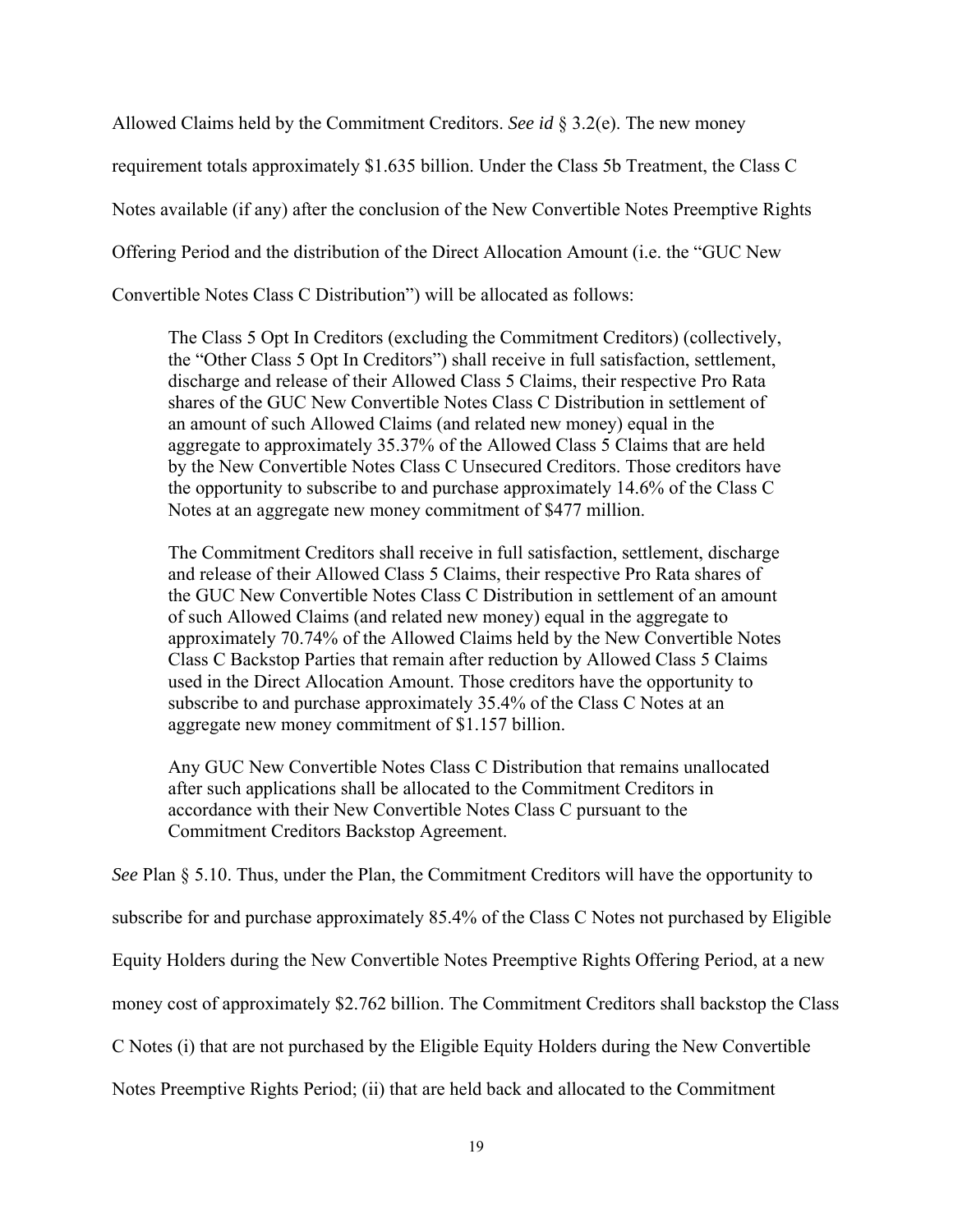Creditors for purchase under the Plan (the "Direct Allocation Securities") but that the

Commitment Creditors do not subscribe for and purchase; and (iii) that are not subscribed for

and purchased by Holders of Class 5 Claims under the Plan, up to an aggregate amount of new

money contribution of \$3.269 billion. *Id.*; RSA, Ex. D, Offering of New Convertible Notes Class

C Due December 31, 2121 at 1–2.

## The Backstop Agreements

Below, the Court summarizes the terms of the Backstop Agreements most relevant to the

## Motion.

## Commitment Creditors Backstop Agreement

## Allocation of Securities

On and subject to the terms and conditions of the agreement and subject to the registration of the Plan Securities in the *Registro de Valores* of the Comisión para el Mercado Financiero (the "CMF"), the Backstop Parties shall be offered the Direct Allocation Securities, in an aggregate principal amount equal to the Direct Allocation Amount, based on the respective Backstop Commitment Percentages of such Backstop Parties.

Commitment Creditors Backstop Agreement § 2.1(a)(ii).

## Backstop Commitment

Each Backstop Party, on a several and not joint basis, shall backstop the New Convertible Notes Class C and ERO New Common Stock in the following amounts: (a) Unsubscribed New Convertible Notes Class C, up to \$6,816,071,621 (consisting of approximately \$3,269,160,305 in cash and the remainder in parent general unsecured claims); and (b) Unsubscribed ERO New Common Stock, up to \$400,000,000.

## *Id.* §§ 2.2 (a), (b).

## Backstop Payment

As consideration for the Backstop Commitment and the other agreements of the Backstop Parties in the agreement, the Debtors shall pay or cause to be paid to the Backstop Parties a Backstop Payment paid in cash equal to an aggregate of 20% of approximately \$3,669,160,305.88; the payment shall be fully earned,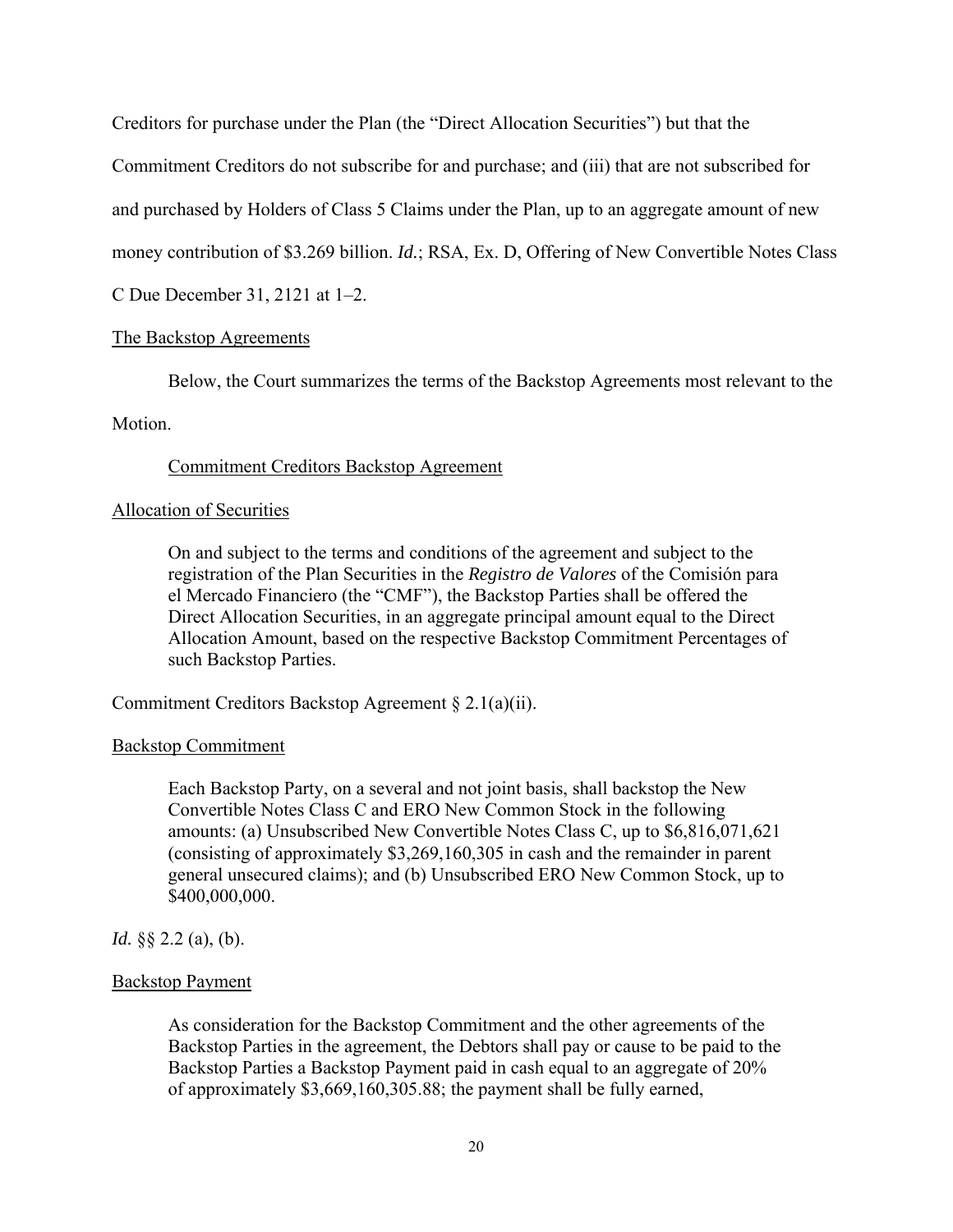nonrefundable and non-avoidable upon entry by the Bankruptcy Court of the Backstop Order, and will be payable in cash on the closing date and the effective date (or, if applicable, in the form of a termination payment).

#### *Id.* § 3.1(a).

#### Expense Reimbursement

Whether or not the transactions contemplated under the agreement are consummated, the Debtors agree to pay the reasonable and documented fees, expenses, disbursements and other costs (excluding travel, meal and entertainment expenses except as otherwise agreed in writing by LATAM Parent) (the "Reimbursable Expenses") incurred in connection with the Chapter 11 Cases by (x) each of the Backstop Parties, up to a maximum aggregate amount of \$3,000,000 for all such parties, and (y) the Parent GUC Ad Hoc Group represented by Kramer Levin Naftalis & Frankel LLP, including but not limited to the fees and Reimbursable Expenses of the Reimbursable AHG Professionals, for which there is not cap on the expenses.

#### *Id*. § 3.3.

### Conditions Precedent

Article VII contains conditions precedent to the parties' obligations mutually acceptable to the Debtors and the Backstop Parties including customary conditions such as no material adverse effect occurring, payment and reimbursement of all expenses, no legal impediment to implementation being enacted, adopted or issued, performance of all covenants in all material respects, board and shareholder approvals, and representations and warranties continuing to be true and correct. It also contains precedent tailored to particular aspects of the Plan, the RSA and the Debtors' business operations.

#### *Id.* Art. VII.

#### Indemnification Obligations

Under Article VIII of the agreement, irrespective of whether or not the transactions contemplated by the agreement or the Plan are consummated or whether or not the agreement is terminated, the LATAM Parent and the other Debtors have broad indemnification obligations to each Backstop Party, its Affiliates, shareholders, members, partners and other equity holders, general partners, managers, directors and its and their respective Representatives, agents and controlling persons from and against any and certain losses, claims, damages, liabilities and costs and expenses imposed by any Chilean Government Entity subject arising out of or in connection with this agreement, the Plan and the transactions contemplated under the agreement and the Plan, including the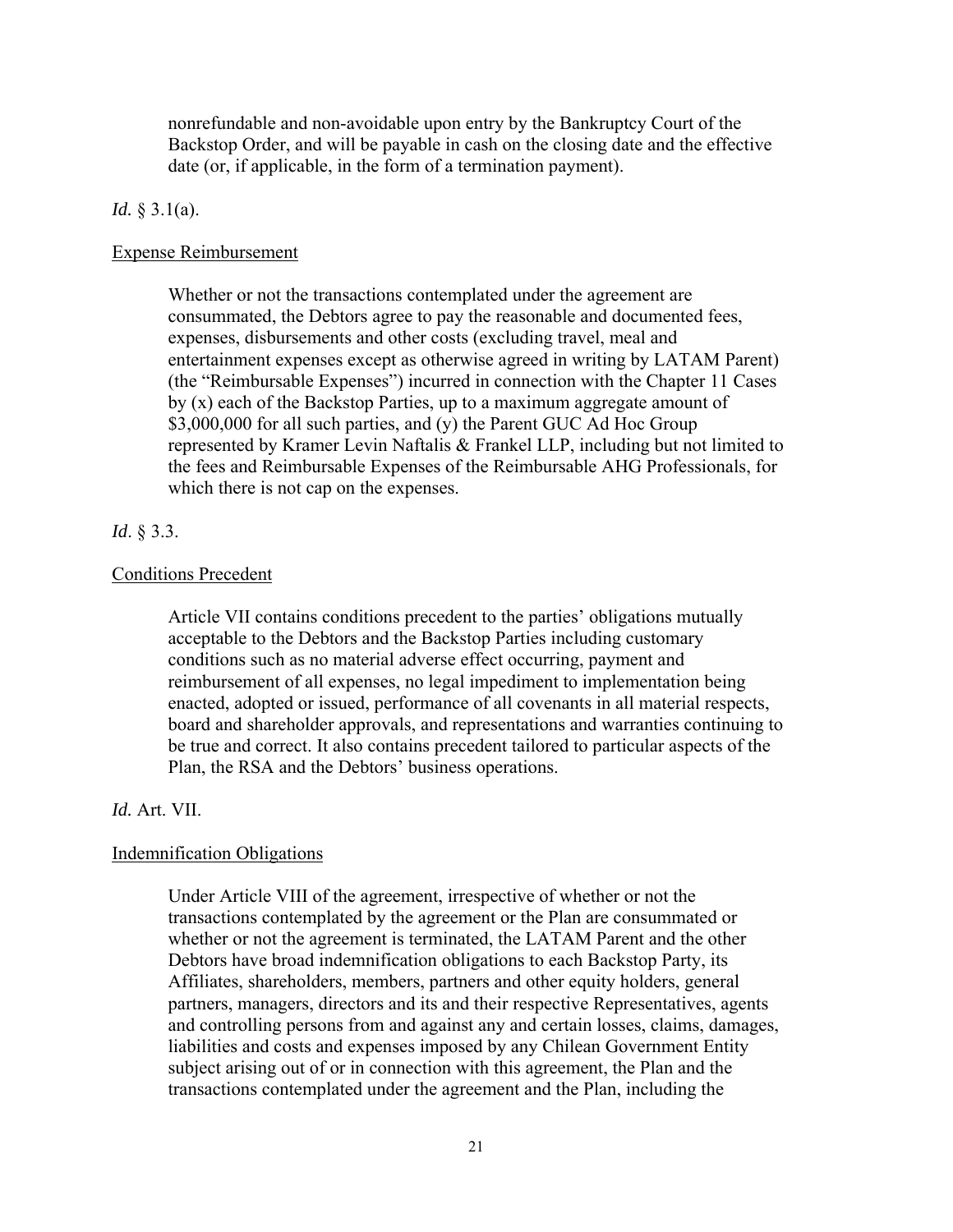Commitment Creditors Backstop Commitment, the Offerings, the payment of the Backstop Payment or the use of the proceeds of the Offerings or the Commitment Creditors Backstop Commitments, or any breach by the Debtors of the agreement (including the use of proceeds thereof).

## *Id*.§ 8.1.

## Termination Payment

Article IX of the agreement governs the termination of the agreement. Section 9.1 includes the rights of the parties to terminate the agreement. Section 9.2 addresses the Effect of Termination and includes a schedule of payments upon termination. The termination payments range from 10% to 50% of the Backstop Payment.

### *Id*. §§ 9.1, 9.2

### Backstop Shareholders Backstop Agreement

### Backstop Commitments

The Backstop Parties on a several and not joint basis, shall backstop the New Convertible Notes Class B and ERO New Common Stock in the following amounts: (a) Unsubscribed New Convertible Notes Class B, up to \$1,372,839,694; and (b) Unsubscribed ERO New Common Stock, up to \$400,000,000, subject to the Backstop Shareholders Backstop Agreement.

Backstop Shareholders Backstop Agreement § 2.2.

### Backstop Payment

None

### Expense Reimbursement

Whether or not the transactions contemplated under the agreement are consummated, the Debtors agree to pay the reasonable and documented fees, expenses, disbursements and other costs (excluding travel, meal or entertainment expense, except as otherwise agreed in writing by the Company) incurred by each of the Backstop Parties in connection with the Chapter 11 Cases, including, but not limited to, attorneys', financial advisors', consultants', and agents fees incurred by the Backstop Parties, whether prior to or after the execution of the agreement and whether prior to or after consummation of the Plan. There is no cap on the expenses.

*Id.* § 3.1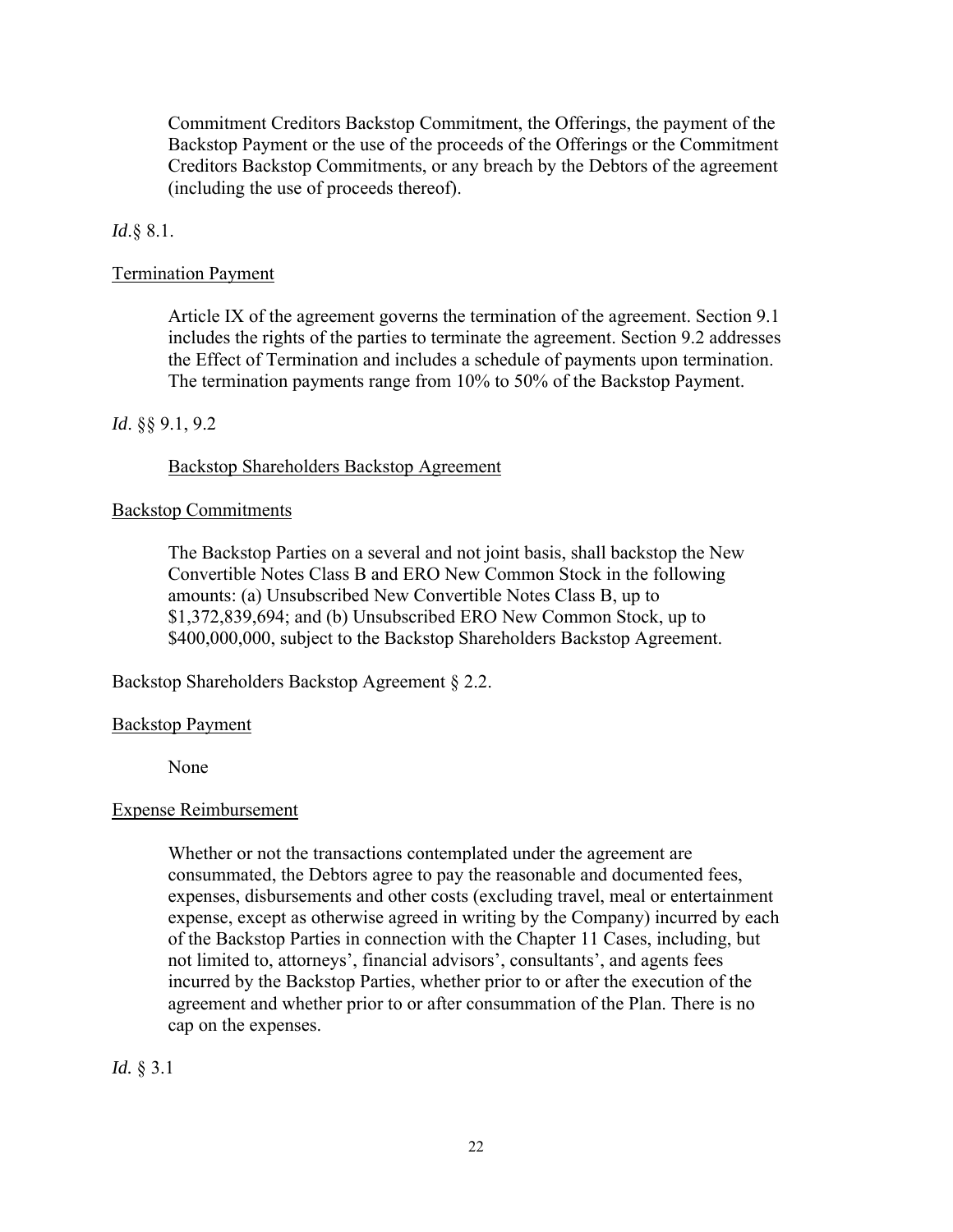### Conditions Precedent

Article VII of the Backstop Shareholders Backstop Agreement contains conditions precedent to the parties' obligations mutually acceptable to the Debtors and the Backstop Parties including customary conditions such as no material adverse effect occurring, payment and reimbursement of all expenses, no legal impediment to implementation being enacted, adopted or issued, performance of all covenants in all material respects, board and shareholder approvals, and representations and warranties continuing to be true and correct. It also contains conditions precedent tailored to particular aspects of the Plan, the RSA and the Debtors' business operations.

## *Id.* Art. VII.

### Indemnification Obligations

Under Article VIII of the agreement, irrespective of whether or not the transactions contemplated by the agreement or the Plan are consummated or whether or not the agreement is terminated, the LATAM Parent and the other Debtors have broad indemnification obligations to each Backstop Party, its Affiliates, shareholders, members, partners and other equity holders, general partners, managers, directors and its and their respective Representatives from and against any and certain losses, claims, damages, liabilities and costs and expenses imposed by any Chilean Government Entity subject arising out of or in connection with the agreement, the Plan and the transactions contemplated under the agreement and the Plan, including the Backstop Shareholders Backstop Commitment, the Offerings, the payment of the Backstop Payment or the use of the proceeds of the Offerings or the Backstop Shareholders Backstop Commitments, or any breach by the Debtors of the agreement (including the use of proceeds thereof).

## *Id.* Art. VIII.

### The Issuance of the Plan Securities

The entry of the Confirmation Order will put into motion the steps that the Debtors

project will culminate in the issuance of the Plan Securities. In the Disclosure Statement, the

Debtors summarize the steps they will take after the Plan is confirmed in offering the Plan

Securities, as follows: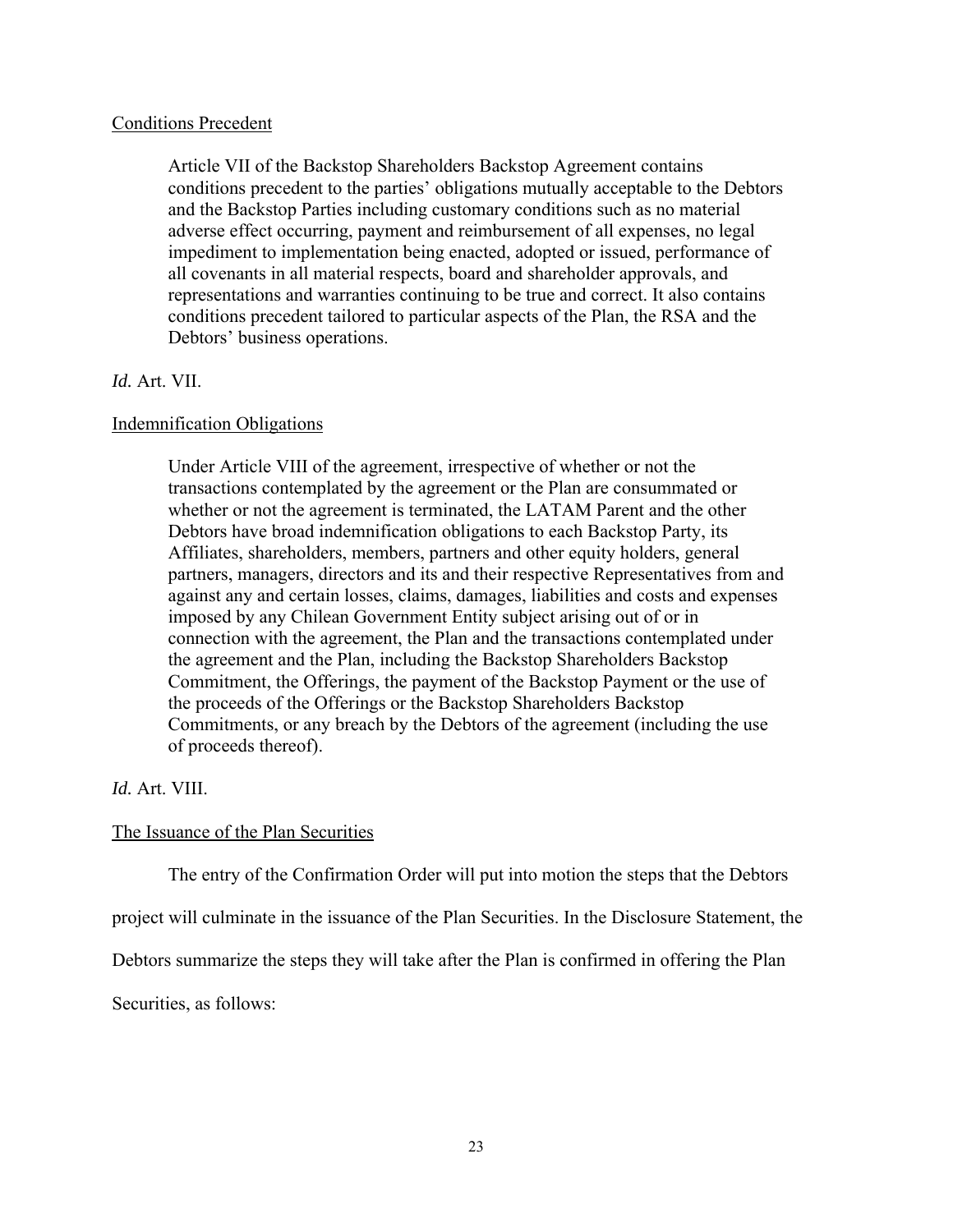Within one month after entry of the Confirmation Order, the Debtors will initiate the securities offering procedures under Chilean law.

To comply with the Chilean law requirements, the LATAM Parent Board will convene an extraordinary meeting of Holders of Existing Equity Interests (the "Shareholders' Plan Meeting").

At the Shareholders' Plan Meeting, the shareholders must vote to approve the issuance of the Plan Securities. The requisite voting threshold for each of the Plan Securities is the majority of the Existing Equity Interests attending the Shareholders' Plan Meeting.

The Debtors contemplate that at the Shareholders' Plan Meeting, the shareholders would delegate the pricing of the ERO New Common Stock to the LATAM Parent Board and such delegation will be effective for 180 days thereafter.

The LATAM Parent Board will then agree to issue the Plan Securities which will then be registered with the CMF. After such registration is completed, the LATAM Parent Board will set the price of the ERO New Common Stock.

After registration of the Plan Securities with the CMF, and prior to the Effective Date, LATAM Parent will notify the Eligible Equity Holders of their right to subscribe and purchase the ERO New Common Stock and the New Convertible Notes. The regulatory vote and issuance of the new securities is anticipated to take approximately three months from the date of the order confirming the Plan.

Eligible Equity Holders will have thirty days from the date of that notice to exercise their preemptive rights to subscribe and purchase the ERO New Common Stock and New Convertible Notes.

*See* Disclosure Statement § X, G (1)–(2).

The Backstop Agreements commit the Backstop Parties to provide the backstops through

the Effective Date and possibly longer. Among the conditions precedent to the Plan's Effective

Date are:

All shareholder approvals and board approvals necessary to implement the Plan and issue the New Convertible Notes and ERO New Common Stock and amend the bylaws of LATAM Parent shall have been obtained. Plan § 10.2(c).

All of the conditions precedent for consummation of the transactions contemplated by the Backstop Agreements shall have been satisfied or waived in accordance with the terms thereof. *Id.* § 10.2(g)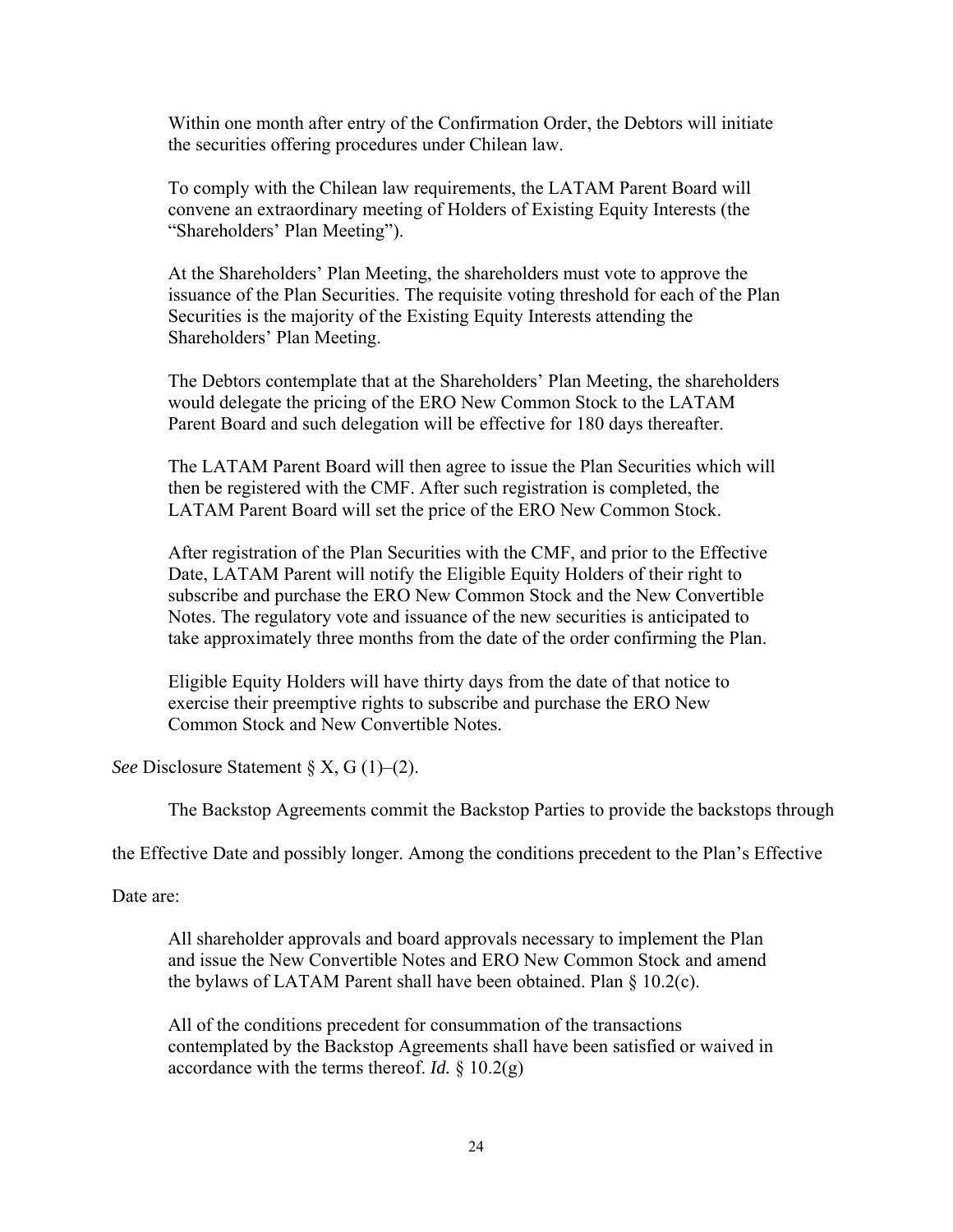All government and regulatory filings and approvals necessary to implement the Plan shall have been completed or received, as applicable, including anti-trust and competition filings (to the extent required) and registration of Plan Securities with the CMF. *Id.* § 10.2(i).

The Debtors and the Backstop Providers estimate that it could take eight months, and perhaps longer, for the Reorganized Debtors to satisfy the conditions precedent to the Plan's Effective Date.

#### **The Motion**

 Most of the over \$8 billion in new money that the Debtors require to satisfy the Plan's cash payment obligations and to finance the Reorganized Debtors' ongoing operations and capital needs following their emergence from the Chapter 11 Cases will come from the New Convertible Notes Offering and ERO Rights Offering. The Backstop Parties agreements to backstop over \$5.4 billion in new money investments are part of the broader agreements among the Commitment Creditors and RSA Shareholders on a comprehensive restructuring and recapitalization of the Debtors that are memorialized in the RSA. This includes the parties' commitments to support the Plan and to take all actions necessary to implement the transactions called for under the Plan.

 The record shows that to date, the Backstop Parties (along with the lenders providing the Exit Financing) are the only parties that have proposed any reorganization transaction, plan and exit proposal, that have any realistic prospect of consummation, and which enjoy the creditor and shareholder support necessary to confirm and implement an otherwise confirmable plan of reorganization that complies with applicable foreign law in the United States and the other jurisdictions where the Debtors operate, including Chile. Motion ¶ 6. The Debtors say that the Backstop Parties' commitments are the product of extensive arm's-length negotiations and offer a variety of benefits to the Debtors and their estates by enabling the Debtors to meet the

25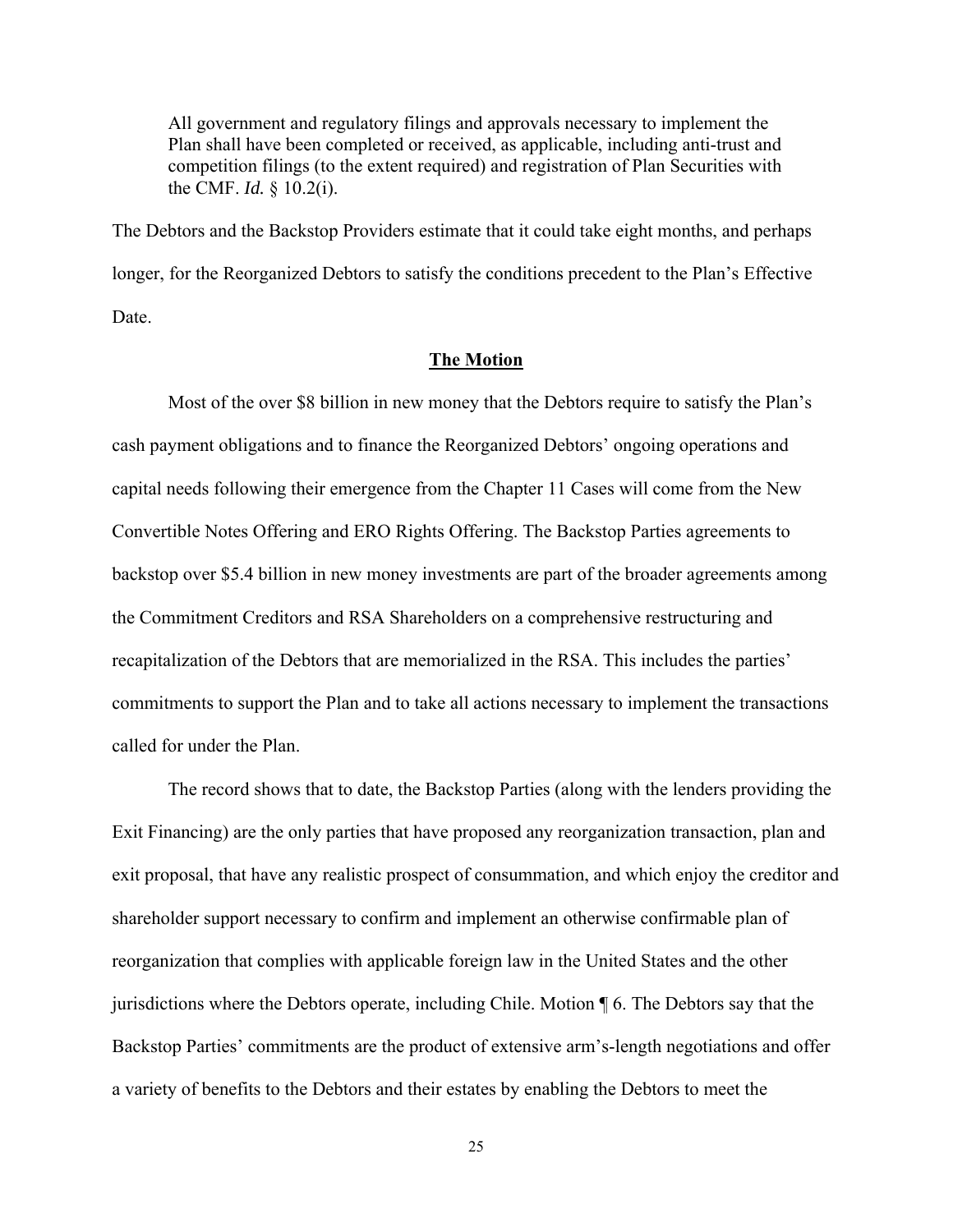proposed timetable for confirmation of the Plan and protecting against the contingency that insufficient funds will be generated by the New Convertible Notes Offering and the ERO Rights Offering. *Id*. ¶ 5. They maintain that the Backstop Parties' commitments are necessary to enable the Debtors to satisfy the Plan's cash payment obligations and successfully emerge from these Chapter 11 Cases with a well-capitalized balance sheet. *Id.*

 The Debtors contend that their entry into and performance under the Backstop Agreements is an exercise of their sound business judgment and that the Court should authorize them to do so under section 363(b) of the Bankruptcy Code and pursuant to its equitable powers under section 105 of the Bankruptcy Code. They assert that the Backstop Payments (with respect to the Commitment Creditors), Expense Reimbursement and Indemnification Obligations are reasonable and appropriate under the circumstances and the Debtors' decision to pay such fees and incur such obligations is a reasonable exercise of their business judgment. They argue that given the substantial benefits provided by the Backstop Parties respective commitments under the Backstop Agreements and the need to secure their respective commitments, such fees, reimbursements, and incurrence of indemnification obligations, as applicable, are actual and necessary costs for maximizing the value of the Debtors' estates and enhancing creditor recoveries and the Court should accord them administrative expense priority under section 503(b)(1)(A) of the Bankruptcy Code.

To support their contention that the Backstop Payment and other fees and costs payable under Backstop Agreements to the Backstop Parties are reasonable, the Debtors rely on the expert advice of Brent Herlihy.<sup>22</sup> He is a Managing Director in the Restructuring and Special

<sup>22</sup> *See* Trial Ex. 11, Declaration of Brent Herlihy in Support of the Backstop Agreements Motion ("Herlihy Decl." or "Herlihy Declaration"); Trial Ex. 12, Supplemental Declaration of Brent Herlihy in Support of the Backstop Agreements Motion.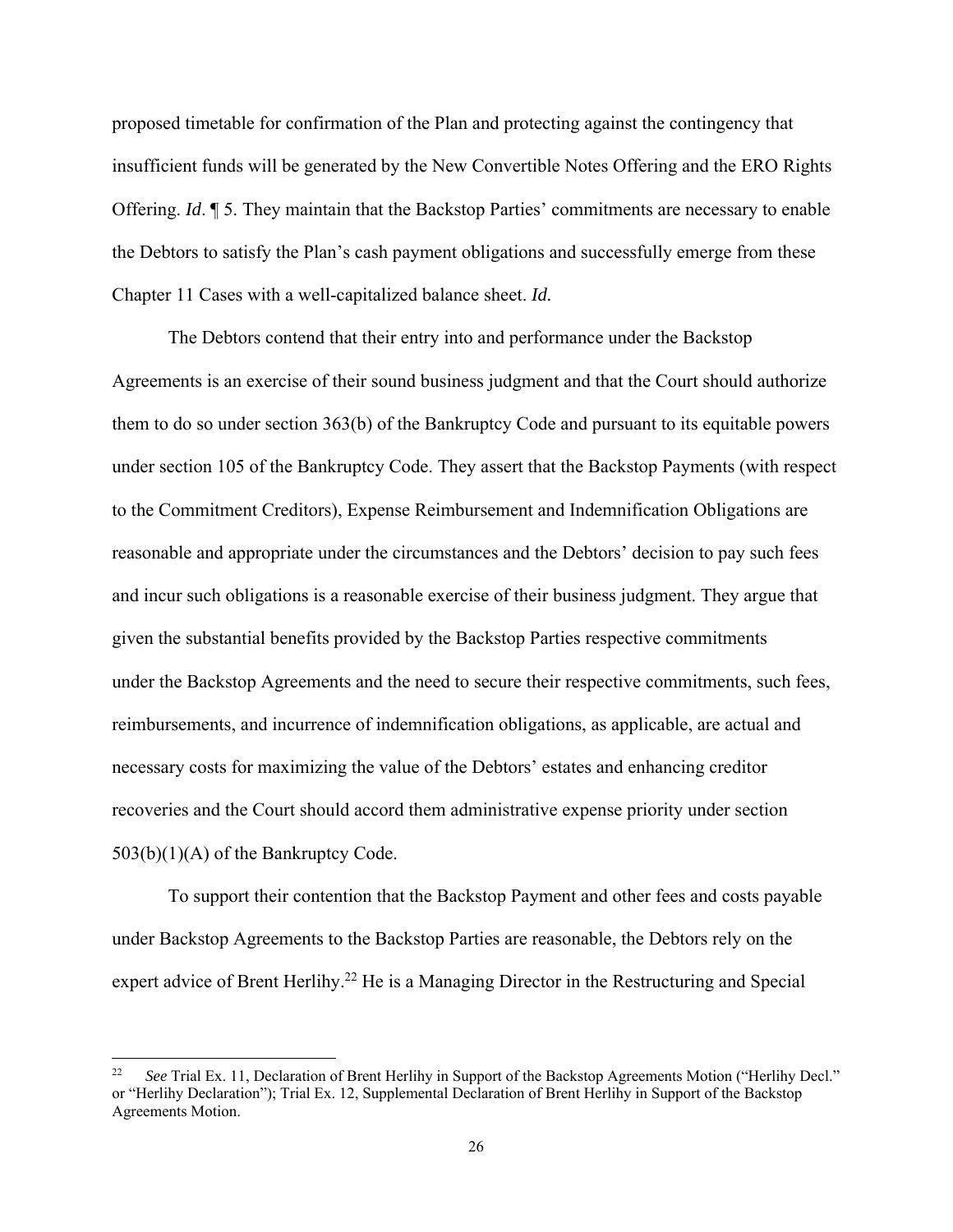Situations Group at PJT Partners LP ("PJT"), the investment banker that the Debtors have retained in these Chapter 11 Cases. *See* Herlihy Decl. ¶ 1. The Herlihy Declaration provides an analysis through which Mr. Herlihy opines that the Backstop Payments are reasonable and appropriate. *Id.* ¶¶ 7–12. In reaching that conclusion, he measures the Backstop Payments against a purported "comparable set" of 28 backstop arrangements from 26 chapter 11 cases (the "PJT Comps Set"). *See id.* Ex. 1 (the "Chart"). The PJT Comps Set consists of backstop arrangements for amounts greater than \$200 million over the last five years and all backstop arrangements that have been executed since the beginning of the COVID-19 pandemic. *Id*. ¶ 38. Mr. Herlihy notes that in comparable equity rights offerings the costs of backstopped capital take the form of (i) a backstop fee, which is typically paid on the full size of the commitment provided by backstop parties using equity consideration priced at the same discount to plan value as the rights offering; (ii) a direct allocation or "holdback" amount that allows the backstop parties to invest no less than a certain amount; (iii) the discount at which the new money is being invested in the offerings; and (iv) typical reimbursements of professional fees and expenses. *Id*. ¶ 40. He explains that:

In order to compare the cost of backstops across different cases, PJT calculated the combined impact of (i), (ii) and (iii) above and netted it against the investment made in the rights offering to determine an "implied discount" to invest (the "Implied Discount"). A higher Implied Discount indicates better economics for the backstop parties.

PJT further analyzed scenarios where (i) the backstop parties backstop and subscribe for 100% of the rights offering; and (ii) the backstop parties subscribe to their pro rata allocation of the new money (i.e., the rights offering is fully subscribed by eligible parties). PJT assumed that, in the latter case, backstop parties receive any applicable holdback amount plus their pro rata allocation of the post-holdback new money, based on the backstop parties' stated share of the unsecured claims pool.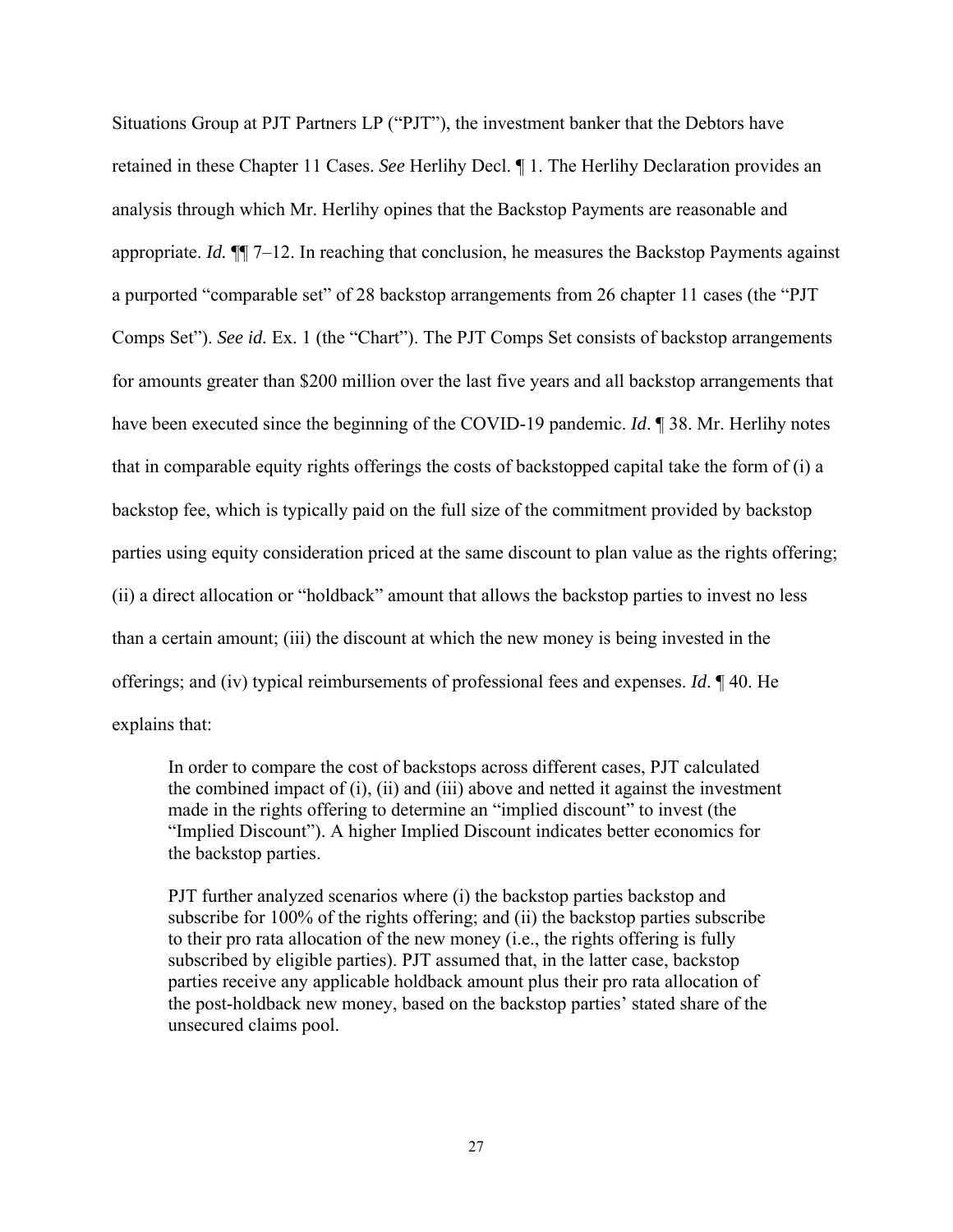*Id*.  $\P$  41–42. The Chart reflects these calculations for the rights offerings in these Chapter 11 Cases, and in the PJT Comps Set. In the Chart, Mr. Herlihy includes analysis of the maximum,  $75<sup>th</sup>$  percentile, mean, median,  $25<sup>th</sup>$  percentile, and minimum backstop payments using the methodology and metrics described above as a percentage of the full size of the commitment. He also sets forth the termination fee provided to backstop parties—both as a percentage of the commitment and the dollar value—and the backstop commitment duration for the comparable transactions. *See id.*, Chart. Mr. Herlihy notes that the particularly long duration of the Backstop Parties' commitments in these Chapter 11 Cases—under which the Backstop Agreements Closing Date could be extended until November 30, 2022—informs how he assesses the reasonableness of the Backstop Payments here. *See id*. ¶ 39; *see also*, Feb. 10, 2022 Hr'g Tr. at 238:18–21 [ECF No. 4373].

 According to Mr. Herlihy, the Backstop Payments fall within the range of backstop commitment fees paid in the comparable transactions set forth in the Chart. Herlihy Decl. ¶ 39. Although he does not include an analysis of the Expense Reimbursement and Indemnification Obligations, he asserts that those provisions are "essential components" of the agreements that are "in line with market precedent." *Id.* ¶ 47.

 The Objectors oppose the Motion and urge the Court to deny it. They contend that in applying section 363 of the Bankruptcy Code to the Backstop Agreements, the Court must hold the Debtors to a heightened standard of scrutiny, not merely their business judgment, because "insiders" of the Debtors are parties to the agreements. They assert that the Court should not accord any deference the Debtors' business judgment because the Backstop Agreements are unfair and unreasonable and are the products of a flawed process that did not include arm'slength negotiations of the agreements, and because the Debtors did not subject the Commitment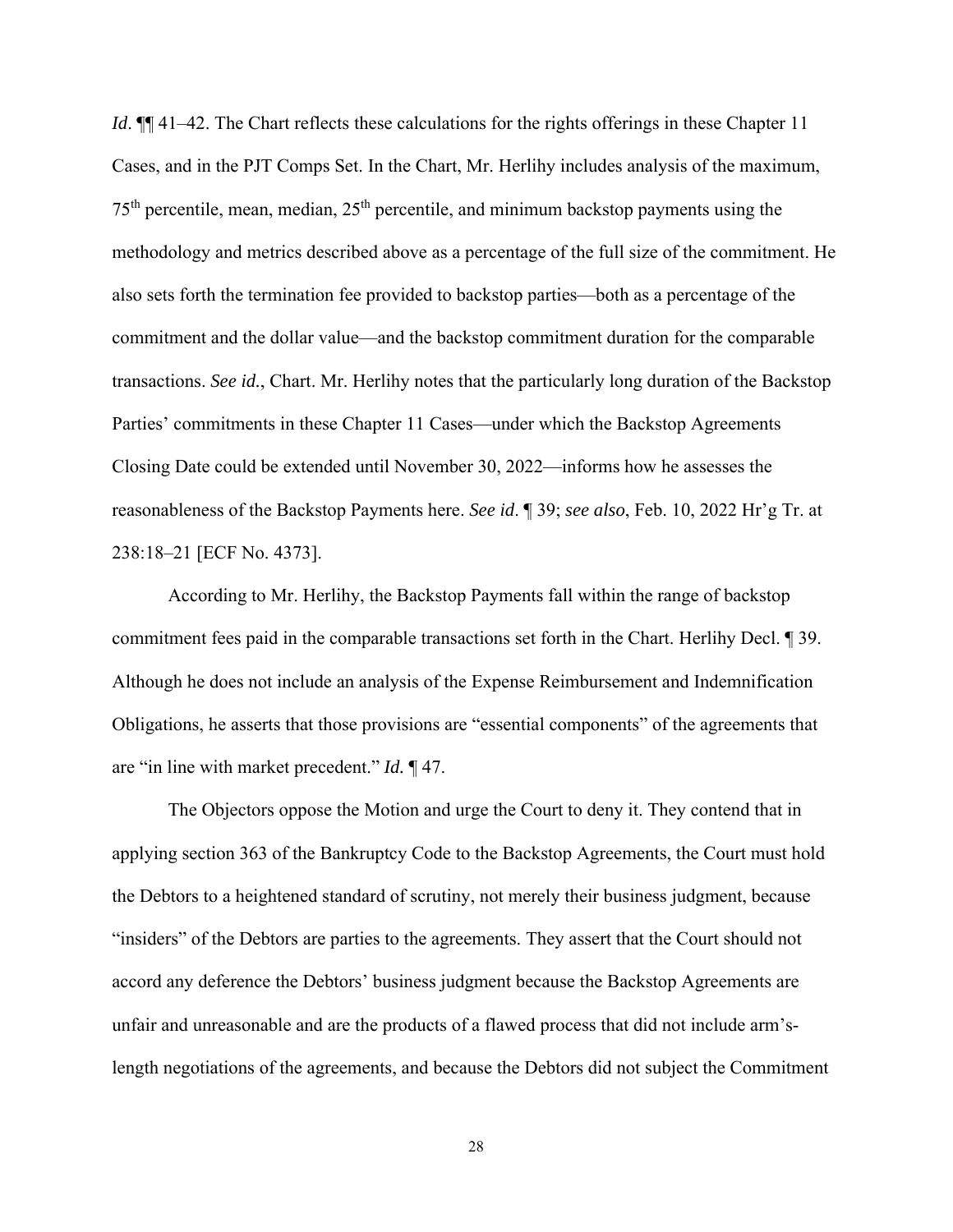Creditors Backstop Agreement to a market test. They argue that the Backstop Payment on account of the Class C Notes runs afoul of sections  $503(b)(1)(A)$  and  $1129(a)(4)$  of the Bankruptcy Code because it is unreasonable and unnecessary since, by its terms, the Commitment Creditors Backstop Agreement mitigates any risk of loss to the Commitment Creditors and the economics of the Plan guarantee that between them, the Commitment Creditors (85.4%) and Other Class 5 Opt In Creditors (14.6%) will subscribe for and purchase 100% of the Class C Notes.

In that light, Columbus Hill labels the Backstop Payment as "illusory" and contends that it violates Chilean law and thereby renders the Plan unconfirmable under section 1129(a)(11) of the Bankruptcy Code. The Committee and A&P Ad Hoc Group likewise raise a Plan confirmation issue in opposing the Motion. They contend that Backstop Agreements should not be approved because they support a Plan structure that violates the equal treatment requirements of section 1123(a)(4) of the Bankruptcy Code, on the theory that the GUC Parent Ad Hoc Group will receive more favorable treatment than other unsecured creditors by virtue of (i) the allocation of New Convertible Notes Class C comprising the Direct Allocation, plus (ii) the backstop payment. *See* Committee Obj. ¶¶ 65-70; A&P Ad Hoc Group Obj. ¶¶ 4, 13. Both objections are premature, as they must await the Plan confirmation hearing. On that basis, the Court overrules the objections, without prejudice to those parties' rights to assert the objections in connection with the Plan confirmation hearing.

Finally, relying on their own experts' analyses,  $^{23}$  the Objectors contend that the fee data (that does not account for the fact that the Debtors are paying the fee in cash), the PJT Comps

<sup>&</sup>lt;sup>23</sup> The Committee relies on their expert, Elizabeth LaPuma. She is the head of Debt Advisory and Restructuring at UBS Securities LLC, the investment banker for the Committee. *See* Trial Ex. 197, Corrected Declaration and Expert Report of Elizabeth LaPuma (the "LaPuma Decl.") ¶ 1. The A&P Ad Hoc Group relies on the testimony of their expert, Joshua S. Scherer. Mr. Scherer is a partner at Ducera Partners LLC ("Ducera") and is the financial advisor to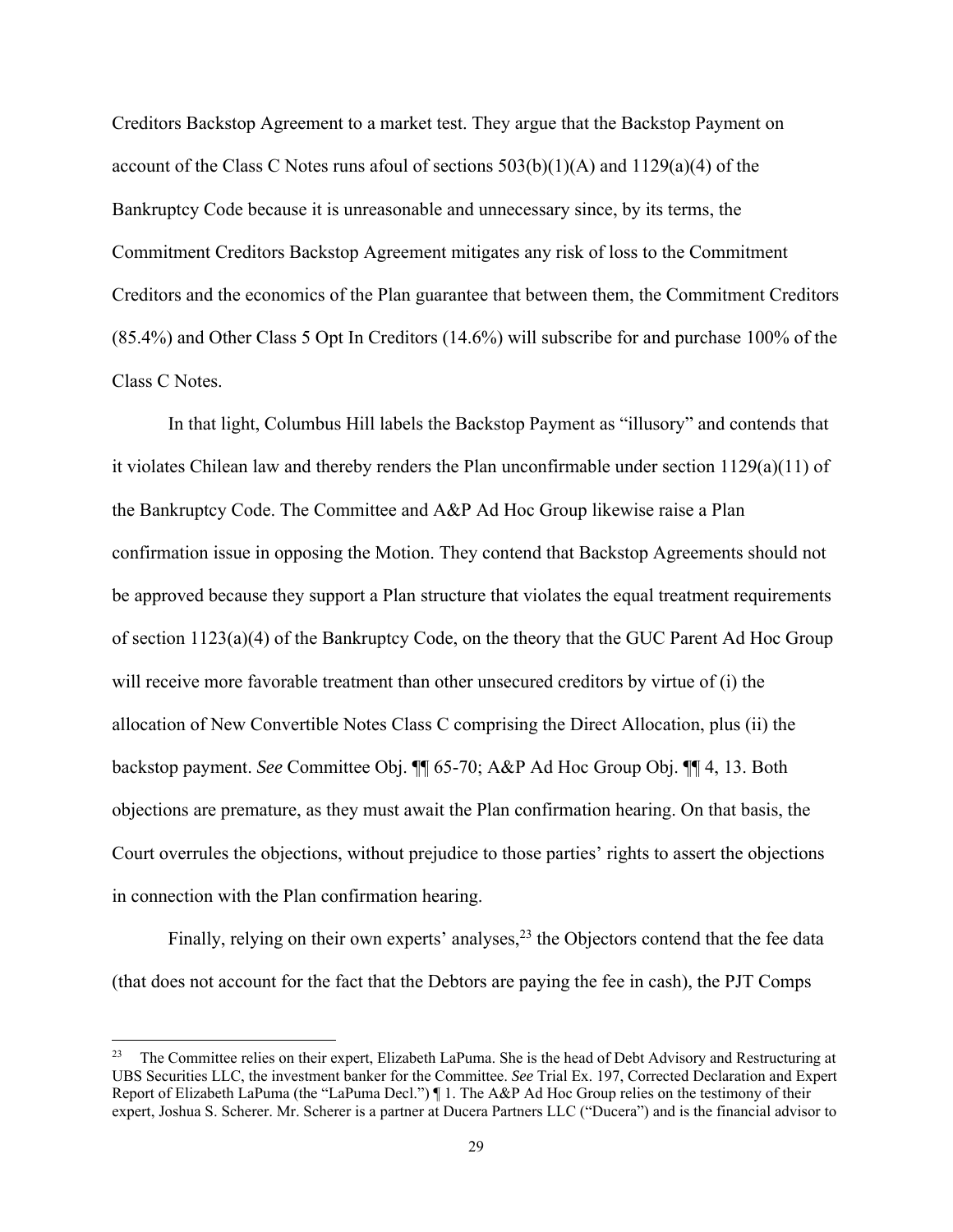and Mr. Herlihy's Implied Discount Methodology are flawed. They also say that the Expense Reimbursement, Indemnification Obligations, Termination Payments, and other terms and conditions of the Backstop Agreements are unreasonable and not at market rates. They argue that the Court should deny the Motion both because the Backstop Payments are not necessary and because the prices of the Backstop Agreements are grossly over market.

 The Committee also contends that the Court should not approve the Backstop Shareholders Backstop Agreement. *See* Committee Obj. ¶¶ 71–73. It contends that although that agreement does not call for the payment of a "backstop fee," it would provide the Backstop Shareholders with broad indemnification rights and obligate the estates (and ultimately impaired creditors) to pay these shareholders' fees and expenses arising from these Chapter 11 Cases, which while undisclosed would be at least in the tens of millions of dollars. *Id*. ¶ 71. Moreover, the Committee contends that the Backstop Shareholders are not proposing to "backstop" anything at all, because the equity investment they purport to backstop is one that they have vigorously sought the exclusive right to make for the entire duration of these Chapter 11 Cases. *Id*. ¶ 72. Further, it asserts that one hundred percent of the securities the Backstop Shareholders purport to "backstop" are reserved exclusively for those insiders themselves, with the technical (though not meaningful) caveat that the Class B Notes offering is subject to minority shareholders' preemptive rights*. Id.* It contends that there is no need for the Debtors to agree to pay the Backstop Shareholders' fees and expenses in connection with these cases, or to agree to

the A&P Ad Hoc Group. *See* Trial Ex. 5, Revised Expert Report of Joshua S. Scherer, Ducera Partners LLC – February 7, 2022 (the "Scherer Report") at 4. BancoEstado relies on the testimony of their expert Rodi Blokh. Mr. Blokh is a Director in the Turnaround & Restructuring Services Group at AlixPartners, LLP, and serve as financial advisor to BancoEstado. *See* Trial Ex. 191, Declaration and Expert Report of Rodi Blokh (the "Blokh Decl.") ¶ 1. BancoEstado also relies on their expert, Pedro Pablo Gutierrez, who opines solely on issues of Chilean law. Mr. Gutierrez is a Chilean lawyer and senior partner of Gutiérrez, Waugh, Jimeno & Asenjo, a Chilean law firm. *See*  Trial Ex. 192, Declaration of Pedro Pablo Gutierrez Regarding Certain Chilean Law Issues (the "Gutierrez Decl.") ¶ 1.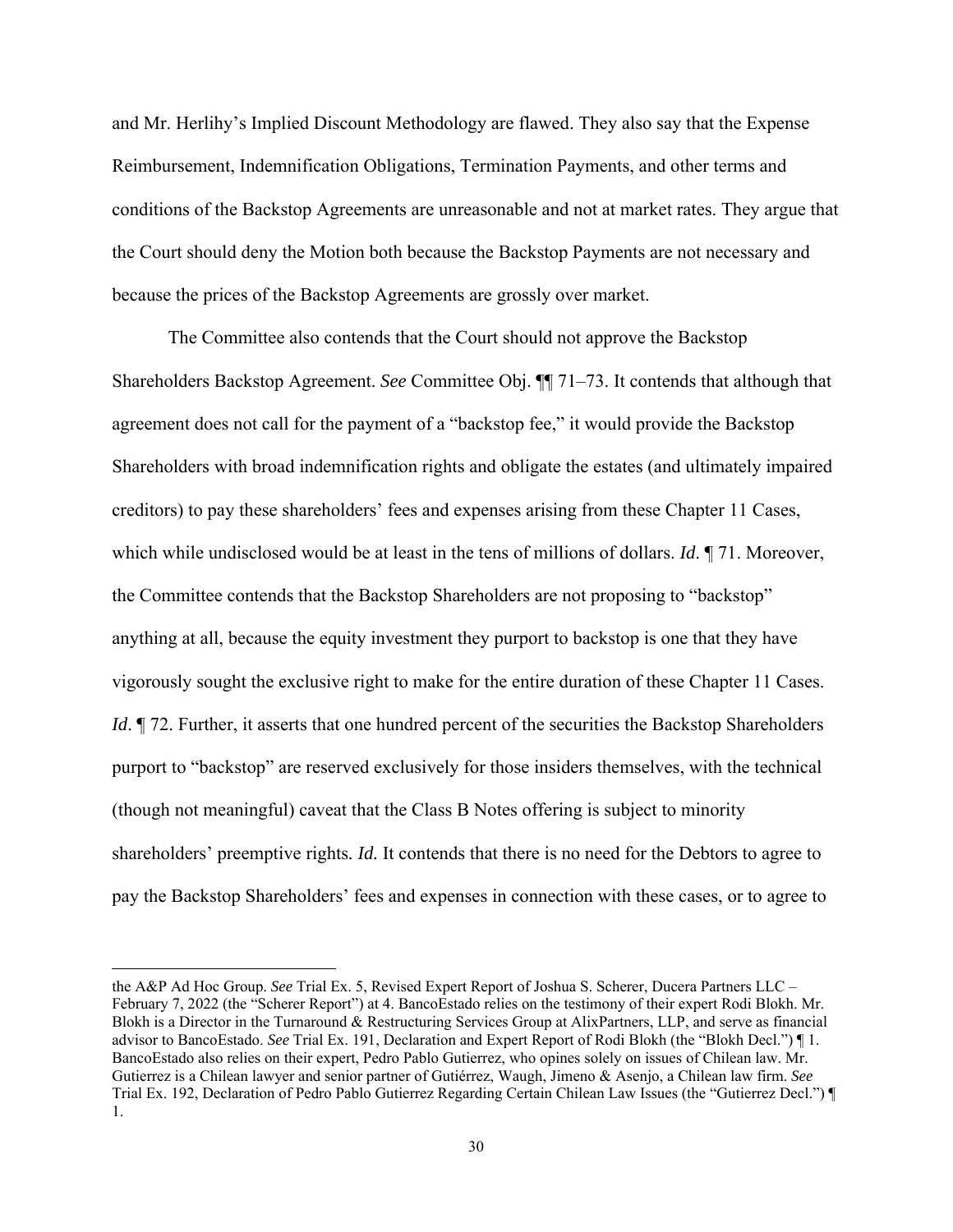broad indemnification provisions, to induce the Backstop Shareholders to make the investments that they have always wanted to make. *Id.*

The Court considers those matters below.

#### **The Backstop Agreement**

## Whether the Debtors Followed a Fair Process In Negotiating the Backstop Agreements

 The Objectors contend that in pursuing the Backstop Agreements, the Debtors did not conduct arm's-length negotiations with third parties for the best financing terms possible, but, instead, settled for an unreasonable deal with the Commitment Creditors which vastly overcompensates them with special treatment, generous fees, and steep discounts to divert money to the Debtors' controlling shareholders and procure votes by the Commitment Creditors in favor of the Plan. *See*, *e.g*., Committee Obj. ¶ 3. They insinuate that this is evident because the Commitment Creditors hold roughly 70% of the Debtors' general unsecured claims and, as such, is collectively a key voting bloc needed to approve the Plan. The Objectors contend that the Debtors failed to conduct a fair process in negotiating the Backstop Agreements because they (i) limited their pool of prospective counterparties for the Backstop Agreements to the RSA Shareholders and a handful of large creditors; (ii) failed to respond to a competing backstop financing proposal from Ducera; and (iii) failed to subject the Commitment Creditors Backstop Agreement to market competition. They also assert that the LATAM Parent board lacked sufficient information to properly vet the Backstop Agreements. The Court considers those matters below.

Turning first to the last point, the Court is satisfied that the process that the Debtors employed to vet the agreements with the LATAM Parent board and audit committee was adequate and appropriate and is consistent with the process they have employed throughout the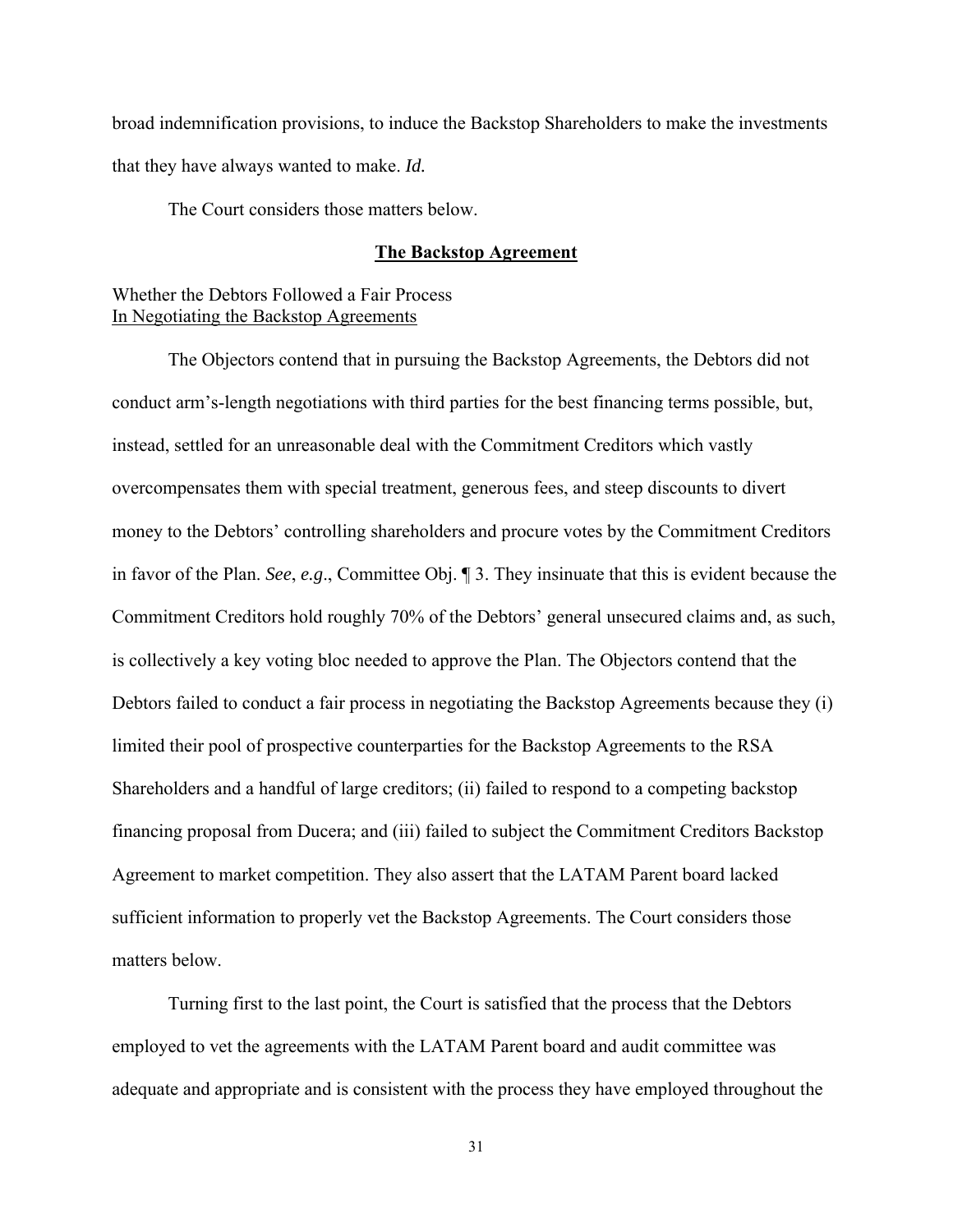case. The independent directors who serve on LATAM Parent's audit committee were kept fully apprised as to the status of negotiations of the Plan and Backstop Agreements and met with the Debtors' advisors more than two dozen times during the negotiation process. Herlihy Decl. ¶ 26. Mr. Herlihy met with the audit committee and conveyed to the committee his belief that the terms of the Backstop Agreements, including the fees called for under the agreements, were within the range of comparable transactions. *See* Trial Ex. 196, Jan. 31, 2022 Herlihy Deposition (the "Jan. 31 Herlihy Dep.") at 176:15-24. *See also id*. at 218:15-25 ("we discussed [the size of the termination fees]. I believe we included it in slides we provided to the Independent Directors Committee and we absolutely discussed it with them."). Once the parties finalized the terms of the Backstop Agreements, the agreements were subject to the review of the independent directors serving on the audit committee. Herlihy Decl. ¶ 26. After reviewing the terms of the Backstop Agreements, these independent directors recommended approval of the agreements by the full LATAM Parent board of directors. *Id*. 24

 The Objectors note that the record shows that in June 2021, the Debtors distributed an illustrative plan term sheet (Trial Ex. 114, Term Sheet at Bates 2316-22), but that the distribution was limited to the lenders under the DIP Facility, the RSA Shareholders not party to the DIP Facility, and certain of the Debtors' major creditor constituencies. *See* Jan. 31 Herlihy Dep. at 84:18-85:17; Trial Ex. 116, LATAM - Board - Discussion Materials at Bates 0682. *See also*  Committee Obj. ¶ 26. They say that other than this initial outreach to pre-existing major shareholders and creditors, the Debtors did not send the term sheet to any other sources. *See* Jan. 31 Herlihy Dep. at 92:18-93:7. Moreover, it is undisputed that when the Debtors finalized their

<sup>&</sup>lt;sup>24</sup> Messrs. Enrique Cueto, Ignacio Cueto and Henri Reichstul, the Costa Verde nominated directors, Ms. Sonia J.S. Villalobos, and Mr. Enrique Ostalé, the Delta-nominated directors, and Mr. Alexander Wilcox, the Qatarnominated director, did not vote on the Backstop Shareholders Backstop Agreement. *See* Herlihy Decl. ¶ 26 n.11.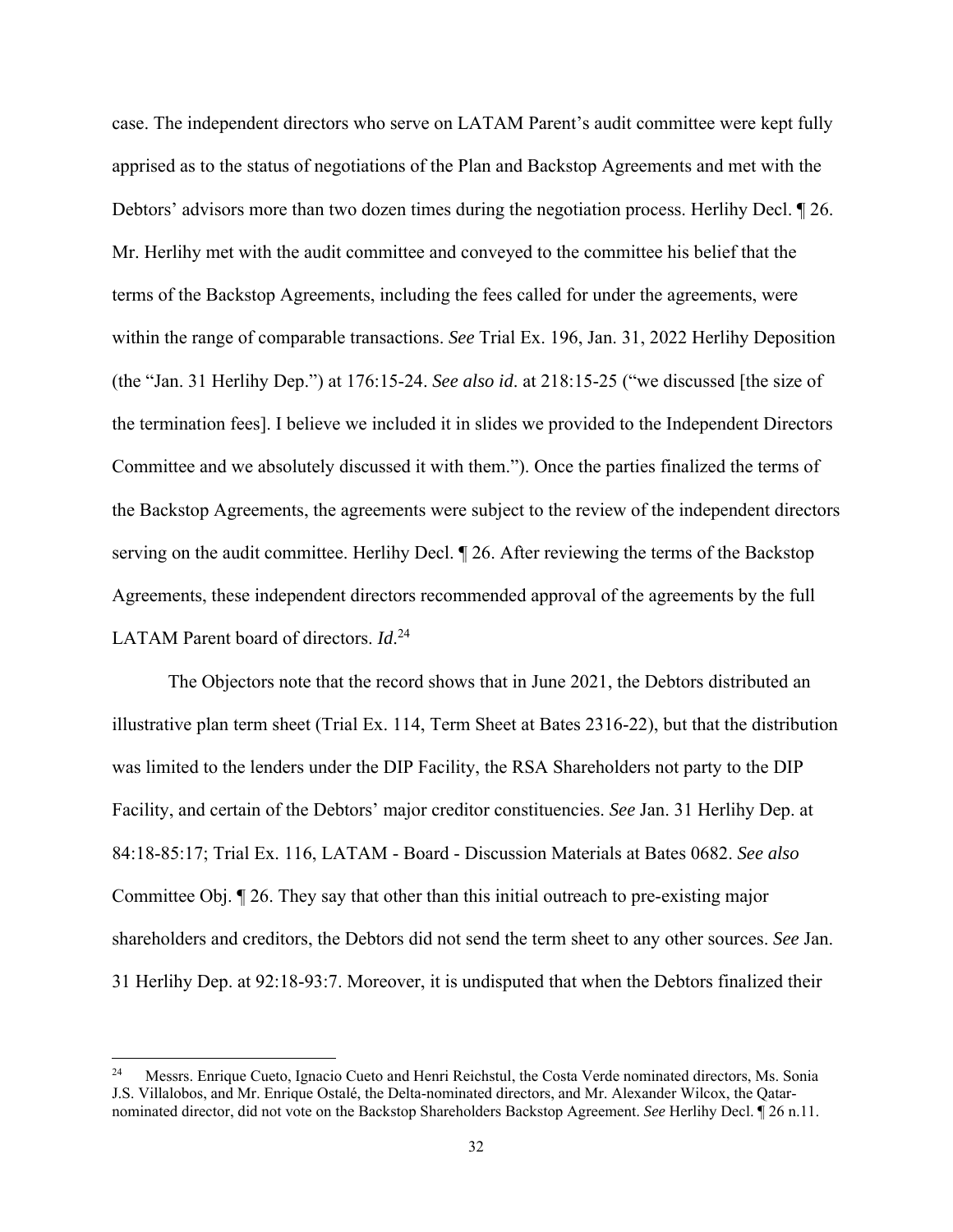backstop proposal with the Commitment Creditors, they took no steps to "solicit additional proposals" in the market that might have been superior. *Id.* at 108:3-23. The Objectors maintain that the Debtors did not subject the Commitment Creditors Backstop Agreement to market competition. *See* Committee Obj. ¶¶ 26-27.

However, in making those arguments, the Objectors fail to acknowledge that the Plan is a product of the mediation process which focused in part on issues of Chilean securities law and Chilean shareholder rights in these Chapter 11 Cases. The Debtors have structured the Plan – based on the RSA and Backstop Agreements that were negotiated and agreed to during the Mediation – with the understanding that they must obtain the requisite shareholder consents to permit them to access the Chilean capital markets without running afoul of Chilean securities laws. Moreover, Mr. Alfonsin testified that the Plan is the "best alternative" for the Debtors to emerge from these Chapter 11 Cases after the Debtors "explored a number of restructuring proposals" during the pendency of these Chapter 11 Cases. Alfonsin Decl. ¶¶ 9–10;25 *see also id*. ¶ 8 (testifying that the Plan and the Backstop Agreements "represent the product of extensive good faith, arm's-length negotiations among the Debtors and their key stakeholders"). Mr. Alfonsin's conclusion is largely borne out by aspects of Mr. Herlihy's testimony which speak to the fairness of the process. Mr. Herlihy testified that (1) the Debtors contacted 45 investment funds and other entities in an effort to raise capital, including members of the Parent GUC Ad Hoc Group, the Moelis Group, the Backstop Shareholders, the DIP Loan providers and Chilean bondholders, *see* Jan. 31 Herlihy Dep. at 81:9-82:11; (2) the Debtors received and considered a proposal from entities with no connection to the Debtors or key shareholders, including one from

<sup>25</sup> *See* Trial Ex. 6, Declaration of Ramiro Alfonsin Balza in Support of the backstop Agreements Motion (the "Alfonsin Decl.").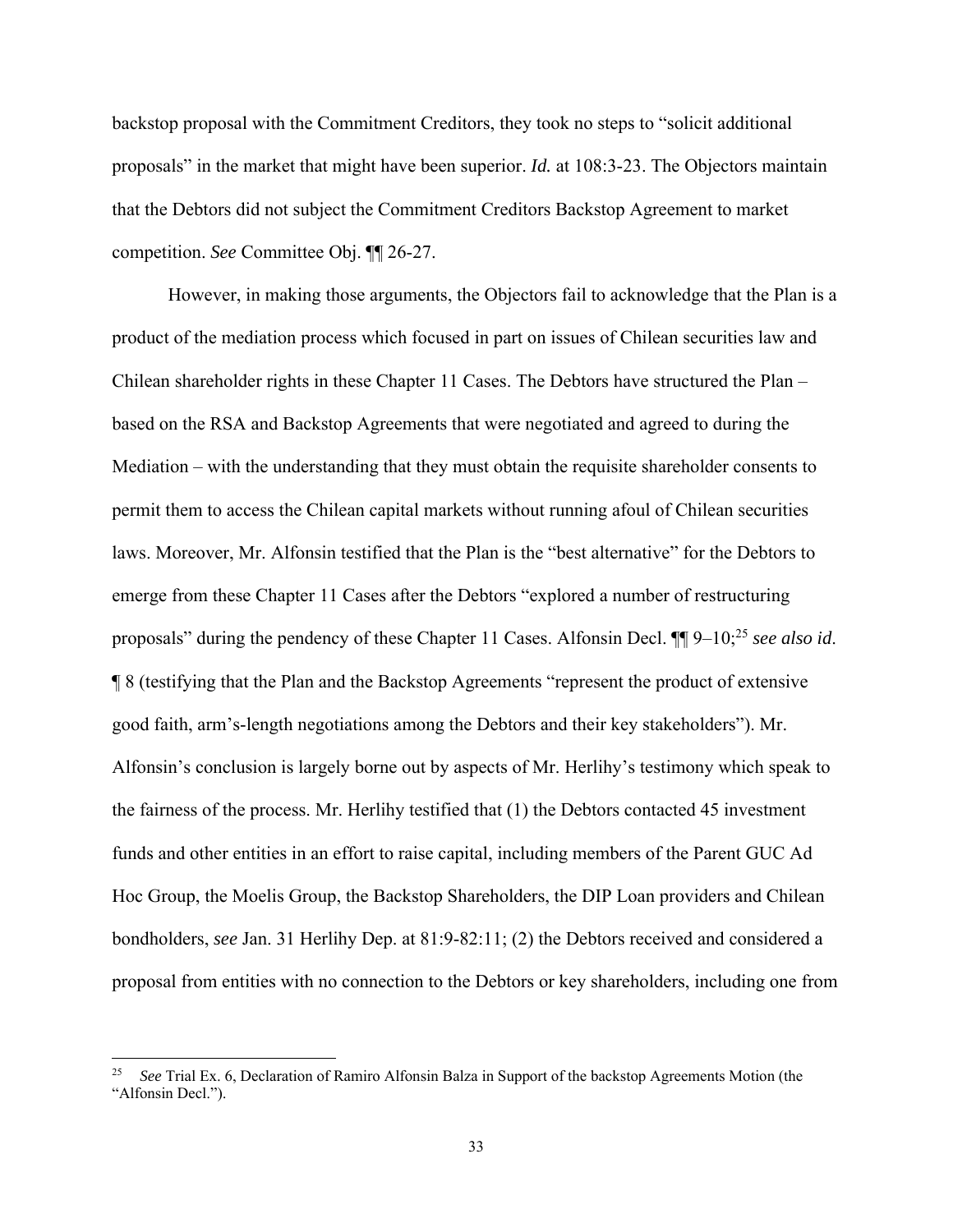a group advised by Pericles,  $^{26}$  and (3) the Debtors' financial condition was open and obvious, suggesting that parties with workable financing offers had the opportunity to come forward and work with the Debtors. *See id.* at 39:24-40:3; *see also* Reply ¶ 14 (citing, *inter alia*, public securities filings). Of the entities the Debtors contacted, the Debtors ultimately received initial proposals or responses from the Parent GUC Ad Hoc Group, the Moelis Group, and the Backstop Shareholders in August and September 2021. *See* Jan. 31 Herlihy Dep. at 85:23-25. He also testified that the Debtors engaged each of the entities that provided proposals, encouraged follow up from each, and did so with an eye towards reaching a proposal that allowed them to emerge from the Chapter 11 Cases. *See* Feb. 10, 2022 Hr'g Tr. at 219:7-20 [ECF No. 4373]. As noted, this process occurred against the backdrop of a vigorous, hard-fought and lengthy mediation overseen by Judge Gropper, which produced the Backstop Agreements and the RSA, which were finalized in the face of the worldwide surge in COVID-19 infections spurred by the emergence of the Omicron variant. *See* Parent GUC Ad Hoc Group Statement ¶ 15; *see* Trial Ex. 195, Jan. 29, 2022 Alfonsin Deposition (the "Jan. 29 Alfonsin Dep.") at 139:24-140:7 ("Q. Mr. Alfonsin, were every single one of the conversations about the [Commitment Creditors] backstop fee in November [2021] part of the mediation process?" A. "In my understanding, we were under mediation and we sat with [Judge Gropper] day in, day out. So, yes, I believe that was all part of the mediation.").

 By letter dated January 26, 2022, Joshua Scherer submitted to the Debtors an alternative financing commitment letter (the "Ducera Proposal"), on behalf of the Ad Hoc Group of Unsecured Claimants. Trial Ex. 190, Ducera Proposal. In his letter, Mr. Scherer represented that

<sup>&</sup>lt;sup>26</sup> Mr. Herlihy testified that the proposal from Pericles was not actionable for the Debtors because it only purported to provide approximately \$300 million, whereas the Debtors seek to raise over \$5 billion in capital. *See*  Jan. 31 Herlihy Dep. at 96:6-22, 97:2-14.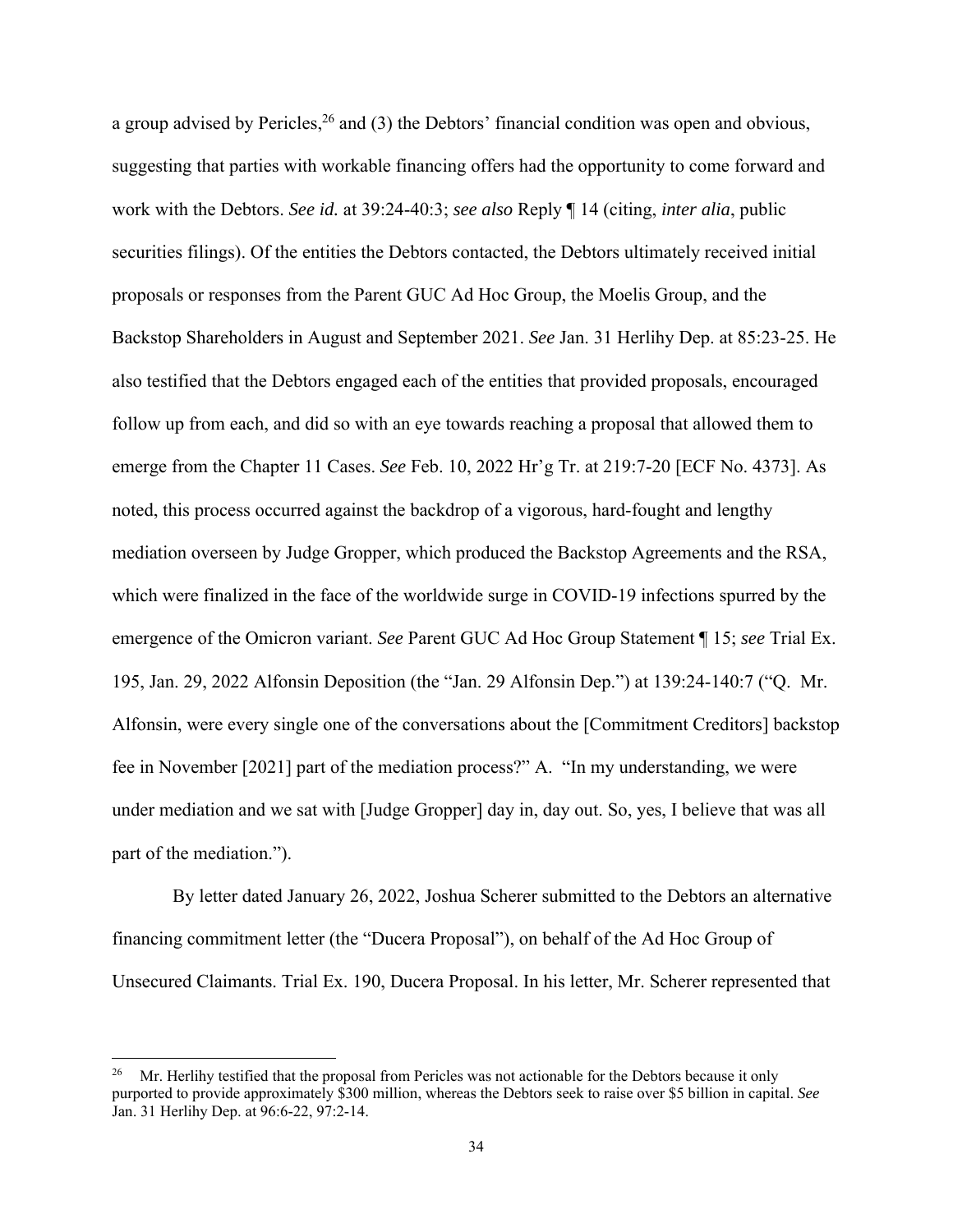the Ducera Proposal provides "significant enhancements to LATAM's current filed Plan of Reorganization" including:

1. A reduction of the backstop fee to 15% (from 20%);

2. No priority allocation, with all participating claimants receiving a ratable allocation to Class C Notes; and

3. An oversubscription mechanism to allow all interested claimants to increase participation in unallocated Class C Notes.

Ducera Proposal at 1. He explained that the proposal "includes a Commitment Schedule which provides the names of the 17 institutions providing the backstop commitments for the proposed transaction[,]" and that he expected the list of backup parties to grow because "[w]e continue to have discussions with other institutions potentially interested in participating[.]" *Id.* at 1-2. The A&P Ad Hoc Group contends that the Ducera Proposal is "facially superior" to the Commitment Creditors Backstop Agreement since it "matches the new money commitments of the [Commitment Creditors] on a standalone basis while, at the same time, it reduces the backstop fee that would be payable to the . . . backstop parties from 20% to 15% and eliminates the 50% direct allocation of [Class C Notes] to the backstop parties." Committee Obj. ¶ 28. The Debtors did not respond to the proposal. The Objectors contend that the failure to do so provides additional grounds for the Court to conclude that the Debtors have failed to meet their burden of demonstrating that the Court's approval of the Commitment Creditors Backstop Agreement is in the best interests of the Debtors, their estates, and creditors. *Id.* ¶ 29.

 The Debtors contend, and the Court agrees that the Objectors overstate the significance of the Ducera Proposal for the following reasons:

First, it does not provide sufficient committed capital. Although it purports to cover the amounts backstopped by the Commitment Creditors, it does not include funding to cover the approximately \$1.8 billion commitment by the Backstop Shareholders.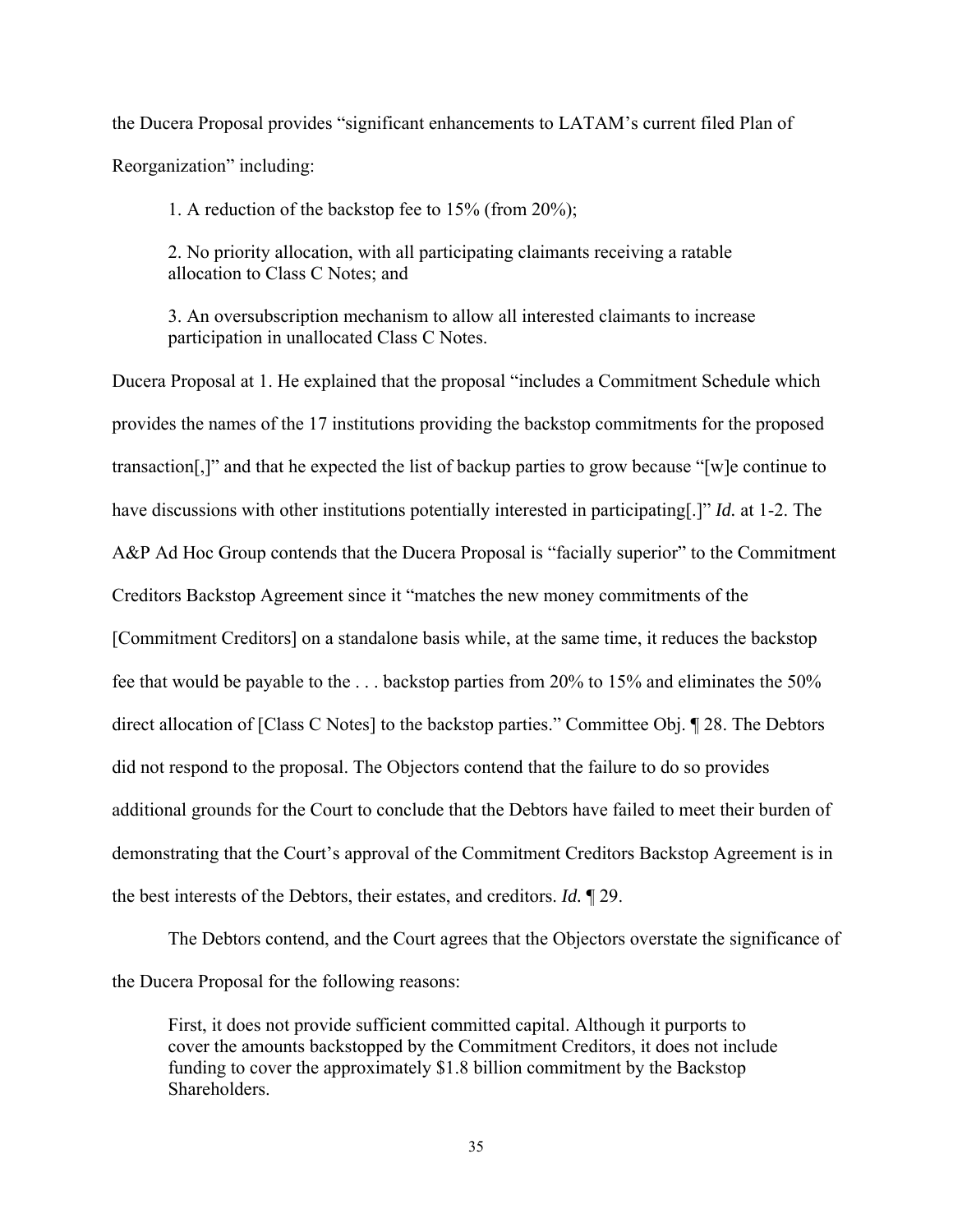Second, it has an expansive due diligence condition that would allow the A&P Ad Hoc Group to withdraw its proposal at any time, at its sole discretion.

Third, the proposal does not provide a secure path to confirmation.

Fourth, although the Ducera Proposal lists parties that would provide funding, it does not state the amounts that each party would individually contribute.

Finally, the proposal is an unsigned letter, offering no binding commitments.

Reply ¶ 71 (citations omitted).

 The Court finds that the proposal falls short of a viable alternative or substitute for the Backstop Agreements. No entity sought to provide the Debtors with backstop proposals that would provide a framework to permit the Debtors to raise a level of capital they believe to be necessary to emerge from the Chapter 11 Cases and the evidence before the Court undermines the Objectors' argument that the Debtors did not appropriately or sufficiently seek other partners beyond the parties to the Backstop Agreements. *See* Parent GUC Ad Hoc Claimant Group Statement ¶ 13 ("There are simply no other viable transactions that would solve the Debtors' substantial funding needs and satisfy the requirements of both the Bankruptcy Code and Chilean  $law$ ").

The Debtors' negotiations with the Commitment Creditors also belie the Objectors' insinuation that the Debtors blindly accepted all of their terms in an effort to gain their support for the Plan. There is no evidence demonstrating that the Debtors' pre-determined to partner with the Commitment Creditors to raise the funds they need to exit chapter 11. *See* Jan. 29 Alfonsin Dep. at 78:25-79:8 ("We carried out a very long and detailed due diligence process with many counterparts. I believe that we received proposal from the Evercore Group, from Moelis Group, from Moelis Group, [and] from the shareholders.") Indeed, Mr. Alfonsin testified that the Debtors met with a myriad of funds multiple times over a two-month period as they attempted to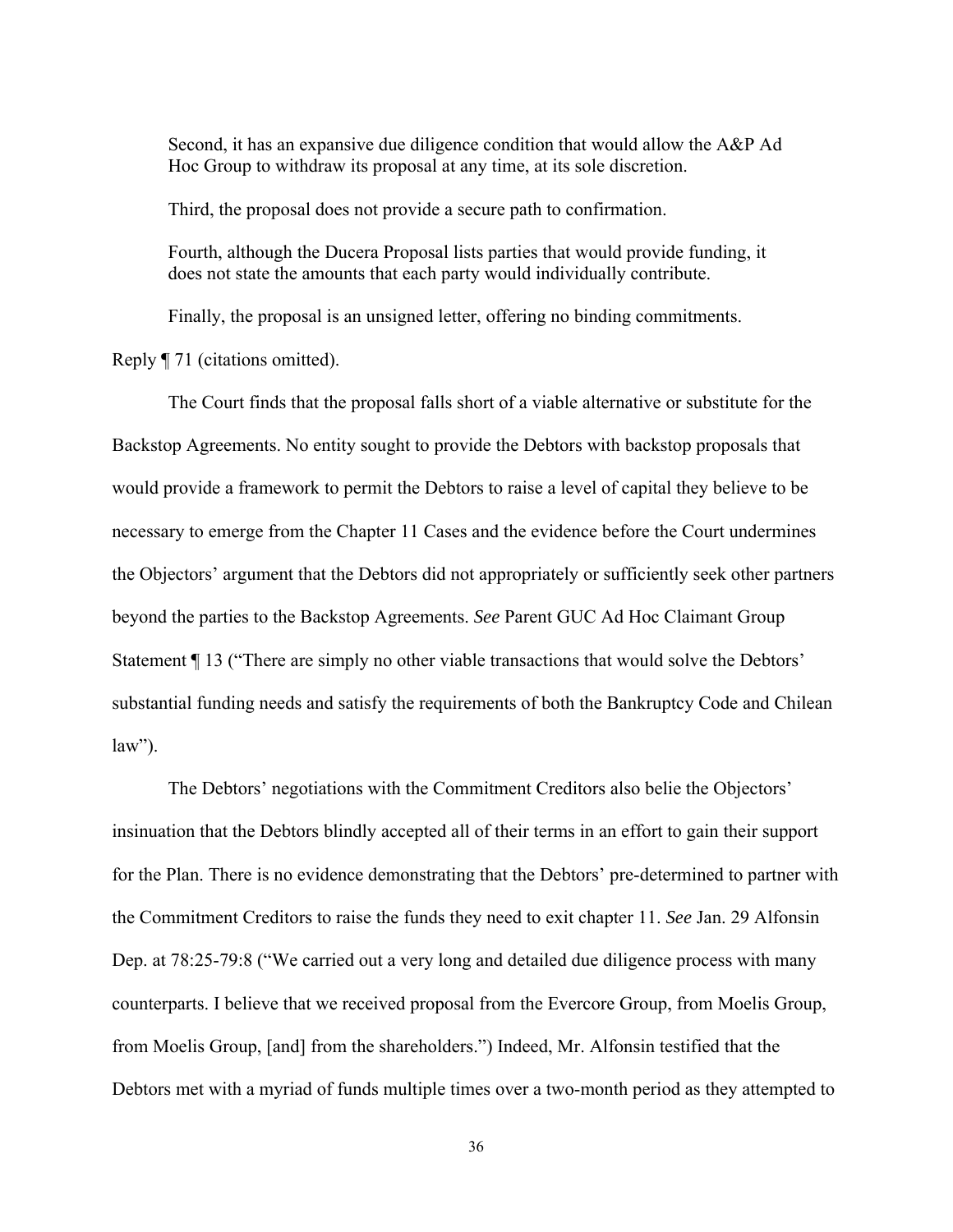locate suitable proposals. *See id*. at 79:20-25 ("We met with Knighthead, we met with Oaktree, we met with Apollo, we met with many funds, a couple of banks [] also participated and participated in the due diligence . . . process . . . there were two months with an enormous amount of meetings every time representing the business plan and encouraging people to present a business plan for the exit."). That process lead the Debtors to execute nearly 60 non-disclosure agreements with prospective partners. *See* Jan. 31 Herlihy Dep. at 82:18-24. Moreover, once the Debtors received the initial proposal from the Commitment Creditors, the negotiations suggest an arm's-length process by which the Debtors received concessions from the Commitment Creditors since the start of their negotiations. *See*, *e.g*., *id.* at 140:10-142:3 (describing how the Commitment Creditors ultimately agreed to change certain termination events into conditions precedent that did not simply allow the Commitment Creditors to walk away if a condition precedent is unmet by the targeted closing date); *id.* at 113:10-19, 237:5-15 (explaining that the Commitment Creditors initially proposed a 20% "alternative transaction" termination fee, which the parties later negotiated down to 10%, as reflected in the Commitment Creditors Backstop Agreement).

The Court is satisfied that the evidence demonstrates that the Debtors engaged in arm'slength negotiations with the Commitment Creditors and employed a fair and reasonable process in negotiating and executing the Backstop Agreements. The Court finds that these factors weigh towards finding that the Debtors acted fairly and reasonably in entering into the Backstop Agreements.

37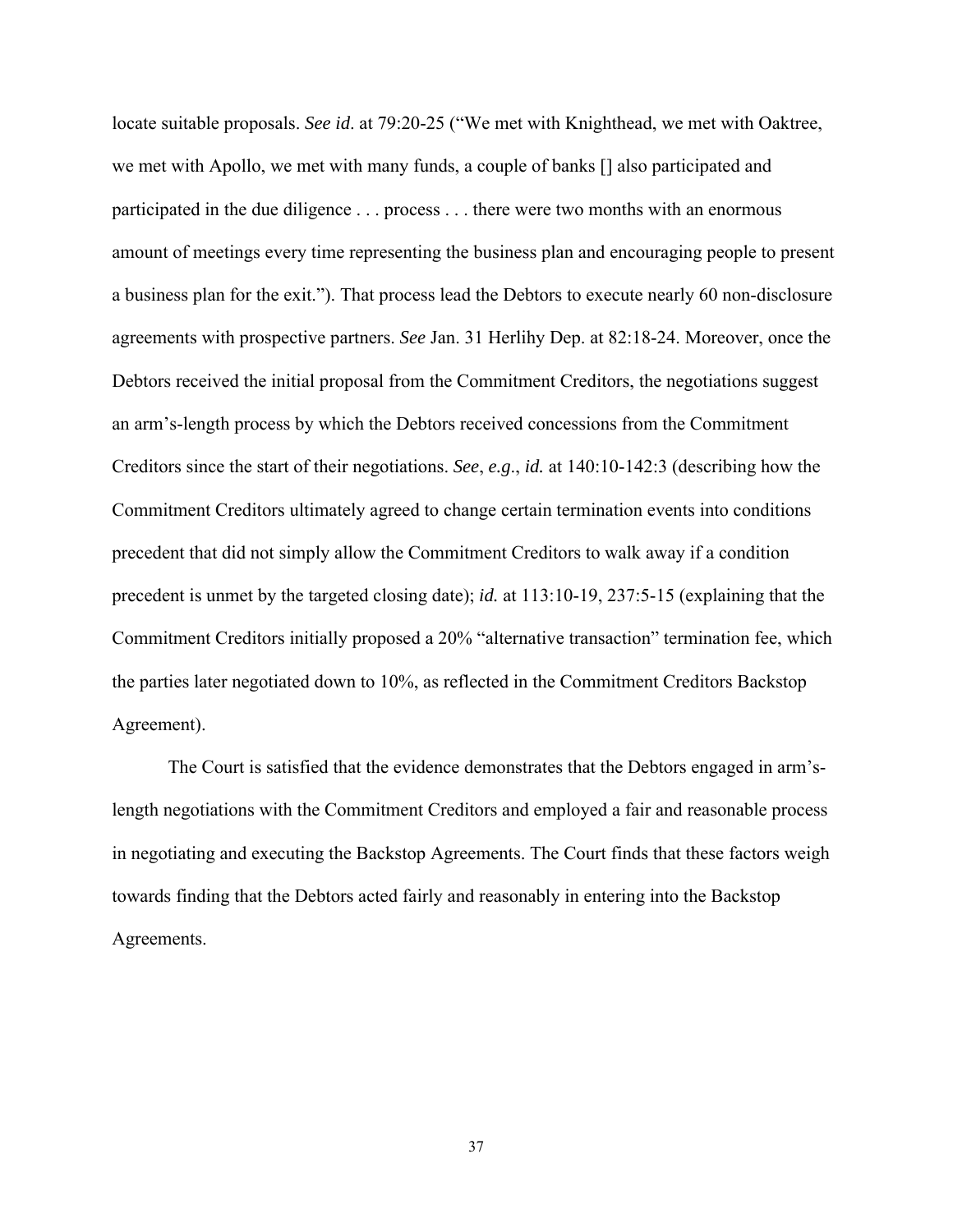# Whether The Debtors Can Justify Making The Backstop Payment For The Class C Notes

 Part of the Debtors' rationale for agreeing to make the Backstop Payment to the Commitment Creditors and to hold back the Direct Allocation Securities for their benefit is that the Commitment Creditors face particularly acute "economic, market, and commercial risks" in their backstop commitment because of the "continued uncertainty due to the ongoing global COVID-19 pandemic" and the extended period the commitments must remain in place. *See*  Motion ¶ 41. Thus, the Debtors reason that the costs and fees they are agreeing to pay to the Commitment Creditors, and that, under the agreement, they will earn upon the approval of the agreement, are commensurate with the risks that the Commitment Creditors assume entering into the agreement. The Objectors contend that the Debtors overstate that risk. They assert that while the Commitment Creditors may retain some risk of a broad economic downturn or business downturn specific to the Debtors, the terms of the Commitment Creditors Backstop Agreement insulate them from the risk that they will be called on to perform under the agreement. As support they point to the "Conditions To The Obligations Of The Parties" set forth in Article VII of the agreement. In particular, they maintain that sections 7.1(e), 7.1(f) and 7.1(u) of the Commitment Creditors Backstop Agreement specifically guard against risks to the Commitment Creditors in providing a backstop commitment here and, as such, the proposed Backstop Payment and other consideration to be paid under the agreement dwarf the actual risk profile of the commitments. A&P Ad Hoc Group Obj. ¶¶ 47–51.

 Sections 7.1(e) and 7.1(f) contain Forward Net Booking and Minimum Liquidity conditions, respectively. By application of section 7.1(e), if, immediately before the intended Closing of the Backstop Commitment, the short-term outlook for LATAM's passenger business (measured by the total number of passengers booked for travel within the next 30 days) is weaker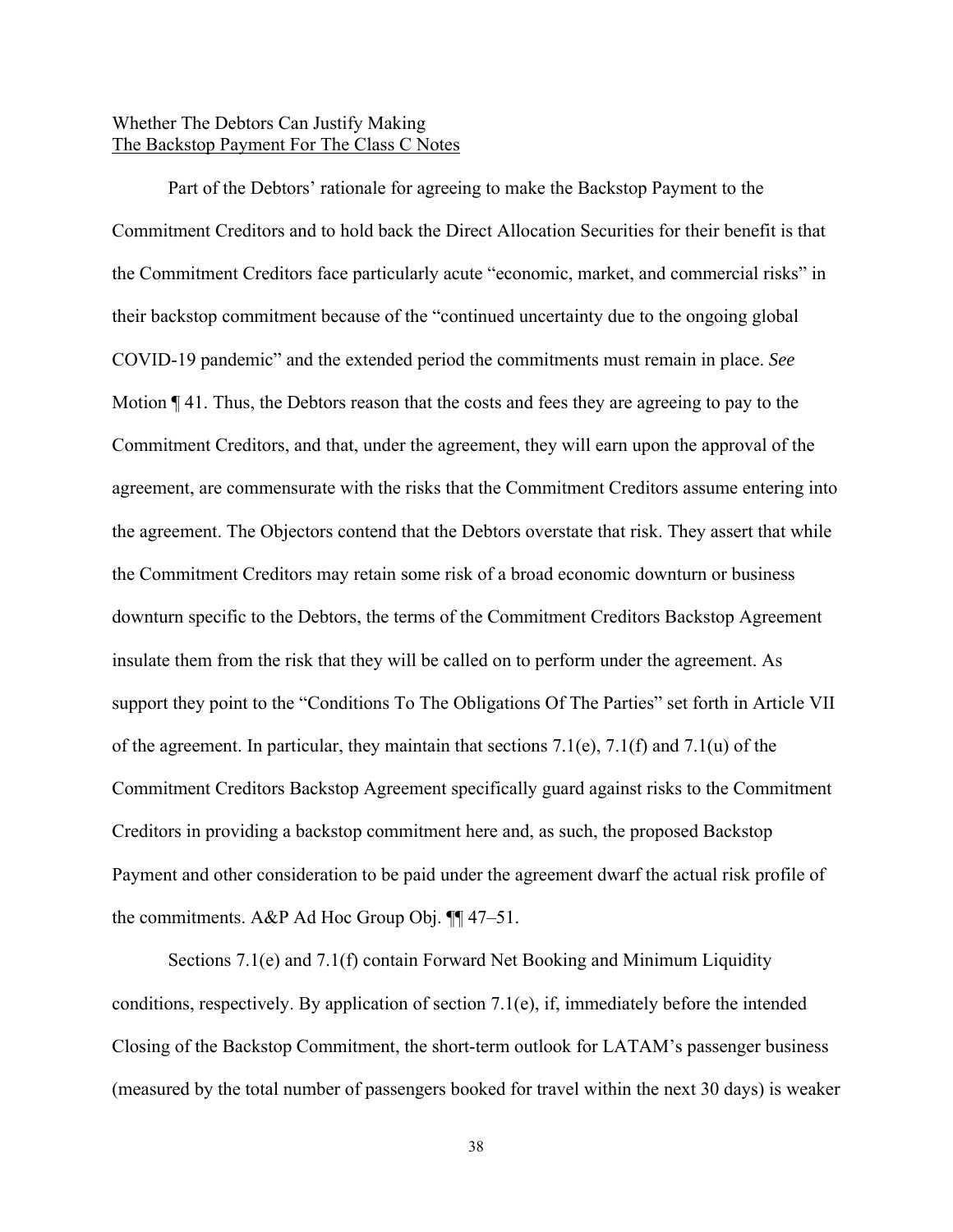than the outlook on the same day of 2019 by a specific margin, then the Debtors either would not be able to close on the offerings or would require a waiver from the Commitment Creditors to do so (the "Forward Net Bookings Condition").<sup>27</sup> Pursuant to section 7.1(f), to close, the Reorganized Debtors must satisfy required levels of minimum liquidity amounts based on the Effective Date (the "Minimum Liquidity Condition").<sup>28</sup> The Backstop Agreements provide that they will close "on the date on which all of the conditions set forth in Article VII shall have been satisfied or waived . . . ." Commitment Creditors Backstop Agreement  $\S 2.5(a)$  (defining the "Closing Date"). If the Closing Date does not occur by the Outside Date, the agreement is subject to termination by either the Debtors or the Commitment Creditors. *See id*. § 9.1(b)(i). The Outside Date is September 30, 2022. S*ee id*. § 1.1. That date is subject to extension in the event of a Backstop Party Default, *see id*. § 2.3, or the designation of a variant of the SARS-

<sup>&</sup>lt;sup>27</sup> Section 7.1(e) of the Commitment Creditors Backstop Agreement states, as follows:

Forward Net Bookings. As of the date that is five (5) Business Days prior to the Closing Date, the Forward Net Bookings (as defined in Exhibit B) exceed the Net Booking Threshold (as defined in Exhibit B) (such condition, the "Forward Net Booking[s] Condition").

<sup>&</sup>lt;sup>28</sup> Section 7.1(f) of the Commitment Creditors Backstop Agreement states, as follows:

Minimum Liquidity. After giving pro forma effect to the occurrence of the Effective Date and related transactions, including the entry into, and borrowings to be made (and letters of credit issued) on the Effective Date under, the Exit Financing, the Reorganized Debtors shall have minimum liquidity (consisting of unrestricted cash and cash equivalents, plus proceeds from the Offerings and the Unsubscribed Securities purchased pursuant to the Backstop Commitment net of repayment of all DIP Claims and other uses of proceeds plus amounts available to be drawn under any revolving facilities (but excluding increases to liquidity resulting from (x) material asset sales or financings not contemplated by the Base Business Plan or (y) incurrence of indebtedness for borrowed money other than the Exit Financing) on the Effective Date of no less than (i) \$2.20 billion if the Effective Date takes place in June 2022; (ii) \$2.15 billion if the Effective Date takes place in July 2022; (iii) \$2.05 billion if the Effective Date takes place in August 2022; (iv) \$1.95 billion if the Effective Date takes place in September 2022; (v) \$1.9 billion if the Effective Date takes place in October 2022 and (vi) \$1.85 billion if the Effective Date takes place in November 2022. For the purposes of this Section 7.1(f), Exit Financing shall be calculated such that  $(A)$  (I) notes or term loans do not exceed \$2.250 billion plus (II) an amount not to exceed \$500 million of additional notes or term loans incurred in lieu of the exit revolving commitments in the succeeding clause (B), (B) exit revolving commitments do not exceed \$1.100 billion less any amount of additional notes or term loans incurred pursuant to the foregoing item  $(A)(II)$ , and  $(C)$  the Company's Spare Engine Facility (as defined in the Restructuring Support Agreement) does not exceed \$273 million.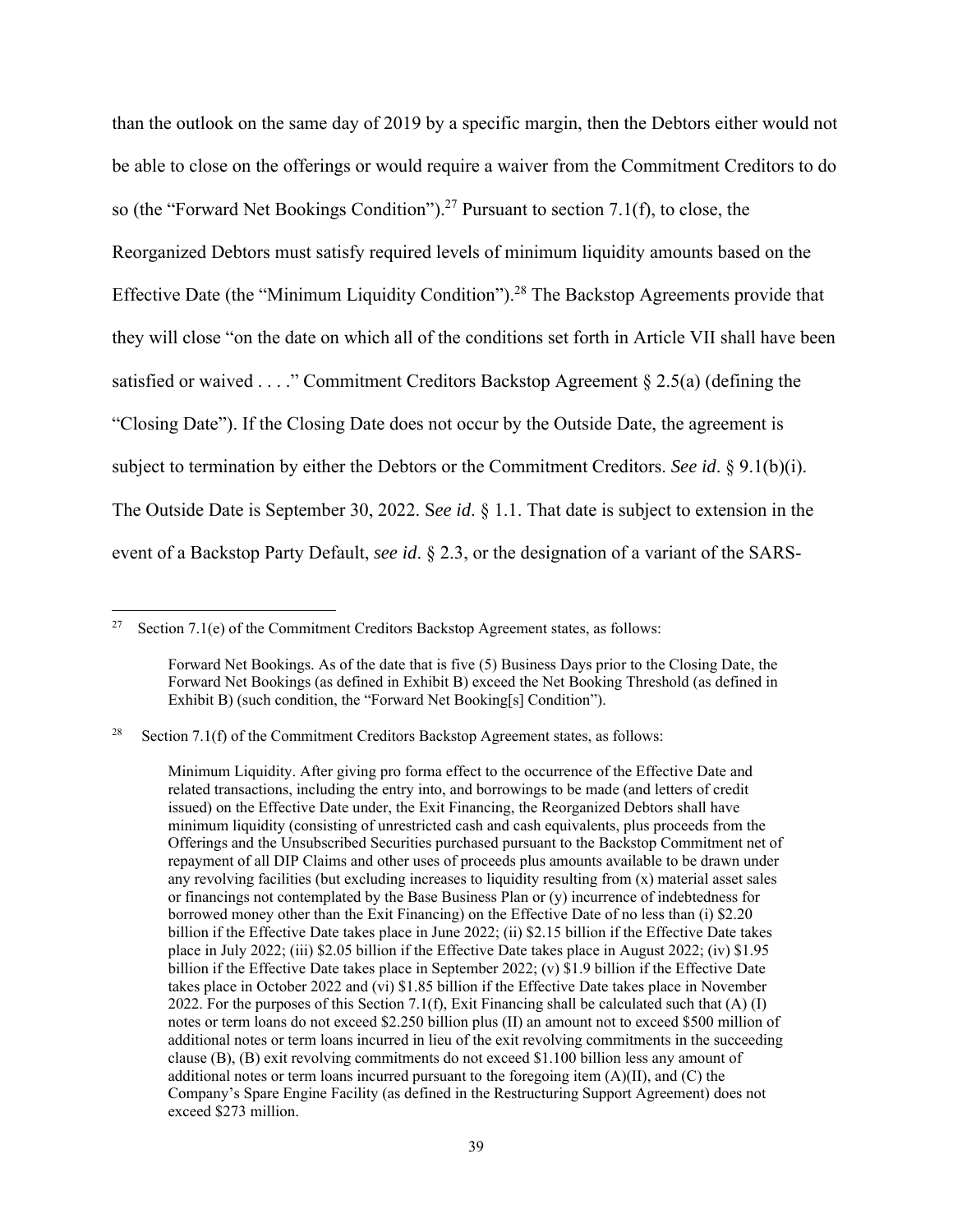CoV-2 virus a "variant of concern" ("VOC") or a "variant of high consequence" ("VOHC") by the World Health Organization ("WHO") or the U.S. Center for Disease Control ("CDC") within 45 days prior to a proposed Closing Date. *See id*. § 7.1(u).

In the event that a VOC or VOHC is designated in such forty-five-day period, the Closing Date shall be suspended for forty-five days (the "COVID Suspension Period"). *See id.* If, at the conclusion of the COVID Suspension Period the conditions in Article VII are met, the Closing will occur. If not, the Closing will not occur.<sup>29</sup> In the event the WHO or CDC declares a VOC or VOHC during this period, the Outside Date may be extended as late as November 30, 2022. *See id.* If the Commitment Creditors Backstop Agreement is terminated because it does not close by the Outside Date, the Debtors shall pay the Commitment Creditors a Termination Payment of 10% of the Backstop Payment (if the agreement is terminated prior to an order of this Court confirming the Plan) or 15% of the Backstop Payment (if the agreement is terminated after the Court confirms the Plan). *See id.* § 9.2(b)(ii) (setting forth termination payments "[i]n the case of any termination of th[e Commitment Creditors Backstop Agreement] other than a termination described in [section  $9.2(b)(i)$ ]").

<sup>&</sup>lt;sup>29</sup> Section 7.1(u) of the Commitment Creditors Backstop Agreement states, as follows:

Variant of Concern. Neither the World Health Organization or the U.S. Centers for Disease Control shall have designated or characterized any variant of SARS-CoV-2 (i.e., the virus that causes COVID-19) as a [] VOC or [] VOHC (or such other designations as may be used by them with similar effect after the date hereof) within such period that begins forty-five (45) days prior to and through a proposed Closing Date; provided if the condition set forth in this Section 7.1(u) is not satisfied as of a proposed Closing Date, such Closing Date shall be suspended for a period of forty-five (45) days (which period may be waived or shortened by the Requisite Backstop Parties, (the "COVID Suspension Period") in which case, if the Outside Date occurs during the COVID Suspension Period, the Outside Date (and, if applicable, the End Date) shall be extended until the earlier of the end of the COVID Suspension Period or November 30, 2022 without any requirement for payment of an extension fee by the Company. If, as of the conclusion of the COVID Suspension Period, the conditions set forth in Article VII hereof (including Section 7.1(e)) are met (and this Agreement has not otherwise been terminated in accordance with its terms), then the suspension of the Closing Date shall terminate and the Closing Date shall occur.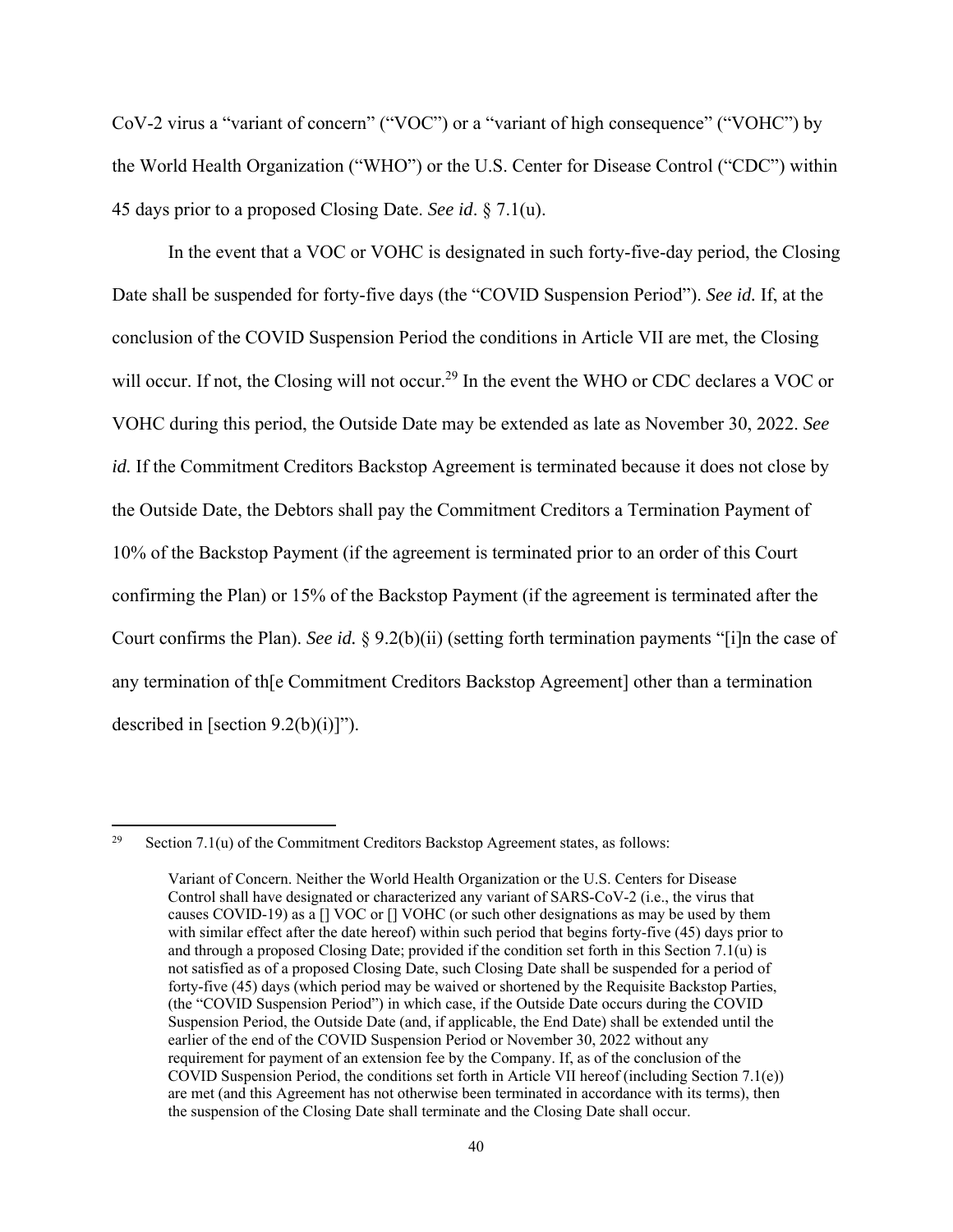BancoEstado contends that the Forward Net Bookings Condition imposes a risk that the Commitment Creditors Backstop Agreement will not close because the Debtors' passenger ticket sales are highly sensitive to the emergence of a new COVID-19 variant. BancoEstado Obj. ¶ 17. It maintains that if a future COVID-19 variant induces national governments to reinstate travel restrictions or burdensome quarantine requirements, then there is a significant risk that the Debtors will not meet the Forward Net Bookings Condition. *Id.* It asserts that the Debtors' own analysis shows that they would have failed the Forward Net Bookings Condition during certain periods of 2021. *Id.* BancoEstado maintains that the Debtors do not have to return to the depths of 2020's COVID-19 booking underperformance to fail to satisfy the Forward Net Bookings Condition, they need only to look to last year's levels. *Id.* It also argues that because the Forward Net Bookings Condition in section 7.1(e) applies at the end of any COVID Suspension Period under section  $7.1(u)$ , the Debtors could satisfy the Forward Net Bookings Condition on the cusp of the Closing Date only to have a COVID Suspension Period imposed, thus delaying the Closing Date for 45 days in which the Debtors' Forward Net Bookings may plummet because of the announcement of a new COVID-19 variant. *Id*. ¶ 19. It asserts that the Debtors may find that once the COVID Suspension Period is over, they will be unable to satisfy the Forward Net Bookings Condition, and worse, should these delays occur near the Outside Date under the agreement, the Debtors run the risk (despite the extension of the Outside Date under section 7.1(u) to November 30, 2022) that Closing will have failed to occur prior to the Outside Date, thus allowing the Commitment Creditors to terminate the agreement, and leading to a 10% or 15% Termination Payment becoming payable in favor of the Commitment Creditors. *Id.* Finally, BancoEstado contends that the Forward Net Bookings Condition appears unprecedented, including in the recent, post-COVID-19 airline cases of *Avianca* and *Aeromexico. Id.* ¶ 17.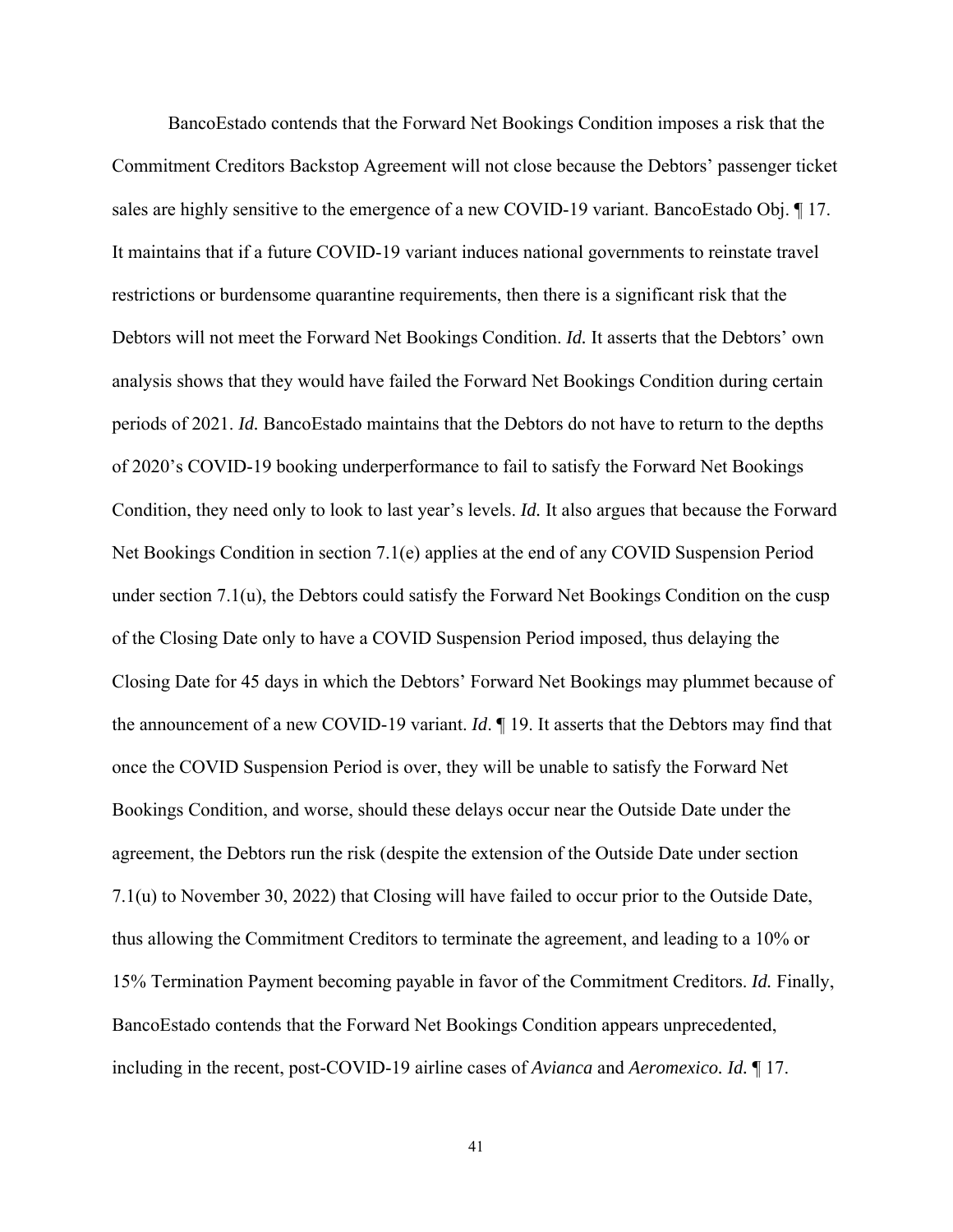The A&P Ad Hoc Group contends that these provisions insulate the Commitment Creditors from economic, market and commercial risk because they would prevent a Closing on the Backstop Commitment (and free them from any obligation thereunder) in the event that a VOC, VOHC, or other material disruption upends the Debtors' business outlook. *See* A&P Ad Hoc Group Obj. ¶ 48; *see also* Scherer Report at 28 ("LATAM may continue to face economic, market, and commercial risks during the pendency of the chapter 11 process, but the Commitment Creditors Backstop Agreement has hedged the Commitment Creditors against these risks in a manner that does not justify the contemplated Commitment Creditors Backstop Fees"). Because the Debtors' proposed order provides that the Commitment Creditors receive and retain the Backstop Payment even if these conditions precedent are not met, the A&P Ad Hoc Group contends the Commitment Creditors Backstop Agreement could provide the Commitment Creditors with an unreasonable windfall, which further demonstrates that the Court should deny the Motion. A&P Ad Hoc Group Obj. ¶ 48 (citing Motion, Ex. A, Proposed Order ¶ 5 (Backstop Payment "shall be fully earned, nonrefundable and non-avoidable upon entry of this Order.")). Like BancoEstado, the A&P Ad Hoc Group notes that the *Aeromexico* and *Avianca* equity raises in connection with their chapter 11 restructurings did not include similar provisions despite facing the same risks brought on by the COVID-19 pandemic in the same industry. A&P Ad Hoc Group Obj.  $\P$  50.

 The Debtors maintain and have demonstrated that despite the Objectors' professed concern about the Debtors' ability to satisfy these and other conditions precedent set forth in Article VII of the Commitment Creditors Backstop Agreement, none of the Objectors' experts evaluated the conditions precedent to assess whether any of them pose a genuine risk to the Debtors. *See, e.g.,* Trial Ex. 2, Feb. 4, 2022 Deposition of Rodi Blokh (the "Feb. 4 Blokh Dep.")

42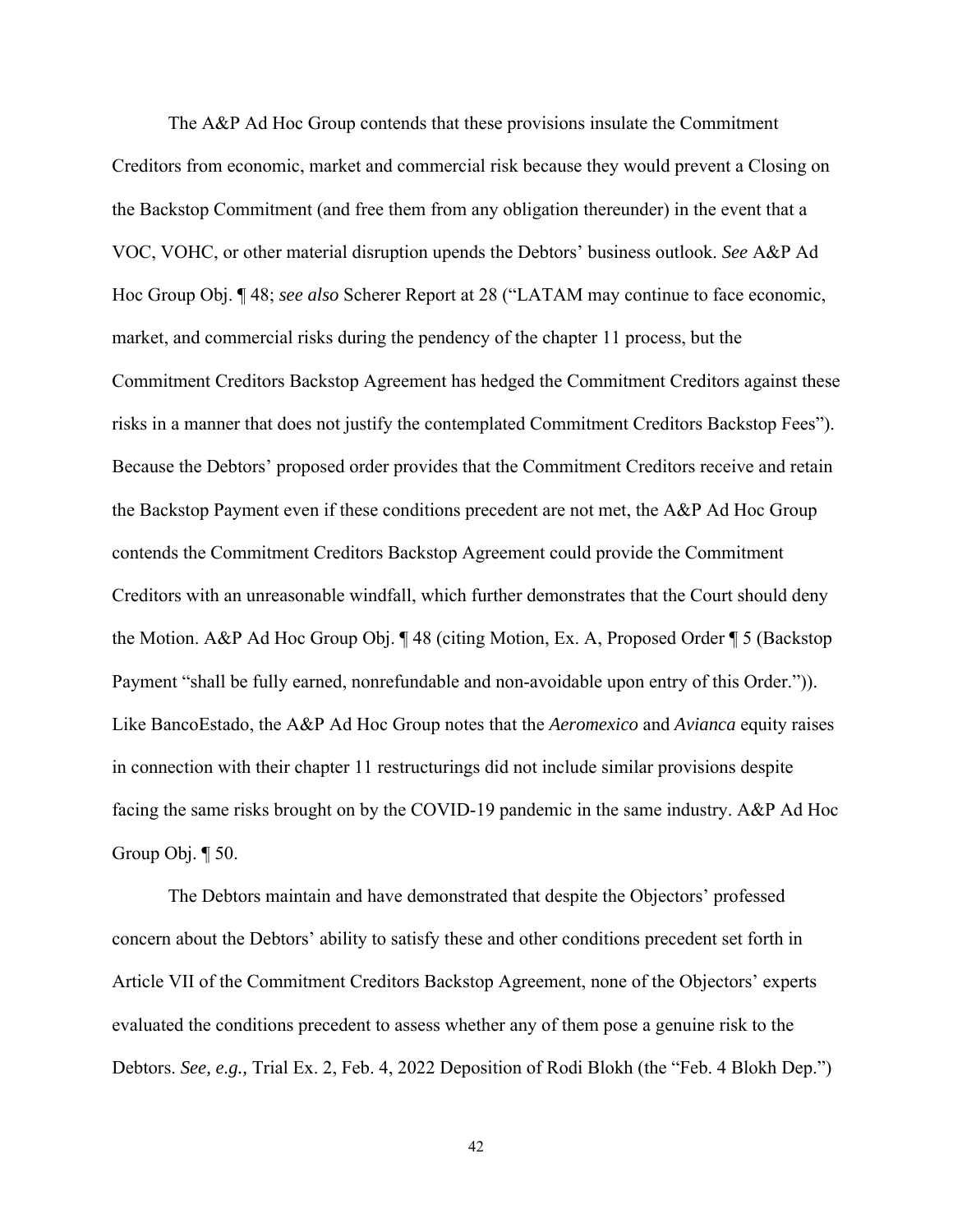at 26:9-31:6 (testifying that "I can't really answer that question. I don't have an answer" in response to being asked whether the Forward Net Bookings Condition introduces "significant or insignificant" "uncertainty into the backstop agreement."); Trial Ex. 3, Feb. 5, 2022 Deposition of Joshua Scherer (the "Feb. 5 Scherer Dep.") at 121:9-12 ("Q. But other than [your opinion that these conditions precedent are broader than what you typically see is a backstop agreement] you have no opinion with respect to the risk that any of these actually get triggered? A. That's correct"); Trial Ex. 1, Feb 3, 2022 Deposition of Elizabeth La Puma ("Feb 3 LaPuma Dep.") at 338:24-339:4 ("Q. 'Yes' or 'no' you agree that you don't presently have sufficient information to determine whether some of the conditions precedent are likely to be met? A. Yes."). "At the end of the day, . . . not one of the Objectors' Experts could testify that he or she had performed any analysis enabling one to conclude that the Debtors faced any genuine risk from a single one of the closing conditions." Reply ¶ 66.

 The Debtors further maintain that the limited analysis the Objectors performed provides no meaningful measure of the likelihood of the Debtors' failure to meet the conditions precedent because it rests on outdated information and assumptions. *Id.* ¶ 67. For example, they point to Mr. Blokh's argument that because he estimated that the Debtors would have failed to meet the Forward Net Bookings Condition for a period in 2021, there is a significant risk that they would not do so in late 2022 when the closing condition must be met. *Id.* (citing Blokh Decl. ¶ 29). The Debtors dispute that contention. They note that their capacity in 2022 is higher than it was in 2021, and that every single day in 2021 that Mr. Blokh cites to in support of his argument, occurred at a time when Chile—and many other countries in which the Debtors operated—faced government-mandated lockdowns that prohibited air travel, as well as a low COVID-19 vaccination rate. *Id.* ¶ 67; Jan. 29 Alfonsin Dep. at 212:20-23. They imply that those hurdles are

43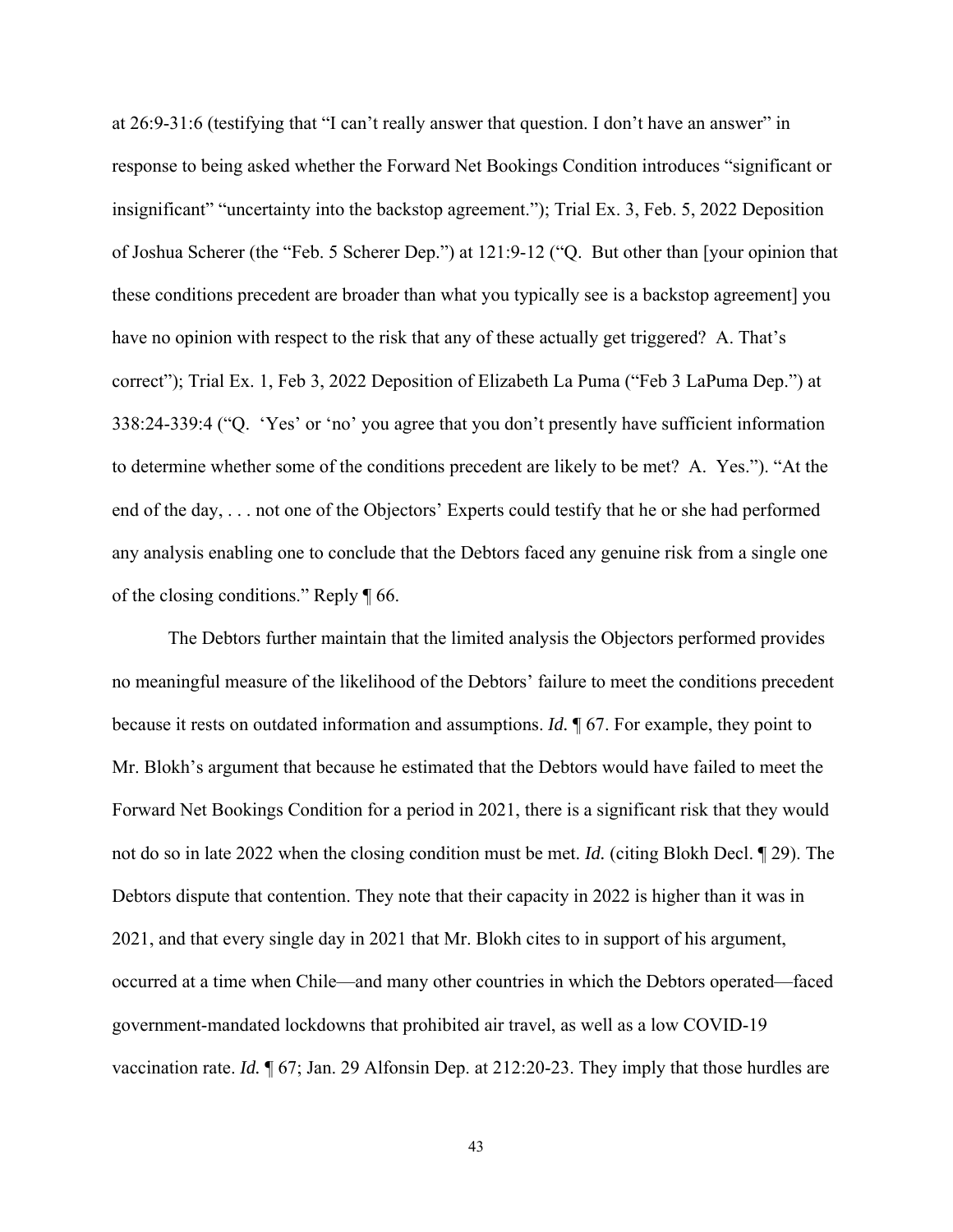not present today, at least not to the same degree. *See*, *e.g*., Jan. 29 Alfonsin Dep. at 213:3-4 ("[s]o the restrictions of operations are much more limited.").

 Moreover, the Debtors correctly contend that the A&P Ad Hoc Group misreads the VOC condition in section 7.1(u). *See* Reply ¶ 68. This condition precedent serves merely to postpone the Closing Date by affording the Debtors additional time to meet the Forward Net Bookings Condition and Minimum Liquidity Condition, among other things, if they cannot meet them by the proposed Closing Date. The Backstop Parties are not permitted to terminate the Backstop Agreements based on the Debtors' inability to satisfy these conditions unless the conditions remain unsatisfied as of the Outside Date (which may be extended under certain circumstances (*see* Commitment Creditors Backstop Agreement § 1.1 (defining the Outside Date)) or one of the defined Termination Events occurs in the interim (*see id.* § 9.1). Application of section 7.1(u) will not cancel the agreement; rather, if invoked, it will extend the closing for an additional 45 days. *See id.* § 7.1(u) ("provided if the condition set forth in this Section 7.1(u) is not satisfied as of a proposed Closing Date, such Closing Date shall be suspended for a period of forty-five (45) days . . ."). The Court finds no merit to the A&P Ad Hoc Group's objection to this aspect of the agreement.

 The Debtors also challenge the Objectors' assertions that there is a high risk that they will not be able to satisfy the Forward Net Bookings Condition and Minimum Liquidity Condition. As support, they point to Mr. Alfonsin's testimony concerning the differences between the Debtors' financial performance in 2021 and their outlook for 2022 as indicative of the likelihood that that the Debtors will meet the Forward Net Bookings Condition. *See* Jan. 29 Alfonsin Dep. at 212:12-215:24. Moreover, Mr. Alfonsin explained that the Debtors plainly would not have agreed to the same Forward Net Bookings Condition and Minimum Liquidity Condition in early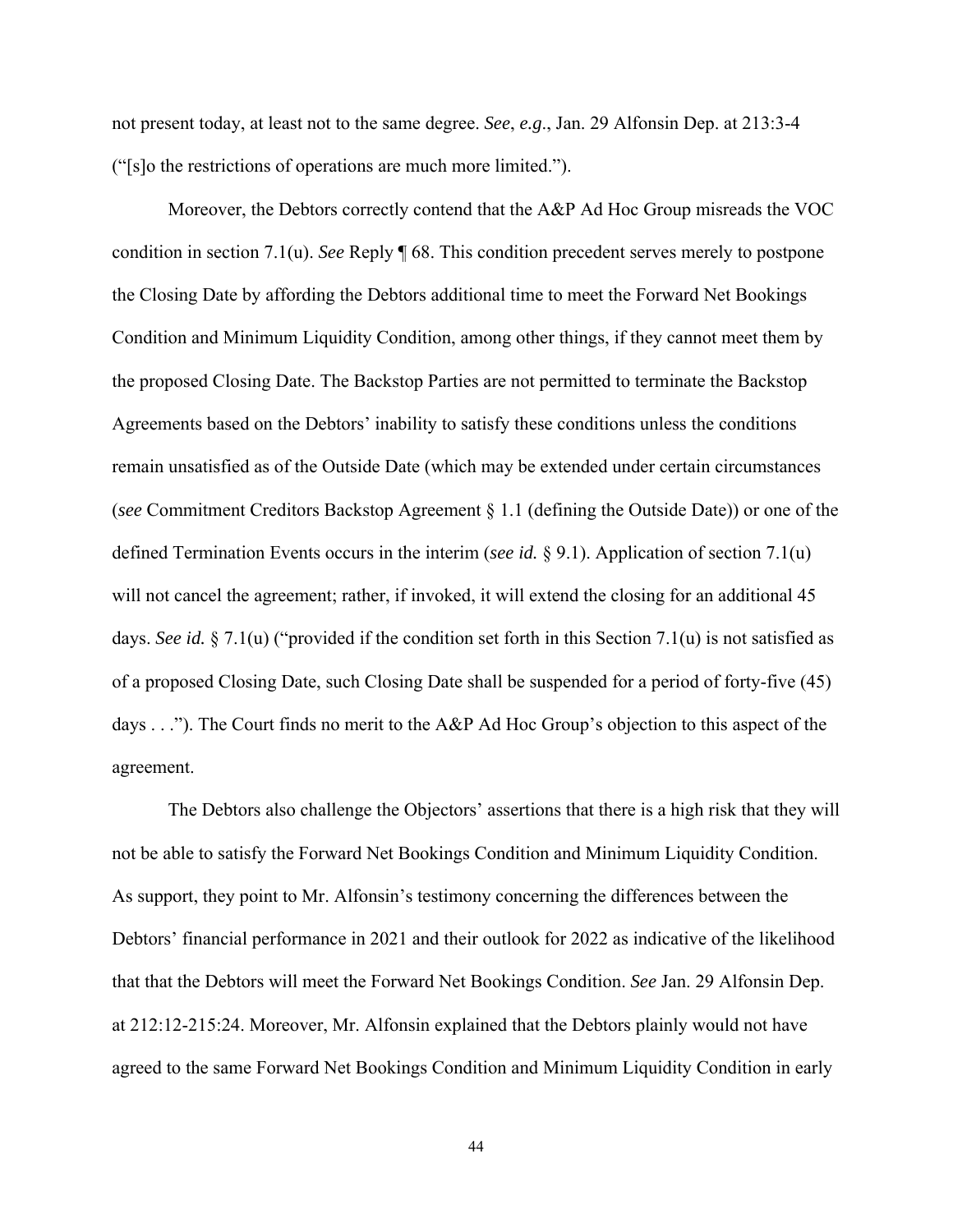2021 given their significantly different capacity and level of operations (and which, as noted, was a pre-vaccination and mass lockdown environment). Reply ¶ 69; *see* Jan. 29 Alfonsin Dep. at 215:19-23 ("if I was standing in 2021 I would have asked for a different threshold vis-à-vis 2019, because the sizing of the company was completely different").

Mr. Herlihy concedes that some of the conditions precedent in Article VII are unique to the Commitment Creditors Backstop Agreement. *See*, *e.g*., Feb. 10, 2022 Hr'g Tr. at 179:8-12, 205:5-13 [ECF No. 4373] (testifying that he is personally not aware of any airline industry backstop agreements with a condition precedent relating to forward net bookings or any backstop agreements in general containing a condition precedent relating to COVID-19 variants).

Nonetheless, the Objectors have not demonstrated that those conditions insulate the Commitment Creditors from risk of loss. Moreover, as set forth above, the Debtors have demonstrated that there is a significant likelihood that they will be able to meet the conditions precedent necessary to hold the Commitment Creditors to the funding requirements under the agreement. *See*, *e.g*., *id.* at 238:2-11 (Mr. Herlihy testifying that the Debtors "gained comfort" about the conditions precedent through "extensive discussions with management," including with respect to the Forward Net Bookings Condition, "consider[ing] where the company is today, what we expect under the business plan, and how significant of a drop would need to occur for the [condition precedent to fail]"); *id.* at 238:12-25 (Mr. Herlihy testifying that the invocation of the COVID Suspension Period "does not create significant additional conditionality" for the Debtors because it merely "pause[s]" the effective date of the Backstop Agreements and does not, by itself, prevent closing).

45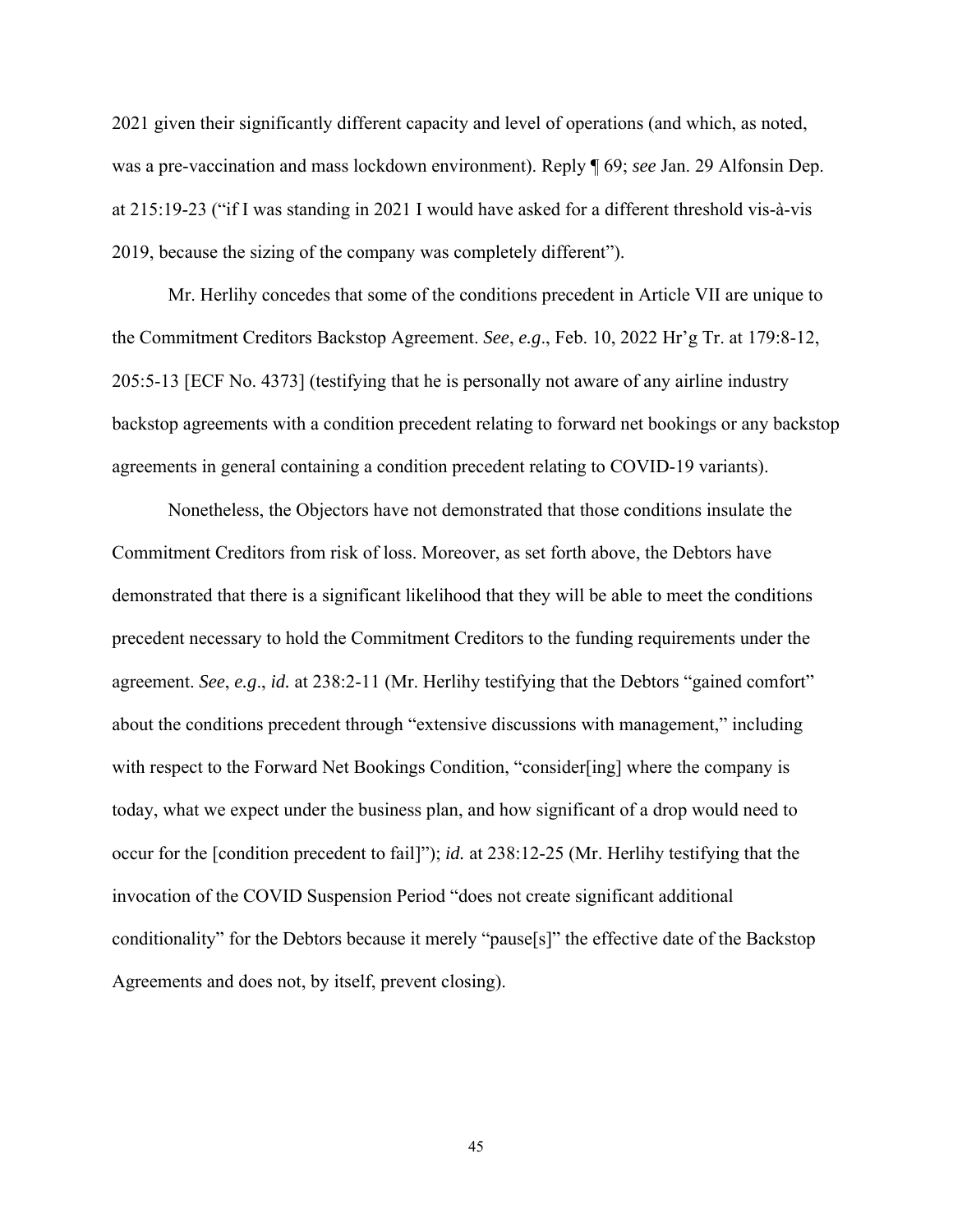The Objectors also contend that the Backstop Payment is unreasonable and unnecessary because the economics of the Plan guarantee full participation of the Class C Notes. They note that the Plan allocates over 85% of the Class C Notes to the Commitment Creditors and that given the materially higher recovery provided for Class C Notes under the Plan, as compared to Class A Notes, the other Class 5 Creditors will most certainly opt into Class 5b Treatment of their Class 5 Claims and acquire the remaining (approximately) 15% of the Class C Notes. A&P Ad Hoc Group Obj. ¶ 42. They contend that even if the Debtors are correct that there is a risk that the Class C Notes would not be fully subscribed, then not only should the Commitment Creditors encourage the participation of all similarly situated creditors, but the New Convertible Notes Offering Procedures should be altered to permit oversubscription by all parties entitled to subscribe. *Id.* ¶ 45. They assert that oversubscription would, in effect, provide for an equitable, *pro rata* backstop by all eligible Holders of LATAM Parent General Unsecured Claims who already have the incentive to participate, and avoids the unjustified diversion of value from the approximately twenty-nine percent (29.0%) of Holders that were excluded from the opportunity to participate as Commitment Creditors. *Id.*

 The Committee also argues that the Court should assess the reasonableness of the Backstop Payment by measuring it against the "uncommitted portion" of the backstopped offering. Committee Obj. ¶ 53. It contends that since the Plan allocates \$2.791 billion of Class C Notes to the Commitment Creditors, they are actually backstopping only \$478 million of the new money for the Class C Notes. The Committee contends that the nearly \$654 million fee for doing so (i.e., 20% of the \$3.269 billion) represents a 136.8% fee on the \$478 million unallocated "at risk" portion of the Class C Notes. *Id*. ¶ 54. The Committee further contends that when viewed together with the ERO Rights Offering, the Commitment Creditors' \$734 million fee to backstop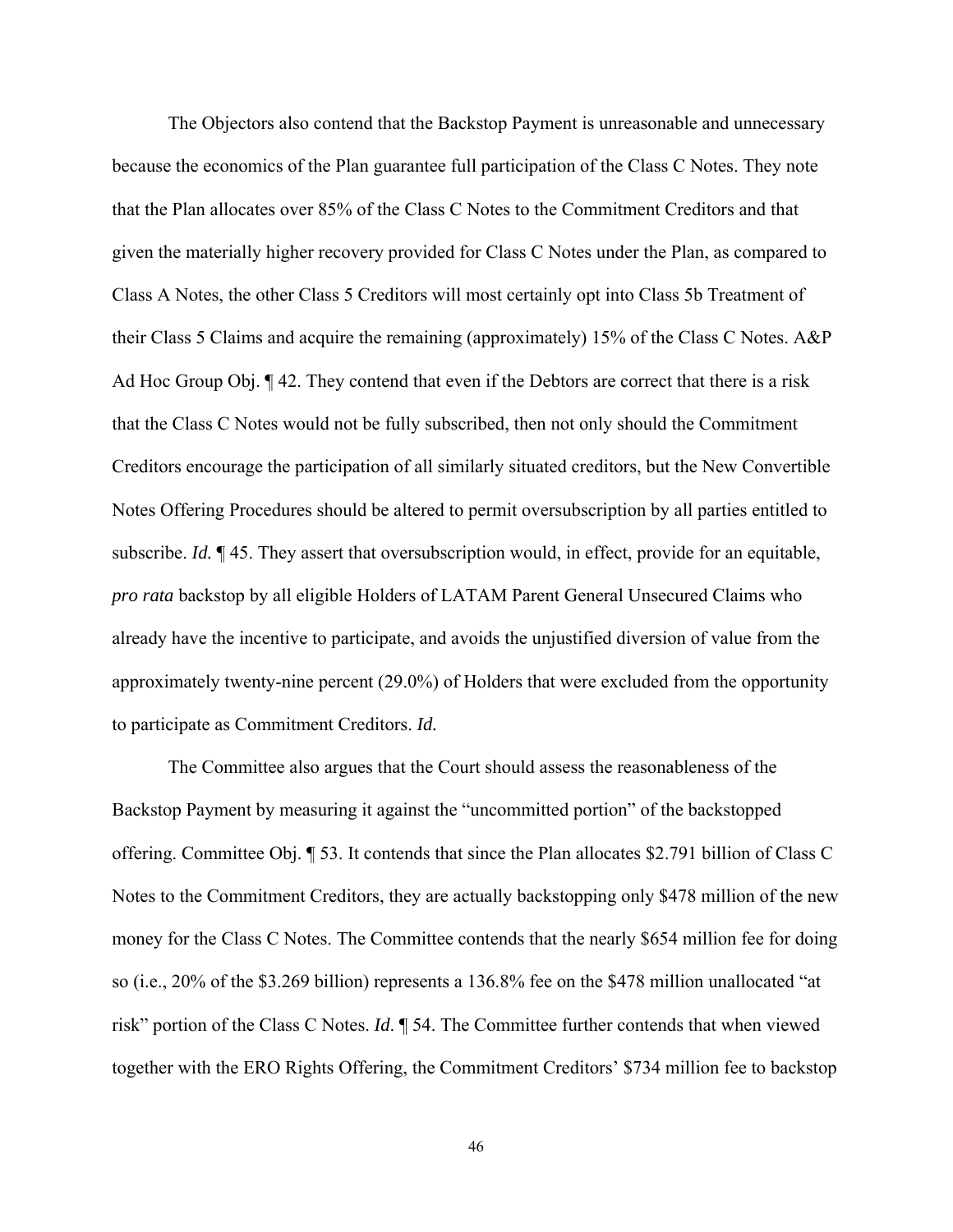\$878 million in new money investments, represents an 83.6% fee on the unallocated at risk portion of the offerings. *Id.* ¶ 55.

 The Debtors' take issue with that methodology because neither the Commitment Creditors Backstop Agreement nor the Plan obligates the Commitment Creditors to subscribe for and purchase the Class C Notes. Direct allocations options are commonplace in backstop agreements as potential compensation to a backstop party. *See* Jan. 30 Herlihy Dep. at 196:11-18 ("The [holdbacks on the chart of comparable transactions] are direct allocations, similar to the 50% that you see in the LATAM case with respect to the Convert C. In other cases . . . perhaps more than half of them, there is a similar concept of a direct allocation or holdback."). Here, the Commitment Creditors Backstop Agreement merely provides that "the Backstop Parties shall be offered the Direct Allocation Securities." Commitment Creditors Backstop Agreement § 2.1(a)(ii). The Plan gives effect to that provision. It accounts for the Direct Allocation but does not obligate the Backstop Parties to subscribe for and purchase those securities. *See* Plan § 5.10 (providing for allocation of the Class C Notes that remain after reductions in the pool made by the Commitment Creditors on account of their Direct Allocation and the pro rata share of their claims). Likewise, the Plan does not obligate the Holders of Allowed Class 5 Claims to opt into Class 5b Treatment of their claims. In contrast, under the agreement the Commitment Creditors are obligated to purchase up to \$3.269 billion of Unsubscribed New Convertible Notes Class C and up to \$400 million in ERO New Common Stock. As parties to the agreement, the Commitment Creditors are exposed to risk from the full amount of the offerings – that they do not otherwise have – because they hold the right, not the obligation, to claim their contractual Direct Allocation and pro rata share of the Class C Notes, which they may decline if the Debtors' business takes a turn for the worse. The Direct Allocation and the Class 5b Treatment provide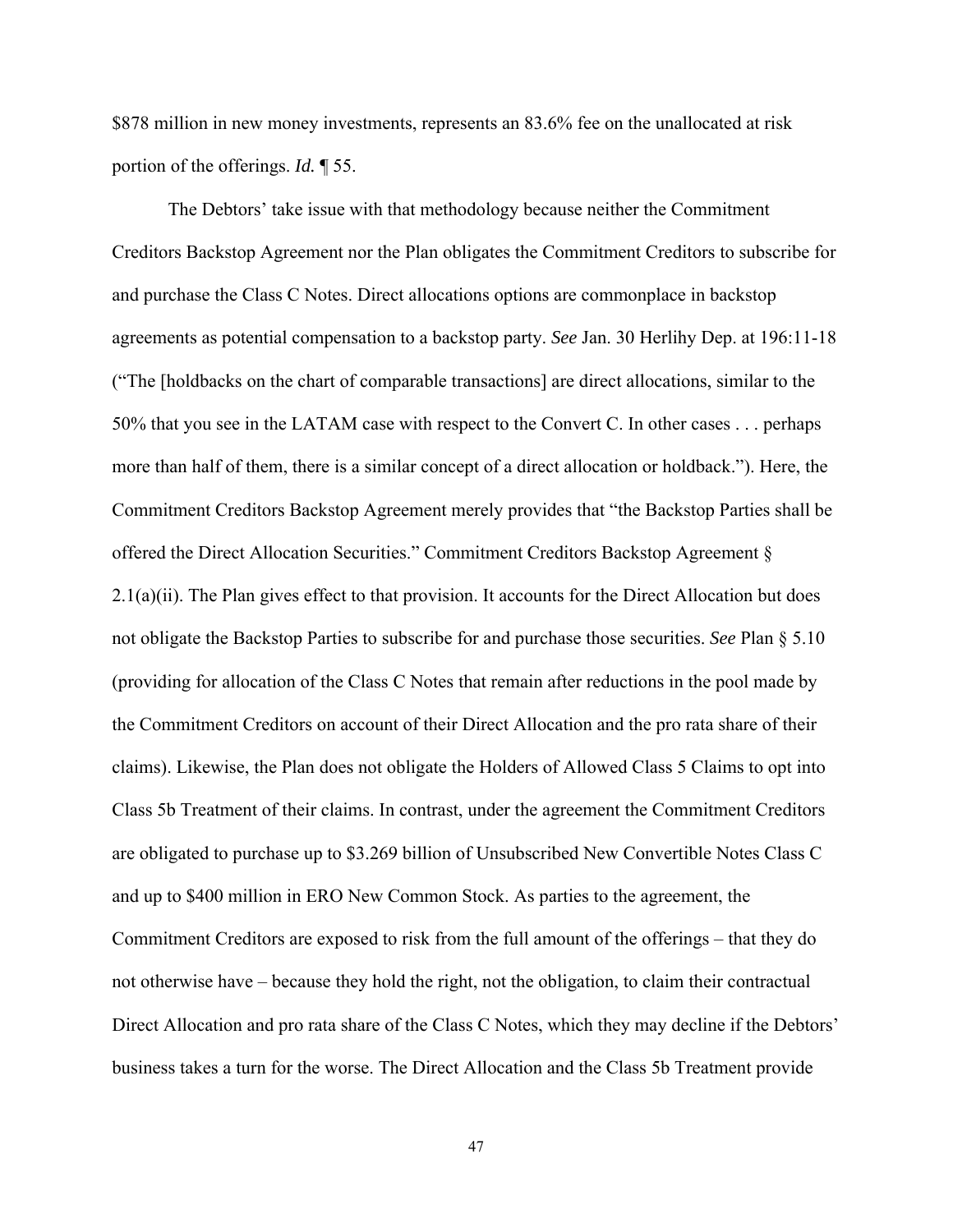upside benefits by giving the Commitment Creditors the right to purchase the underlying securities. The downside under the Commitment Creditors Backstop Agreement is the same for the Commitment Creditors whether or not they purchase the securities – they are obligated to purchase 100% of the Class C Notes and up to \$400 million of the ERO New Common Stock. As parties to the agreements, the Commitment Creditors are assuming the risk that they will be called upon to purchase the entire \$3.669 billion in securities that they have agreed to backstop; not merely the new money that would be provided by other investors if the Commitment Creditors elected their Direct Allocation and pro rata share of the Class C Notes.

 The Objectors assert that any risk to the Commitment Creditors is technical and small. *See*, *e.g*., A&P Ad Hoc Group Obj. ¶ 30. They contend that the Commitment Creditors bargained for the Direct Allocation of 50% of the Class C Notes, plus their 70.74% pro rata share for the remaining half of the Class C Notes because it is a good deal economically and, as such, they will exercise their rights to subscribe to and purchase the Class C Notes. *See*, *e.g*., Committee Obj. ¶ 68; *see also* RSA, Ex. D, Offering of New Convertible Notes Class C Due Dec. 31, 2121 at 1 n.1. The Committee asserts that the Court should assess the reasonableness of a backstop fee is by measuring the fee against the uncommitted portion of the offering. *See* Committee Obj. ¶ 53. As support it cites to a bench ruling by Judge Drain in *Momentive. See* June 19, 2014 Hr'g Tr. at 198:6-11, *Momentive Performance Materials Inc., v. Bank of N. Y. Mellon Tr. Co.* 

(*"Momentive"*), No. 14-08227 (RDD) (Bankr. S.D.N.Y Jun. 23, 2014), [ECF No. 28] (requiring that the proposed backstop fee arrangement only be calculated against uncommitted portions of a rights offering). But that overstates the import of *Momentive.* While Judge Drain there expressed reluctance to approve a backstop payment based on the entire commitment amount, he also noted that he did not have evidence concerning the market reasonableness of paying a fee like the one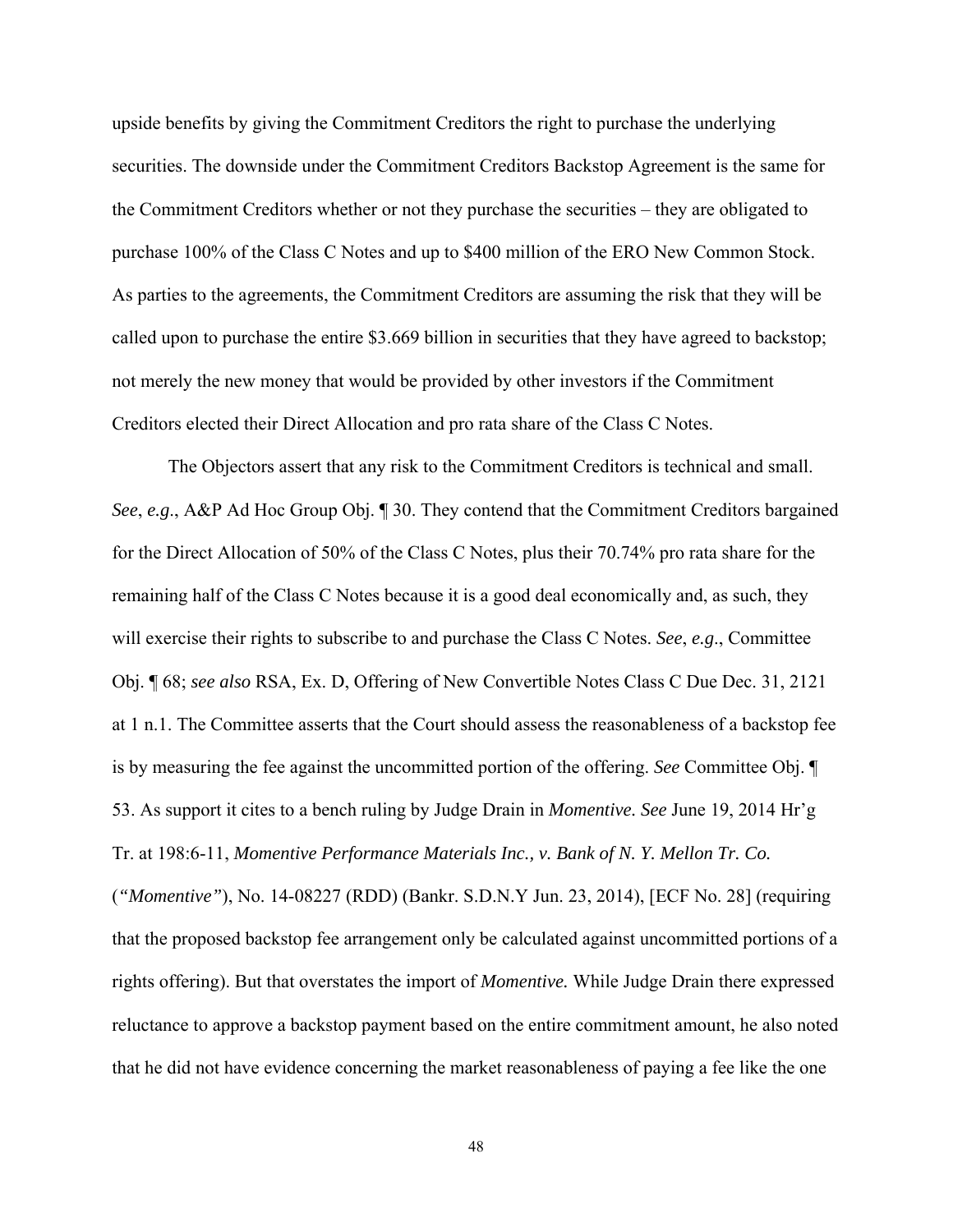the debtors proposed. *See id*. at 112:13-17. The backstop parties subsequently reached an agreement with the objectors. Accordingly, Judge Drain never reached the issue on a full record, and ultimately approved the backstop with an even higher so-called "at-risk" fee – in other words, as a percentage fee based on the total commitment and not just the unspoken for portion. *See* Order Authorizing and Approving the Debtors' (I) Entry Into, and Performance Under the Backstop Commitment Agreement, (II) Payment of related Fees and Expenses, and (III) Incurrence of Certain Indemnification Obligations. *In re MPM Silicones, LLC*, No. 14-22503 (Bankr. S.D.N.Y. June 23, 2014), [ECF No. 509].

The Objectors also rely on *Pacific Drilling* to suggest that the Backstop Payments run afoul of the Bankruptcy Code. *See Pacific Drilling S.A.* ("*Pacific Drilling*"), No. 17-13193 (MEW) (Bankr. S.D.N.Y 2018). However, that case is distinguishable. *In Pacific Drilling*, the court ultimately approved a Plan which offered a 46.9% discount on equity in the reorganized debtor, but prior to doing so, stated that it would not approve other benefits afforded to the backstop parties, such as a private placement. *See* Sept. 25, 2018 Hr'g Tr. at 22:22-25-23:1, *Pacific Drilling*, [ECF No. 634]. The court also questioned the backstop payment in light of the significant discount on equity. See id. at 20:5-11 (questioning fee in light of "very large" discount). *See also* Sept. 18, 2018 Hr'g Tr. at 21:22-25, *Pacific Drilling* [ECF No. 622] (expressing concern over discount to plan value for the rights offering and private placement); *id*. at 77:22-24 (questioning discount). Here, the Commitment Creditors Backstop Agreement provides the Commitment Creditors with the opportunity to acquire equity in the reorganized LATAM at a discount rate of 20.7%. *See* Herlihy Decl., Chart. Taken together, the provisions here represent substantially less compensation than the benefits provided in the plan approved by Judge Wiles in *Pacific Drilling*. *See id*. Moreover, the agreement to backstop the Plan for eight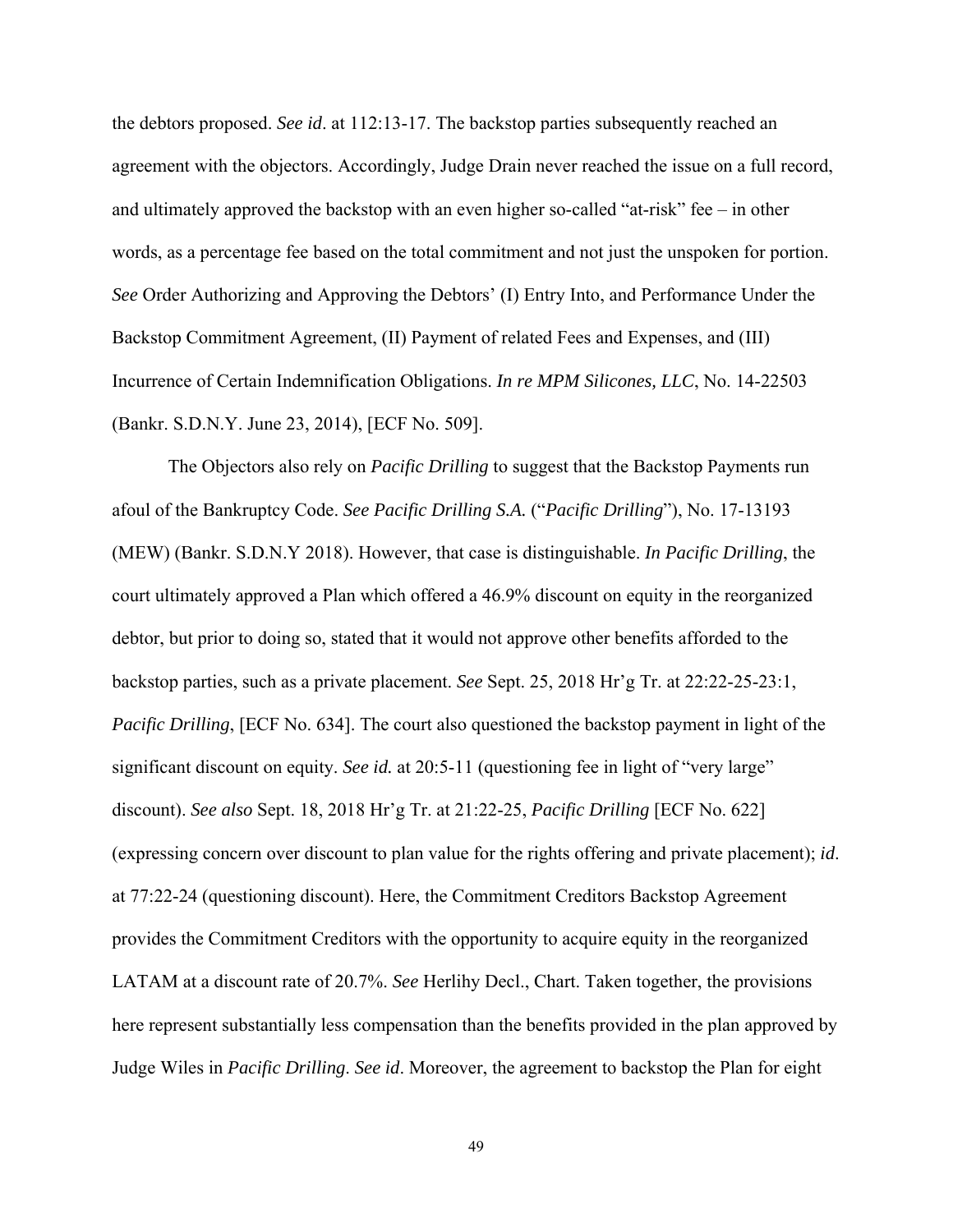months is substantially longer than the two-month commitment of the backstop parties in *Pacific Drilling* and, as such, exposes them to significantly more risk.

 At the Hearing on the Motion, counsel for the Commitment Creditors advised that since executing the Backstop Agreement on January 12, 2022, the Commitment Creditors have earmarked and reserved the entire \$3.669 billion for the backstop commitment. *See* Feb. 11, 2022 Hr'g Tr. at 34:20-23 [ECF No. 4381]. She explained that those funds would remain earmarked and at risk under the Backstop Agreement for a minimum of several months after the Debtors confirm their Plan. She reasoned that the process for registering the Plan Securities with the CMF and giving effect to the preemptive rights of the Eligible Equity Holders to acquire Plan Securities as required under Chilean law and the Plan likely would not be completed until two or three months after confirmation of the Plan. *See id*. at 32:1-7. At that time, the Commitment Creditors would be offered the opportunity to acquire the Direct Allocation Securities. As counsel explained, those creditors are under no obligation to acquire any of those securities. *Id*. at 32:19-21 ("They could take up zero, they could take up twenty percent, they could take up fifty percent. But whatever they elect to do, they will have the right to do that."). At that point, the Holders of Allowed Class 5 Claims (including the Commitment Creditors) can elect Class 5b Treatment under the Plan and acquire the remaining Class C Notes. However, they are not required to do so. *Id*. at 32:23-33:7.

Plainly, until the rights and notes offerings close, the Commitment Creditors are exposed to the risks of material changes in the Debtors' business outlook which could negatively impact the price of the Debtors' stock. As the Debtors note, potential downfalls in the Debtors' business outlook are not mere abstractions, as Mr. Alfonsin testified about multiple factors that could

50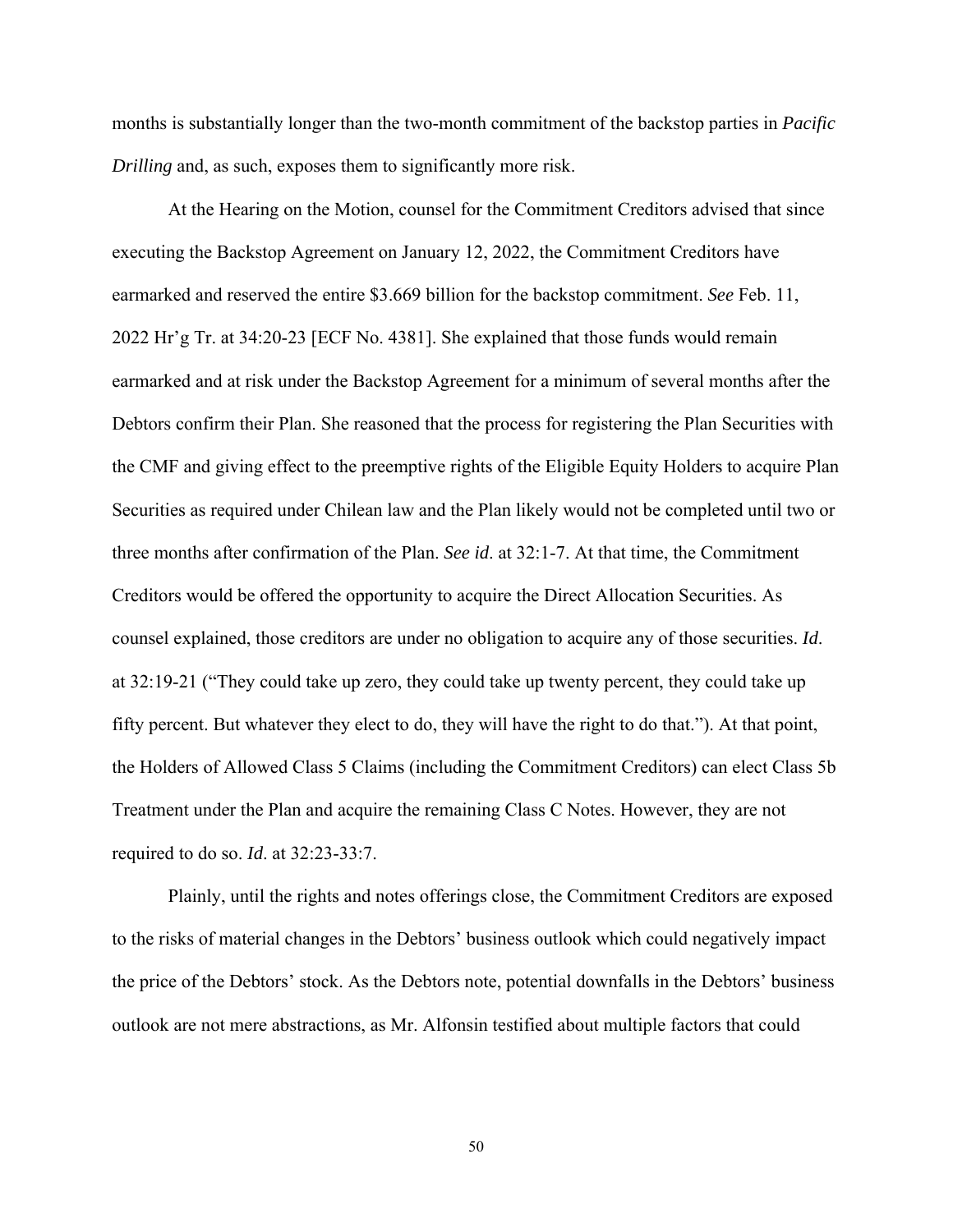adversely impact the Debtors' future performance, including the "variance of the Omicron variants" and volatile fuel prices—*e.g.*, some of the same variables that have plagued the aviation industry the onset of the COVID-19 pandemic. *See* Jan. 29 Alfonsin Dep. at 183:18-24, 182:6-16, 184:14-24. As parties to the Backstop Agreement, the Commitment Creditors must acquire the securities, irrespective of the trading price. The Backstop Payments to the Commitment Creditors provide consideration in exchange for that substantial capital commitment to backstop the entire \$3.669 billion new money investment for the entire commitment period—a period that is potentially longer than any backstop period identified by the experts as a comparable transaction. *See* Herlihy Decl. ¶ 30; *id.*, Chart. The Court finds that the Commitment Creditors are subject to meaningful risk on the entire portion of the rights offerings they are backstopping.

# Whether The Fees Charged Under The Backstop Agreement Are Reasonable

 The Objectors challenge the reasonableness of the Backstop Payment and other fees, costs and expenses under the Commitment Creditors Backstop Agreement in several ways. They contend that the Court should not approve the agreement because the Termination Payments and Expense Reimbursement provisions are excessive, the agreement fails to include a meaningful "fiduciary out" provisions for the Debtors, and the Indemnification Provisions are overly broad and run afoul of Chilean law. They assert that the Herlihy Implied Discount analysis fails to account for the fact that the Backstop Payment is a cash payment, and relies on a skewed set of comparables. Finally, they contend that the Court should reject the Implied Discount Methodology because it does not isolate the costs associated with the Commitment Creditors Backstop Agreement. The Court considers those matters below.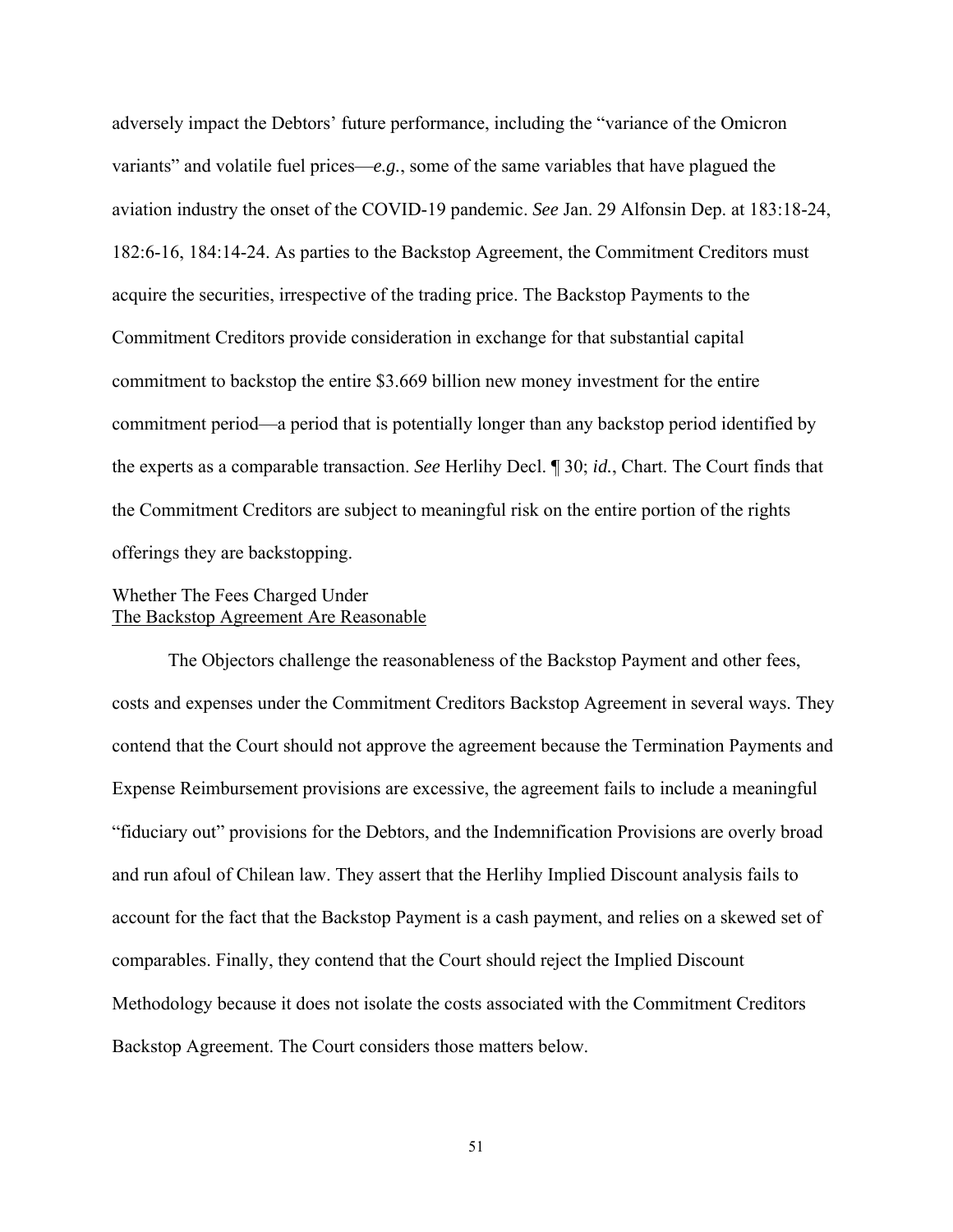## The Termination Payments

 Article IX of the Commitment Creditors Backstop Agreement contains the agreement's "Termination" provisions.<sup>30</sup> Section 9.1 lists the "Termination Rights" of the parties, while Section 9.2 addresses the "Effect of Termination." Section 9.2(b) regulates the "Termination Payments" obligation that arises upon the termination of the agreement. It calls for a payment equal to 10%, 15%, 40% or 50% of the Backstop Payment, depending on the Termination Right exercised under section 9.1 of the agreement.

 The Committee acknowledges that as a general matter, termination fees, are common aspects of backstop agreements. *See* LaPuma Decl. ¶ 51. However, it maintains that the Termination Payments under the agreement are excessive and unreasonable. *Id.* As support, the Committee notes that the Commitment Creditors Backstop Agreement provides for termination fees as high as 8% or 10% of the total offering, depending on whether the agreement is terminated before or after plan confirmation, and that on a percentage basis, that greatly exceeds the mean and median from the PJT Comps Set (6.2% and 6%). *Id.* Moreover, it contends that the PJT Comps Set demonstrate that the size of termination fees on a percentage basis tends to be smaller when the equity offerings are larger. *Id.* ¶ 52. It notes that every example Mr. Herlihy provides in which termination fees of 10% or higher were permitted were for offerings of \$720 million or less (and often much less). *Id.* In contrast, the \$3.669 billion offerings that the Commitment Creditors seek to backstop is more than five times larger than the largest of the other offerings where similar termination fees (on a percentage basis) were permitted. *Id*. It contends that in the *Hertz* bankruptcy, which is the only comparable with a similarly-sized equity offering, the termination fees were a mere 3%. *Id*. The Committee contends that Mr. Herlihy

<sup>&</sup>lt;sup>30</sup> There are no termination fees in the Backstop Shareholders Backstop Agreement.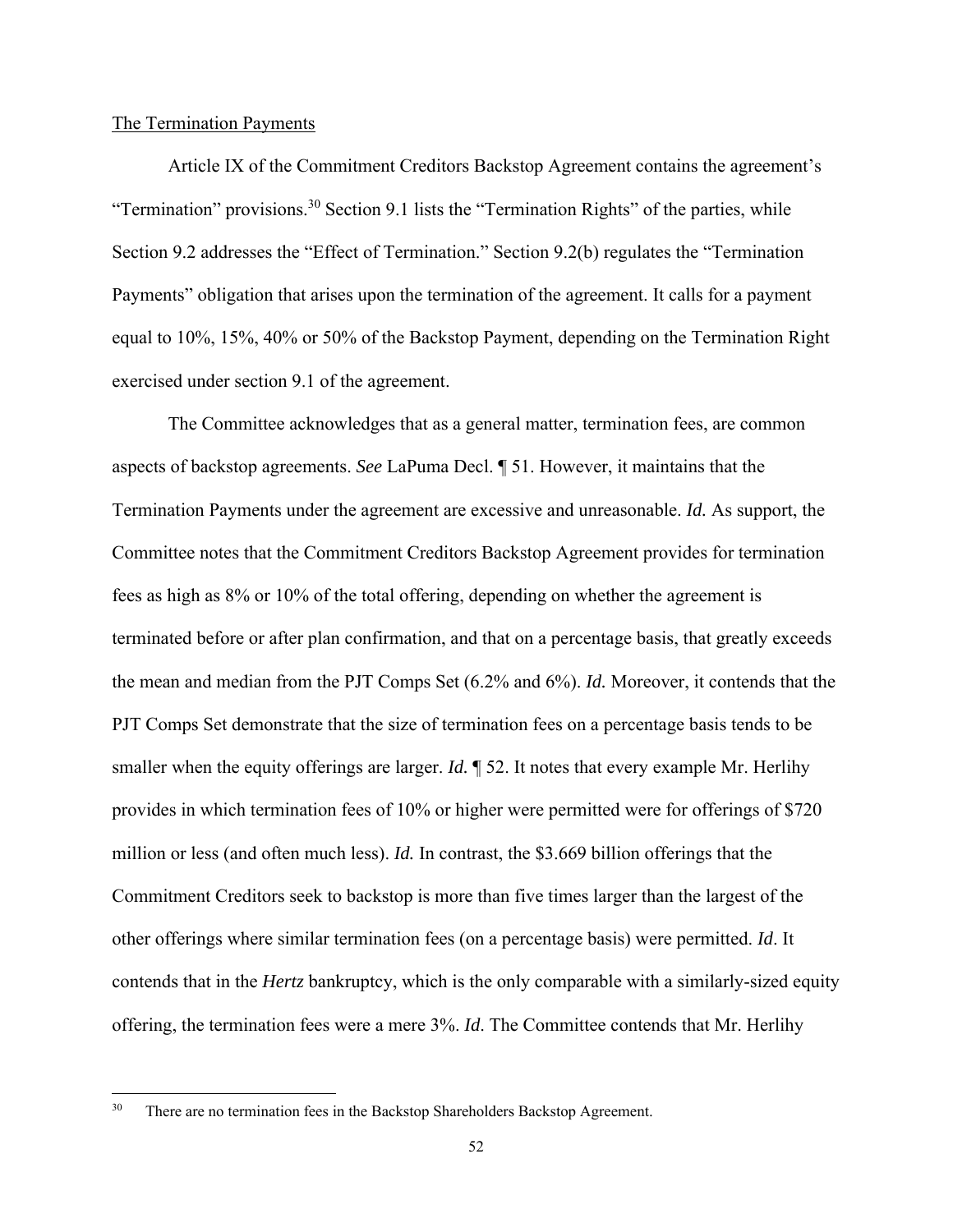conceded that the Termination Payments, on a percentage basis, exceed the mean and median amounts in other backstop agreements and that, on a dollar basis, they are the highest termination fees he has observed (other than in *PG&E*, which involved a \$12 billion offering.) Committee Obj. ¶ 15. Even if the Commitment Creditors Backstop Agreement is terminated through no fault of the Debtors, the Debtors would still be obligated to pay fees totaling \$147 million or \$220 million (i.e., 2-3% of the total amounts backstopped), which also exceeds the termination payments in other agreements on a dollar basis except for *PG&E*. *Id*.

 BancoEstado likewise complains that the Termination Payments are excessive. It contends that if it is approved the Termination Payment will create untoward pressure in favor of confirmation of the Plan, because the entry of an order denying the Plan would allow the Commitment Creditors to terminate that agreement and charge a fee of 10% of the Backstop Payment (or \$73.4 million). Commitment Creditors Backstop Agreement  $\S$ § 9.1(c)(xiii)(A)-(C),  $9.2(b)(ii)(A)$ . It contends that parties in interest that would otherwise object to or vote against the Plan will be faced with the prospect of either asserting their rights, on the one hand, or, on the other hand, potentially contributing to a failure of confirmation and the resultant expense of millions of dollars of termination fees for nothing. *See, e.g.*, BancoEstado Obj. ¶ 45. Moreover, and in any event, BancoEstado asserts that the justification for providing termination or break-up fees is to induce bidding by parties that would otherwise refrain from purchasing a debtor's assets or funding its reorganization. *See* Jan. 12, 2007 Hr'g Tr. at 118:10-18, *In re Delphi Corp*., No. 05-44481 (Bankr. S.D.N.Y. Jan 12. 2007) [ECF No. 7118] ("alternative transaction fees and the like" were not appropriate where "stalking horse bidders were so imbedded in the capital structure already that they did not need further incentive to make their proposal."). It says that rationale does not apply to the Commitment Creditors because they are prepetition creditors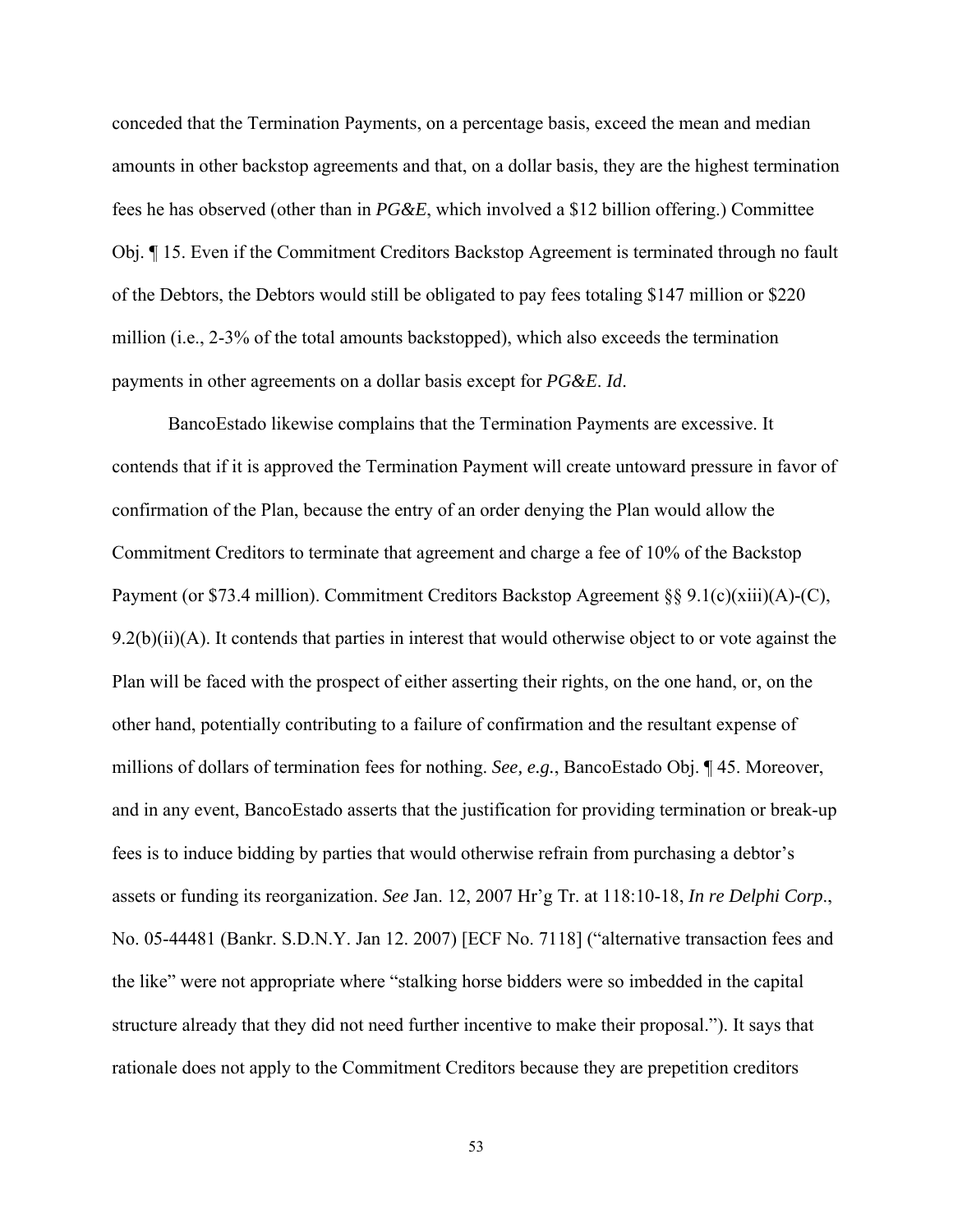whose investment in the Debtors will allow them to obtain superior recoveries on their prepetition claims of over 60%. BancoEstado Obj. ¶ 44. In short, it maintains that there is no reason to provide those creditors with additional inducement.

 The Debtors focus on the Termination Fee in the Commitment Creditors Backstop Agreement on a percentage basis as compared to the termination fees in other comparable backstop agreements. *See* Reply ¶ 87. They contend that the Objectors and their experts simply assert that the fee is too high without considering that the fee of 8-10% of the new money commitment only applies in some circumstances, while the 2-3% fee applies in others—both of which are aligned with those in the market and, indeed, are far lower than the fees in other backstop agreements. *See id.* ¶ 87 (noting that the court in the *Aeromexico* restructuring approved a termination fee of 15% of the total amount backstopped); Commitment Creditors Backstop Agreement §§ 9.2(b)(i) (describing the Termination Fee of 8-10% of new money commitment under certain terminations), 9.2(b)(ii) (describing Termination Fee of 2-3%). *See also* Herlihy Decl. ¶ 28. The Debtors point to the fact that while the termination fee in the Commitment Creditors Backstop Group could be as high as 10% of the new money commitment in some circumstances (*i.e*., 50% of the backstop fee), this compares favorably to the termination fees in *Carlson Wagonlit*, *Gulfport*, *Chesapeake*, *24 Hour Fitness*, *Hornbeck Offshore Services*, *Ultra Petroleum*, *Quorum Health*, *Hexion*, *Windstream Communications*, *Claire's Stores*, *Fieldwood Energy*, *Expro International Group*, *Pacific Drilling*, and *Toys R Us*—14 of the comparable transactions analyzed by Mr. Herlihy—each of which had termination fees in excess of 50% of the backstop fee. *See* Reply ¶ 87.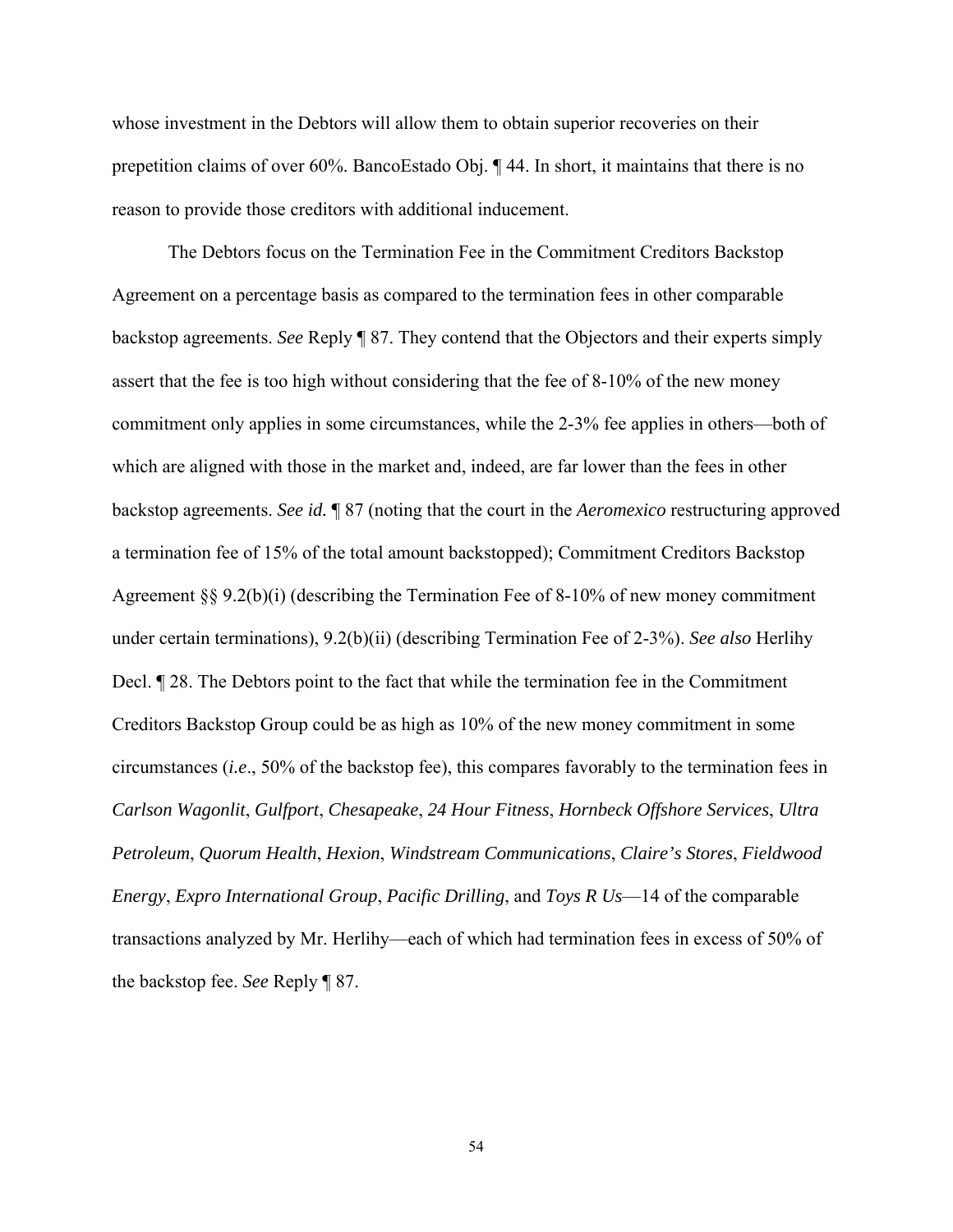The Court finds the termination fee in the Commitment Creditors Backstop Agreement is reasonable as drafted. The termination payment to the Commitment Creditors ranges from 2% to 10% of the new money to be provided by the Commitment Creditors—*i.e*., 10% to 50% of the backstop fee. Termination payments to entities providing backstop commitments are common aspects of backstop agreements– the Objectors do not claim otherwise. Mr. Herlihy has demonstrated that, on a percentage basis, the termination payment ranges are commensurate with those in his chart of 28 comparable backstop fees in 26 cases. *See* Herlihy Decl., Chart. Even the highest termination fee, 10% of the new money offering, is less than or equal to six of the 28 comparable transactions. *See id.* While the Objectors disagree that the termination fee ranges are reasonable, none of their experts actually opined otherwise or critiqued this aspect of the Herlihy Declaration. Moreover, the fact that the dollar amount of the termination fee well exceeds that of the comparable backstops Mr. Herlihy analyzed is immaterial because many those transactions involved much smaller offerings.

#### Expense Reimbursement Provisions

 In the Backstop Agreements, the Debtors agree (regardless of the consummation of the transactions contemplated by the Backstop Agreement) to pay:

The Reimbursable Expenses of the Backstop Parties in an aggregate amount of up to \$3 million, and the uncapped professional fees (including success/completion fees) incurred by the AHG Advisors (i.e., Kramer Levin, Evercore, Coeymans Edwards Poblete & Dittborn and Bofill Silva Escobar Abogados).

The uncapped reasonable and documented fees and expenses, including professional fees of (a) Costa Verde (represented by Wachtell, Lipton, Rosen  $\&$ Katz and Cuatrecasas); (b) Delta (represented by Davis Polk & Wardwell LLP, Barros & Errázuriz Abogados, and Perella Weinberg Partners, L.P. ("Perella Weinberg"); and (d) Qatar (represented by Alston & Bird LLP, Carey Abogados and HSBC). In addition, the Debtors have agreed to pay the fees of Greenhill, which represents Costa Verde, Delta, and Qatar collectively.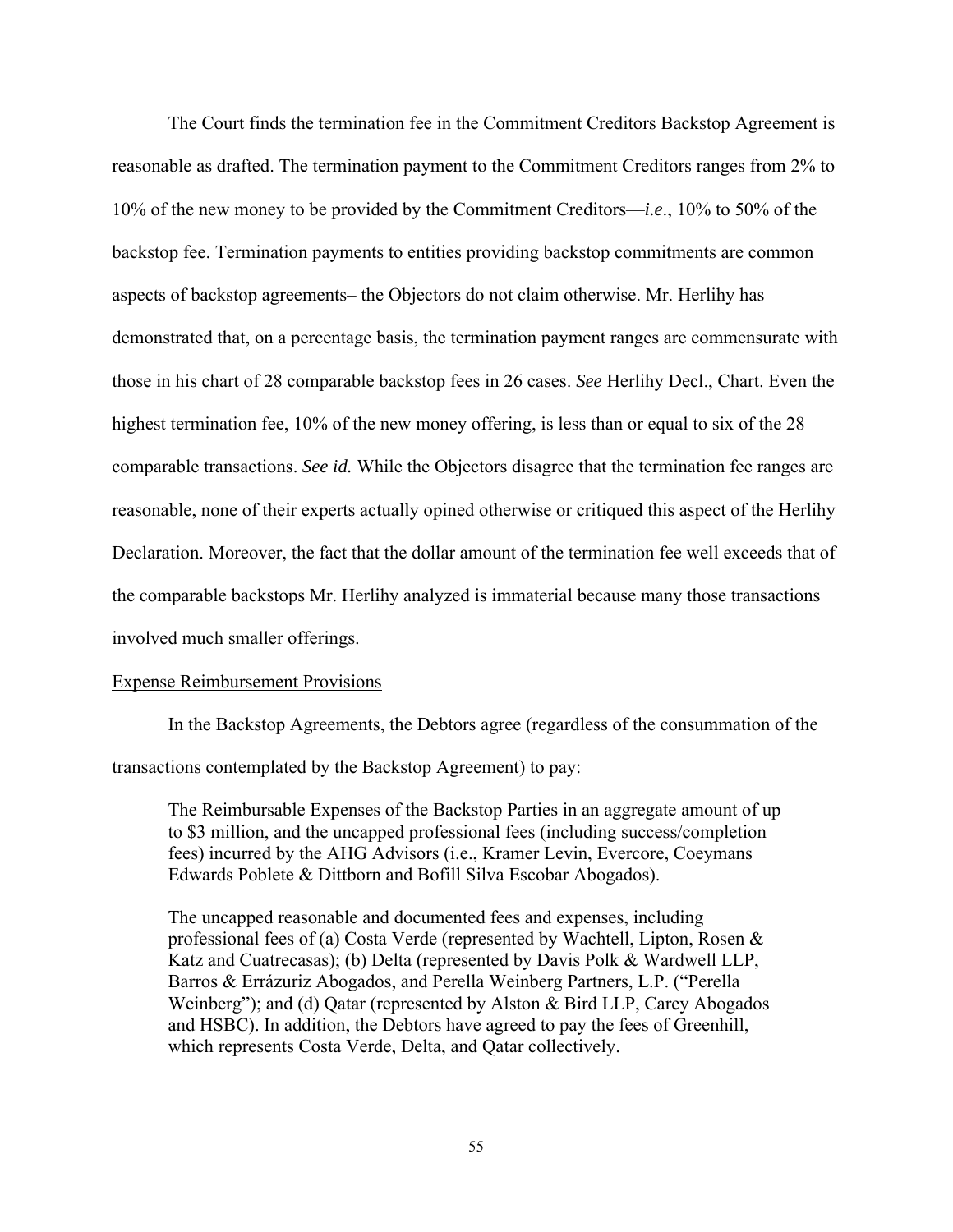*See* Commitment Creditors Backstop Agreement § 3.3; Backstop Shareholders Backstop Agreement § 3.1. BancoEstado notes that this group of advisors includes four U.S. law firms, five Chilean law firms, and four U.S. financial advisory firms, and that separate success/completion fees will be charged by at least three of the financial advisory firms– Evercore (\$18.5 million), Greenhill (\$7 million), and Perella Weinberg — in connection with the same transaction.<sup>31</sup> BancoEstado Obj. ¶ 47 (internal citations omitted). It maintains that according to documentation produced in discovery, the Debtors estimated in December 2021 that the total expected fees of the Backstop Parties' advisors would reach \$60.6 million, without including the fees of Greenhill, Perella Weinberg, and HSBC, which at the time of the Debtors' estimate were still "TBD."<sup>32</sup> *Id.* BancoEstado complains that the professional fees the Debtors propose to pay are duplicative, excessive, and unsupported by any evidence or even estimates in the Motion or Herlihy Declaration of what the final amount of the Expense Reimbursement Payment will actually be, or what fees were charged in comparable cases. *Id.* ¶ 48. It contends that the Debtors make no arguments specific to the Expense Reimbursement Payment, but simply argue using boilerplate language that the Expense Reimbursement Payment, along with the Backstop Payment and indemnification provisions, are "commonly used" and "necessary inducements" to compensate the Backstop Parties. *See Id.* (citing Motion ¶ 40). It argues that given the numerous professional firms the Debtors propose to pay, including enormous success/completion fees with respect to the same transaction, the Backstop Agreements should at the very least be revised to include caps on the fees payable to the professionals of the Backstop

<sup>&</sup>lt;sup>31</sup> BancoEstado contends that these fees are in addition to the success/completion fee of \$17.5 million the Debtors will need to pay their own financial advisor, PJT Partners. *See* BancoEstado Obj. ¶ 47 n.65.

<sup>32</sup> *See* Declaration of Will Clark Farmer in Support of Objection (the "Farmer Declaration") Ex. A (LATAM\_C11\_BE\_00002196) ("RSA Party Professional Fee Build (Dec. 2021)"). The Farmer Declaration is annexed to the BancoEstado Obj.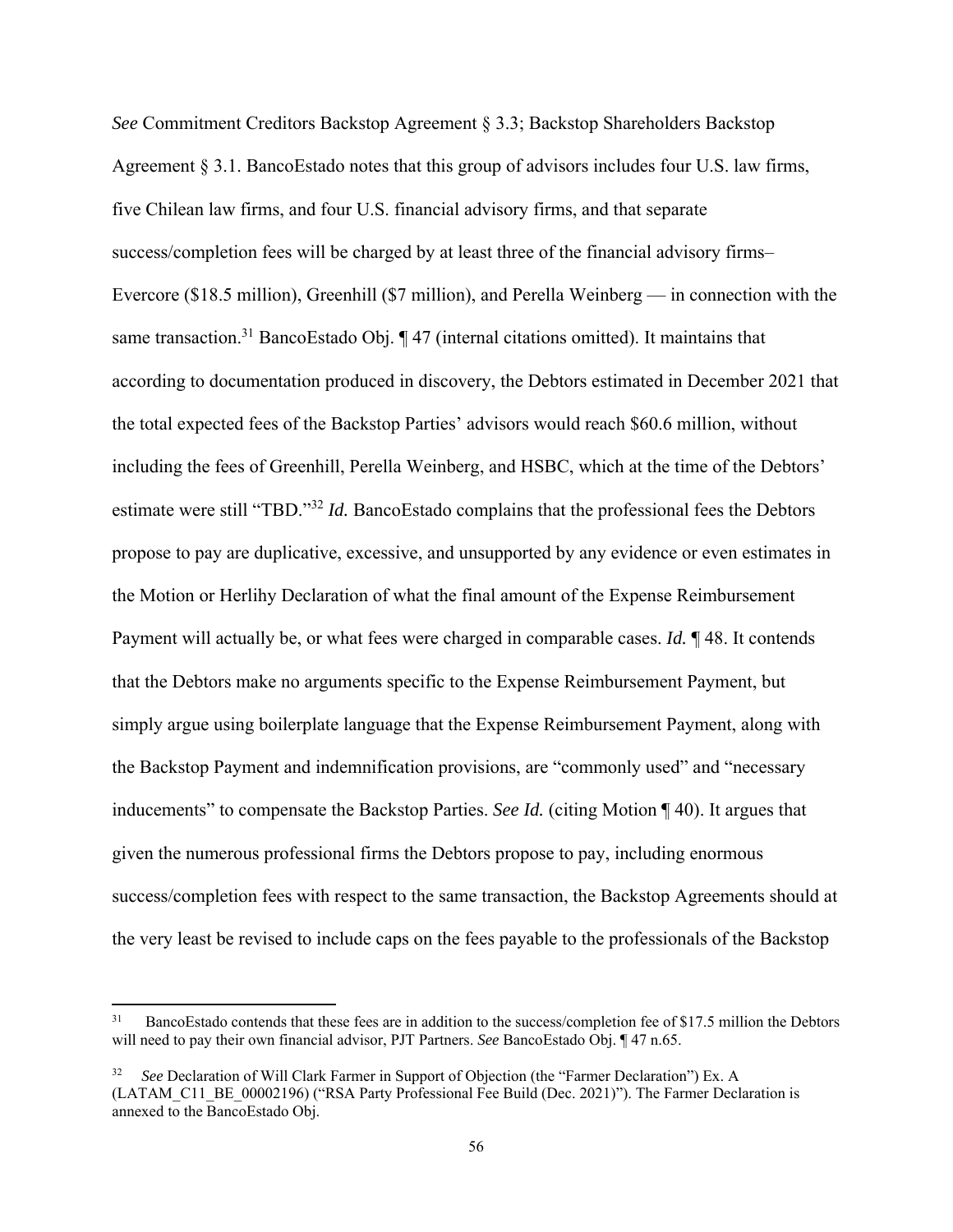Commitment Parties. The Committee complains that the potential fees are "extraordinary" (*see* Committee Obj. ¶ 60) and the A&P Ad Hoc Group says that the Debtors should not pay the fees because the Backstop Parties have not made a "substantial contribution to the bankruptcy cases." A&P Ad Hoc Group Obj. ¶ 53.

 The Court finds no merit to the objections. The reimbursement of the Backstop Commitment Parties' expenses is limited to "reasonable expenses." *See* Backstop Shareholders Backstop Agreement § 3.1; Commitment Creditors Backstop Agreement, § 3.3. Further courts in this district approve the "reasonable fees and expenses" of the "advisors and consultants" of backstop parties as actual, necessary costs under Section 503(b). *See, e.g*., Order Granting Debtors' Motion For Order Pursuant To Bankruptcy Code Sections 105(a), 363 And 365, Bankruptcy Rule 6006, And Local Bankruptcy Rules 6006-1 And 9013-1 (I) Authorizing The Debtors To Assume The Restructuring Support Agreement, (II) Authorizing The Debtors To (A) Assume The Backstop Agreement, (B) Pay The Backstop Commitment Fee, And (C) Incur Certain Indemnification Obligations, And (III) Granting Related Relief, *In re Roust Corp*., No. 16-23786 (RDD), at ¶ 12 (Bankr. S.D.N.Y. Jan. 10, 2017) [ECF. No. 40]. The Objectors' experts concede that that courts considering backstop agreements "frequently reimburse[] reasonable expenses." Feb. 3 LaPuma Dep. at 297:14-15. The reimbursement and indemnification provisions were integral in obtaining the financing commitments from the Backstop Parties. *See*  Motion ¶ 41; Herlihy Decl. ¶ 47 ("The Expense Reimbursement and the Indemnification Obligations are essential components of the Backstop Agreements . . . . The Backstop Commitment Parties have required these obligations, as applicable, as a condition to providing the commitments under the Backstop Agreements, and entry into the Backstop Agreements is required under the RSA."); *see also* Jan. 29 Alfonsin Dep*.* at 93:17-24. As such, and given "the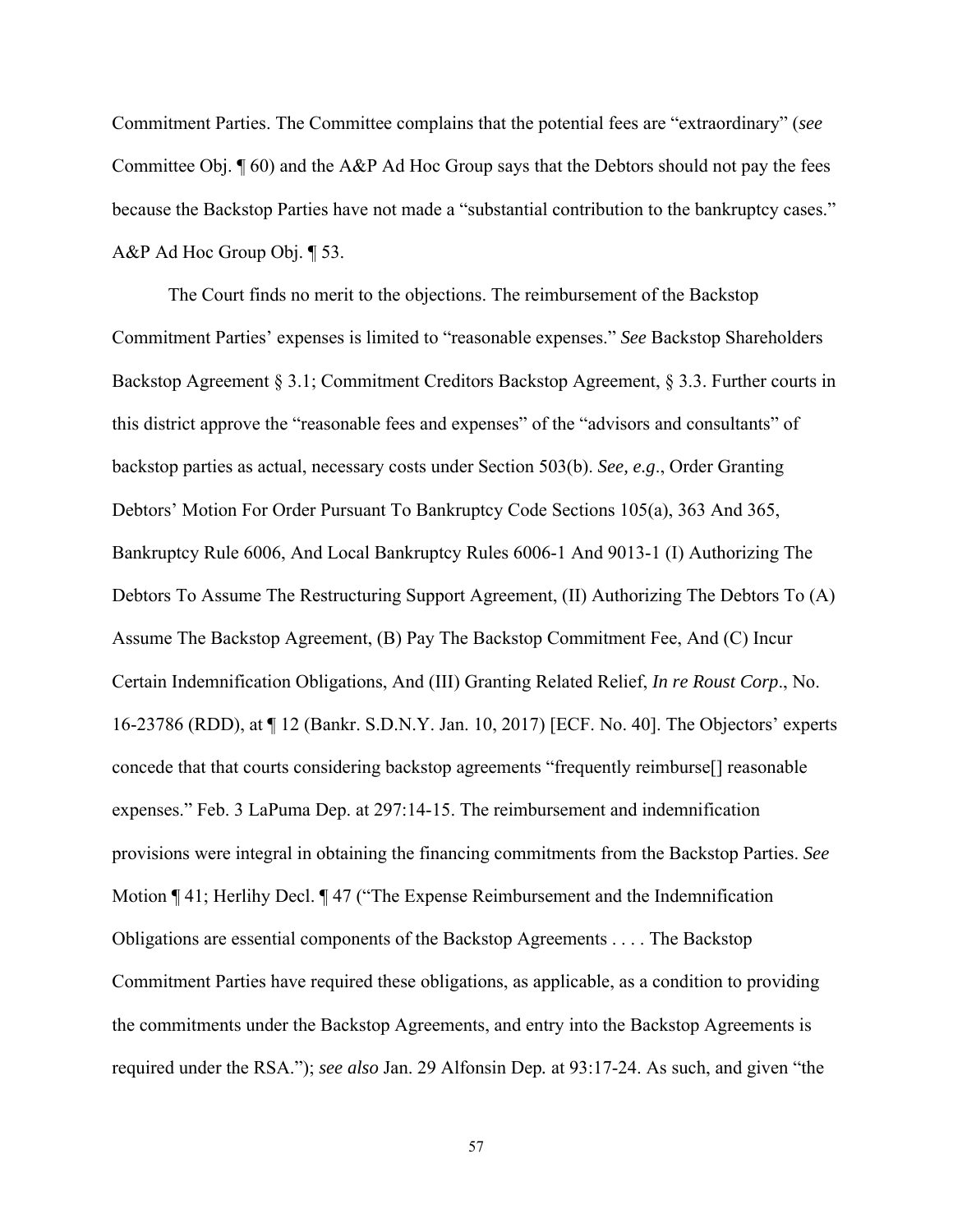significant benefit to the Debtors' estate of having a definitive binding commitment to fund the Debtors' restructuring," the Court approves the indemnification and reimbursement provisions as "actual, necessary" costs of preserving the Debtors' estates. *See, e.g.*, Order (I) Authorizing Debtors to (A) Enter into Backstop Purchase Agreement, (B) Pay Specified Payment and Related Expenses, (C) Provide Indemnification to Certain Parties and (II) Granting Related Relief, *In re 21st Century Oncology Holdings, Inc.*, No. 17-22770 (RDD), at 2 (Bankr.S.D.N.Y. Sept. 20, 2017) [ECF. No. 443]; Order Authorizing (I) The Debtors Entry into the Backstop Commitment Agreement and (II) Payment of Related Fees and Expenses, *In re Windstream Holdings, Inc.*, No. 19-22312 (RDD), at ¶ 5 (Bankr. S.D.N.Y. May 12, 2020) [ECF. No. 1806].

#### Alternative Transactions Proposals

 Section 6.7 of the Commitment Creditors Backstop Agreements addresses "Alternative Transaction Proposals". Section 6.7(a) provides the general rule that from the date of the agreement until the earlier of the termination of the agreement in accordance with its terms and the Closing Date, each Debtor agrees, without limitation, that it will not seek, solicit, encourage, propose, assist, consent to, vote for, or participate in the formulation or preparation of any Alternative Transaction and enter into any agreement to pursue any Alternative Transaction. *See*  Commitment Creditors Backstop Agreement § 6.7; Backstop Shareholders Backstop Agreement § 6.7. Each Debtor also agrees that if any of the Debtors receive an unsolicited bona fide proposal or expression of interest regarding any Alternative Transaction it shall promptly inform the Backstop Parties of any Alternative Transaction and any offer or agreements related to any Alternative Transaction that such Debtor becomes aware of and promptly provide counsel to the Backstop Parties with a summary of the material terms thereof. For these purposes, an "Alternative Transaction" is a transaction that is outside of the scope of the Restructuring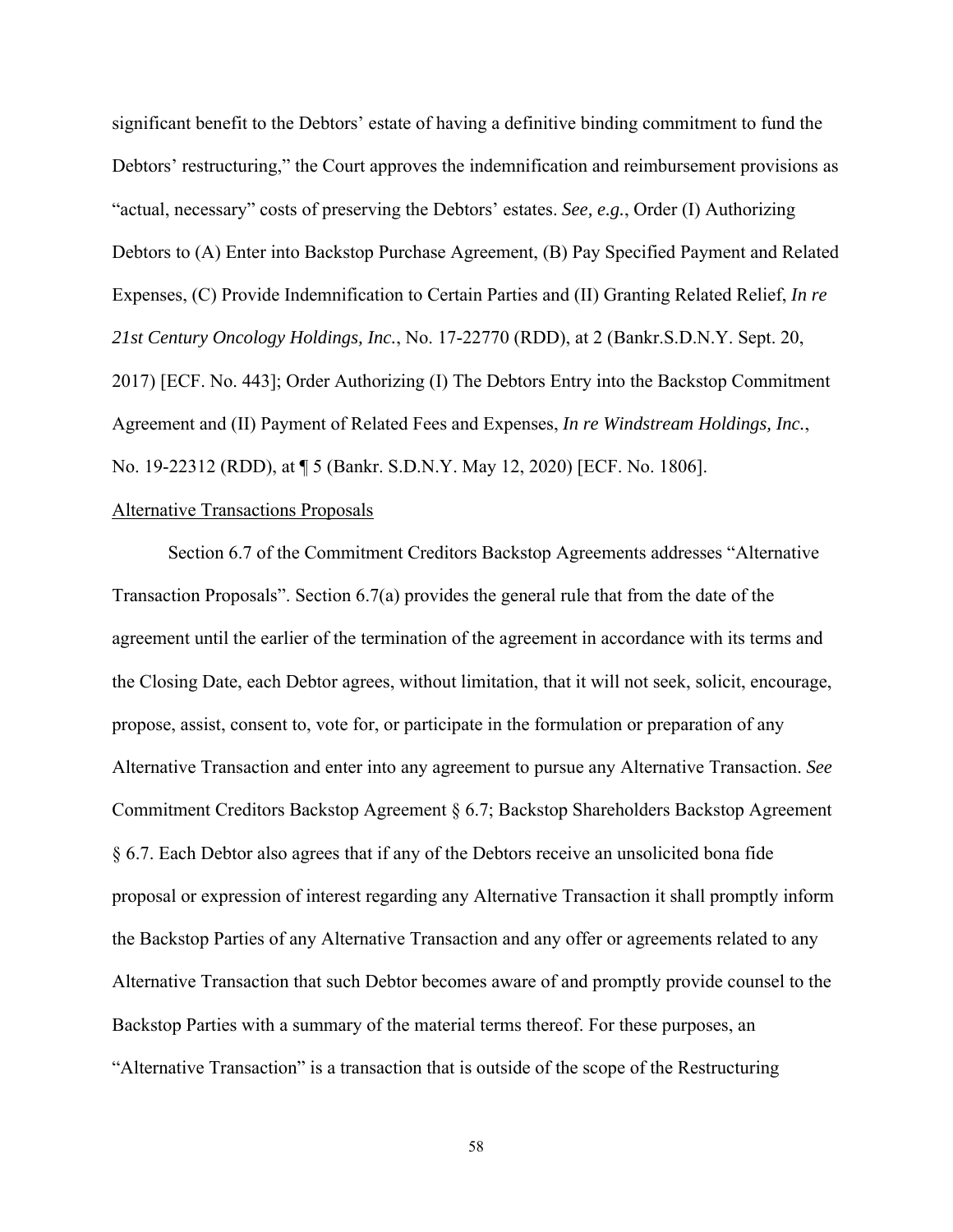Transactions under the RSA. *See* Commitment Creditors Backstop Agreement § 1.1 (providing, in substance, that the terms "Restructuring Transactions" and "Alternative Transaction" have the meanings set forth in the Restructuring Support Agreement).

 Section 6.7(b) of the agreement modifies section 6.7(a). In substance, it provides that to the extent any of the Debtors' boards of directors reasonably determines in good faith on the advice of legal counsel with respect to their "Exercise of Fiduciary Obligation" that the Debtors' fiduciary obligations under applicable law require the Debtors to take any action or refrain from taking any action with respect to the Restructuring Transactions or that such action or inaction would violate applicable law, including actions or inactions that would constitute a breach under the agreement, the Debtors may terminate the agreement pursuant to section  $9.1(d)(ii)$  without incurring any liability to any one or more of the Backstop Parties under this agreement (other than payment of the Expense Reimbursement and any payments to be made in connection with the Indemnification Obligations under Article VIII); provided that the Debtors shall be required to terminate this agreement pursuant to section  $9.1(d)(ii)$  and to pay all fees, expenses and other obligations in accordance with section 9.2. *Id.* § 6.7(b). Thus, section 6.7(b) of the agreements allows the Debtors to do (or not do) what their fiduciary duties or applicable law require in respect of their deal with the Backstop Parties on the Restructuring Transactions. BancoEstado notes that nothing in section 6.7(b) expressly overrides the restrictions imposed on the Debtors in section 6.7(a) from considering an Alternative Transaction Proposal, which by definition is a deal outside the scope of the Restructuring Transactions. It contends that this imposes a Hobson's choice on the Debtors. If the Debtors receive an Alternative Transaction Proposal, they cannot consider it without violating section 6.7(a) because nothing in section 6.7(b) expressly allows them to do so in their "Exercise of Fiduciary Obligations." BancoEstado Obj. ¶ 42.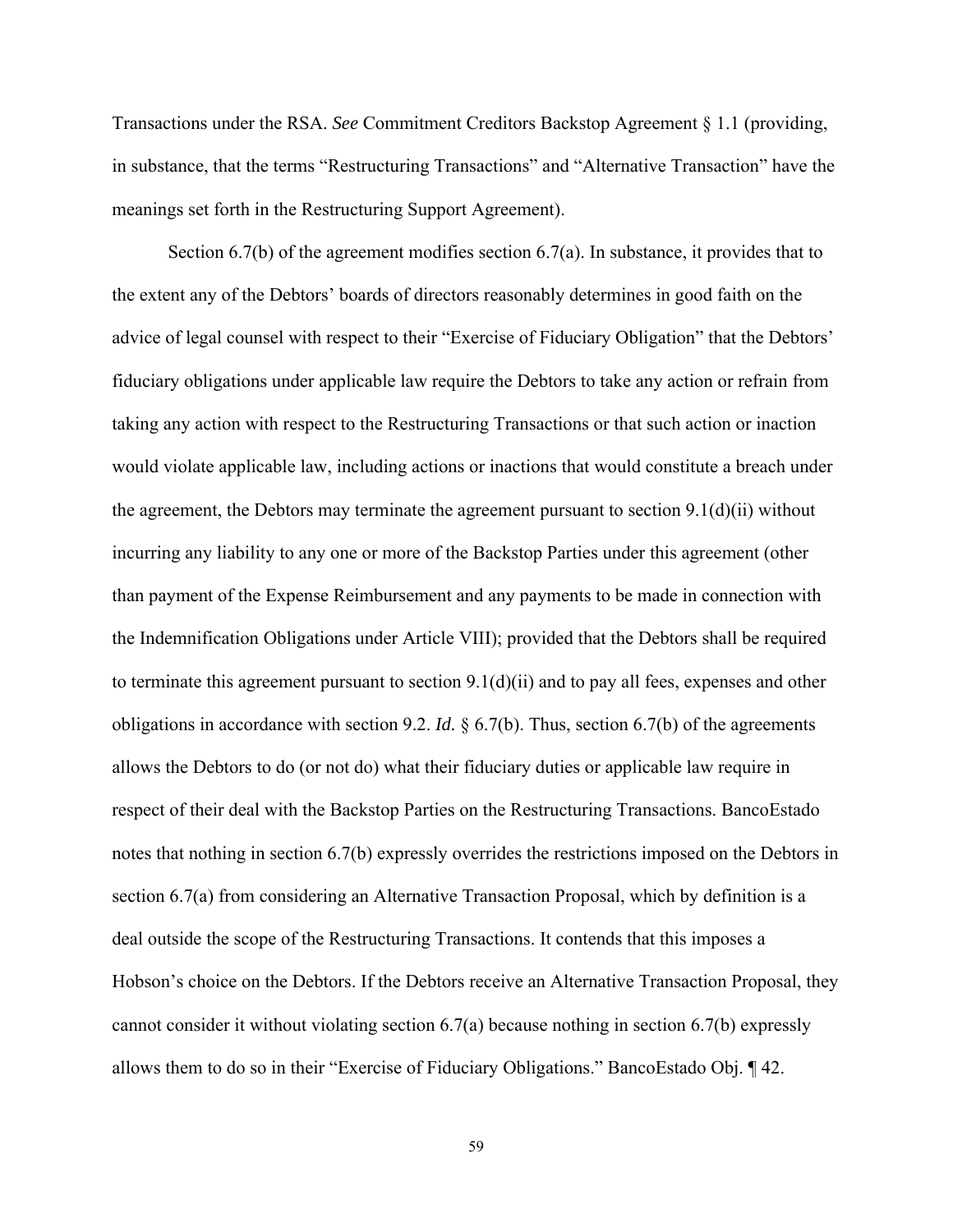The Plan is the product of the RSA that the Debtors formulated during the Mediation. It is based on the Debtors' reasoned determination that they are best able to raise the substantial amounts of capital they require to exit these Chapter 11 Cases and operate their businesses in the future through the transactions called for under the Plan including the proposed notes and rights offerings in Chile. The terms of the RSA reflect the Debtors' commitment to that strategy. The Court recognizes that it should not sanction provisions of a backstop agreement that unreasonably interfere with the Debtors' exercise of their fiduciary obligations. *See In re Innkeepers USA Tr.*, 442 B.R. 227, 235 (Bankr. S.D.N.Y. 2010). Under the facts of this case, the provisions in section 6.7(b) do not do so here. While the Debtors cannot actively seek an Alternative Transaction or engage in substantive negotiations with respect to an Alternative Transaction without terminating the Backstop Agreements, the Backstop Agreements do not prevent the Debtors from reviewing Alternative Transactions as they are presented to the Debtors. Section 6.7 is reasonably tailored to balance the interests of the Debtors and their estates against the commitments to the backstop arrangements in light of the Backstop Parties' commitment of their own capital for several months in support of the Plan.

### Indemnification Obligation

 Section 8.1 of the Backstop Shareholders Backstop Agreement governs the Debtors' obligation to indemnify Costa Verde, Qatar and Delta, as the Backstop Parties under the agreement. In part, that section provides that the Debtors "shall jointly and severally, indemnify and hold harmless each Backstop Commitment Party, its Affiliates, shareholders, members, partners and other equity holders, general partners, managers, directors and its and their respective Representatives, agents and controlling persons" from losses "arising out of or in connection with this Agreement, the Plan and the transactions contemplated hereby and thereby .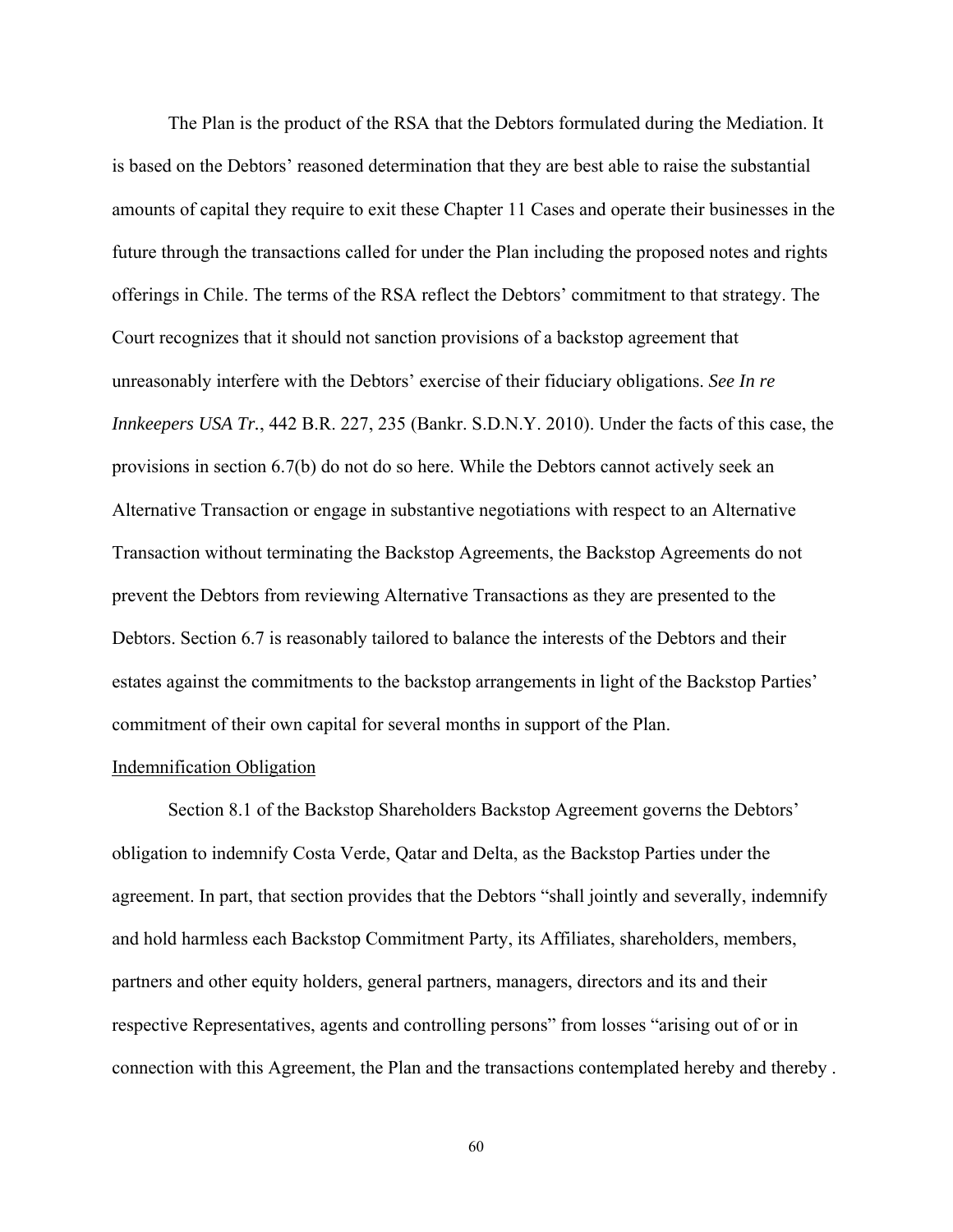. . ." Backstop Shareholders Backstop Agreement § 8.1. BancoEstado contends that the Court cannot approve this provision because it violates Chilean law. BancoEstado Obj. ¶ 50. The Committee likewise raises the issue. Committee Obj. ¶ 61. As support, BancoEstado relies on the unchallenged testimony of Pedro Pablo Gutierrez. *See* Gutierrez Decl. In support of BancoEstado's contention that Chilean law prohibits indemnification of shareholder designees on the Debtors' board of directors, Mr. Gutierrez notes that Article 41 of the Law No. 18,046 of 1981, as amended, on stock corporations (*Ley Sobre Sociedades Anónimas*, the "Chilean Corporations Law") states, as follows:

*Directors must employ in the exercise of their functions the care and diligence that men employ ordinarily in their own businesses and will be jointly and severally liable for the damages caused to the company and to the shareholders by their fraudulent or negligent actions. It is void any provision of the bylaws and any resolution of the shareholders' meeting that tends to release or limit the liability of the directors referred to in the preceding paragraph.*

*See id.* 14. He explained that in addition to Article 41's "golden rule", Article 42 Nos. 1 and 7 of the Chilean Corporations Law "forbids corporate directors from the exercise of acts that are illegal or against the bylaws or the social interest (*interés social*) of a corporation, or using his/her office to obtain undue advantages for themselves or for related parties that are detrimental to the social interest." *Id.* ¶ 15. He asserted that "[t]he Chilean securities regulator (i.e., the CMF) has examined the Chilean Corporations Law and has concluded that corporations cannot contractually indemnify 'a director who has incurred an expense by reason of an action that, in turn, constitutes a loss to the company he administers, insofar as said action, and the consequent payment for it, bear no relationship whatsoever to the corporate interest.'" *Id.* ¶ 16 (citing *Oficio*  No. 13057 dated April 5, 2017 of the CMF). Based on the foregoing, Mr. Gutierrez concluded that "[i]n sum, Chilean law prohibits a corporation from indemnifying its own directors." *Id.* In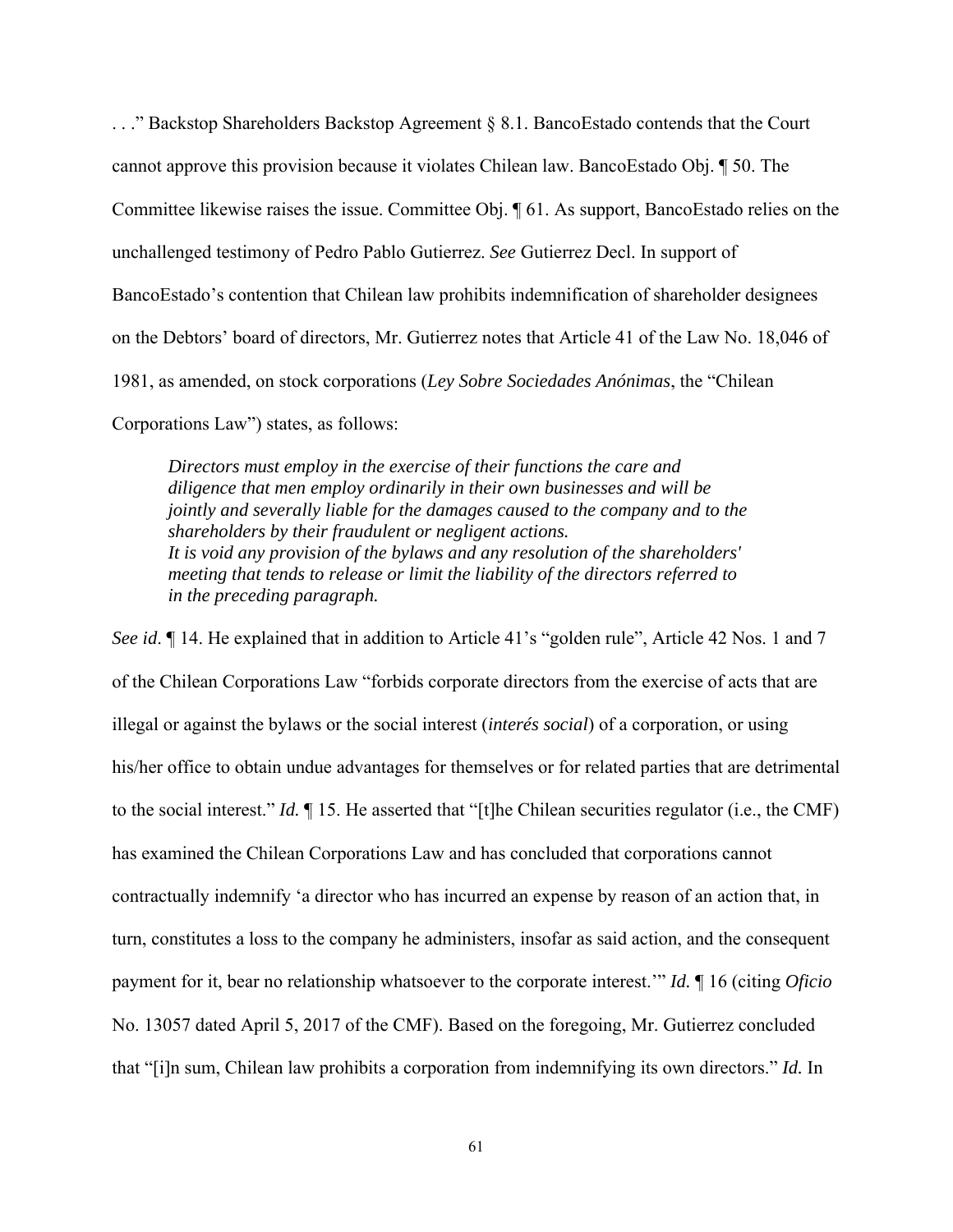response, the Debtors contend that the agreement does not purport to indemnify the directors in their capacities as "directors," and, as such, the "golden rule" does not apply. Reply ¶ 99. Moreover, they assert that the resolution of that issue is best left to the Chilean courts - if the issue arises at all. *See* Feb. 11, 2022 Hr'g Tr. at 278:16-25 [ECF No. 4381]. The Court concurs with the Debtors.

 BancoEstado also contends that indemnifying claims of non-Debtors "in connection with the Plan," would effectively provide non-Debtors with an improper third-party release by making the Debtors financially responsible for claims against third parties that may have nothing to do with the Backstop Agreements, but arguably are claims "in connection with the Plan." BancoEstado Obj. ¶ 51. It asserts that if creditors like BancoEstado or holders of Chilean Bonds assert claims against non-Debtors covered by the proposed indemnification, then the Debtors are likely to argue that such claims should be stayed or enjoined based on the financial impact of such claims on the Debtors. It asserts that the Court can resolve this problem by removing the reference to the term "Plan" in the indemnification. *Id.* As support, BancoEstado contends that indemnification language without such a reference to plan-related claims can be found in a number of recent cases. *Id.*  $\sqrt{ }$  51 n.73.<sup>33</sup> The Court finds, as the Debtors urge, that given the interrelationship of the Backstop Agreement and the Plan and the other transactions contemplated by the Plan, it is reasonable and proper for the indemnity to encompass claims relating to the Plan. Other courts have likewise extended indemnities to cover matters relating to

<sup>&</sup>lt;sup>33</sup> As support, and without limitation, BancoEstado cites to the following: Avianca Equity Commitment Agreement, *In re Avianca Holdings S.A.,* No. 20-11133 (MG) (Bankr. S.D.N.Y. Sept. 15, 2021), [ECF No. 2134] § 6.1 (indemnifying claims "asserted by a third-party in connection with this Agreement or the transactions contemplated hereby, including the Equity Conversion or Equity Raise"); Debt Backstop Commitment Agreement, *In re Hexion Holdings LLC*, No. 19-10684 (KG) (Bankr. D. Del. Apr. 25, 2019), [ECF No. 198-4] Equity Backstop Agreement § 8.1 (indemnifying claims "arising out of or in connection with this Agreement, including the Rights Offering Backstop Commitment, the Rights Offering, the payment of the Commitment Premium or the use of the proceeds of the Rights Offering").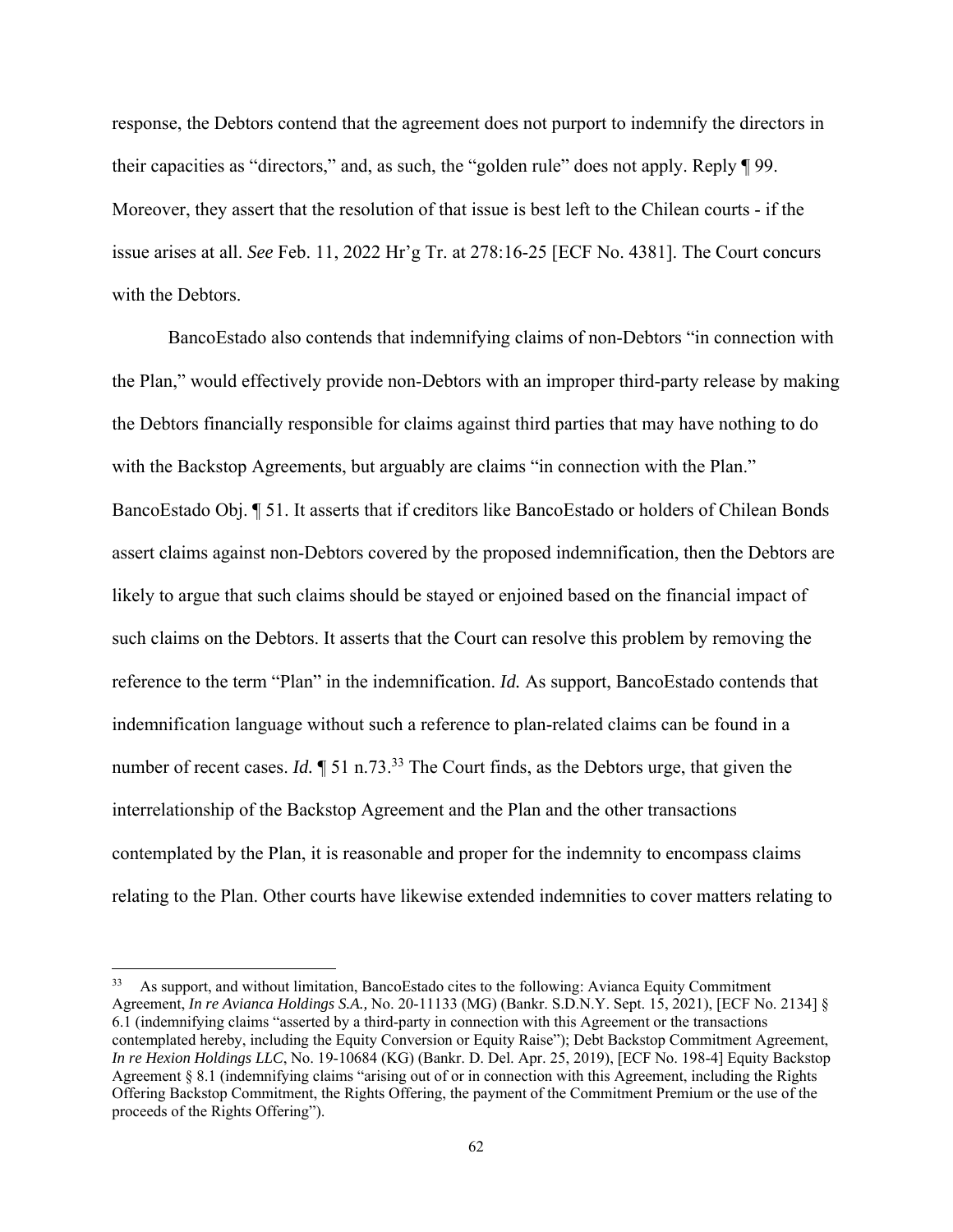the reorganization plan. *See, e.g.* Order Authorizing and Approving the Debtors' (I) Entry into and Performance Under the Backstop Commitment Agreement, (II) Payment of Related Fees and Expenses, and (III) Incurrence of Certain Indemnification Obligations, *In re MPM Silicones,*  LLC, No. 14-22503 (RDD) (Bankr. S.D.N.Y. June 23, 2014) [ECF No. 509]; *see also* Order Authorizing (I) The Debtors Entry into the Backstop Commitment Agreement and (II) Payment of Related Fees and Expenses, *In re Windstream Holdings, Inc.,* No. 19-22312 (RDD) (Bankr. S.D.N.Y. May 12, 2020), [ECF No. 1806] (indemnifying backstop parties for claims and losses "arising out of or in connection with the [backstop agreement], the plan, or the transactions contemplated hereby . . ."). The Court overrules this aspect of BancoEstado's and the Committee's objection to the Motion.

## Failure To Account For Backstop Cash Payment

The Objectors contend that the Implied Discount improperly equates backstop arrangements paid in equity to the cash Backstop Payment and in doing so, understates the cost to the Debtors. BancoEstado contends that the cash backstop payment is more expensive than one paid in equity because the Debtors must raise additional cash in their rights offering to pay it. BancoEstado Obj. ¶ 26. The Debtors challenge those contentions. It contends that the Objectors disregard the fact that backstop fees that are paid in equity are grossed up to plan value by increasing it based on the plan discount. Reply ¶ 54 ("Thus, for example, if a \$70 million backstop fee is paid in equity in connection with a plan in which securities are discounted by 30%, \$100 million in equity would be paid to the backstop parties.") (citation omitted). Moreover, the Debtors note that consideration paid by a debtor in cash may ultimately be more or less valuable than the consideration paid in equity at plan value, depending on how well the debtor ultimately performs. *Id. ¶* 56 (noting that the soaring plan value post-approval is what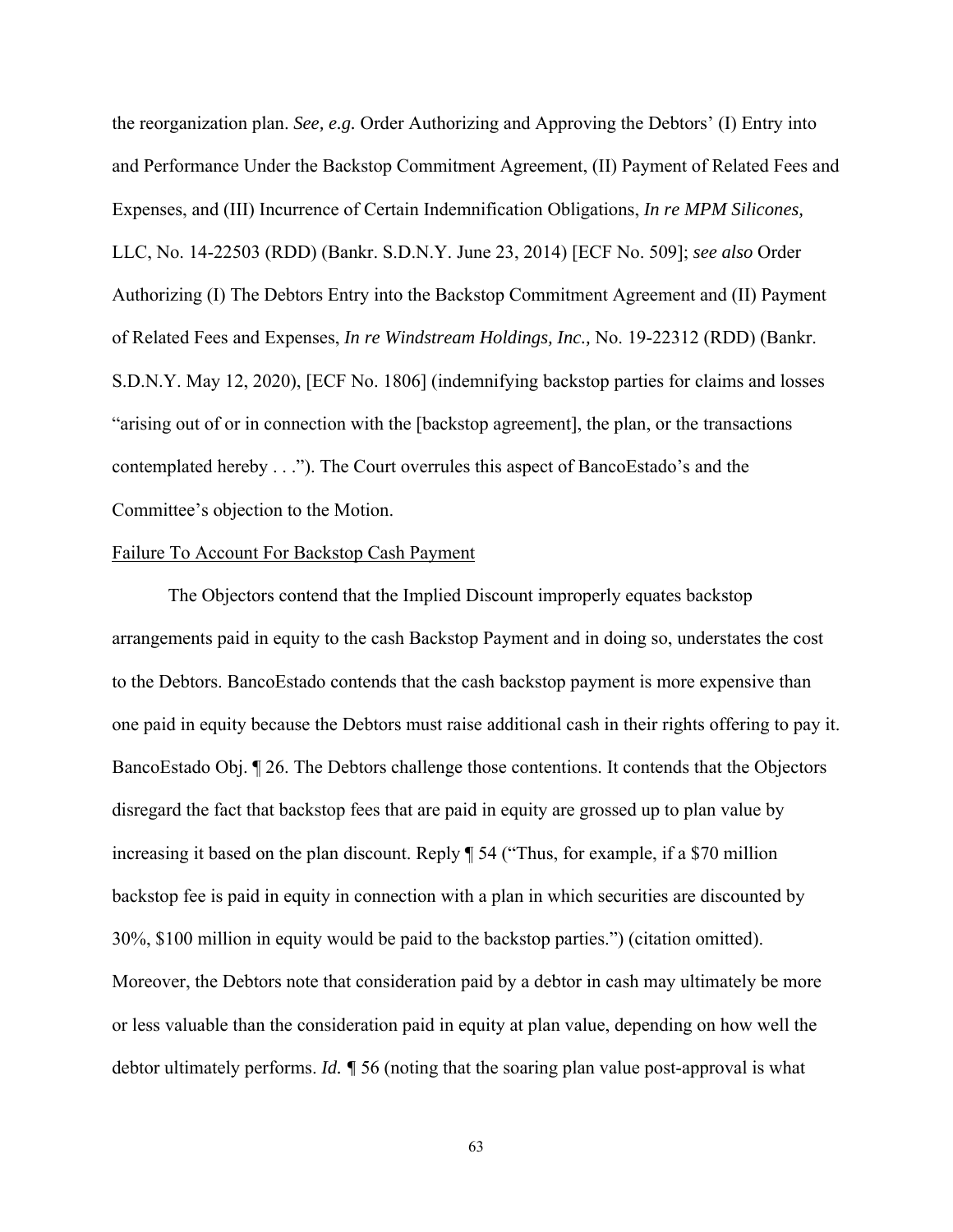resulted in the higher backstop fees in *Chesapeake Energy* – one of the PJT Comps Set - because they were paid in equity). The Court credits the Debtors' analysis.

# The PJT Comps Set

 The parties agree that regardless of the metric used for comparison purposes, the starting point for a comparative analysis is the collection of data from a comparable set of transactions. *See, e.g.*, Feb. 5 Scherer Dep. at 25:7-22; *see also id.* at 54:7-57:9 (noting that the selection of an initial set of comparable transactions should be based upon objective data such as transaction size, recency, existence, or absence of disruptive events (such as the 2008 financial crisis or the COVID pandemic)). As noted, Mr. Herlihy's objective criteria focuses on equity backstop arrangements for amounts of at least \$200 million over a five-year period before the backstop hearing (*i.e.*, since February 10, 2017), as well as equity backstop arrangements of more than \$50 million that have been executed since the beginning of the COVID-19 pandemic. Herlihy Decl. ¶ 38; Jan. 31 Herlihy Dep. at 177:3-8, 20-25, 178:2-179:4. Mr. Sherer noted that the PJT Comps Set is "robust." Feb. 5 Scherer Dep. at 58:21-22. Although the Objectors challenge the use of certain of the comparables, none of the Objectors' Experts propose a new data set on which to conduct an analysis of the Backstop Payment.<sup>34</sup>

 The PJT Comps Set includes *Seadrill, Hexion* and *Chesapeake Energy.* Mr. Herlihy includes *Seadrill* and *Hexion* twice, because the backstop agreements in those cases had different terms for different backstop parties. *See* Jan. 31 Herlihy Dep. at 194:17-21. The Objectors' experts all claim that *Seadrill* should be eliminated, in part, because it included the highest backstop of all comparables in the PJT Comps Set, and because it includes two backstop

<sup>&</sup>lt;sup>34</sup> Other than excluding certain of the transactions from the PJT Comps Set and in some instances adding *Avianca* to the PJT Comps Set (as discussed below), the Objectors' experts all rely on the same set of comparables. *See* Blokh Decl., Adjusted Ex. 1 at 19; Scherer Report, App'x. A, B at 31-32; LaPuma Decl., Exs. A, B at 25-26.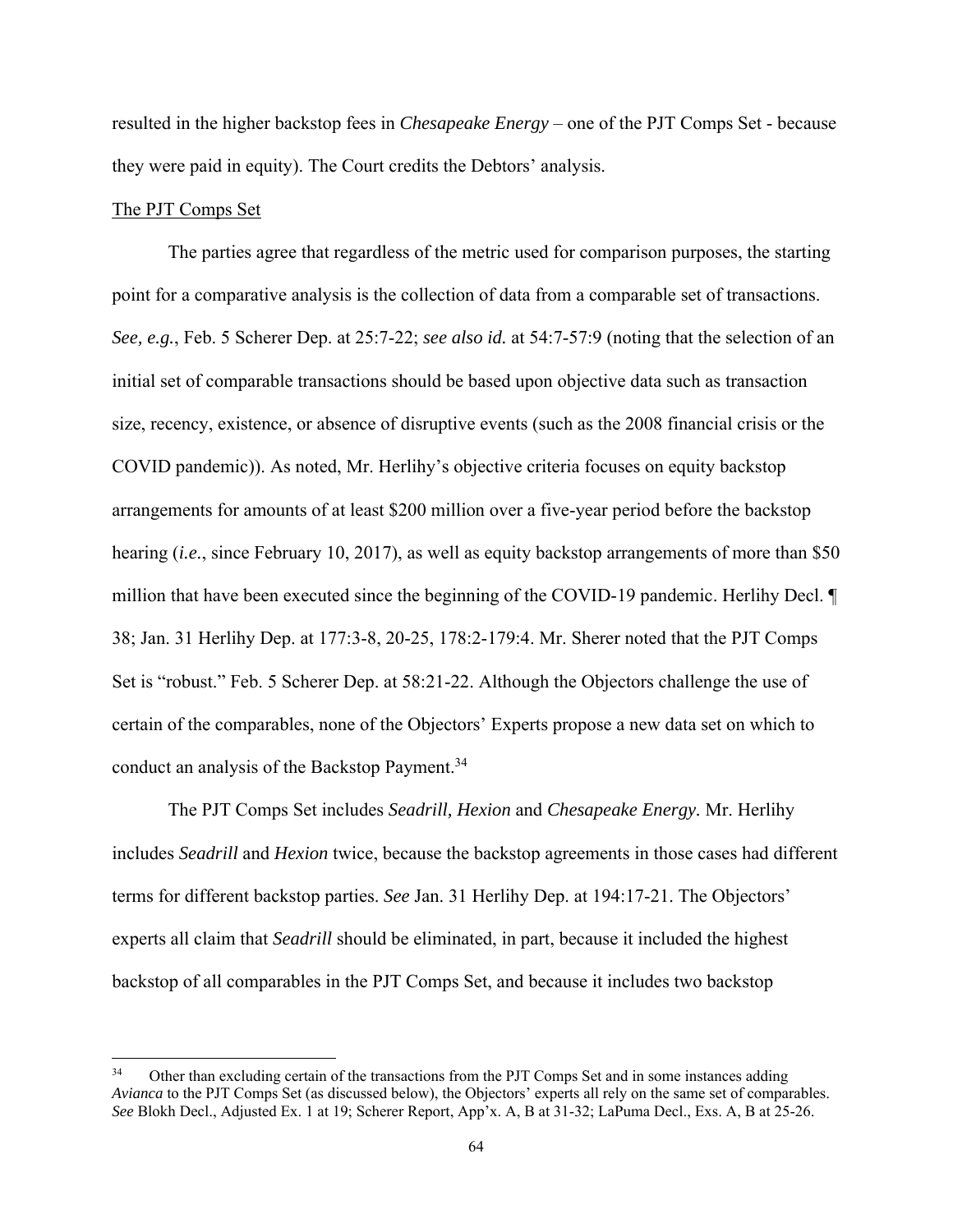payments. They say that including it twice overstates its relative comparable impact (and thus inflates the average of the comparable transactions). *See* LaPuma Decl. ¶ 33; Blokh Decl. ¶ 10; Scherer Report at 20. They make the same argument for *Hexion. See* Reply ¶ 38; LaPuma Decl. ¶ 33 ("By double counting . . . Mr. Herlihy inflates the mean implied discount from his comparable agreements"); Blokh Decl. ¶ 10; Scherer Report at 20. The Objectors assert that by eliminating the "double count" on these two comparable transactions, the resulting average backstop will be more accurate. *See*, *e.g*., Scherer Report at 20 ("eliminating the double-counting by removing the lower of the two backstop fees for each of *Seadrill* and *Hexion* reduces the average All-In Backstop Fee at Plan Value to 17.9%. A 17.9% backstop fee on the Convert C and Commitment Creditors' portion of the ERO would imply a \$657 million fee, \$77 million lower than the proposed Commitment Creditors Backstop Fees"). Mr. Scherer wants to delete *Chesapeake Energy* from the PJT Comps Set because in that case, the plan valuation increased between approval of the backstop and confirmation of the plan, which effectively transformed a 10% backstop fee into the 46.1% All-In Backstop Fee at Plan Value Mr. Herlihy listed in his comparable transactions. *Chesapeake Energy* is the second highest backstop fee—by percentage—in his list. *See* Scherer Report at 22; Herlihy Decl., Chart.

 The Debtors argue that *Seadrill* and *Hexion* are appropriately considered as comparable transactions (as twice listed among the PJT Comps Set) because (1) each backstop agreement in these cases had different terms for different backstop parties; (2) excluding *Seadrill* merely because it is the highest backstop fee is unprincipled; and (3) *Seadrill's* backstop agreements are the third-closest to the Debtors' Backstop Agreements in terms of offering size, making it more analogous. *See* Reply ¶¶ 33-38; Jan. 31 Herlihy Dep. at 194:17-21. The Debtors assert that the bankruptcy court approved the *Chesapeake Energy* backstop with a provision that allowed for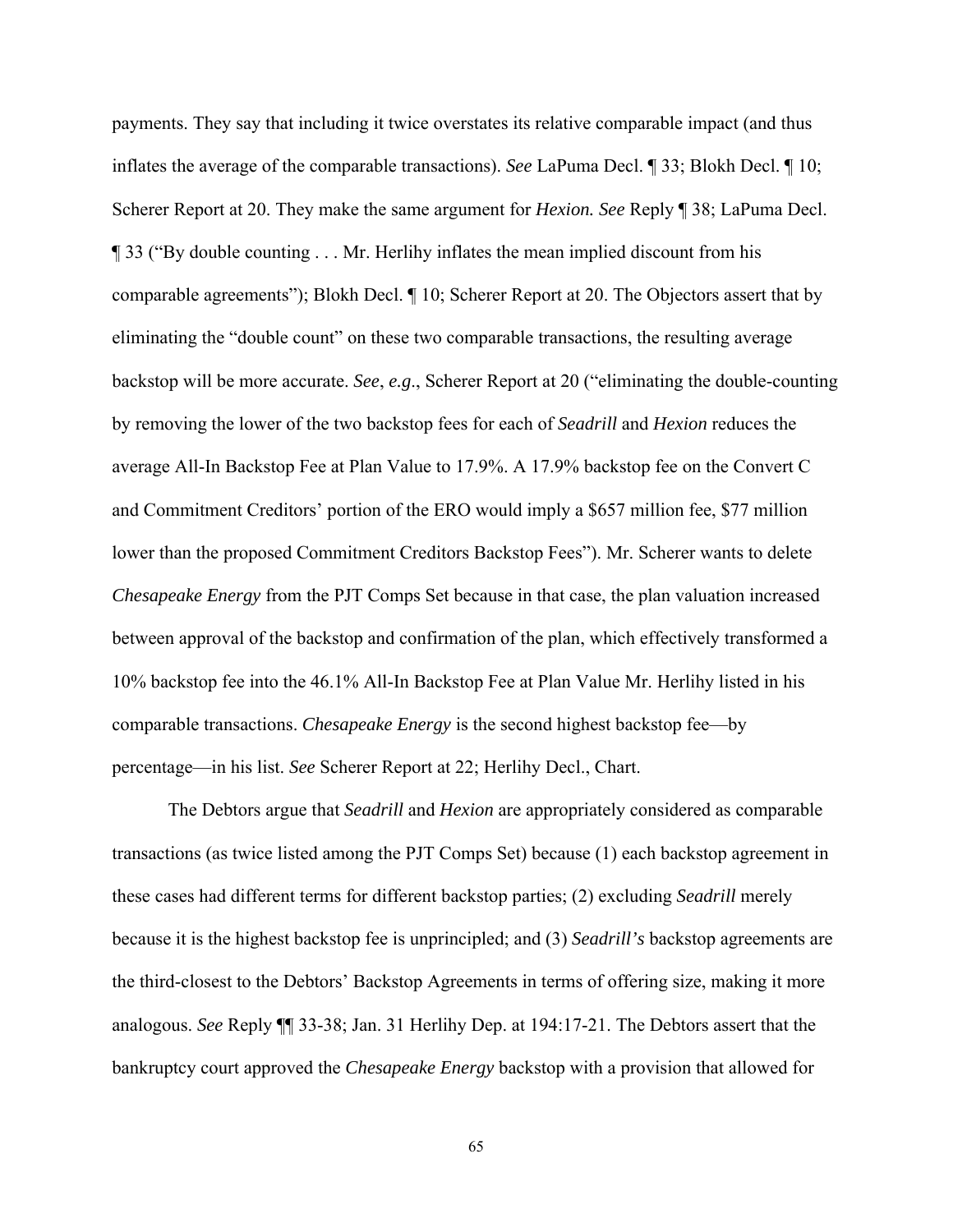the discount to float based on an increase in plan value, which was anticipated given the tailwinds behind the energy market at the time. *See* Jan. 31 Herlihy Dep. at 367:22-368:18. The Debtors argue that the *Chesapeake Energy* court was aware when it found a higher valuation that the backstop fee percentage would increase from 10% to 46.1%, which validates including the latter figure as the backstop fee in Mr. Herlihy's analysis. *See* Reply ¶ 39; Herlihy Decl., Chart. The Court finds merit in the Debtors' contentions and disagrees with the Objectors' contentions that *Seadrill, Hexion* and *Chesapeake Energy* should be excluded from the PJT Comps Set.

 Mr. Blokh contends that *Avianca* should be added to the PJT Comps Set. Mr. Herlihy concedes that it falls within the criteria of the PJT Comps Set because the case was filed at the advent of COVID 19 and/or was a bankruptcy within the past five years and that the case includes a rights offering of \$200 million or more. *See* Jan. 31 Herlihy Dep. at 248:21-249:2. However, in *Avianca,* there was not a conventional backstop agreement. Instead, the *Avianca* debtors could not repay their DIP, and converted the debt to equity with a direct commitment as opposed to a traditional backstop agreement. The direct commitment parties would receive a 5% fee in return for taking the equity. *See* Blokh Decl. ¶ 25; Feb. 5 Scherer Dep. at 91:5-9; Jan. 31 Herlihy Dep. at 246:11-25, 247:2-13. Mr. Herlihy acknowledges that *Avianca* fits within the comparables, but explained that "[i]f I had included *Avianca* I wouldn't have been able to calculate some of the key metrics that I described because without a plan value you can't calculate a discount and once you can't calculate a discount you can't calculate certainly my implied discount metric. And to the extent there was a holdback, you can't calculate the value of the holdback. So including *Avianca* without those data points, which were not part of the plan, at least that's my understanding, would have rendered it a meaningless comp in my set." Jan. 31

66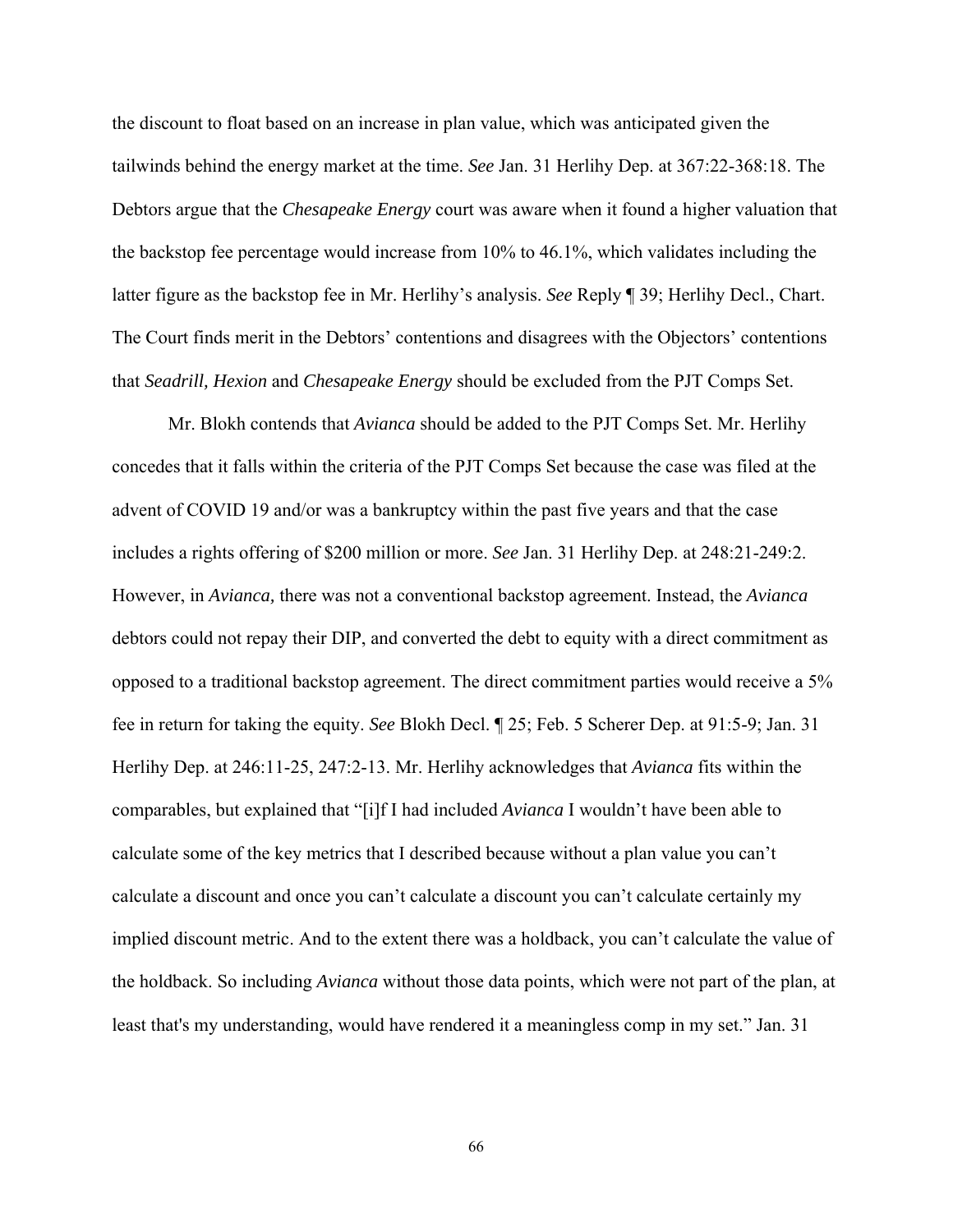Herlihy Dep. at 248:3-17. The Court finds merit to that explanation. The Debtors did not err in excluding *Avianca* from the PJT Comps Set.

The Court finds no merit to the Objectors' challenges to the PJT Comps Set.

# The Implied Discount Methodology

 As noted, Mr. Herlihy calculates the Implied Discount by considering: (i) the discount at which the new money is being invested; (ii) the stated backstop fee; (iii) the value of the direct allocation, or "holdback" amount reserved for the backstop parties; and (iv) typical reimbursements of professional fees and expenses. *See* Herlihy Decl. ¶¶ 40–41. The Debtors contend that it is an appropriate metric for measuring the reasonableness of the fees because it measures the total economic cost of the Backstop Agreements to the estate. Reply ¶ 45–46; *see also* Jan. 31 Herlihy Dep. at 186:21-187:10. They say that is so because each of the initial three parts is integral to the securities offering–i.e., without any one of the parts, there could be no securities offering and, as such, no possibility for the Debtors to raise the capital they require to exit from the Chapter 11 Cases. *Cf*. Reply ¶ 48 (stating that *"[w]ithout the backstop, there is no offering, and the non-backstop parties will receive nothing in the offering*"); *see also* Alfonsin Decl. ¶ 12 (Commitment Creditors and Backstop Shareholder parties—the only entities that provided an offer of sufficient financing for the Debtors to successfully emerge from Chapter 11 would not have agreed to provide any of their commitments under the Backstop Agreements without the negotiated backstop fee and other benefits under the agreements).

Applying this methodology, Mr. Herlihy produced two sets of figures for both the Backstop Agreements and the PJT Comps Set: (i) "Backstop Party Does 100% of New Money" and (ii) the "Backstop Party Does Pro Rata Share of New Money." *See* Herlihy Decl., Chart. Those figures represent the "bookends of potential outcomes" for the Backstop Parties. *See* Jan.

67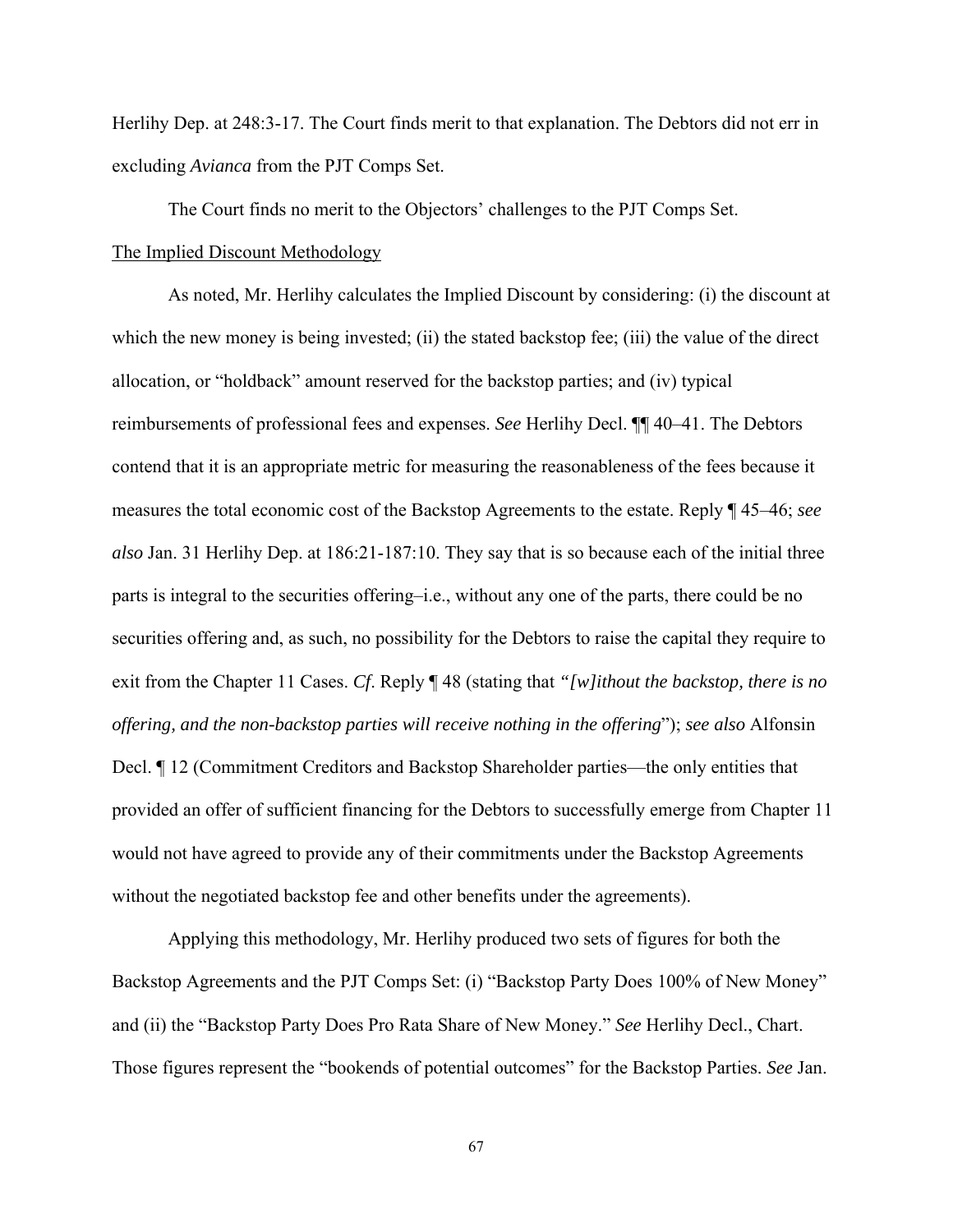31 Herlihy Dep. at 190:5-7. The "100%" figure is the extreme high end: a backstop is called, and the backstop party must purchase the entire part of their contractual commitment. *See id*. at 190:5-15. The "pro rata share" figure is the opposite extreme: the offering at issue is fully subscribed, the backstop is not called and the backstop party merely purchases a section of the offering they are entitled to under their pro rata share. *See id*. According to Mr. Herlihy, the "outcome" for backstopping parties in practice "very likely lies somewhere in the middle." *Id*. at

190:13-15. Mr. Herlihy's analysis demonstrates, as follows:

Assuming a backstop party backstops and subscribes for 100% of the rights offering (i.e., the "Backstop Party Does 100% of New Money"), the range of Implied Discounts for the comparable figures stretched from  $20\%$  ( $25<sup>th</sup>$  percentile) to  $34.5\%$  (mean) to  $38.1\%$  (median) to  $44.7\%$  ( $75<sup>th</sup>$  percentile). The Commitment Creditors' commitment with respect to the New Convertible Notes Class C is 31.6%--i.e., between the  $25<sup>th</sup>$  percentile and the mean; their backstop commitment with respect to the ERO is  $20.6\%$ --i.e., just above the  $25<sup>th</sup>$  percentile. The "blended" figure is 26.2%--i.e., between the 25% percentile and the mean.

Assuming the backstop parties subscribe to their pro rata allocation of the new money—in other words, when the rights offering is fully subscribed by eligible parties (i.e., the "Backstop Party does Pro-Rata Share of New Money" column), the range of Implied Discounts for the comparable figures stretched from 24.2%  $(25<sup>th</sup>$  percentile) to 36.7% (mean), to 39.4% (median), to 47% (median). The Implied Discount of the Commitment Creditors' commitment with respect to the New Convertible Notes Class C is  $33.1\%$ --i.e., between the  $25<sup>th</sup>$  percentile and the mean; their backstop commitment with respect to the ERO is 26.6%--i.e., also between the  $25<sup>th</sup>$  percentile and the mean. The "blended" figure is 29.1%--i.e., between the  $25<sup>th</sup>$  percentile and the mean.

*See* Herlihy Decl., Chart. Mr. Herlihy contends that using both metrics, the Commitment

Creditors' backstop commitments fall within the range of fees paid in other comparable cases.

*See id.* ¶ 39. This data is central to the Debtors' conclusion that the Court should find and

approve the Backstop Agreements as a reasonable and proper exercise of the Debtors' business

judgment. *See* Reply ¶¶ 6–7 ("[t]he record provides overwhelming support for the Court to find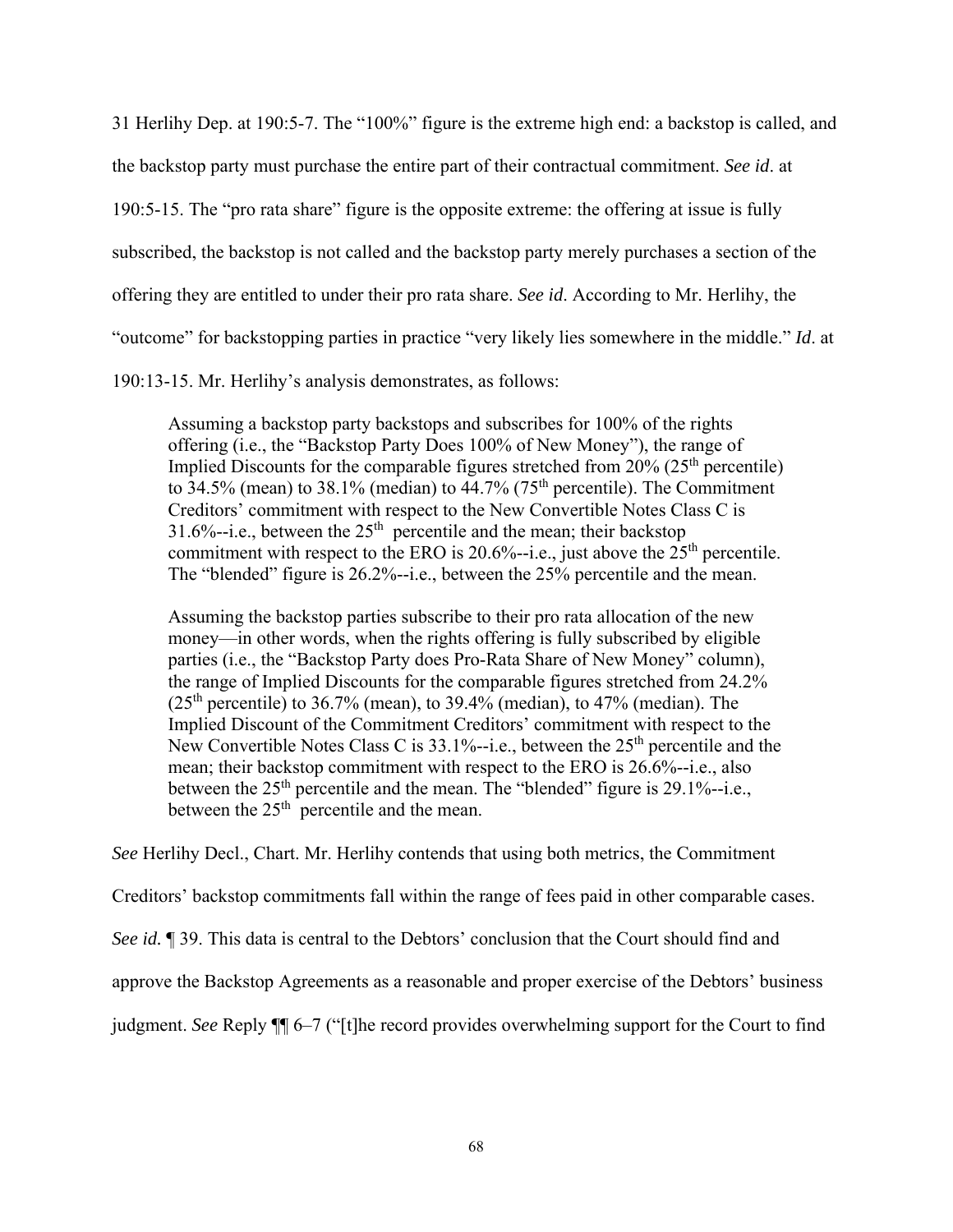the Backstop Agreements reasonable . . . [including that] [t]he Debtors' Expert's Implied Discount Methodology is appropriate").

The Objectors collectively reject this methodology. The crux of their criticism is that the Implied Discount Methodology does not isolate the compensation paid to the backstop parties for their commitment to fund the backstop. They say that is so because the Implied Discount Methodology adds the value that the backstop provider receives through the new money discount that is available to all creditors participating in the offering, including those without any backstopping commitment. *See* Committee Obj. ¶ 35; A&P Ad Hoc Group Objection ¶¶ 35–37; BancoEstado Obj. ¶ 31. They reject this "blending" of the unique benefits available to a backstopping party (i.e., a holdback or Direct Allocation and a backstop fee) with the new money discount available to all parties investing in the offering. *See* Committee Obj. ¶ 35; Blokh Decl. ¶¶ 16, 18. Mr. Scherer puts it this way: the Implied Discount Methodology focuses on the cost of the rights offerings, not the costs of the backstops. *See* Scherer Report at 26.

The Objectors contend that Mr. Herlihy's analysis of the Commitment Creditors Backstop Agreement and the PJT Comps Set through the lens of the Implied Discount Methodology distorts the cost of backstops. They say that is because many of the alleged comparable offerings reflect a high Implied Discount on account of a large discount available to all participants in an offering, not because of a large backstop fee or holdback (i.e., the specific value provided specifically to the backstop party). *See* Committee Obj. ¶ 35.35 The Committee contends that this apples-to-oranges comparison is the only way Mr. Herlihy has been able to claim the backstop fees in the Commitment Creditors Backstop Agreement are reasonable. Ms.

<sup>&</sup>lt;sup>35</sup> Using the Implied Discount methodology, a plan that provides a 5% discount to all new money equity investors and a 95% backstop fee to the backstopping parties has the same implied discount as a plan that provides a 95% discount to all new money investors and a 5% backstop fee. *See* BancoEstado Obj. ¶ 31.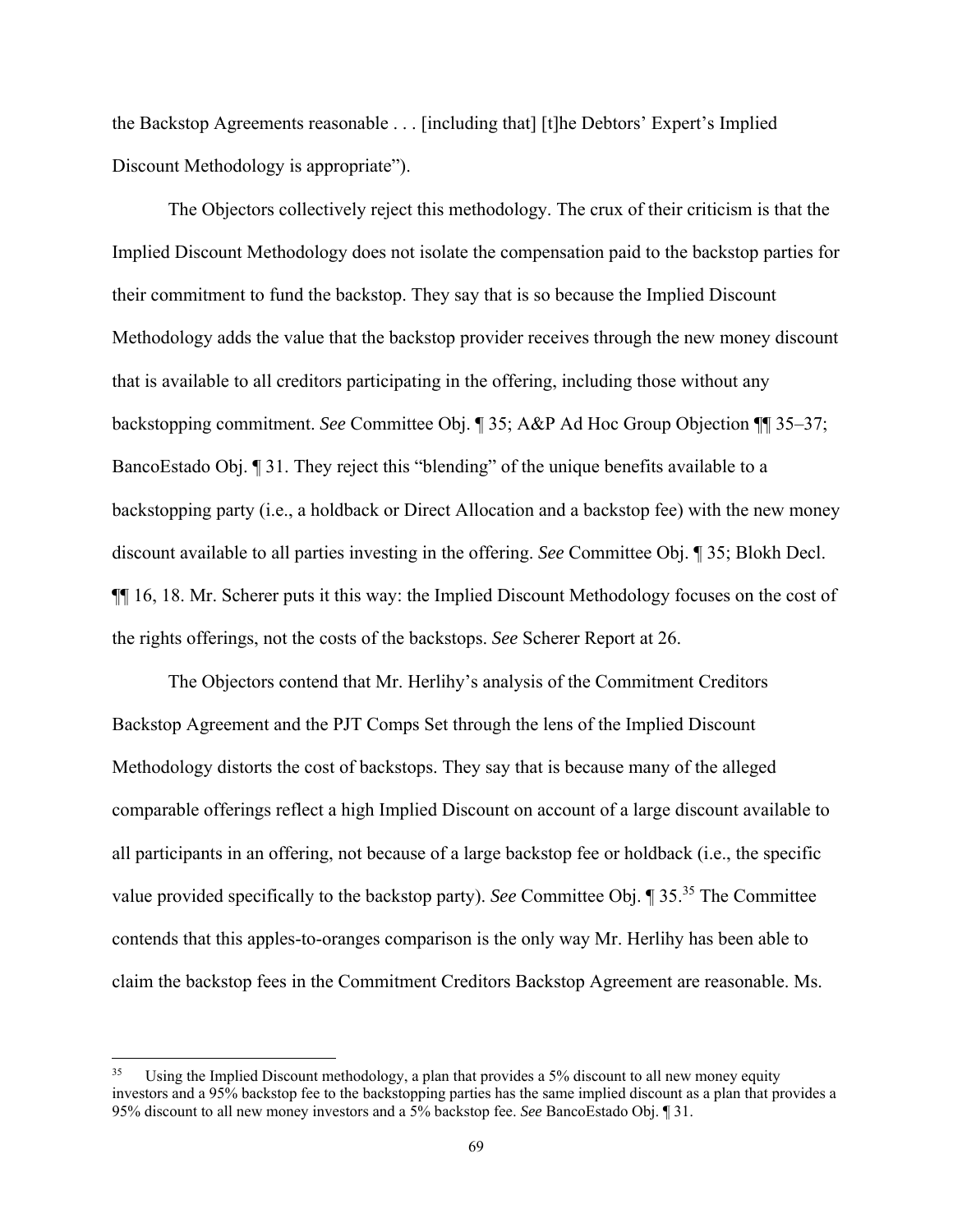LaPuma agrees that the Implied Discount Methodology fails to isolate the true backstop fee; she contends that it is prone to manipulation. *See* LaPuma Decl. ¶ 34. She discusses the *Toys R Us* comparable backstop as an example of how a low backstop fee can produce a high Implied Discount and thus frame the backstop fees at issue here as more reasonable than they would otherwise appear by failing to isolate the benefits the Commitment Creditors receive only on account of their backstopping commitment. *Id.* ¶ 35. The Commitment Creditors Backstop Agreement provides far larger backstop fees and holdback amounts for the Class C Notes backstop (20% and 3.8% of the offering, respectively) than *Toys R Us* offered to its backstop parties (6.5% and 0%, respectively). Yet, the Implied Discount for the *Toys R Us* backstop dwarfs that of the Class C Notes backstop—48.4% to 49.7% versus 31.6% to 33.1%, respectively.36 *See id*. According to Ms. LaPuma, the difference results solely from the fact that the full offering in *Toys R Us*—none of which was allocated directly to the backstop parties (i.e., there was no holdback)—was offered at a discount rate of 45%, which more than doubles the 20.7% discount rate for the Class C Notes here.37 *Id*.*; see also* Herlihy Decl., Chart. She contends that the large discount in *Toys R Us* was not consideration provided to the *Toys R Us* backstopping parties on account of their backstop commitment and thus should not factor into any calculation of the backstop fee. *See* LaPuma Decl. ¶ 35. This example illustrates that the Implied Discount Methodology can be manipulated and does not provide the true cost of the backstop to the Debtors because it does not isolate the fees being paid to the Backstop Parties on

<sup>&</sup>lt;sup>36</sup> The two Implied Discounts for the Class C Notes backstop and *Toys R Us* backstop represent the figures when the Backstop Parties' backstop and subscribe for 100% of the rights offering versus when they subscribe to their pro rata allocation of the new money (i.e., the rights offering is fully subscribed by eligible parties). *See* Herlihy Decl. ¶ 42. *See also id.,* Chart.

<sup>37</sup> Ms. LaPuma points to Mr. Herlihy's calculations in the *Gulfport Energy, Extraction Oil & Gas, Hexion* (Common), *Hexion* (Cash), and *Pacific Drilling* comparables as presenting the same misleading Implied Discounts as she detailed in *Toys R Us*. LaPuma Decl. ¶ 36.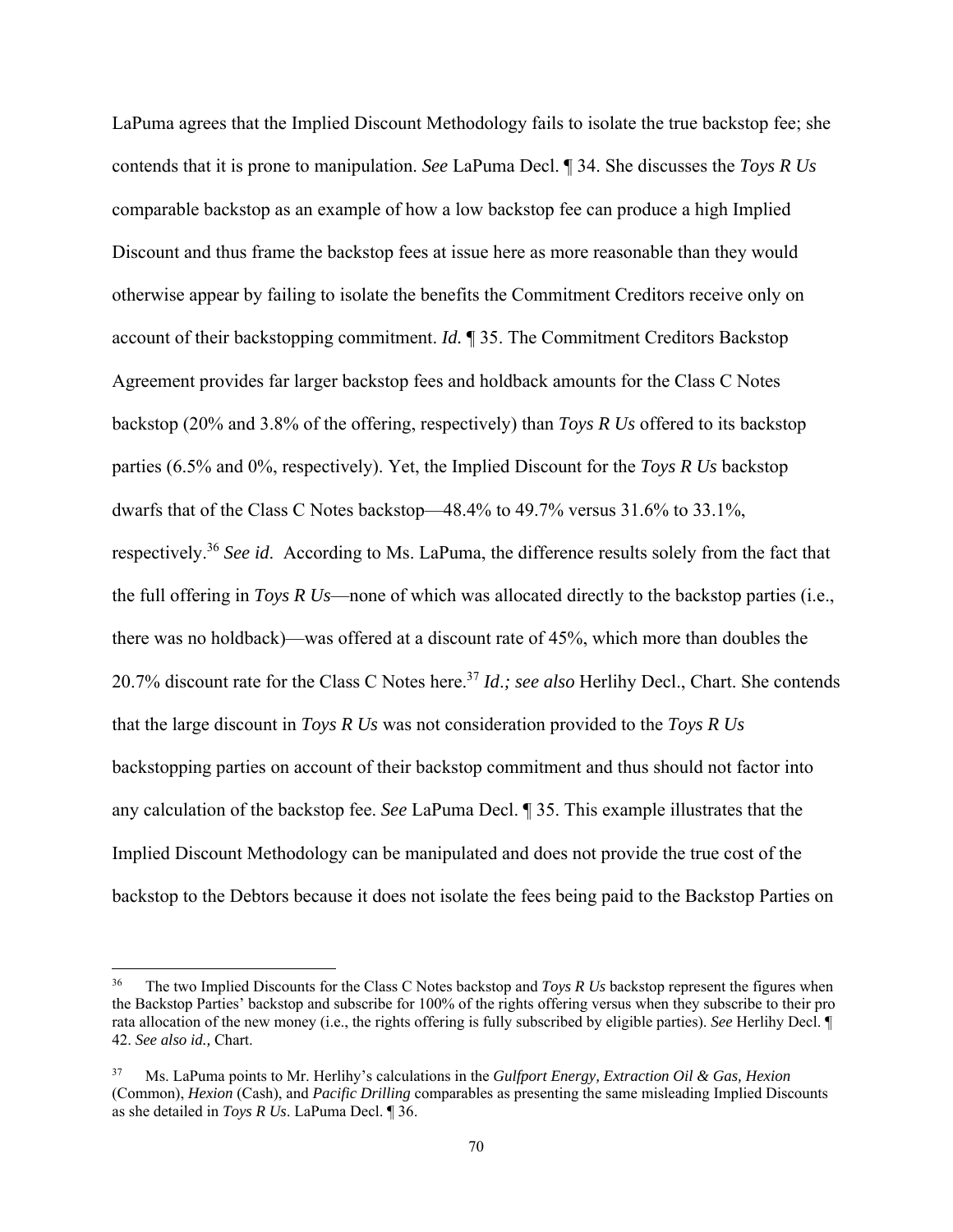account of the Backstop Agreements, but instead includes the benefit they receive by being permitted to purchase shares at the discount on account of being a creditor.

In addition to calculating the Implied Discount for the Backstop Agreements and the PJT Comps Set, Mr. Herlihy also calculates the "All-In Backstop Fee at Plan Value" for those agreements. *See* Jan. 31 Herlihy Dep. at 198:22-24. He says that metric measures the sum of the benefits to a backstop party, since it reflects the discounted shares that a backstop fee is paid in, plus the value of the holdback. *See id*. at 311:16-24; *see also* Feb. 10, 2022 Hr'g Tr. at 200:12-16 [ECF No. 4373] ("Q. Mr. Herlihy, the all-in backstop plan value measures the backstop, including in cases where the fee is paid in equity, offered at a discount plus any holdback value, correct? A. That's correct."). He testified that the All-In Backstop Fee at Plan Value is a valid metric to compare backstop fees. *See* Feb. 10, 2022 Hr'g. Tr. at 176:18-23 [ECF No. 4373]. Mr. Blokh, on behalf of BancoEstado, endorses the methodology.38 *See* Blokh Decl. ¶ 17 ("the 'All-In Backstop Fee at Plan Value' is the most appropriate figure to compare to comparable transactions as it looks specifically at the Commitment Creditors' backstop economics."); Feb. 4 Blokh Dep. at 169:15-17 ("In this situation, I think all-in backstop fee at plan value is a good metric to use to compare . . . to the comps"). Mr. Blokh says that is so because it removes consideration of the Implied Discount, which Mr. Blokh contends cannot isolate the fees at issue in the Backstop Agreements. Blokh Decl. ¶ 18 ("the all-in backstop fee at plan value [] focuses solely on the fees at issue in the [Motion]"). According to Mr. Blokh, the Implied Discount cannot isolate the value provided to a backstop party because it conflates the actual backstop fees

<sup>38</sup> So does Ms. LaPuma. *See*, *e.g*., Feb. 3 LaPuma Dep. at 225:16-20 (testifying that the All-In Backstop Fee at Plan Value is an accurate value of the actual value the backstop party receives). Mr. Scherer does not opine on the proper methodology to compare backstop fees. *See*, *e.g*., Feb. 5 Scherer Dep. at 29:12-17 ("Q. Your methodology uses the fifth from the right column, which is the all-in backstop fee at plan value, right? A. Again, when you say my methodology all I was doing was reviewing Mr. Herlihy's report and critiquing it.").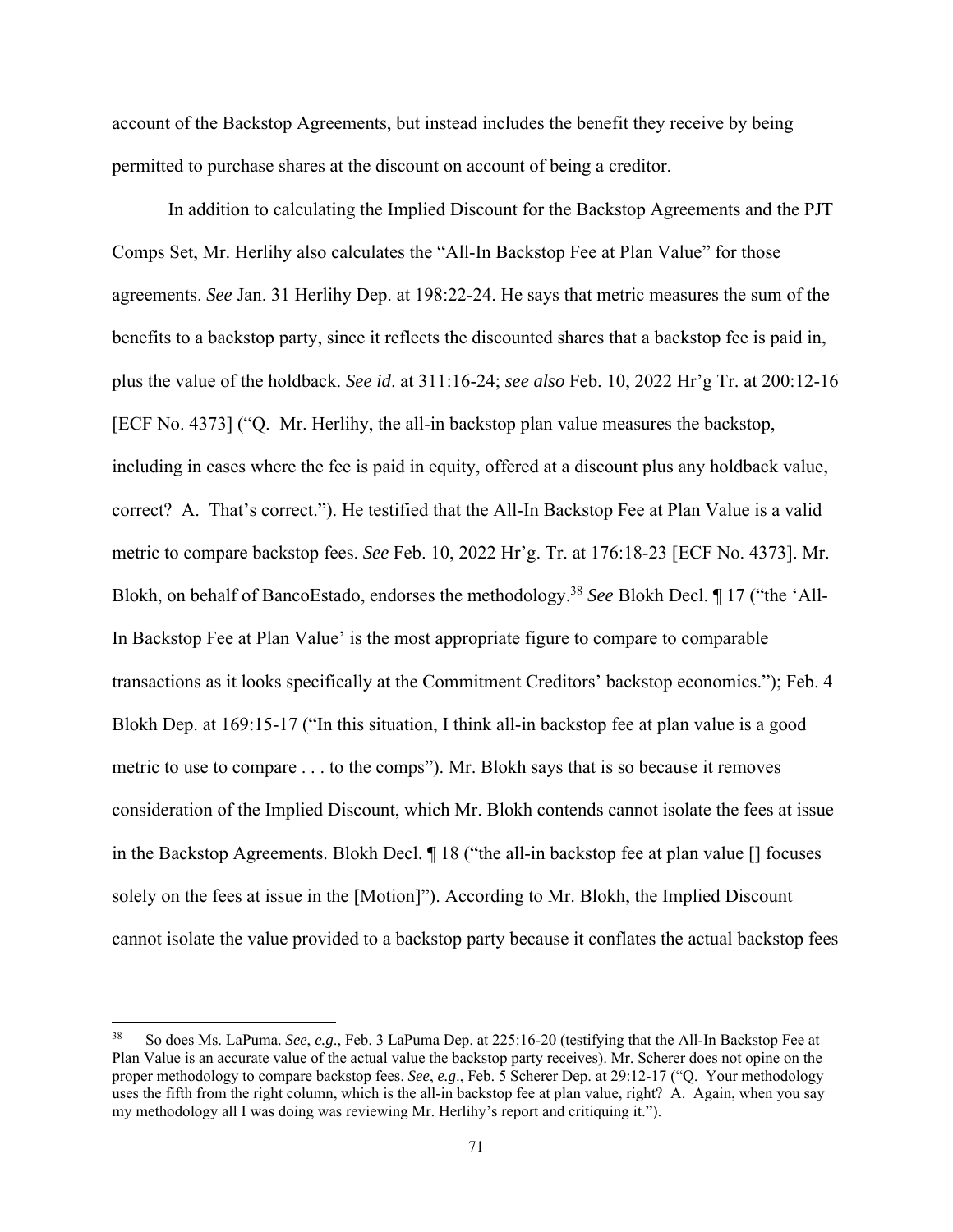with the benefit of the new money discount—a benefit that is compensation for new money investments that is available to all investing parties in an offering, not solely to backstopping parties as compensation for the backstop. *See* Feb. 4 Blokh Dep. at 172:2-9.39 Essentially, Mr. Blokh contends that the Court should not utilize the Implied Discount Methodology evaluating the Backstop Payment because it focuses on the benefit provided to the Commitment Creditors on account of their status as creditors, not as backstopping parties.

By combining a stated backstop fee, the value of the holdback, and the value a backstop party receives through the new money discount that is available to all creditors participating in an offering, the Implied Discount Methodology focuses on the total cost of the rights offering to the estate. *See* Reply ¶ 44-47. However, at issue here is whether the Backstop Payment in the Commitment Creditors Backstop Agreement should be approved as "actual, necessary costs and expenses of preserving the estates" under section  $503(b)(1)(A)$  of the Bankruptcy Code. In doing so, the Court will consider whether the cost of the Backstop Agreements is reasonable. Mr. Herlihy concedes that he is aware of no court that has used the Implied Discount Methodology to assess the reasonableness of a backstop fee and that he himself has never used it. *See* Jan. 31 Herlihy Dep. at 173:2-12. The parties agree that the All-In Backstop Fee at Plan Value methodology provides a useful tool to evaluate backstop fees in rights offerings. Mr. Blokh expressly adopts it, Ms. LaPuma calls it a "superior value", and Mr. Herlihy describes it as a "valid metric." *See* Feb 10, 2022 Hr'g Tr. at 176:21-177:3 [ECF No. 4381]; Blokh Decl. ¶ 10 (any comparative analysis of a backstop fee should focus on the "All-In Backstop Fee at Plan Value"); *see e.g.,* Feb. 3 LaPuma Dep. at 225:2-20. In their Proposed Order the Debtors ask the Court to find that "[e]ach of the Backstop Payments, Expense Reimbursement, and Backstop

<sup>39</sup> Mr. Herlihy concedes this point–he agrees that the All-In Backstop Fee at Plan Value figures showcases "value that only goes to parties who are backstopping parties." Jan. 31 Herlihy Dep. at 311:25-312:6.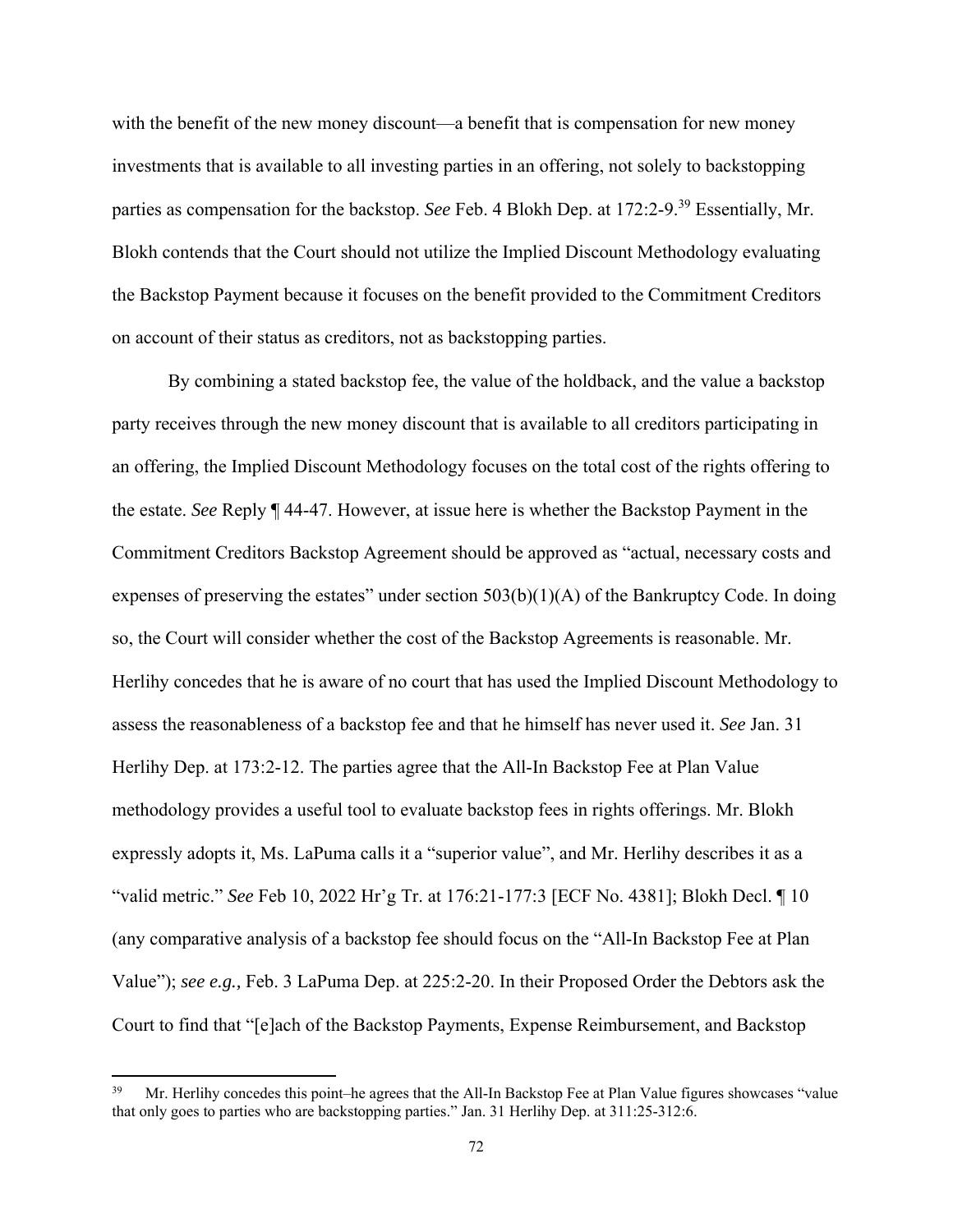Indemnification Obligations . . . is reasonable and warranted. . . .", *see* Proposed Order ¶ G, and to "authoriz<sup>[e]</sup> and approv<sup>[e]</sup> . . . payment of the Backstop Payments." *Id*. at  $1-2^{40}$  To make that determination, the Court must review the consideration paid to the Commitment Creditors on account of the Backstop Agreements. The Court will apply that methodology in assessing the reasonableness of the of the Backstop Payment and related costs and expenses under the Backstop Agreements.

In the Chart annexed to the Herlihy Declaration, Mr. Herlihy applies the All-In Backstop Fee at Plan Value analysis to the Commitment Creditors' agreement to backstop the New Convertible Notes Class C and the ERO New Common Stock—both individually and "blended" with each other and the New Convertible Notes Class B. *See* Herlihy Decl., Chart. The All-In Backstop Fee at Plan Value for the New Convertible Notes Class C is 23.8%--i.e., the 20% backstop fee as provided in the Commitment Creditors Backstop Agreement, plus the 3.8% holdback value (or, the value of the Direct Allocation). *See* Commitment Creditors Backstop Agreement § 3.1 (" $\dots$  a backstop payment paid in cash equal to an aggregate of 20% of the [Commitment Creditors backstop] commitment . . ."); Scherer Report at 16. The 3.8% holdback value represents the incremental value provided to the Commitment Creditors through the Direct Allocation relative to their pro rata share (approximately 70%) of the claims in the LATAM Parent General Unsecured Claims Pool—i.e., in Class 5 treatment under the Plan. *See* Scherer Report at 16.41 The result is \$125 million of value to the Commitment Creditors due to the Direct Allocation, or 3.8% of their backstop commitment on the New Convertible Notes Class C. *Id.* at

<sup>40</sup> A copy of the Proposed Order is annexed as Exhibit A to the Motion.

<sup>41</sup> *See also* Jan. 31 Herlihy Dep. at 202:9-19 ("the holdback value column takes the difference between what the backstop group, the portion of the rights group would have been able to participate in based on their ownership of the group that it's offered to. The difference between that . . . participation level and the level that they're able to participate in due to the holdback and then it takes that amount of the new money and it multiples by the discount.").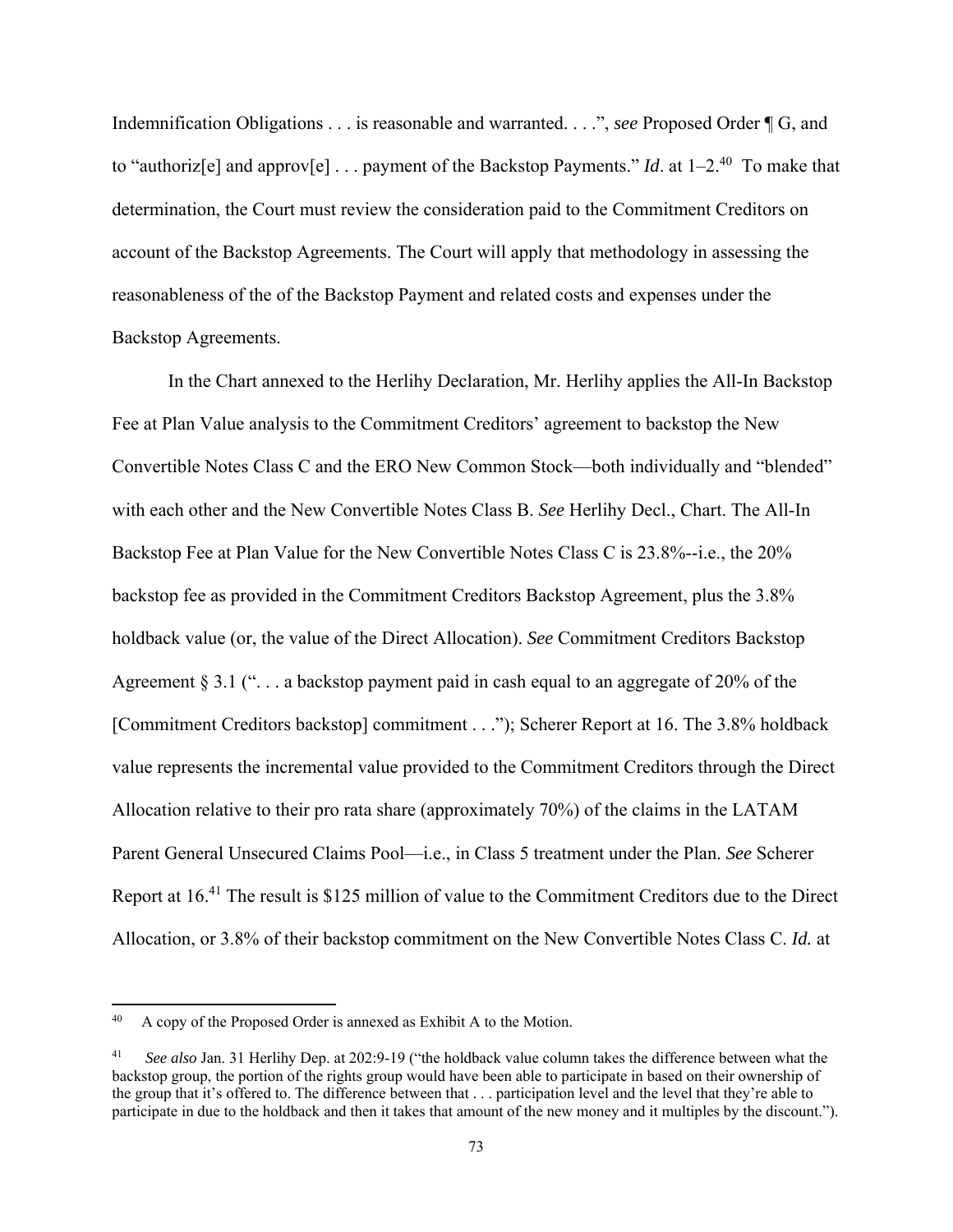16. Put simply, the holdback value of 3.8% is a measurement of the benefit that the Commitment Creditors obtain from the discount on the portion of the offering they obtain in excess of their pro rata share. For the New Convertible Notes Class C offering, the 23.8% All-In Backstop Fee at Plan Value exceeds the 75th percentile backstop fee of 21.2% for the 28 comparable backstops analyzed by Mr. Herlihy. *See* Herlihy Decl., Chart. It is higher than all but 5 of those 28 backstops. *See id.* The Objectors suggest that the All-In Backstop Fee at Plan Value strongly demonstrates that the New Convertible Notes Class C backstop fee is unreasonably high.

 With respect to the ERO New Common Stock, as set forth above, the Commitment Creditors are only backstopping half of this \$800 million offering in return for a 20% fee (\$80 million) on the backstopped portion. *See* Commitment Creditors Backstop Agreement § 3.1. The remaining \$400 million of the ERO New Common Stock is backstopped by the Backstop Shareholders without payment of any backstop fee. *See* Backstop Shareholders Backstop Agreement § 2.2. The Commitment Creditors do not receive any holdback on the ERO Common Stock. Accordingly, the aggregate, or "blended", All-In Backstop Fee at Plan Value for the ERO is 10%. *See* Herlihy Decl., Chart. This places the ERO backstop fee between the 25<sup>th</sup> percentile (7.9%) and the median (12.2%) of Mr. Herlihy's comparable transactions. *See id.* It is well below the mean of 20.2%. *See id.* Standing alone, the Commitment Creditors "20%" All-In Backstop Fee at Plan Value exceeds the 75<sup>th</sup> percentile backstop fee of 21.2% for Mr. Herlihy's comparable transactions. *See* Herlihy Decl., Chart.

 At the Hearing, counsel for the Debtors argued that the Backstop Agreements, including payment of the Backstop Fee is reasonable under either the Implied Discount Method or the All-In Backstop Fee at Plan Value metric. *See* Feb. 11, 2022 Hr'g Tr. at 201:6-202:9 [ECF No. 4381]. They cite to their chart created for the closing arguments. *See* Debtors' Demonstrative for

74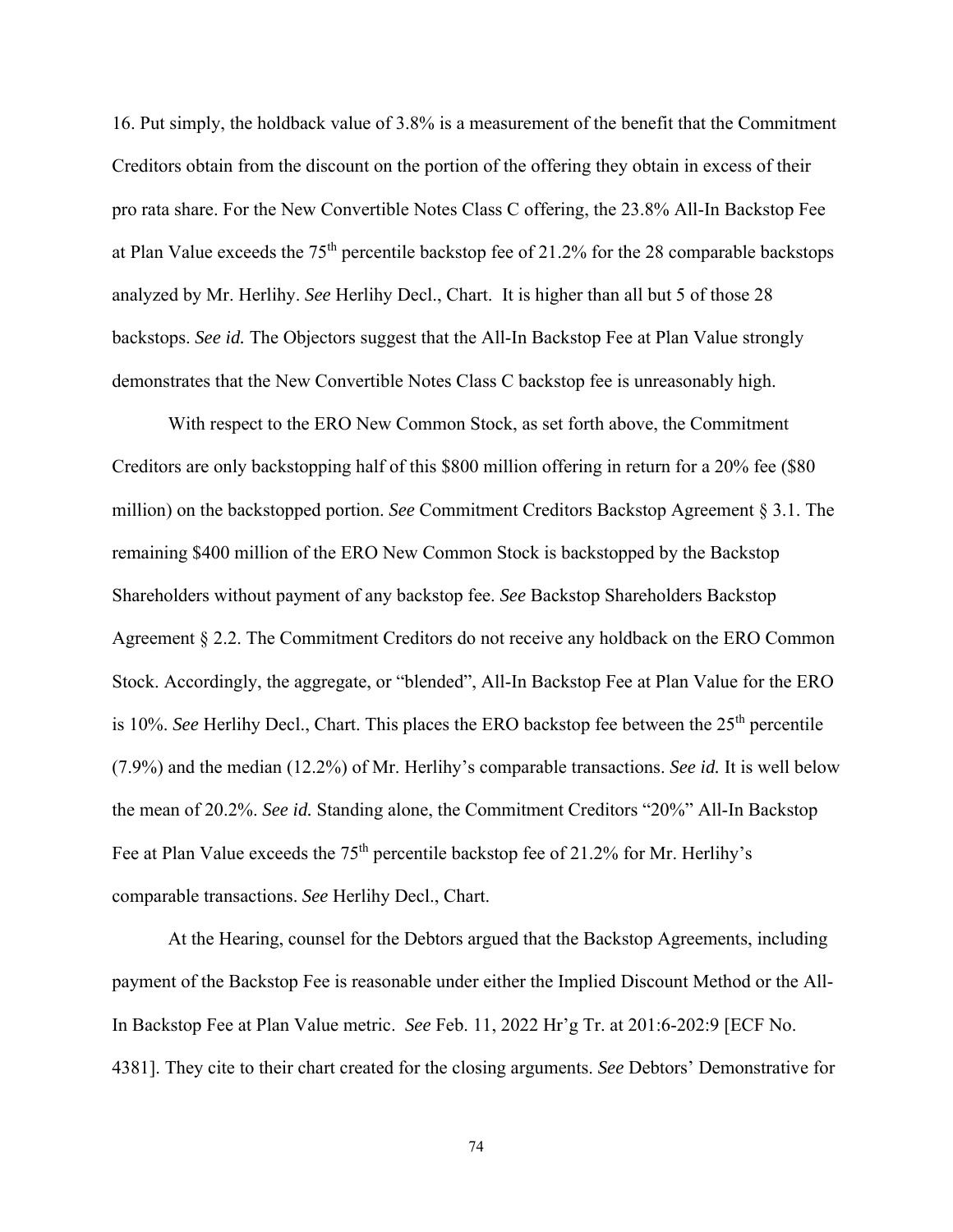Closing Arguments (the "Demonstrative"). The demonstrative shows that applying the Implied Discount Methodology to the Class C Notes and the ERO New Common Stock, on either a blended or separately basis, that the Backstop Fee is under the average of 34% and the median. *See id.* at 2; Herlihy Decl., Chart (noting the ERO under the Implied Discount Methodology (Backstop Party Does Pro Rata Share of new Money) is 26.6% and the Covert C is 33.1%). The Debtors value the ERO New Common Stock at 26.6%, which is under the average and is in the 2nd quartile and under the median of the PJT Comps Set. The Class C Notes are valued at 33.1% which is also in the 2nd quartile but is right below median. The blended value is at 29.1% which is also squarely in the  $2<sup>nd</sup>$  quartile and below the median. The Debtors say that applying the Implied Discount Methodology to the Backstop Payment shows that the proposed fee is reasonable and within the range of other comparables.

They also say that even if the Court were to apply the All-In Backstop Fee at Plan Value to the Backstop Payment, the fees would still be under the maximum but "a hair" above the  $75<sup>th</sup>$ percentile. *See* Feb. 11, 2022 Hr'g Tr. at 202:5-9 [ECF No. 4381] ("And even if the Court decides to do the all-in fee plan value approach but uses Mr. Herlihy's dataset rather than cherrypick one, you'll find it's just a hair above average and it's right around the seventy-fifth percentile. Certainly within the range of reasonableness.") The Demonstrative shows that in applying the All-In Backstop Fee at Plan Value to the PJT Comps Set, the Backstop Fee on the Class C Notes exceed the 3rd quartile and is the sixth highest fee based on the PJT Comps Set.

Under the All-In Backstop Fee at Plan Value metric, the average percentage is 20% and the 3rd quartile is 21.2% with the maximum at 110.8%. *See* Demonstrative at 2; Herlihy Decl., Chart (noting the  $25<sup>th</sup>$  percentile, the  $75<sup>th</sup>$  percentile and maximum value under the PJT Comps Set). The Debtors look at, and value the ERO New Common Stock and Class C Notes separately

75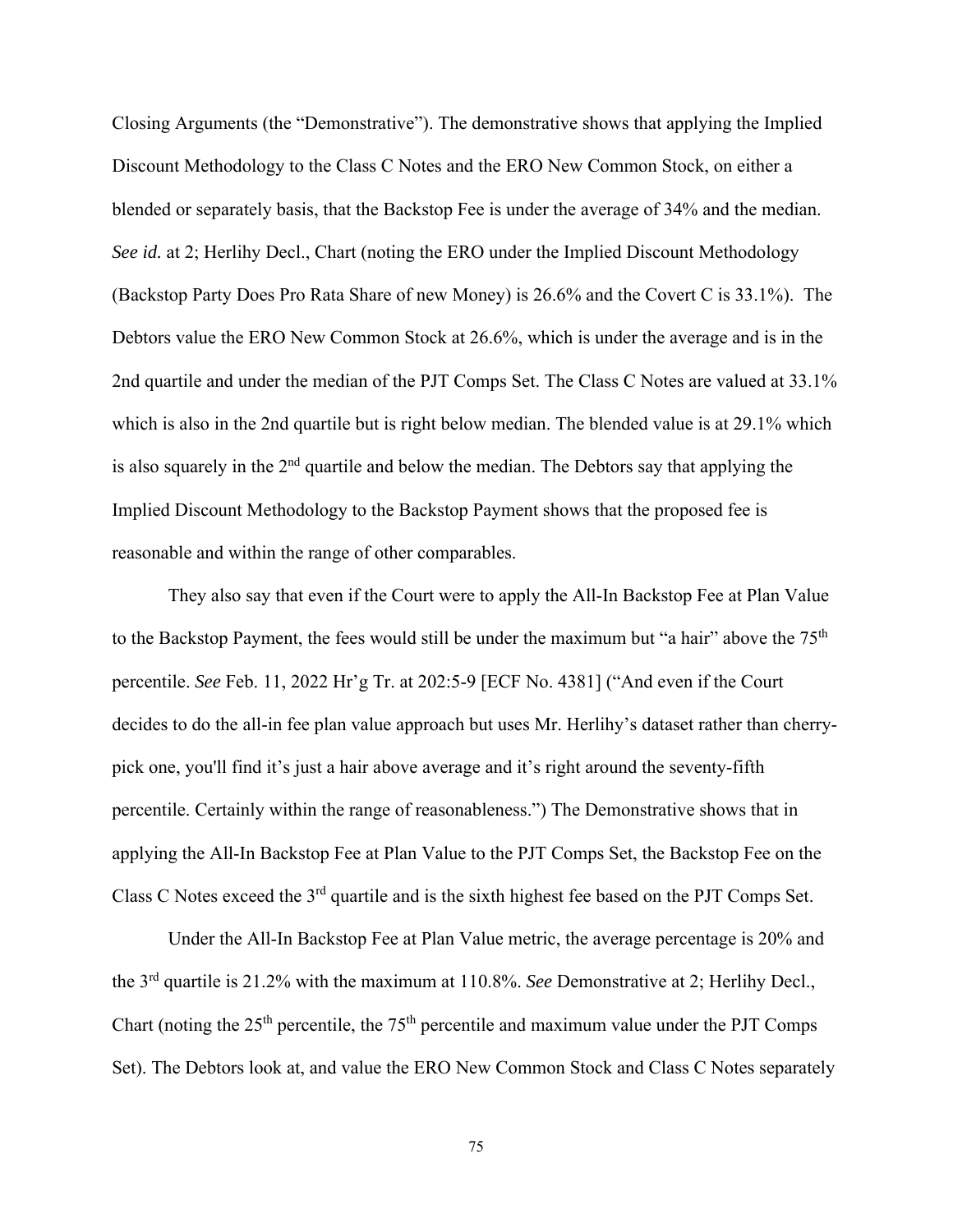and also on a blended basis. When looked at separately, the Demonstrative shows that the ERO New Common Stock is at 10% which is in the 2<sup>nd</sup> quartile, and below the average of 20%. The Class C Notes are at 23.8%, which is above the 3rd quartile. *See* Demonstrative at 2; Herlihy Decl., Chart (noting the ERO New Common Stock under the All-In Backstop Fee at Plan Value is 10% and the Covert C is 23.8%). In fact, the Class C Notes, valued by itself, is the sixth highest comparable in the PJT Comps Set. *See* Demonstrative at 2 (noting that the only comprables higher than the Class C Notes is *Claire's* (25.2%), *24Hr Fitness* (30.5%), *Chesapeake* (46.1%), *Seadrill* (others) (91.5%) and *Seadrill* (Hemen) (110.8%)). The Debtors also say that even if the ERO New Common Stock and Class C Notes were blended, the metric would be 15.8%, which is below the average of 20%. They say that this demonstrates that when taken together and viewed as one agreement, the fees on the ERO New Common Stock and Class C Notes are in line with other comparables and are thus reasonable. The Court gives no merit to the blended fee as it distorts the true cost to the Debtors' estate.

## **Discussion**

 Pursuant to the Backstop Agreements, the Debtors seek to use property of the estate "other than in the ordinary course of business," therefore section 363 of the Bankruptcy Code applies to the Motion. Section 363 provides that the "trustee, after notice and a hearing, may use, sell, or lease, other than in the ordinary course of business, property of the estate. . . ." 11 U.S.C. § 363(b)(1). Pursuant to section 363(b)(1), a debtor may use property of the estate outside the ordinary course of business if there is a sound business reason to do so. *See Comm. of Equity Sec. Holders v. Lionel Corp. (In re Lionel Corp.),* 722 F.2d 1063, 1070 (2d Cir. 1983) (requiring "some articulated business justification" to approve the use, sale, or lease of property outside the ordinary course of business); *In re Ionosphere Clubs, Inc*., 100 B.R. 670, 675 (Bankr. S.D.N.Y.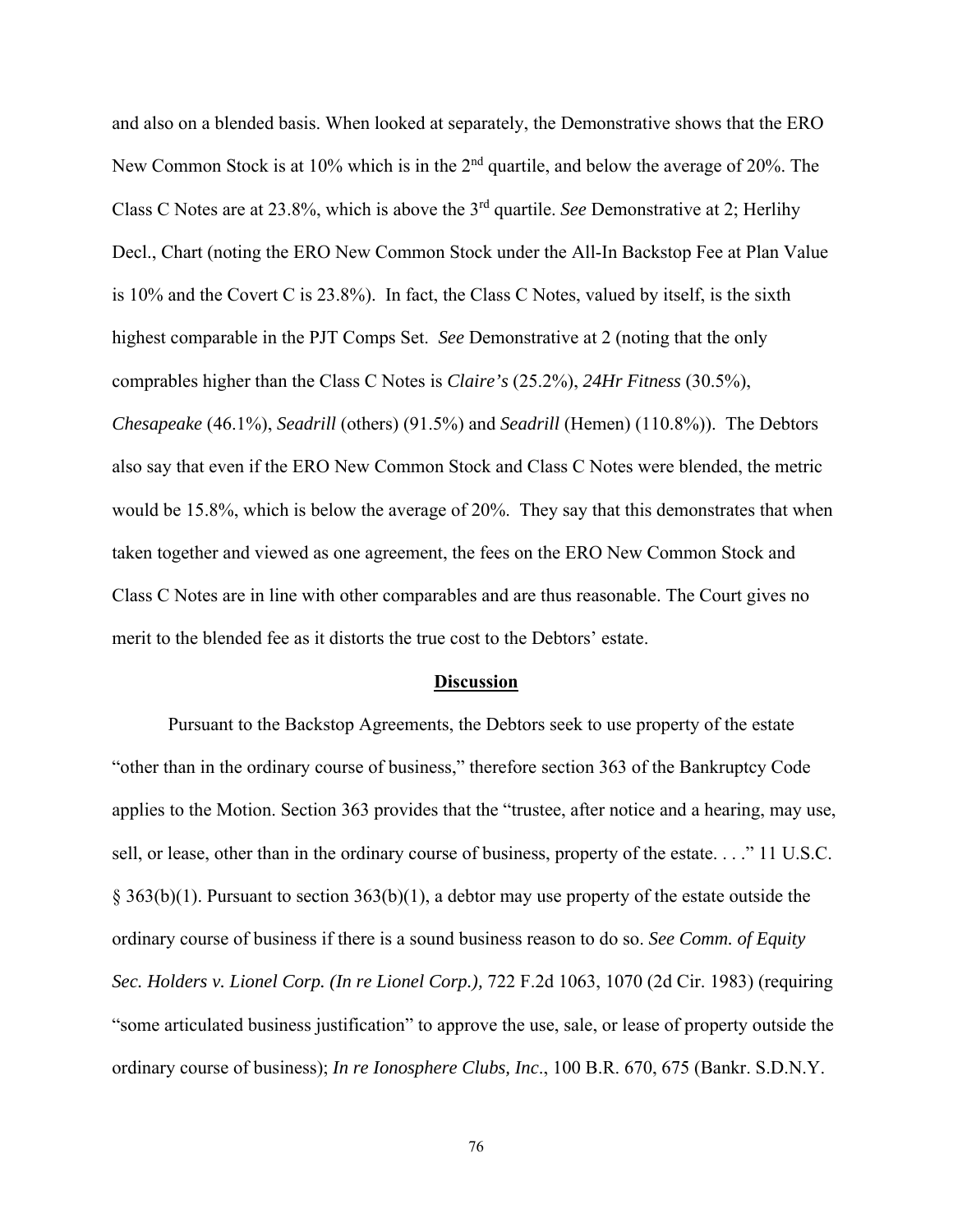1989) (noting that the standard for determining a section 363(b) motion is "good business reason"). *See also In re Genco Shipping & Trading Ltd.*, 509 B.R. 455, 464 (Bankr. S.D.N.Y. 2014) ("The standard used for judicial approval of the use of estate property outside of the ordinary course of business is also the business judgment of the debtor.") (citations omitted).

 The business judgment rule "is a presumption that in making a business decision the directors of a corporation acted on an informed basis, in good faith and in the honest belief that the action taken was in the best interests of the company." *Official Comm. of Subordinated Bondholders v. Integrated Res., Inc. (In re Integrated Res., Inc.),* 147 B.R. 650, 656 (S.D.N.Y. 1992) (quoting *Smith v. Van Gorkom,* 488 A.2d 858, 872 (Del. 1985)). *See also Official Comm. Of Unsecured Creditors of Verestar, Inc. v. Am. Tower Corp. (In re Verestar, Inc.)*, 343 B.R. 444, 472 (Bankr. S.D.N.Y. 2006) ("[T]he business judgment rule . . . provides that in making business decisions, there is a presumption that the directors of a corporation act on an informed basis, in good faith and in the honest belief that the action taken is in the best interests of the company.") (citations omitted). When applying the "business judgment" standard, courts show great deference to the debtor's decision-making. *See In re Riodizio, Inc.*, 204 B.R. 417, 424 (Bankr. S.D.N.Y. 1997) ("[A] court will ordinarily defer to the business judgment of the debtor's management."). Thus, in applying that standard, courts will approve corporate actions unless they "derive[] from bad faith, whim or caprice." *In re Helm*, 335 B.R. 528, 538 (Bankr. S.D.N.Y. 2006) (quoting *In re Cent. Jersey Airport Servs., LLC*, 282 B.R.176, 183 (Bankr. D.N.J. 2002) (internal quotations omitted)). "Generally, absent a showing of bad faith, or an abuse of business discretion, the debtor's business judgment will not be altered." *In re Old Carco LLC*, 406 B.R. 180, 188 (Bankr. S.D.N.Y. 2009) (quoting *In re G Survivor Corp.*, 171 B.R. 755, 757 (Bankr. S.D.N.Y. 1994)). "Parties opposing the proposed exercise of a debtor's business judgment have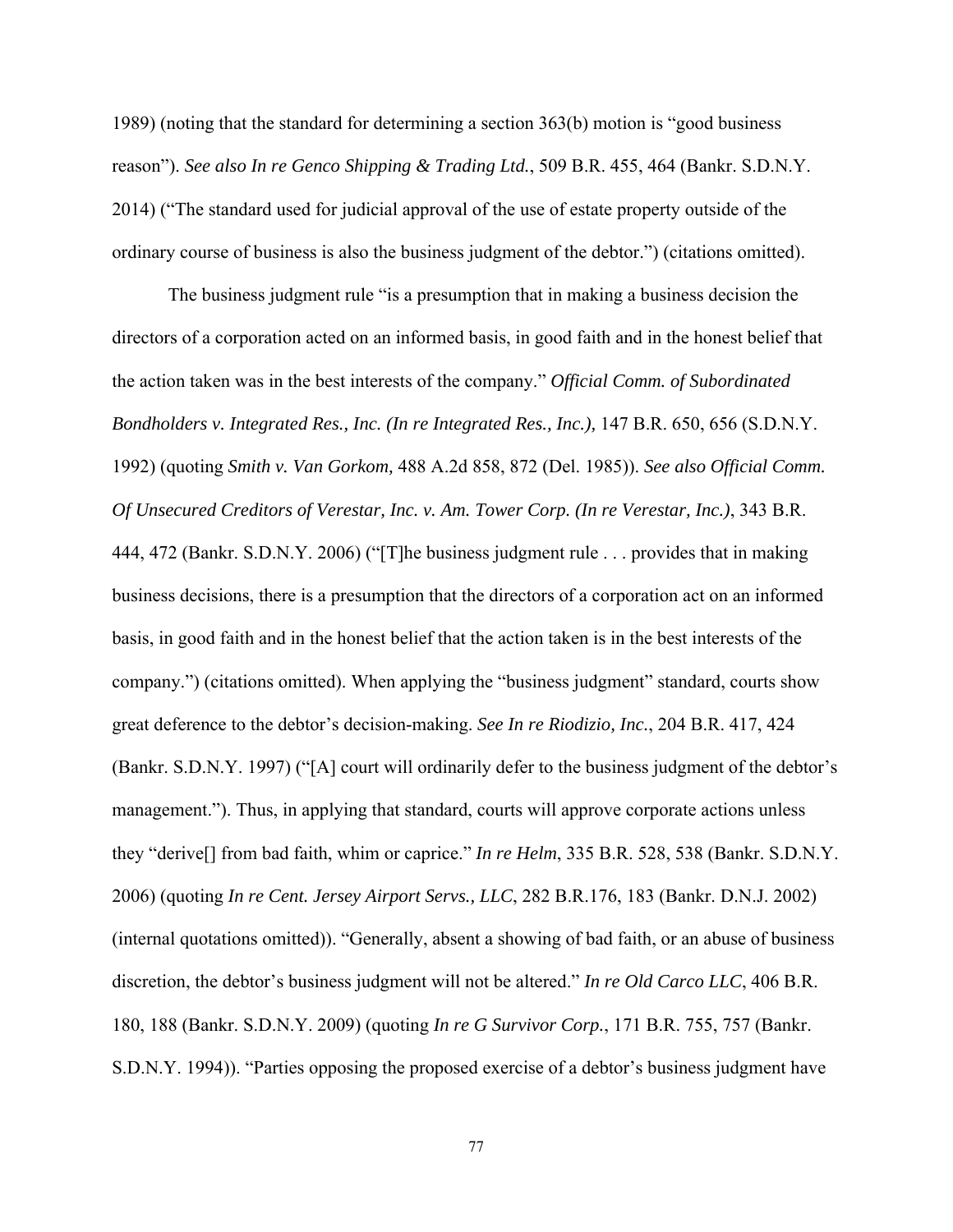the burden of rebutting the presumption of validity." *In re Integrated Res., Inc.*, 147 B.R. 650, 656 (S.D.N.Y. 1992).

 The business judgment rule is not applicable to transactions among a debtor and an insider of the debtor. Rather, courts "have generally applied a heightened standard of scrutiny when the transaction [in] question is with an insider of the debtor." *In re MSR Hotels & Resorts, Inc.*, No. 13-11512 (SHL), 2013 WL 5716897, at \*1 (Bankr. S.D.N.Y. Oct. 1, 2013) (citing *In re Innkeepers USA Tr.,* 442 B.R. 227, 231 (Bankr. S.D.N.Y. 2010). "In applying heightened scrutiny, courts are concerned with the integrity and entire fairness of the transaction at issue, typically examining whether the process and price of a proposed transaction not only appear fair but are fair and whether fiduciary duties were properly taken into consideration." *In re Innkeepers*, 442 B.R. at 231. Section 101(31) of the Bankruptcy Code provides the relevant definition of "insider". The Bankruptcy Code defines the term "insider" to include an "affiliate, or insider of an affiliate as if such affiliate were the debtor[.]" 11 U.S.C. § 101(31)(E). It defines the term "affiliate" to mean, with an irrelevant exception, "an entity that directly or indirectly owns, controls, or holds with power to vote, 20 percent or more of the outstanding voting securities of the debtor[.]" *Id.*  $\S 101(2)(A)$ . "Courts uniformly treat [section 101(31)] as illustrative of types of insider relationships but not as exclusive, and instead refer to the definition of insider contained in the legislative history: 'one who has a sufficiently close relationship with the debtor that his conduct is made subject to closer scrutiny than those dealing at arms[']s[-]length with the debtor.'" *O'Connell v. Shallo (In re Die Fliedermaus LLC)*, 323 B.R. 101, 111 (Bankr. S.D.N.Y. 2005) (quoting *Pan Am. Corp. v. Delta Air Lines*, 175 B.R. 438, 449 (S.D.N.Y. 1994)).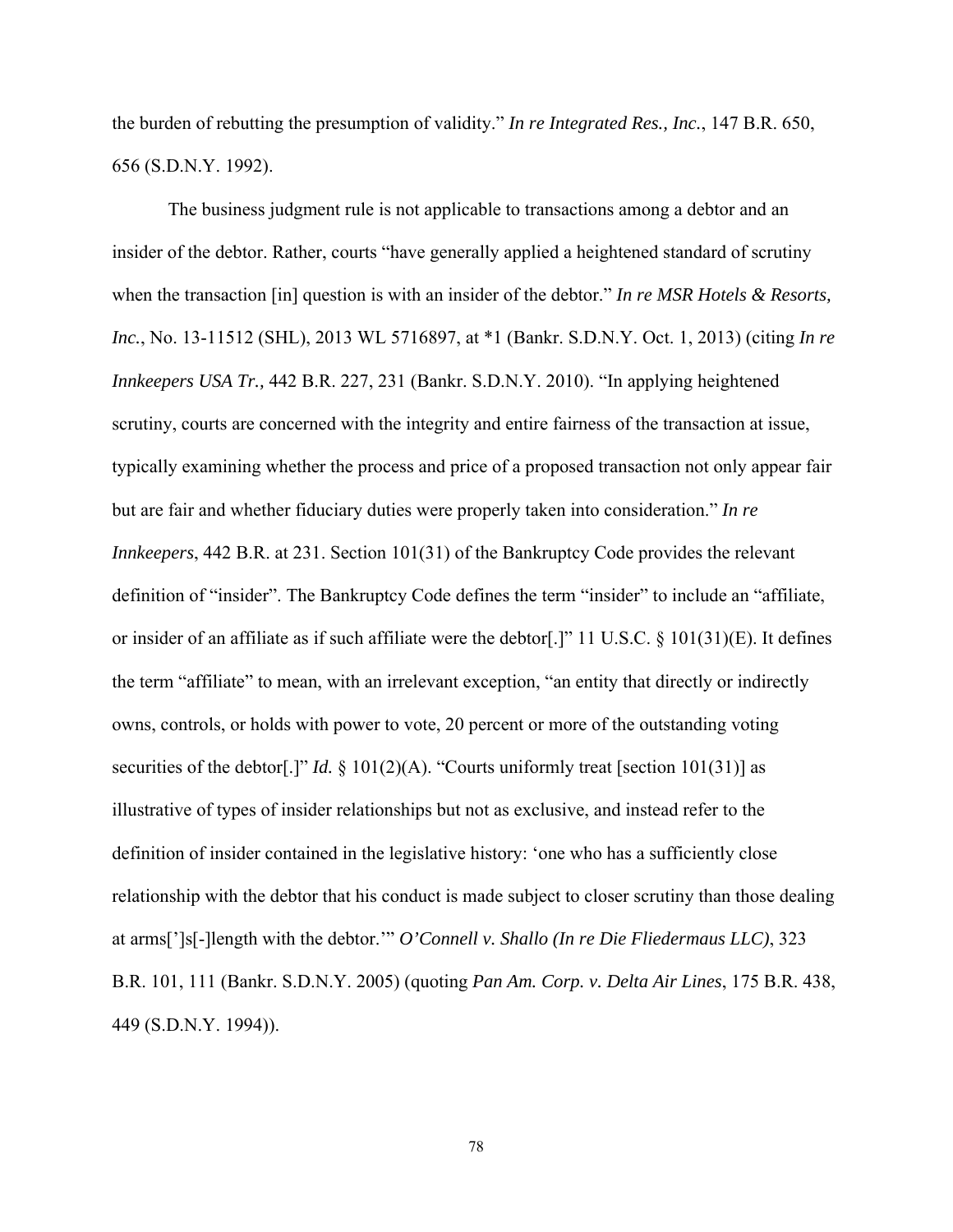The Committee suggests that the entire backstop transaction is subject to the "entire fairness" standard. *See* Committee Obj. ¶¶ 3, 64. However, the Commitment Creditors are not "insiders" of the Debtors as they fall outside of the scope of section  $101(31)$ .<sup>42</sup> The Court will apply the business judgment test in analyzing the Commitment Creditors Backstop Agreement. Under the Backstop Shareholders Backstop Agreement, the Backstop Shareholders would purchase (a) any unsubscribed portion of the Debtors' issuance of \$1.373 billion of the Class B Notes, and (b) any unsubscribed shares of new common stock in an amount of up to \$400 million, subject to the Backstop Shareholders Cap. They are doing it for no fee and for up to ten months. Moreover, in the RSA, they have agreed to support the Plan by taking actions in Chile in their capacity as shareholders in support of the ERO Rights Offering and New Convertible Notes Offerings. No single Backstop Shareholder meets the definition of an "insider", but together the Backstop Shareholders own or control at least 51% of the Debtors' common stock. Previously, in assessing arm's-length negotiations of the Tranche C Financing among the Debtor and Qatar, Delta and Costa Verde, the Court applied the "entire fairness" test because, in the aggregate, those shareholders own or control at least 51% of the common stock and were negotiating directly with the Debtors. *See In re LATAM Airlines Group S.A*, 620 B.R. 722, 781 (Bankr. S.D.N.Y. 2020). The Committee urges the Court to apply that standard here. *See* Committee Obj.  $\P$ 41.

However, the facts underlying this motion do not support application of the "entire fairness" standard to the Backstop Shareholders Backstop Agreement. The key terms of the agreement were negotiated during the weeks-long Mediation conducted by Judge Gropper and

<sup>&</sup>lt;sup>42</sup> If the Court approves the Commitment Creditors Backstop Agreement, and the Debtors confirm the Plan and the Plan goes effective, the Commitment Creditors will hold substantial interests in the Reorganized Debtors. That is not grounds for applying the "entire fairness" test to the Commitment Creditors and Backstop Shareholders. *See In re LATAM Airlines Grp. S.A.,* No. 20-11254 (JLG), 2022 WL 272167, at \*16 (Bankr. S.D.N.Y. Jan. 28, 2022).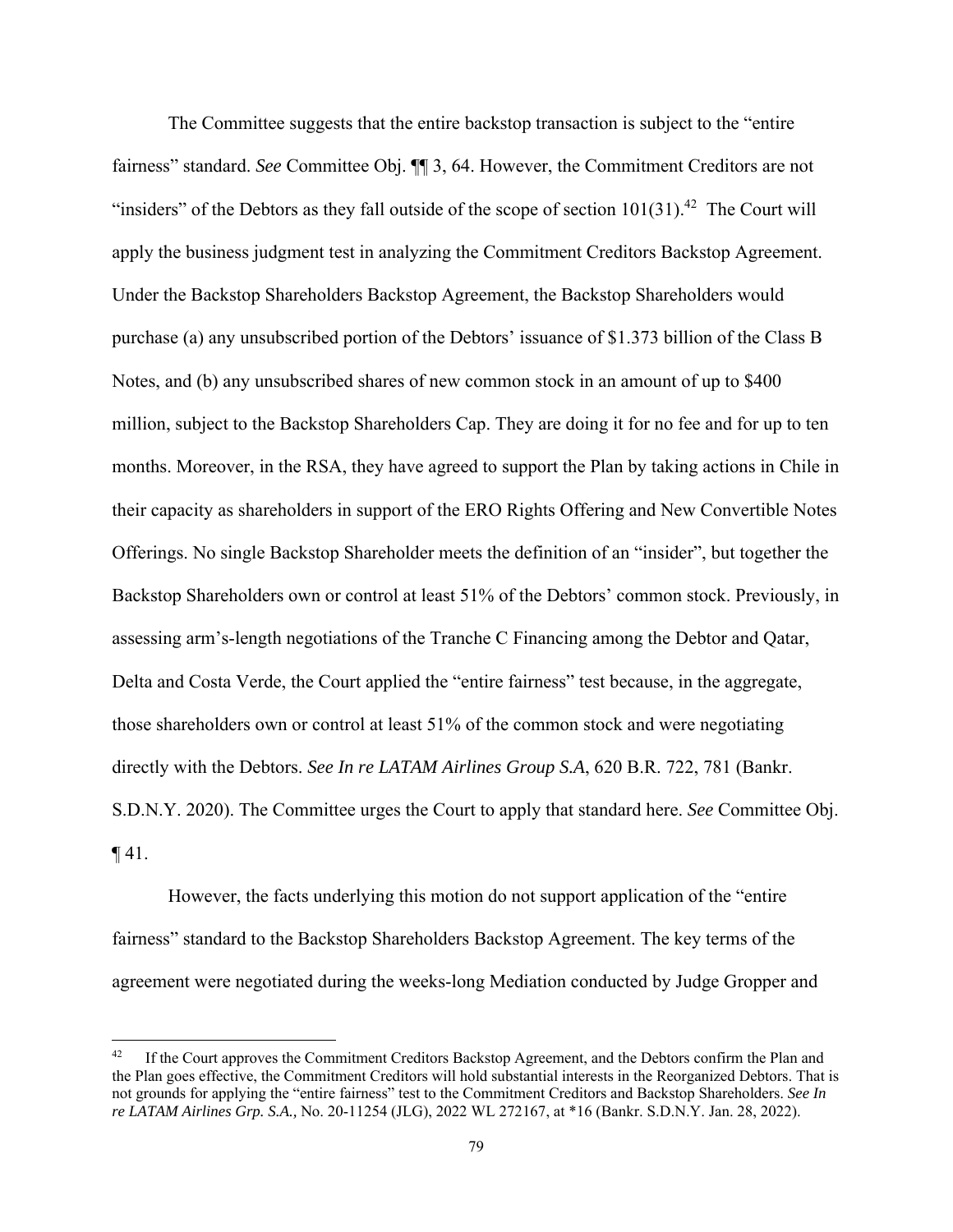involved extensive, intense, and arm's-length plan negotiations that included third-party creditors that are members of the Parent GUC Ad Hoc Group. The Backstop Shareholders were each represented by separate counsel and evaluated the Backstop Shareholders Backstop Agreement independently. Further, in the agreement, the Backstop Shareholders disclaim membership in a group and are not fiduciaries to one another. *See* Backstop Shareholders Backstop Agreement § 10.14 (noting that the "[p]arties do not constitute a 'group' within the meaning of Rule 13d-5 under the Securities Exchange Act of 1934, as amended, nor an '*acuerdo de actuación conjunta*' within the meaning of Article 98 of Chilean Law No. 18,045" and do not owe "any fiduciary duty, any duty of trust or confidence in any form, or other duties or responsibilities in any kind or form to each other"). Where, as here, numerous non-insider stakeholders were involved in good faith negotiations of a transaction or when an agreement "result[s] from a months-long, Courtsupervised mediation involving numerous parties" and "numerous proposed compromises and settlements of billions of dollars of claims," the "business judgment standard is appropriately applied." *See In re Residential Capital, LLC*, No. 12-12020, 2013 WL 3286198, at \*19 (Bankr. S.D.N.Y. June 27, 2013); *see also* June 9, 2014 Hr'g Tr., *In re MPM Silicones, LLC*, No. 14- 22503 (RDD) (Bankr. S.D.N.Y. July 7, 2014), [ECF No. 615] (applying business judgment standard and declining to apply entire fairness standard to a transaction involving a party that was both a creditor and controlling shareholder of the debtors but was one of many parties to the transaction); *In re Charter Commc'ns*, 419 B.R. 221, 261 (Bankr. S.D.N.Y. 2009) (finding that "entire fairness" standard did not apply in light of record showing that negotiations that resulted in "settlement were initiated by Lazard for the benefit of the enterprise, not by Mr. Allen [an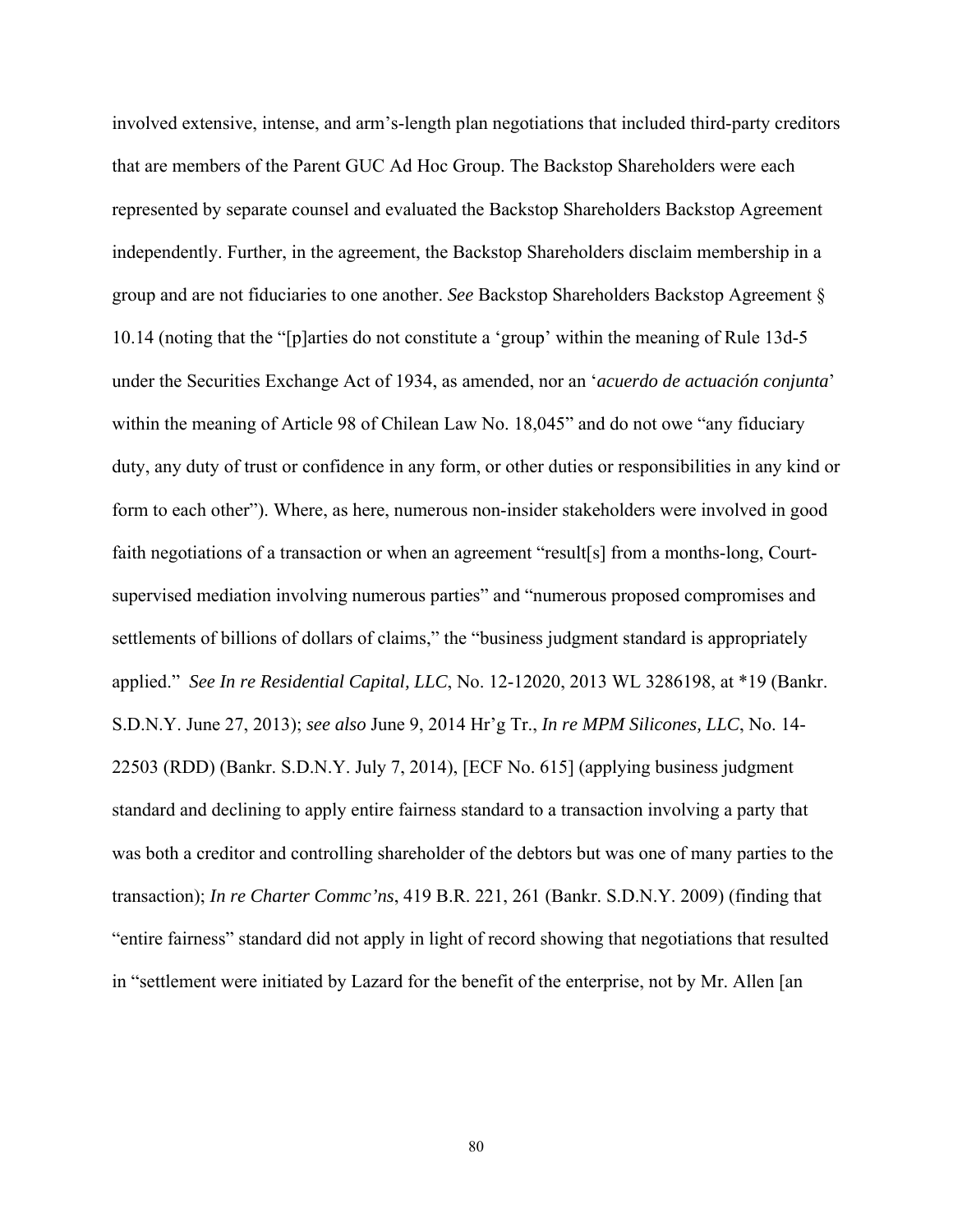insider] for his benefit, and that the settlement was approved by independent members of Charter's board").<sup>43</sup>

 The Objectors have not rebutted the presumption that entry into the Backstop Agreements is a proper exercise of the Debtors' business judgment. Moreover, the facts demonstrate that the Debtors have met that standard. As described above, the Debtors followed a fair process both internally and externally in seeking sources of capital and, ultimately, negotiating the terms of the RSA and Backstop Agreements, with the assistance of the Mediator. Moreover, the Debtors have demonstrated that they have good business reasons for entering into the Backstop Agreements. Without limitation, the Backstop Parties' commitment of approximately \$5.44 billion in new money investments for up to ten months

(i) ensures that the Debtors have sufficient cash to fund distributions under the Plan,

(ii) facilitates the Debtors' need to obtain exit debt financing on reasonable terms,

<sup>&</sup>lt;sup>43</sup> In any event, the Debtors have demonstrated that they have satisfied the "entire fairness" standard entering into the Backstop Shareholders Backstop Agreement. In applying the "entire fairness" standard previously in these cases, the Court analyzed the integrity and fairness of the process that led to the transaction and the terms thereof, both of which must "not only appear fair, but [be] fair." *In re LATAM Airlines Group S.A.,* 620 B.R. at 769 (citing *In re Innkeepers*, 442 B.R. at 231) ("To demonstrate that they have satisfied the 'entire fairness' standard, the Debtors must show that the Revised Credit Agreement . . . results from fair dealing and reflects a fair price."); *see also In re Innkeepers*, 442 B.R. at 231 (finding that transactions involving insiders may be subject to an entire fairness standard and examining whether the process and price of a proposed transaction not only appear fair but are fair and whether fiduciary duties were properly taken into consideration). The Debtors have satisfied both standards here. As discussed above, the independent directors who serve on LATAM Parent's audit committee were kept fully apprised as to the status of the Plan and Backstop Agreements negotiations, meeting with the Debtors' advisors more than two dozen times during the negotiation process. Once the Backstop Shareholders Backstop Agreement was finalized, it was subject to the independent review of the independent directors serving on the audit committee. *Id*. After reviewing the terms of the Backstop Shareholders Backstop Agreement, these independent directors recommended approval of the agreement by the full LATAM Parent board of directors. Thereafter, the full LATAM Parent board was presented with the Backstop Shareholders Backstop Agreement. Ultimately it accepted the independent directors' recommendation and approved the Backstop Shareholders Backstop Agreement via a unanimous vote of all voting directors. As noted previously, Messrs. Enrique Cueto, Ignacio Cueto and Henri Reichstul, the Costa Verde nominated directors, Ms. Sonia J.S. Villalobos and Mr. Enrique Ostalé, the Deltanominated directors, and Mr. Alexander Wilcox, the Qatar-nominated director, did not vote on the Backstop Shareholders Backstop Agreement. Further, the terms of the Shareholders Backstop Agreement represent a substantial economic benefit to the Debtors given that the Backstop Shareholders are committing an aggregate of approximately \$1.77 billion in financing for up to ten months without demanding any backstop fee in return.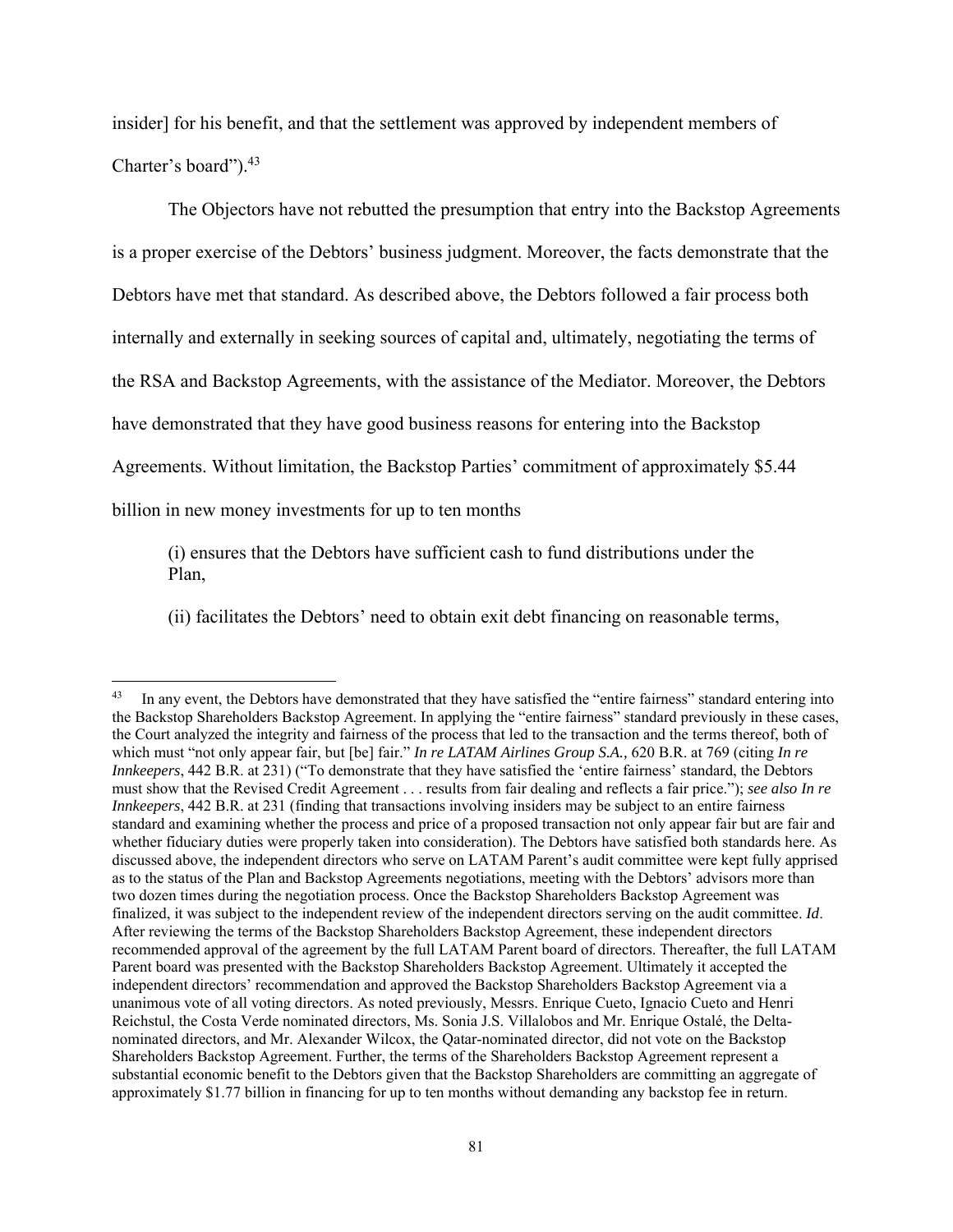(iii) serves as the linchpin for a Chapter 11 plan that affords the Debtors a feasible post-emergence capital structure and restructuring as a going concern, and

(iv) otherwise protects against the contingency that insufficient funds are generated by the New Convertible Notes Offering and Equity Rights Offering.

In short, the agreements reflect the Debtors' exercise of prudent business judgment consistent with their fiduciary duties.

 Section 503(b)(1)(A) of the Bankruptcy Code provides that there shall be allowed administrative expenses for "the actual, necessary costs and expenses of preserving the estate." 11 U.S.C. § 503(b)(1)(A). "The words 'actual' and 'necessary' have been construed narrowly: the debt must benefit [the] estate and its creditors." *In re TransAmerican Nat. Gas Corp.*, 978 F.2d 1409, 1416 (5th Cir. 1992) (quotation marks and citation omitted). Thus, "the allowability of break-up fees, like that of other administrative expenses, depends on the requesting party's ability to show that the fees were actually necessary to preserve the value of the estate." *In re O'Brien Env't Energy, Inc.*, 181 F.3d 527, 535 (3d Cir. 1999); *see also In re Reliant Energy Channelview LP*, 594 F.3d 200, 206 (3d Cir. 2010) ("courts do not have the authority to create new ways to authorize the payment of fees from a bankruptcy estate, and the methods of recovering fees from an estate are limited to the procedures established by the Bankruptcy Code"). When authorized, courts in this jurisdiction regularly approve agreements to reimburse reasonable fees and expenses and incur indemnification obligations associated with the negotiation and execution of backstop purchase agreements*. See, e.g.*, Order Authorizing (I) The Debtors Entry into the Backstop Commitment Agreement and (II) Payment of Related Fees and Expenses, *In re Windstream Holdings, Inc.*, No. 19-22312 (RDD) (Bankr. S.D.N.Y. May 12, 2020), [ECF No. 1806] (authorizing the Debtors to reimburse all fees and expenses in connection with the negotiation thereof and incur indemnification obligations); Order (I) Authorizing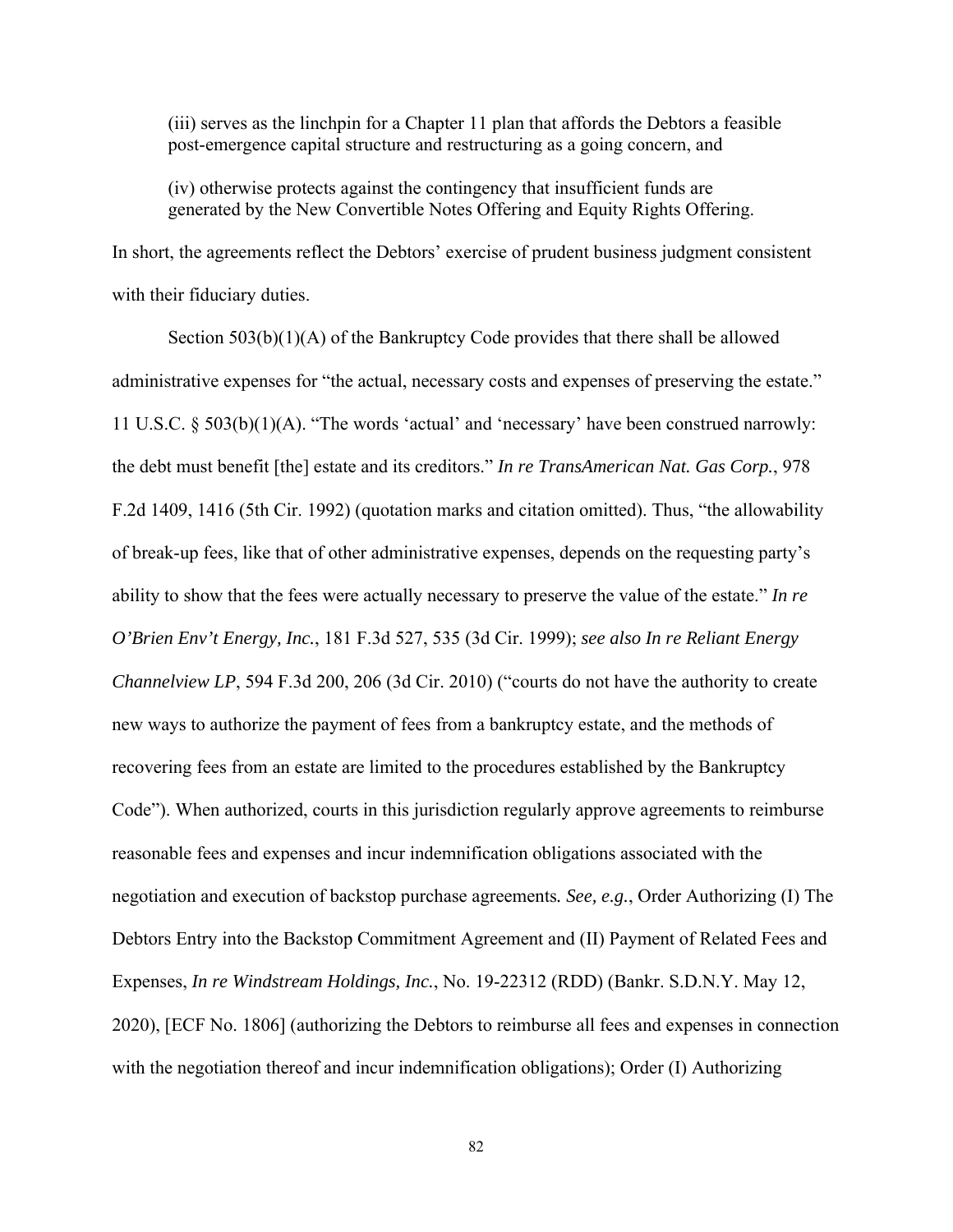Debtors to (A) Enter into Backstop Purchase Agreement, (B) Pay Specified Payment and Related Expenses, (C) Provide Indemnification to Certain Parties and (II) Granting Related Relief, *In re 21st Century Oncology Holdings, Inc.*, No.17-22770 (RDD) (Bankr. S.D.N.Y. Sept. 20, 2017), [ECF No. 443] (same); Order Granted Debtors' Motion for an Order (I) Authorizing the Debtors to Assume the Restructuring Support Agreement, (II) Authorizing the Debtors to (A) Assume the Backstop Agreement, (B) Pay the Backstop Commitment Fee, and (C) Incur Certain Indemnification Obligations, and (III) Granting Related Relief, *In re Roust Corp.*, No. 16-23786 (RDD) (Bankr. S.D.N.Y. Jan. 10, 2017), [ECF No. 40] (same); Order Authorizing and Approving the Debtors' (I) Entry into and Performance Under the Backstop Commitment Agreement, (II) Payment of Related Fees and Expenses, and (III) Incurrence of Certain Indemnification Obligations, *In re MPM Silicones, LLC*, No. 14-22503 (RDD) (Bankr. S.D.N.Y. June 23, 2014), [ECF No. 509] (same).

 The Objectors contend that because the Debtors seek to enter into the Backstop Agreements in connection with the Plan, the agreements must satisfy the requirements of section 1129(a)(4) of the Bankruptcy Code. *See* Committee Obj. ¶ 39; A&P Ad Hoc Group Obj. ¶ 1. Under that section, to confirm a plan, among other things, the bankruptcy court must approve as "reasonable" any payment called for by the debtor under the plan for costs and expenses in connection with the plan. 11 U.S.C.§ 1129(a)(4). "This [section] mandates full disclosure of all payments or promises of payment for services, costs, and expenses in connection with the case, and subjects the reasonableness of such payments to the scrutiny and approval of the court." *In re Trenton Ridge Invs, LLC*, 461 B.R. 440, 473 (S.D. Ohio 2011) (internal quotation marks and citation omitted). Section  $1129(a)(4)$  is one of the conditions that must be satisfied to confirm a chapter 11 plan. It is not relevant to the Motion and to the Court's review of the Backstop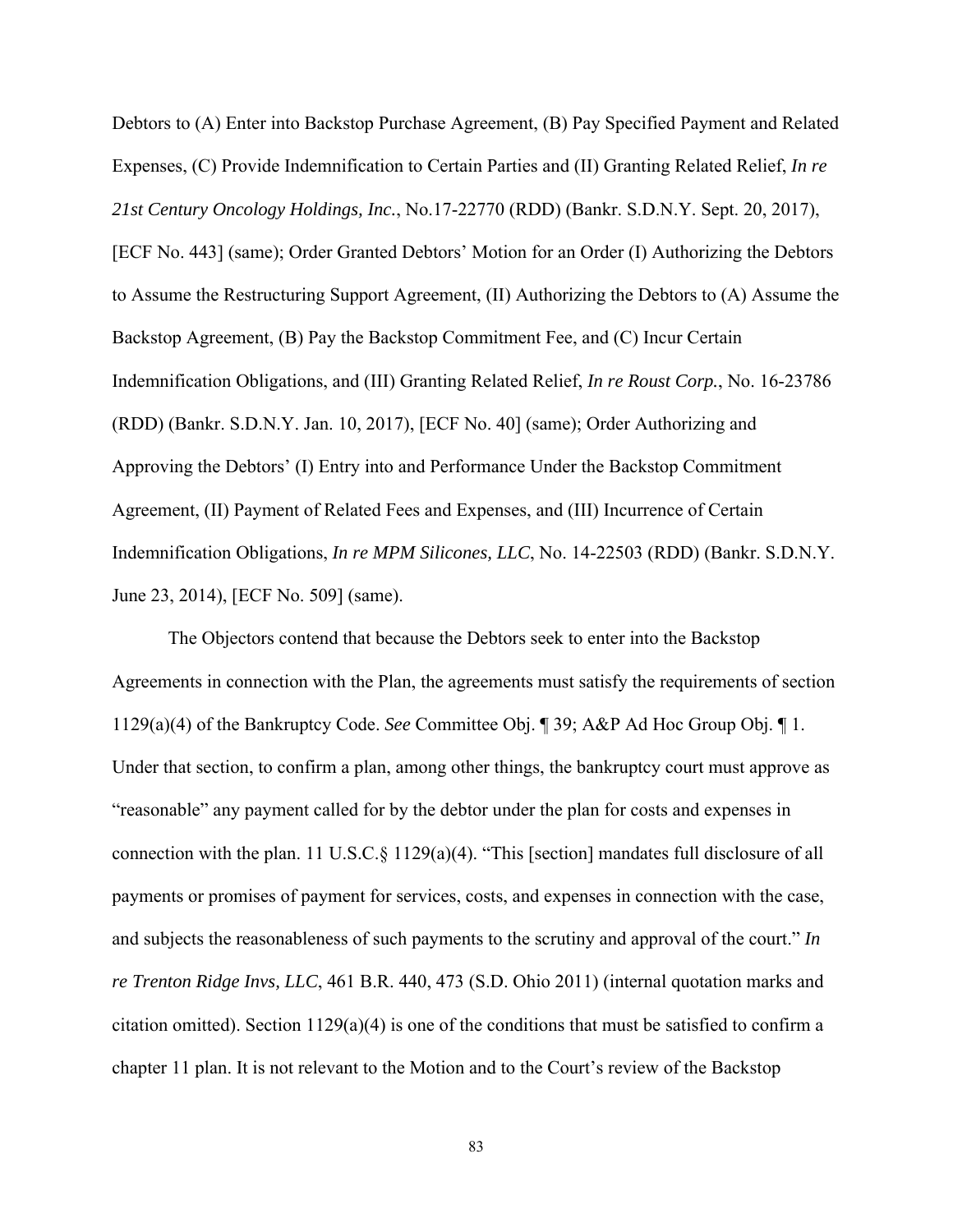Payment. The Motion seeks approval of a post-petition transaction that is outside the ordinary

course of the Debtors' business. It is governed by sections  $363$  and  $503$ . Section  $1129(a)(4)$  is not

relevant to the Motion.

The Debtors contend that the Court should allow that fees and expenses under the

Backstop Agreements as administrative expenses because:

The fees and related payment obligations compensate the Backstop Parties for their binding commitment to fully fund more than \$5 billion in new money investments to fund Plan distributions.

The fees to the Backstop Parties provide compensation for the opportunity cost created by their commitment—a period potentially exceeding up to ten months under the Backstop Agreements—during which the committing parties are foregoing their ability to allocate the committed capital to other investments (and forfeiting the potential returns on such other hypothetical investments in light of their commitment).

The fees to the Backstop Parties compensate them for the economic, market, and commercial risks during the extended period that such commitments remain in place.

*See* Motion ¶¶ 40–45. The Court finds merit to those contentions. The Objectors assert that many of the fees called for under the Backstop Agreements are unnecessary, unreasonable and over market. The Court has addressed and rejected those arguments above. The Objectors focus particularly on the Backstop Payment with respect to the Class C Notes and contend that it is grossly over market. As noted previously, the Court finds that the All-In Backstop Fee at Plan Value is the appropriate metric for assessing the reasonableness of the Backstop Payment. Utilizing the PJT Comps Set, the Commitment Creditors "20%" All-In Backstop Fee at Plan Value exceeds the 75th percent backstop fee of 21.2%. It is plainly among the highest fees on the Chart. The Commitment Creditors have agreed to backstop \$3.669 billion of Plan Securities in a volatile industry (airlines) for a period that could reach ten months. As discussed, the Debtors require the financing to exit chapter 11. They have demonstrated that they have sought out, but